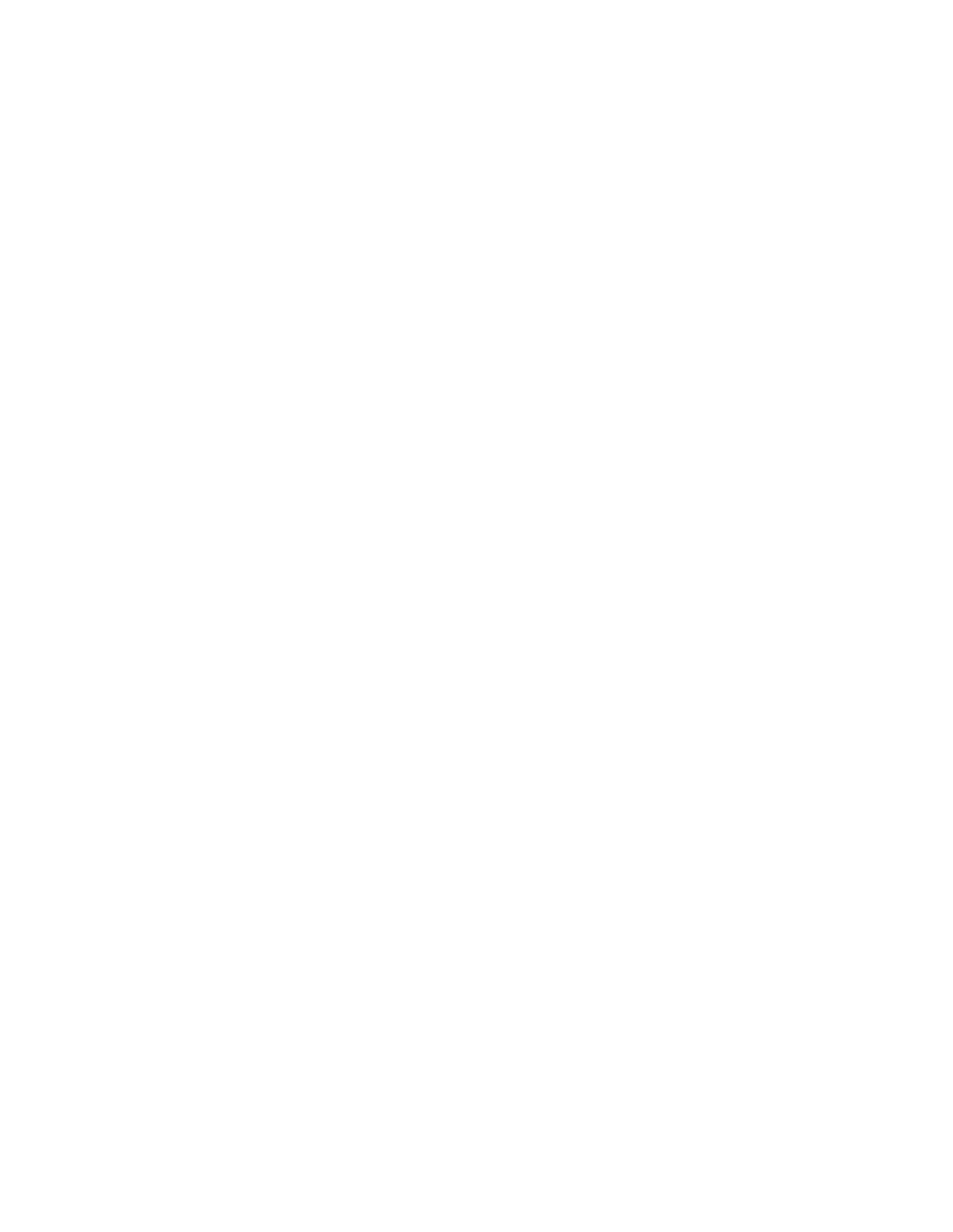# **Contents**

| $\mathbf{1}$ |                 | <b>Introduction</b><br>$\mathbf{1}$ |
|--------------|-----------------|-------------------------------------|
|              | 1.1             | $\overline{1}$                      |
|              | 1.2             | $\mathbf{1}$                        |
|              | 1.3             | $\overline{c}$                      |
|              |                 | $\overline{2}$<br>1.3.1             |
|              |                 | $\overline{2}$<br>1.3.2             |
|              |                 | $\overline{c}$<br>1.3.3             |
|              |                 | $\overline{2}$<br>1.3.4             |
|              |                 | $\overline{2}$<br>1.3.5             |
|              | 1.4             | $\overline{3}$                      |
|              | 1.5             | $\overline{3}$                      |
|              | 1.6             | $\overline{3}$                      |
|              |                 |                                     |
| $\mathbf{2}$ | <b>Standard</b> | 5                                   |
|              | 2.1             | 5                                   |
|              |                 | 5<br>2.1.1                          |
|              |                 | 5<br>2.1.1.1                        |
|              |                 | 5<br>2.1.1.2                        |
|              |                 | 5<br>2.1.1.3                        |
|              |                 | 5<br>2.1.2                          |
|              |                 | 5<br>2.1.2.1                        |
|              |                 | 6<br>2.1.2.2                        |
|              |                 | 6<br>2.1.2.3                        |
|              | 2.2             | 6                                   |
|              | 2.3             | 6                                   |
|              |                 |                                     |
| $\mathbf{3}$ |                 | 7<br><b>Type conversion</b>         |
|              | 3.1             | $\overline{7}$                      |
|              | 3.2             | $\overline{7}$                      |
|              | 3.3             | $\overline{7}$                      |
|              | 3.4             | $\overline{7}$                      |
|              | 3.5             | 8                                   |
|              | 3.6             | 8                                   |
|              | 3.7             | 8                                   |
|              | 3.8             | 8                                   |
|              | 3.9             | 8                                   |
|              | 3.10            | 8                                   |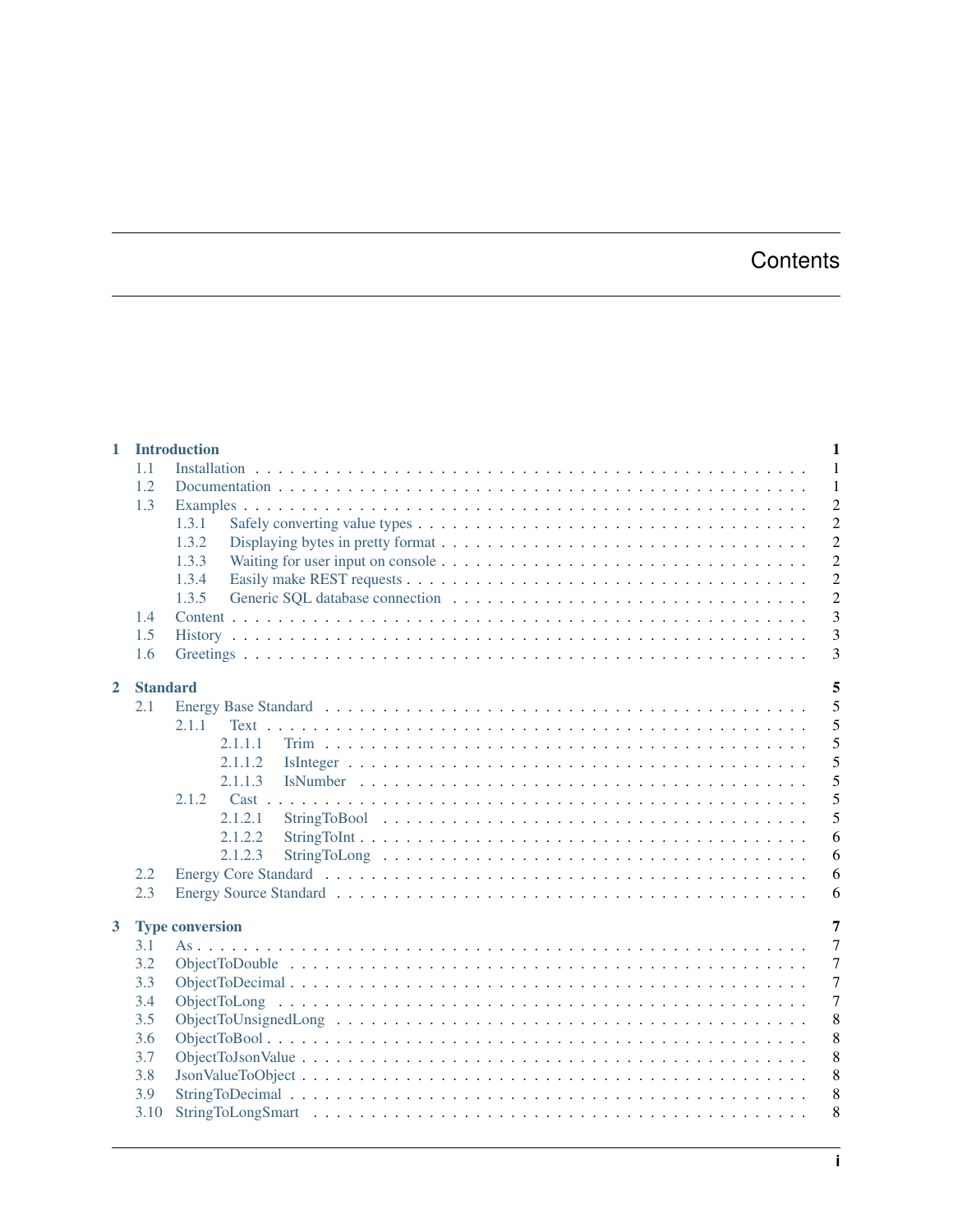|   | 3.11<br>3.12 | 9<br>9                                       |
|---|--------------|----------------------------------------------|
|   | 3.13         | 9                                            |
|   | 3.14         | 9                                            |
|   | 3.15         | 9                                            |
|   | 3.16         | 9                                            |
|   | 3.17         | 10                                           |
|   | 3.18         | 10                                           |
|   | 3.19         | 10                                           |
|   | 3.20         | 11                                           |
|   | 3.21         | 11                                           |
|   |              |                                              |
| 4 |              | <b>Text functions</b><br>13                  |
|   | 4.1          | 13                                           |
|   | 4.2          | 13                                           |
|   | 4.3          | 14                                           |
|   | 4.4          | 14                                           |
|   | 4.5          | 14                                           |
|   | 4.6          | 15                                           |
|   |              | 16<br>4.6.1                                  |
|   | 4.7          | 16                                           |
|   | 4.8          | 16                                           |
|   | 4.9          | 16                                           |
|   | 4.10         | 17                                           |
|   | 4.11         | 17                                           |
|   | 4.12         | 17                                           |
|   | 4.13         | 17                                           |
|   | 4.14         | 17                                           |
|   | 4.15         | 18                                           |
|   | 4.16         | 18                                           |
|   |              | 19                                           |
|   | 4.17         | 19<br><b>Strip</b>                           |
|   | 4.18         | 20                                           |
|   | 4.19         | 20                                           |
|   | 4.20         | 20                                           |
|   | 4.21         | 20                                           |
|   | 4.22         | 20                                           |
|   |              | 21                                           |
|   | 4.24         | 21                                           |
|   | 4.25         | 21                                           |
|   | 4.26         | 21                                           |
|   | 4.27         | 21                                           |
|   | 4.28         | 22                                           |
|   | 4.29         | 22                                           |
|   | 4.30         | 22                                           |
|   |              | 22                                           |
|   | 4.31         |                                              |
|   | 4.32         | 23                                           |
|   | 4.33         | 23                                           |
|   | 4.34         | 23                                           |
|   | 4.35         | 23                                           |
| 5 |              | 25<br><b>Classes, objects and assemblies</b> |
|   | 5.1          | 25                                           |
|   | 5.2          | 25                                           |
|   |              |                                              |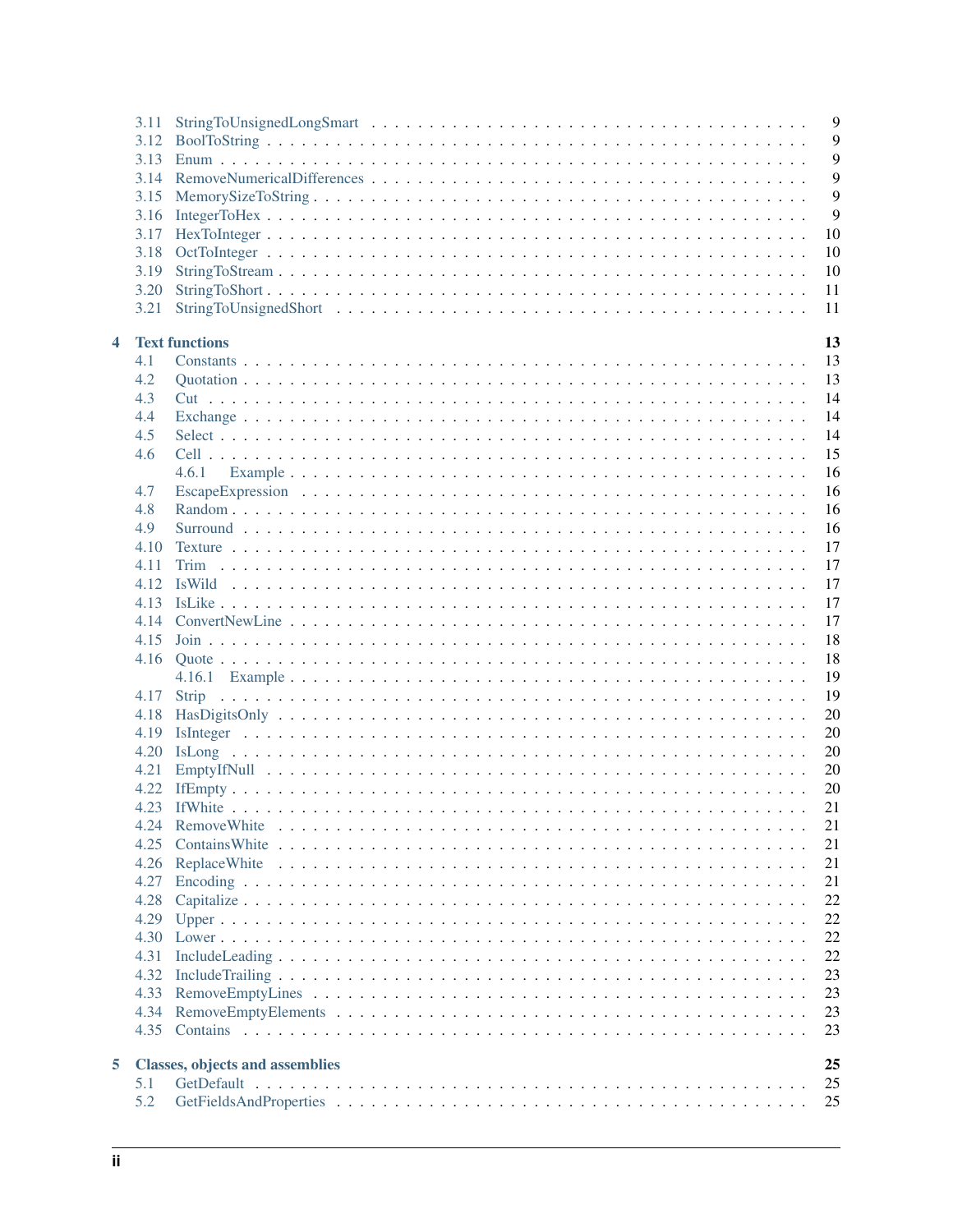|                | 5.3  |                                 | 25 |
|----------------|------|---------------------------------|----|
|                | 5.4  |                                 | 26 |
|                | 5.5  |                                 | 26 |
|                | 5.6  |                                 | 26 |
|                | 5.7  |                                 | 26 |
|                | 5.8  |                                 | 26 |
|                | 5.9  |                                 | 27 |
|                | 5.10 |                                 | 27 |
|                | 5.11 |                                 | 27 |
|                | 5.12 |                                 | 27 |
|                | 5.13 |                                 | 27 |
|                |      |                                 |    |
|                | 5.14 |                                 | 28 |
|                | 5.15 |                                 | 28 |
|                | 5.16 |                                 | 29 |
|                |      | <b>Command line arguments</b>   | 31 |
| 6              | 6.1  |                                 | 31 |
|                | 6.2  |                                 | 32 |
|                |      |                                 |    |
|                | 6.3  |                                 | 32 |
|                | 6.4  |                                 | 32 |
|                | 6.5  |                                 | 32 |
|                | 6.6  |                                 | 33 |
|                | 6.7  |                                 | 33 |
|                | 6.8  |                                 | 33 |
|                | 6.9  |                                 | 33 |
|                | 6.10 |                                 | 33 |
|                | 6.11 |                                 | 34 |
|                |      |                                 |    |
|                |      |                                 | 34 |
|                |      |                                 |    |
| $\overline{7}$ |      | <b>Number functions</b>         | 35 |
|                | 7.1  |                                 | 35 |
| 8              |      | <b>Hashing functions</b>        | 37 |
|                | 8.1  |                                 | 37 |
|                | 8.2  |                                 | 37 |
|                | 8.3  |                                 | 37 |
|                | 8.4  |                                 |    |
|                |      |                                 | 38 |
|                | 8.5  |                                 | 38 |
|                | 8.6  | <b>CRC</b>                      | 38 |
|                | 8.7  |                                 | 38 |
|                | 8.8  |                                 | 38 |
| 9              |      | Clock, date and time            | 39 |
|                | 9.1  |                                 | 39 |
|                | 9.2  |                                 | 39 |
|                | 9.3  |                                 |    |
|                | 9.4  |                                 | 39 |
|                |      |                                 | 40 |
|                | 9.5  |                                 | 40 |
|                | 9.6  |                                 | 40 |
|                | 9.7  |                                 | 41 |
|                |      | 10 File and directory functions | 43 |
|                | 10.1 |                                 | 43 |
|                | 10.2 |                                 | 43 |
|                | 10.3 |                                 | 43 |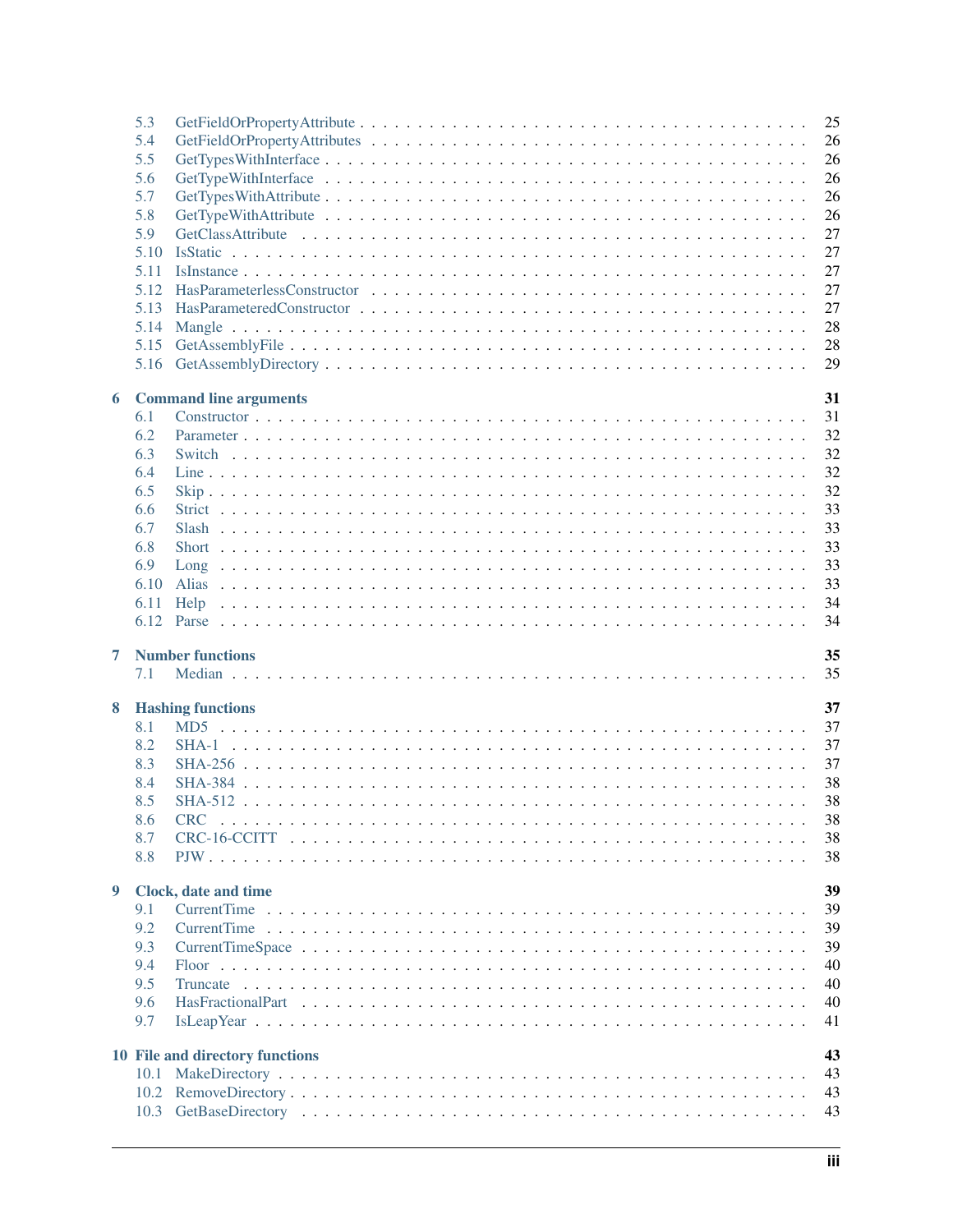|                               | 44<br>44<br>44 |
|-------------------------------|----------------|
| 11 File path helpers          | 45             |
|                               | 45             |
|                               | 46             |
|                               | 46             |
|                               | 46             |
|                               | 46             |
|                               | 47             |
|                               |                |
| 12 URL support                | 49             |
|                               | 49             |
|                               | 49             |
|                               | 50             |
|                               | 50             |
|                               | 50             |
|                               | 50             |
|                               | 51             |
|                               | 51             |
|                               | 51             |
|                               | 51             |
|                               | 52             |
|                               | 52             |
|                               | 52             |
| 13 Anonymous types            | 53             |
|                               | 53             |
|                               | 53             |
|                               | 53             |
|                               | 54             |
|                               |                |
| <b>14 Collections</b>         | 55             |
|                               | 55             |
|                               |                |
| <b>15 Connection string</b>   | 57             |
|                               | 57             |
|                               | 57             |
|                               | 58             |
| <b>16 Regular expressions</b> | 59             |
|                               | 59             |
|                               |                |
| 17 Queue class                | 61             |
| 17.1                          | 61             |
| 17.2                          | 62             |
| 17.3                          | 62             |
|                               | 63             |
|                               | 63             |
|                               |                |
| 18 XML support                | 65             |
| 18.1 Serialize                | 65             |
|                               | 65             |
|                               | 65             |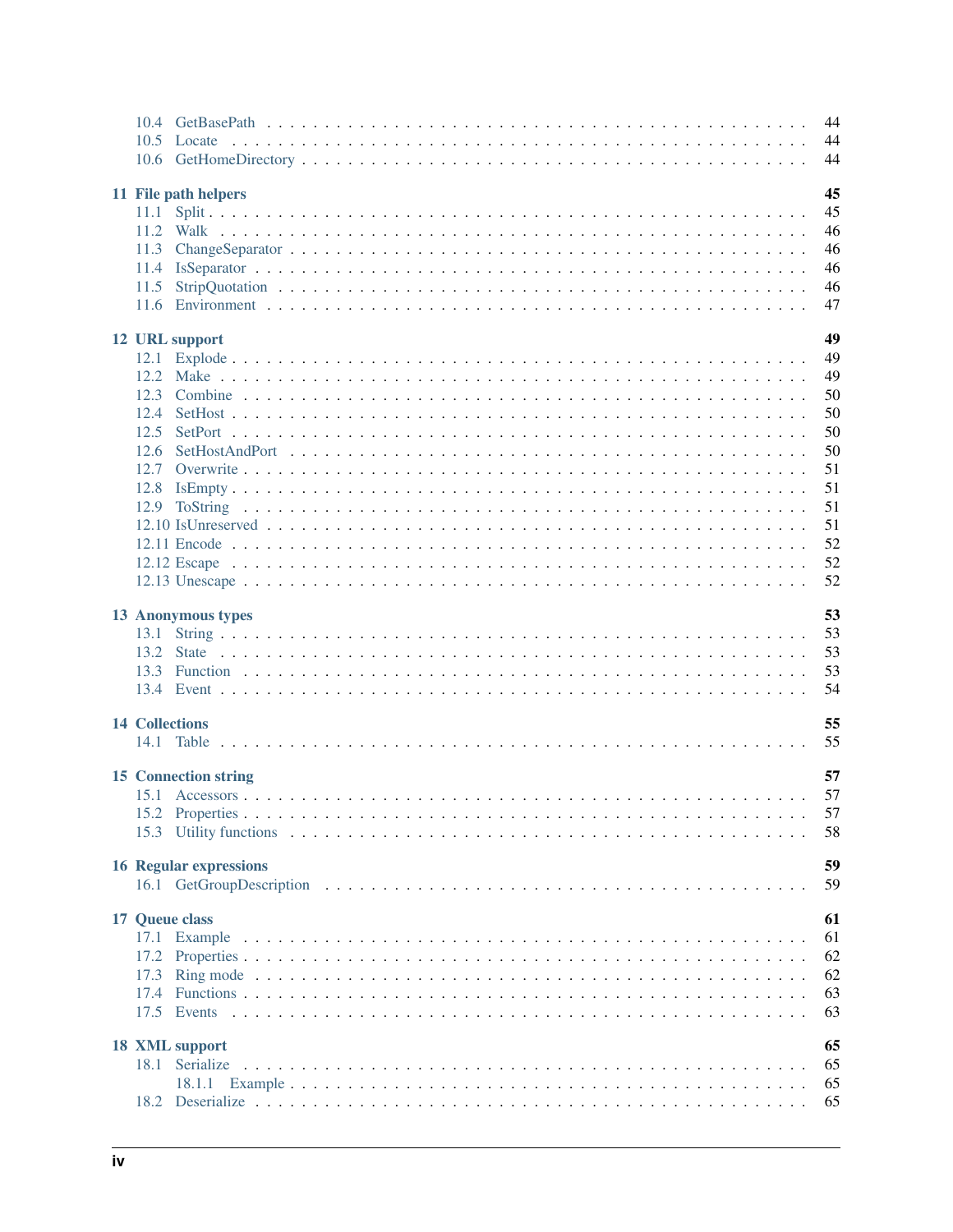|                |                                 | 66<br>66<br>66 |
|----------------|---------------------------------|----------------|
|                |                                 | 67             |
|                | <b>19 JSON functions</b>        | 69             |
|                |                                 | 69             |
| 19.2           |                                 | 69             |
|                |                                 | 69             |
|                |                                 | 70             |
|                | 20 Binary and byte functions    | 71             |
|                |                                 | 71             |
|                |                                 | 71             |
|                |                                 | 71             |
| 20.4           |                                 | 72             |
| 20.5           |                                 | 72             |
| 20.6           |                                 | 72             |
|                |                                 | 72             |
|                |                                 | 72             |
|                |                                 | 72             |
|                | 21 Byte array builder           | 75             |
| 22 Compression |                                 | 77             |
|                |                                 | 77             |
|                |                                 | 77             |
|                |                                 |                |
| 23 Hexadecimal |                                 | 79             |
| 23.1           |                                 | 79             |
|                |                                 | 79             |
|                |                                 | 80             |
|                |                                 | 80             |
|                |                                 | 80             |
|                |                                 | 80             |
|                |                                 | 80             |
|                | 24 Geographic coordinate system | 81             |
|                |                                 | 81             |
|                |                                 | 81             |
|                | 25 Naming convention            | 83             |
|                |                                 | 83             |
| 25.2           |                                 | 83             |
|                |                                 | 84             |
| 25.4           |                                 | 84             |
| 25.5           |                                 | 84             |
| 25.6           |                                 | 84             |
| 25.7           |                                 | 85             |
| 25.8           |                                 | 85             |
|                |                                 | 85             |
|                |                                 | 85             |
|                | <b>26 Enumerations</b>          | 87             |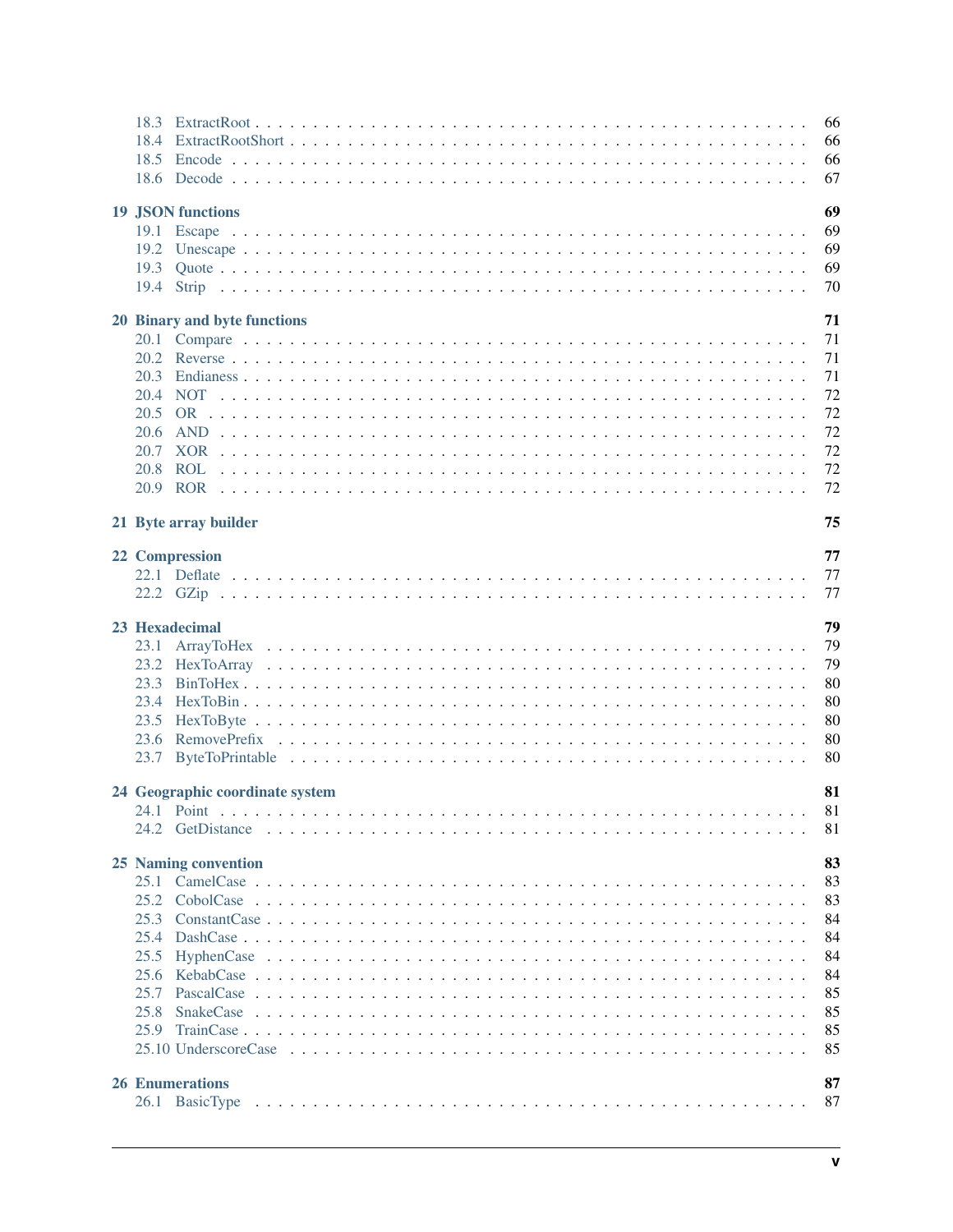| 26.2<br>26.3 |                          |  |  |  |  |  |  |  |  |  |  |  |  | 88<br>89   |
|--------------|--------------------------|--|--|--|--|--|--|--|--|--|--|--|--|------------|
| 26.4         |                          |  |  |  |  |  |  |  |  |  |  |  |  | 90         |
|              |                          |  |  |  |  |  |  |  |  |  |  |  |  | 90         |
|              |                          |  |  |  |  |  |  |  |  |  |  |  |  | 91         |
|              | 26.4.3                   |  |  |  |  |  |  |  |  |  |  |  |  | 91         |
|              |                          |  |  |  |  |  |  |  |  |  |  |  |  | 91         |
|              | 27 Tilde coloring engine |  |  |  |  |  |  |  |  |  |  |  |  | 93         |
| 27.1         |                          |  |  |  |  |  |  |  |  |  |  |  |  | 93         |
| 27.2         |                          |  |  |  |  |  |  |  |  |  |  |  |  | 93         |
| 27.3         |                          |  |  |  |  |  |  |  |  |  |  |  |  | 94         |
| 27.4         |                          |  |  |  |  |  |  |  |  |  |  |  |  | 94         |
| 27.5         |                          |  |  |  |  |  |  |  |  |  |  |  |  | 95         |
| 27.6         |                          |  |  |  |  |  |  |  |  |  |  |  |  | 95         |
| 27.7         |                          |  |  |  |  |  |  |  |  |  |  |  |  | 95         |
| 27.8         |                          |  |  |  |  |  |  |  |  |  |  |  |  | 96         |
|              |                          |  |  |  |  |  |  |  |  |  |  |  |  | 96         |
|              |                          |  |  |  |  |  |  |  |  |  |  |  |  | 96         |
|              |                          |  |  |  |  |  |  |  |  |  |  |  |  | 96         |
|              | 28 Tilde color table     |  |  |  |  |  |  |  |  |  |  |  |  | 97         |
|              | 29 Web functions         |  |  |  |  |  |  |  |  |  |  |  |  | 99         |
|              |                          |  |  |  |  |  |  |  |  |  |  |  |  | 99         |
|              |                          |  |  |  |  |  |  |  |  |  |  |  |  | 99         |
|              | 29.2.1                   |  |  |  |  |  |  |  |  |  |  |  |  | 99         |
|              | 29.2.2                   |  |  |  |  |  |  |  |  |  |  |  |  | 99         |
|              | 29.2.3                   |  |  |  |  |  |  |  |  |  |  |  |  |            |
|              | 29.2.4                   |  |  |  |  |  |  |  |  |  |  |  |  | 100        |
|              | 29.2.5                   |  |  |  |  |  |  |  |  |  |  |  |  | -101       |
|              | 29.2.6                   |  |  |  |  |  |  |  |  |  |  |  |  |            |
|              | 29.2.7                   |  |  |  |  |  |  |  |  |  |  |  |  |            |
|              | 30 Database access       |  |  |  |  |  |  |  |  |  |  |  |  | 103        |
| 30.1         |                          |  |  |  |  |  |  |  |  |  |  |  |  |            |
|              | 30.1.1                   |  |  |  |  |  |  |  |  |  |  |  |  |            |
|              |                          |  |  |  |  |  |  |  |  |  |  |  |  |            |
| 30.2         |                          |  |  |  |  |  |  |  |  |  |  |  |  |            |
| 30.3         |                          |  |  |  |  |  |  |  |  |  |  |  |  |            |
| 30.4<br>30.5 | Read                     |  |  |  |  |  |  |  |  |  |  |  |  | 104        |
| 30.6         |                          |  |  |  |  |  |  |  |  |  |  |  |  | 105        |
| 30.7         |                          |  |  |  |  |  |  |  |  |  |  |  |  | 105        |
| 30.8         |                          |  |  |  |  |  |  |  |  |  |  |  |  | 105        |
|              | 30.9 Events              |  |  |  |  |  |  |  |  |  |  |  |  | 105        |
|              |                          |  |  |  |  |  |  |  |  |  |  |  |  | 106        |
|              |                          |  |  |  |  |  |  |  |  |  |  |  |  |            |
|              | 31 Benchmarking          |  |  |  |  |  |  |  |  |  |  |  |  | 107<br>107 |
|              |                          |  |  |  |  |  |  |  |  |  |  |  |  | -107       |
|              | 31.1.2                   |  |  |  |  |  |  |  |  |  |  |  |  | 107        |
|              | 31.2 Profile             |  |  |  |  |  |  |  |  |  |  |  |  | 107        |
|              | 31.2.1                   |  |  |  |  |  |  |  |  |  |  |  |  | -108       |
|              |                          |  |  |  |  |  |  |  |  |  |  |  |  |            |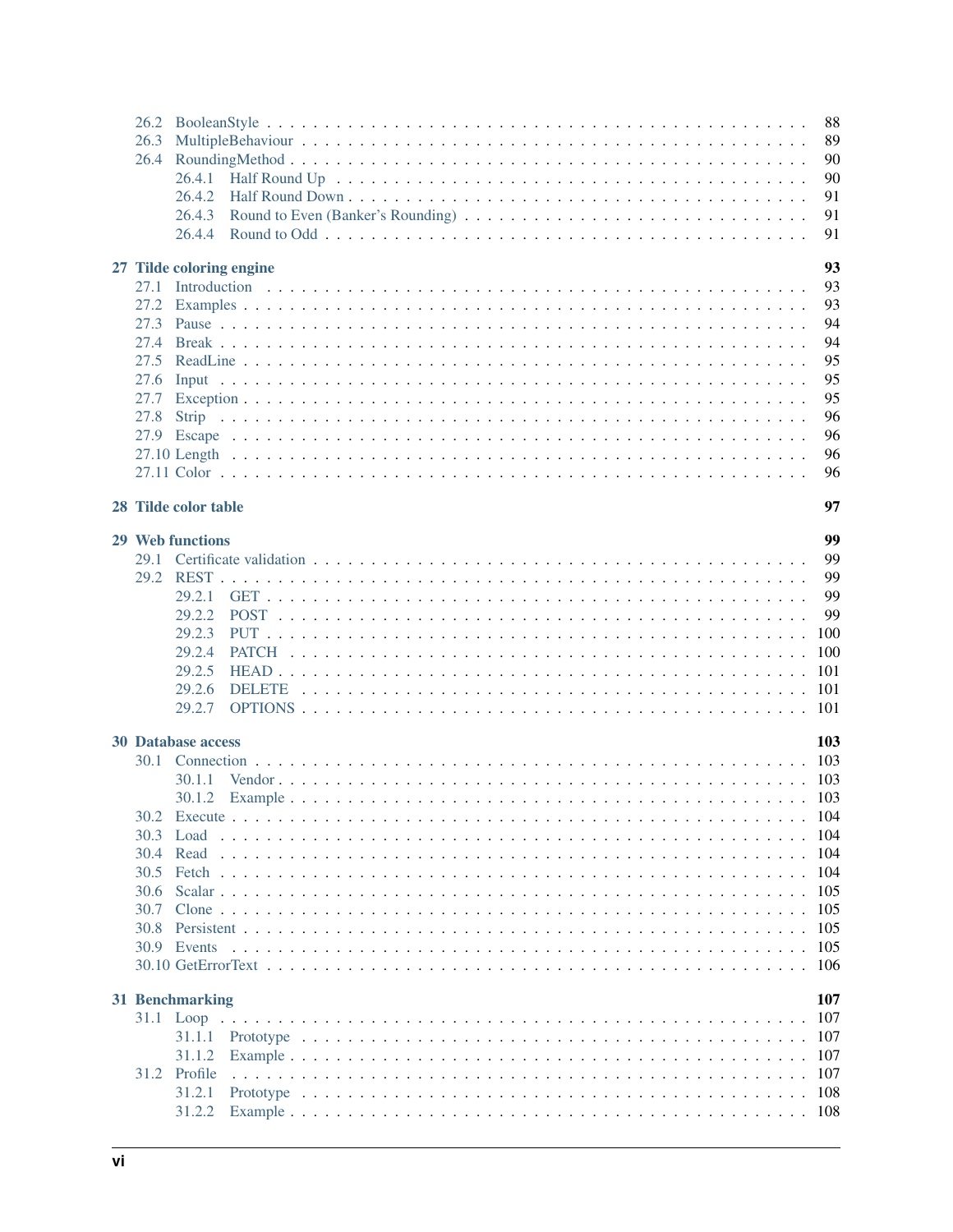|      | 32 Text editor              |  |  |  |  |  |  |  |  |  |  |  |  |  |  |  | 109        |
|------|-----------------------------|--|--|--|--|--|--|--|--|--|--|--|--|--|--|--|------------|
|      |                             |  |  |  |  |  |  |  |  |  |  |  |  |  |  |  | 109        |
|      | 32.1.1                      |  |  |  |  |  |  |  |  |  |  |  |  |  |  |  | 109        |
|      | 32.1.2                      |  |  |  |  |  |  |  |  |  |  |  |  |  |  |  | 109        |
|      | 32.1.3                      |  |  |  |  |  |  |  |  |  |  |  |  |  |  |  | 109        |
|      | 32.1.4                      |  |  |  |  |  |  |  |  |  |  |  |  |  |  |  |            |
|      | 32.1.5                      |  |  |  |  |  |  |  |  |  |  |  |  |  |  |  |            |
|      | 32.1.6                      |  |  |  |  |  |  |  |  |  |  |  |  |  |  |  | 110        |
|      | 32.1.7                      |  |  |  |  |  |  |  |  |  |  |  |  |  |  |  |            |
|      | 32.1.8                      |  |  |  |  |  |  |  |  |  |  |  |  |  |  |  |            |
|      | 32.1.9                      |  |  |  |  |  |  |  |  |  |  |  |  |  |  |  |            |
|      |                             |  |  |  |  |  |  |  |  |  |  |  |  |  |  |  |            |
|      | 33 Variable syntax parser   |  |  |  |  |  |  |  |  |  |  |  |  |  |  |  | 111        |
|      |                             |  |  |  |  |  |  |  |  |  |  |  |  |  |  |  |            |
|      |                             |  |  |  |  |  |  |  |  |  |  |  |  |  |  |  |            |
|      | 34 Memory management        |  |  |  |  |  |  |  |  |  |  |  |  |  |  |  | 113        |
|      |                             |  |  |  |  |  |  |  |  |  |  |  |  |  |  |  |            |
|      |                             |  |  |  |  |  |  |  |  |  |  |  |  |  |  |  |            |
|      |                             |  |  |  |  |  |  |  |  |  |  |  |  |  |  |  |            |
|      | <b>35 Program utilities</b> |  |  |  |  |  |  |  |  |  |  |  |  |  |  |  | 115        |
|      |                             |  |  |  |  |  |  |  |  |  |  |  |  |  |  |  |            |
|      |                             |  |  |  |  |  |  |  |  |  |  |  |  |  |  |  |            |
| 35.3 |                             |  |  |  |  |  |  |  |  |  |  |  |  |  |  |  |            |
|      |                             |  |  |  |  |  |  |  |  |  |  |  |  |  |  |  |            |
| 35.5 |                             |  |  |  |  |  |  |  |  |  |  |  |  |  |  |  |            |
|      |                             |  |  |  |  |  |  |  |  |  |  |  |  |  |  |  |            |
|      |                             |  |  |  |  |  |  |  |  |  |  |  |  |  |  |  |            |
|      |                             |  |  |  |  |  |  |  |  |  |  |  |  |  |  |  |            |
|      | 36 Query scripting          |  |  |  |  |  |  |  |  |  |  |  |  |  |  |  | 117        |
|      |                             |  |  |  |  |  |  |  |  |  |  |  |  |  |  |  |            |
|      | 36.1.1                      |  |  |  |  |  |  |  |  |  |  |  |  |  |  |  |            |
|      | 36.1.2                      |  |  |  |  |  |  |  |  |  |  |  |  |  |  |  |            |
|      | 36.1.3                      |  |  |  |  |  |  |  |  |  |  |  |  |  |  |  |            |
|      | 36.1.4                      |  |  |  |  |  |  |  |  |  |  |  |  |  |  |  |            |
|      | 36.1.5                      |  |  |  |  |  |  |  |  |  |  |  |  |  |  |  |            |
|      | 36.1.6                      |  |  |  |  |  |  |  |  |  |  |  |  |  |  |  |            |
|      | 36.1.7                      |  |  |  |  |  |  |  |  |  |  |  |  |  |  |  | 118<br>118 |
|      | 36.2 Type                   |  |  |  |  |  |  |  |  |  |  |  |  |  |  |  |            |
|      | 36.2.1                      |  |  |  |  |  |  |  |  |  |  |  |  |  |  |  | -119       |
|      | 36.2.2                      |  |  |  |  |  |  |  |  |  |  |  |  |  |  |  | -120       |
|      | 36.2.3                      |  |  |  |  |  |  |  |  |  |  |  |  |  |  |  | -120       |
|      | 36.2.4                      |  |  |  |  |  |  |  |  |  |  |  |  |  |  |  | -120       |
| 36.3 |                             |  |  |  |  |  |  |  |  |  |  |  |  |  |  |  | -120       |
|      | 36.3.1                      |  |  |  |  |  |  |  |  |  |  |  |  |  |  |  | 120        |
| 36.4 |                             |  |  |  |  |  |  |  |  |  |  |  |  |  |  |  | 121        |
|      |                             |  |  |  |  |  |  |  |  |  |  |  |  |  |  |  | 121        |
| 36.5 |                             |  |  |  |  |  |  |  |  |  |  |  |  |  |  |  |            |
| 36.6 |                             |  |  |  |  |  |  |  |  |  |  |  |  |  |  |  | -122       |
| 36.7 |                             |  |  |  |  |  |  |  |  |  |  |  |  |  |  |  | 121        |
| 36.8 |                             |  |  |  |  |  |  |  |  |  |  |  |  |  |  |  |            |
|      | 37 Threading and workers    |  |  |  |  |  |  |  |  |  |  |  |  |  |  |  | 123        |
| 37.1 |                             |  |  |  |  |  |  |  |  |  |  |  |  |  |  |  | 123        |
|      |                             |  |  |  |  |  |  |  |  |  |  |  |  |  |  |  |            |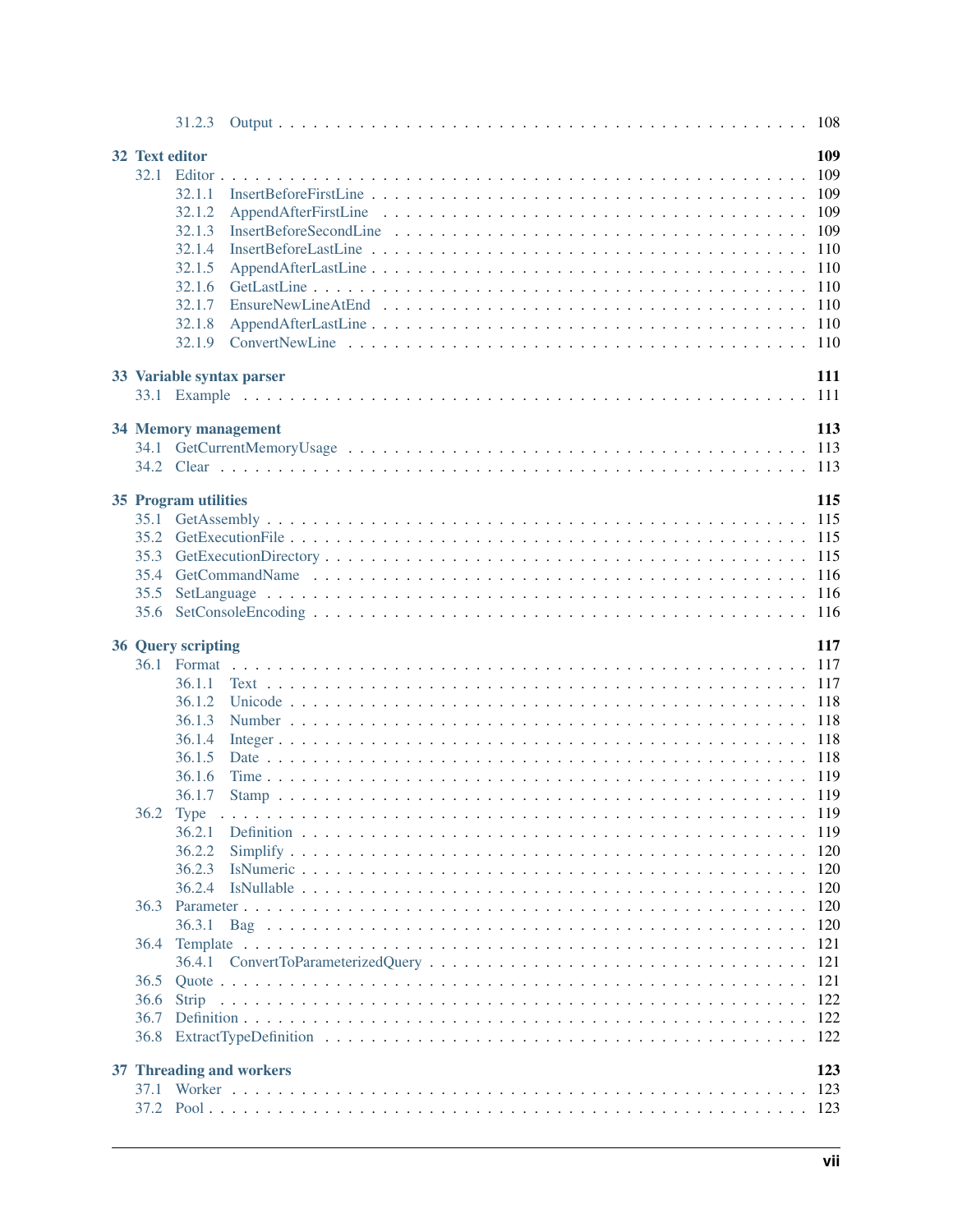|                    | 38 Example: REST   | 125 |
|--------------------|--------------------|-----|
| 38.1               |                    |     |
|                    |                    |     |
| 38.3               |                    |     |
| 38.4               |                    |     |
|                    |                    |     |
|                    | 39 Example: WebApi | 127 |
|                    |                    |     |
|                    |                    |     |
| 40 Book            |                    | 131 |
| 40.1               |                    |     |
| 40.2               |                    |     |
| 40.3               |                    |     |
| 40.4               |                    |     |
| 40.5               |                    |     |
|                    |                    |     |
| 41 Copyright       |                    | 133 |
| <b>42 License</b>  |                    | 135 |
| 43 About           |                    | 137 |
|                    |                    |     |
| <b>44 Download</b> |                    | 139 |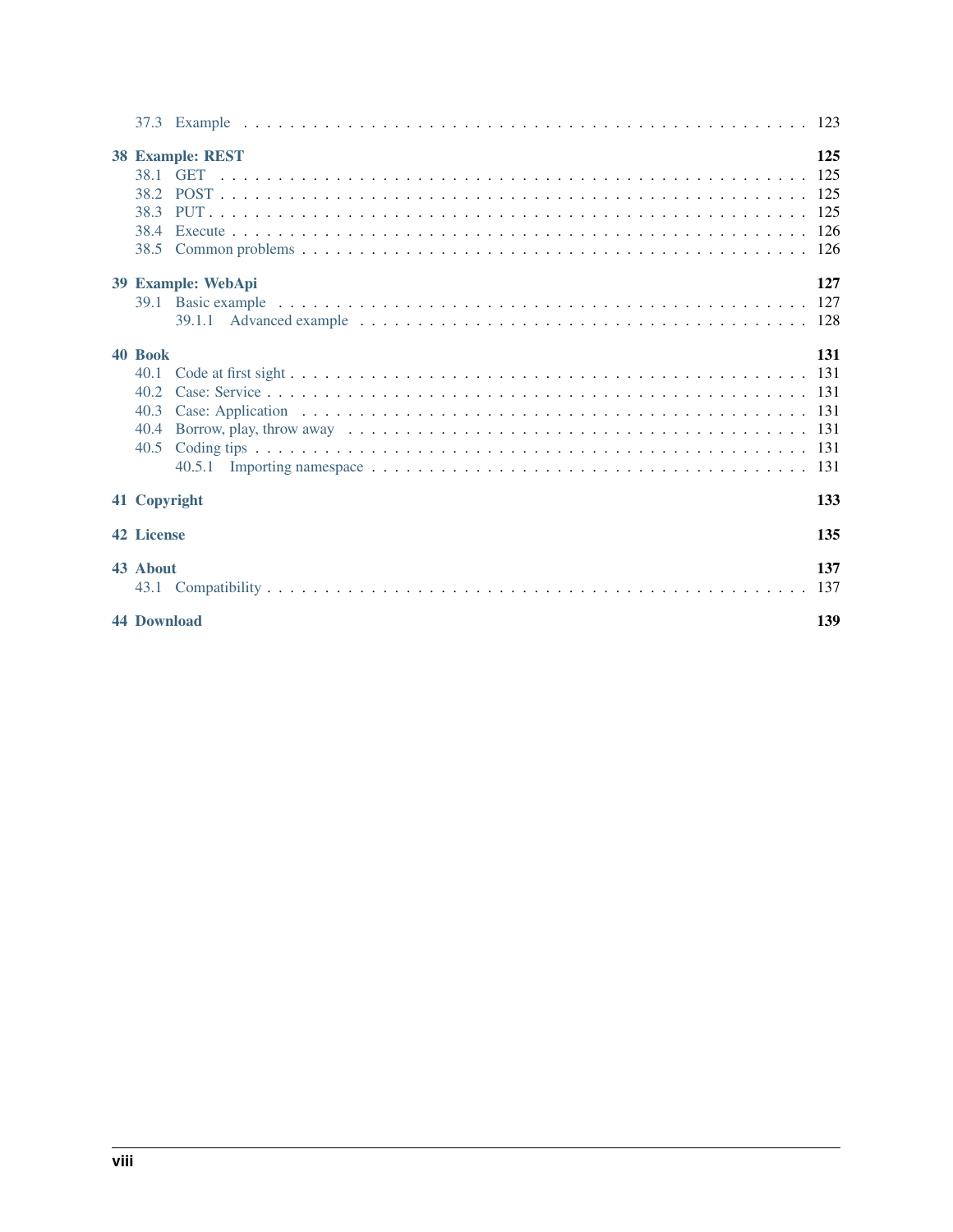# Introduction

<span id="page-10-0"></span>Energy.Core is a .NET class library which boosts your program with functionality covering various type conversions, utility classes, database abstraction layer, object mapping and simple application framework.

To be used by wide range of applications, services, web or console programs.

Filled with radioactive rays

Designed for all purposes as a set of different classes compiled into one library file.

It has minimal set of external dependencies and is available for several .NET platform versions.

Supports multithreading and asynchronous design patterns.

# <span id="page-10-1"></span>**1.1 Installation**

The easiest way is install using **nuget** either by finding Energy.Core package in official gallery or by executing command.

Install-Package Energy.Core

Installation package contains versions for .NET 4, .NET Standard / .NET Core and legacy .NET 2. Nuget should choose apropriate version automatically.

# <span id="page-10-2"></span>**1.2 Documentation**

http://energy-core.readthedocs.io/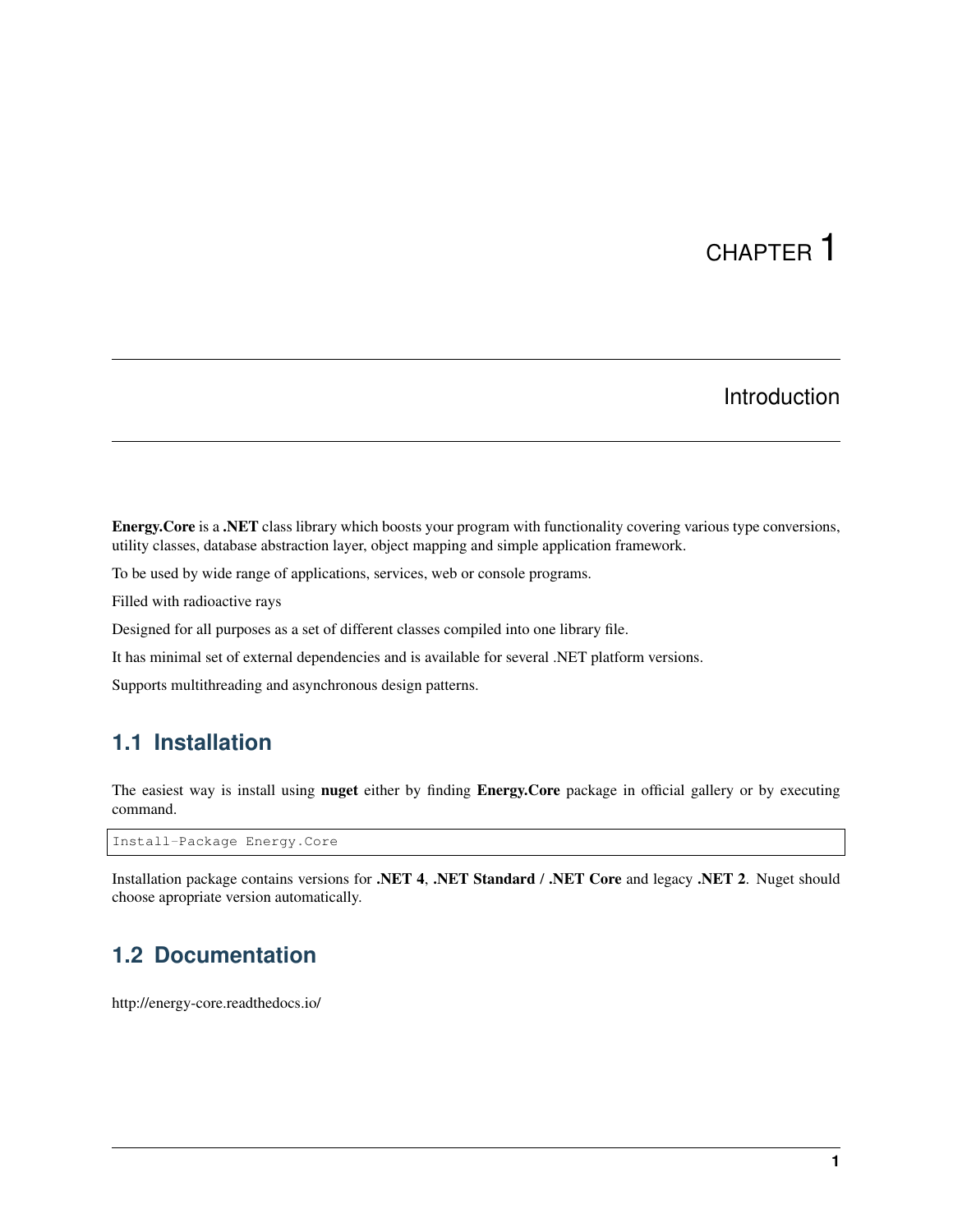# <span id="page-11-0"></span>**1.3 Examples**

#### <span id="page-11-1"></span>**1.3.1 Safely converting value types**

Conversion functions are located in Energy.Base.Cast class. These functions will try to convert value to desired type or use defaults if value cannot be converted.

```
int numberInt = Energy.Base.Cast.StringToInteger("123");
long numberLong = Energy.Base.Cast.StringToLong("1234567890");
double numberDouble = Energy.Base.Cast.StringToDouble("3.1415"); // or "3,1415"
Console.WriteLine(Energy.Base.Cast.DoubleToString(numberDouble));
```
Last will always result in culture invariant version "3.1415".

#### <span id="page-11-2"></span>**1.3.2 Displaying bytes in pretty format**

```
byte[] array = Energy.Base.Random.GetRandomByteArray(40);
Console.WriteLine(Energy.Base.Hex.Print(array));
```
Which may result in example output.

```
2c c5 31 be de 96 fb 5a 76 53 b7 84 2c 09 8d 16 , .1.... ZvS..,...
88 0f c5 6c 50 c3 69 51 48 99 4b 9f 53 00 79 89 ...lP.iQH.K.S y.
1d c9 de c6 4a c9 dc e2 ....J...
```
This was very basic usage but you may extend it with different formatting options, offsets and even coloring.

#### <span id="page-11-3"></span>**1.3.3 Waiting for user input on console**

When you call **Console.ReadLine**() program will stop and wait for user input. If you want to stop only when user enters data, use Energy.Core.Tilde.ReadLine() which will result in *null* as long as user has not accepted its input by pressing Enter key allowing your program to do its job.

#### <span id="page-11-4"></span>**1.3.4 Easily make REST requests**

How about:

```
string url = "https://www.google.com/search?q=Energy";
Console.WriteLine(Energy.Core.Web.Get(url).Body);
```
Easy to use, build upon standard System.Net.WebRequest class REST functions available for common methods like GET, POST, PUT, PATCH, DELETE, HEAD or OPTIONS.

#### <span id="page-11-5"></span>**1.3.5 Generic SQL database connection**

Here database connection is made using general connection class cooperating with each ADO.NET provider of the database connection.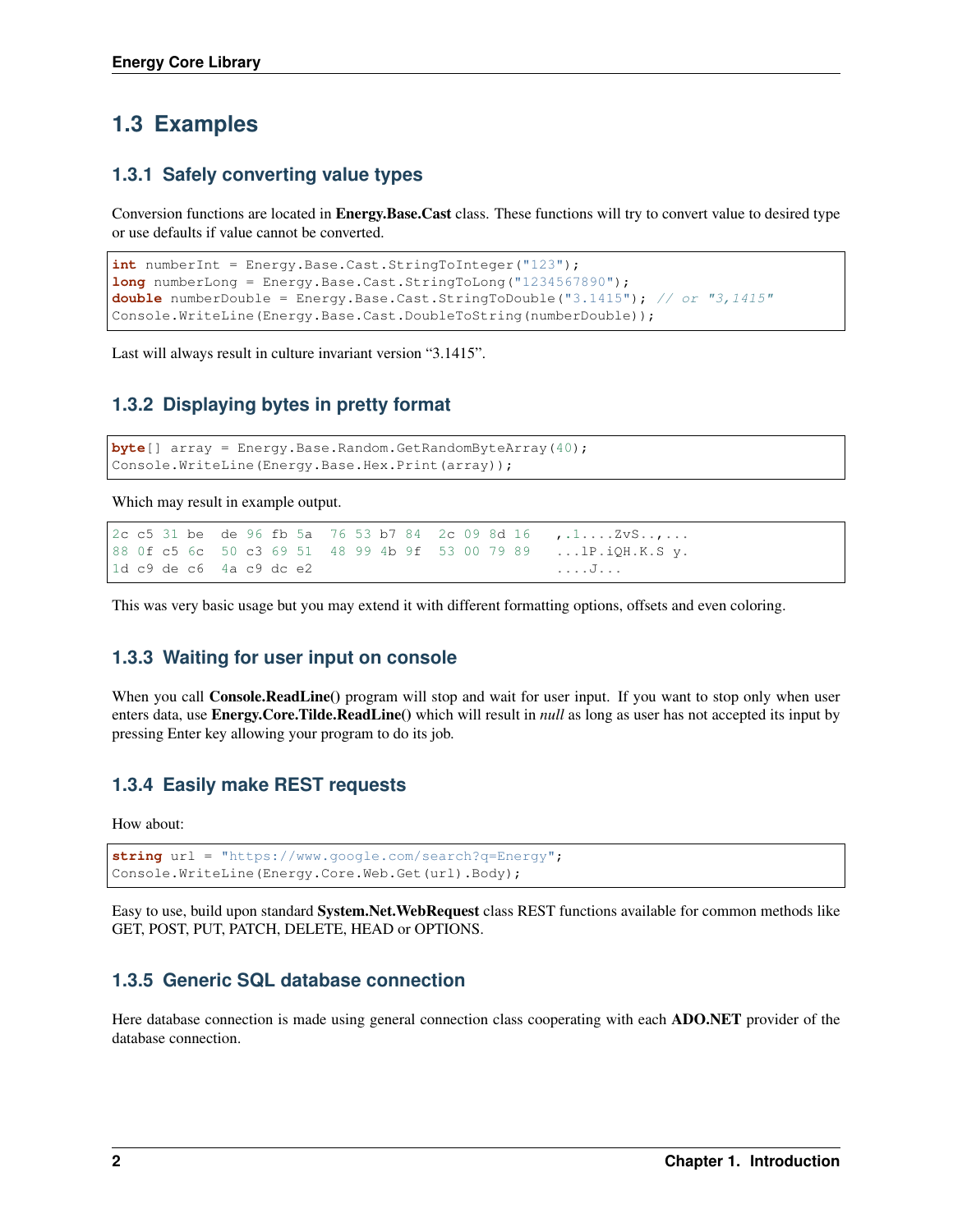```
Energy.Source.Connection<MySql.Data.MySqlClient.MySqlConnection> db
    = new Energy. Source. Connection<MySql. Data.MySqlClient.MySqlConnection>();
db.ConnectionString = Q''Server=127.0.0.1;Database=test;Uid=test;Pwd=test;";
if (!db.Test())
{
    Console.WriteLine("Connection test error");
}
else
{
    string result = db.Scalar<string>("SELECT CURRENT_TIMESTAMP()");
    Console.WriteLine("Current server time is: {0}", result);
}
```
Connections are thread safe, may be cloned or even set to be persistent if you want to limit connections to your SQL database.

# <span id="page-12-0"></span>**1.4 Content**

Library has been divided into several different namespaces. Following table briefly describes the purpose of each of them.

- *Energy.Base* Contains base classes
- *Energy.Core* Library functions
- *Energy.Attribute* Attributes
- *Energy.Enumeration* Enumerations
- *Energy.Interface* Interfaces
- *Energy.Source* Database connection

# <span id="page-12-1"></span>**1.5 History**

Working for many years on different development projects, from simple applications, web applicatons, to a rich and monolithic production environment with plenty of small software programs that act as interfaces and all kinds of small services, as most of you have probably noticed that some part of the functionality is repeated to a greater or lesser extent regardless of the project type.

This library was created completely independently from my professional work as an attempt to build a "base", which can be quickly used in almost any project in order not to repeat again the same codes to achieve functionality like safe (international) type conversion or generic database connection which is easy and most importantly safe to use.

Made with love for you

# <span id="page-12-2"></span>**1.6 Greetings**

To be continued. . .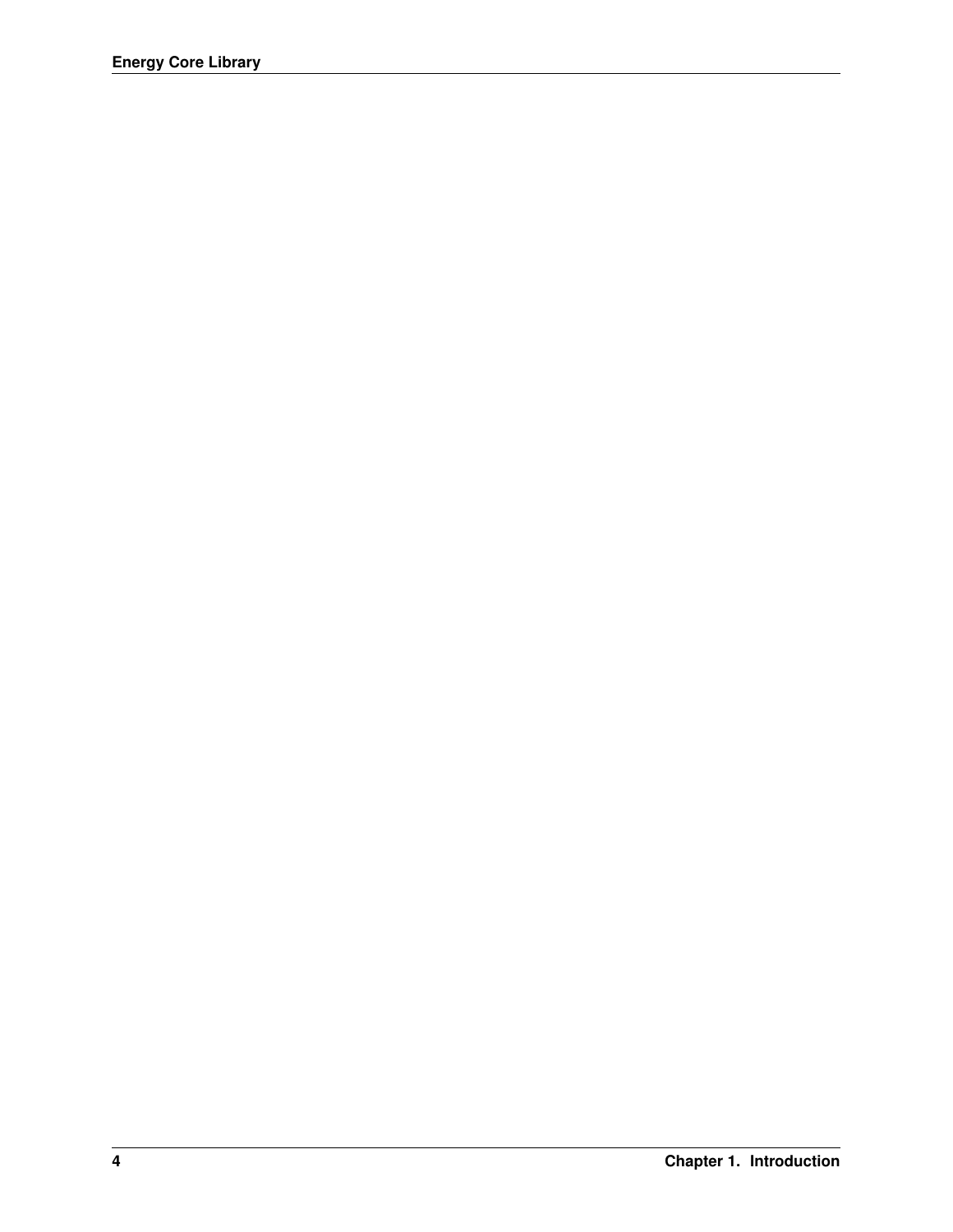# **Standard**

# <span id="page-14-1"></span><span id="page-14-0"></span>**2.1 Energy Base Standard**

#### <span id="page-14-2"></span>**2.1.1 Text**

#### <span id="page-14-3"></span>**2.1.1.1 Trim**

Remove all leading and trailing whitespace characters from text.

Following characters are treated as whitespace: space character " " (code 32), horizontal tab "\t" (code 09), line feed " $\mathcal{N}$ " (code 10), carriage return " $\mathcal{N}$ " (code 13), vertical tab " $\mathcal{N}$ " (code 11), form feed " $\mathcal{N}$ " (code 12), null character  $"\ \ 0"$  (code 0).

#### <span id="page-14-4"></span>**2.1.1.2 IsInteger**

Check if value represents integer number.

#### <span id="page-14-5"></span>**2.1.1.3 IsNumber**

Check if value represents number.

12.e3

12313,123E+123

#### <span id="page-14-6"></span>**2.1.2 Cast**

#### <span id="page-14-7"></span>**2.1.2.1 StringToBool**

Convert text to boolean value.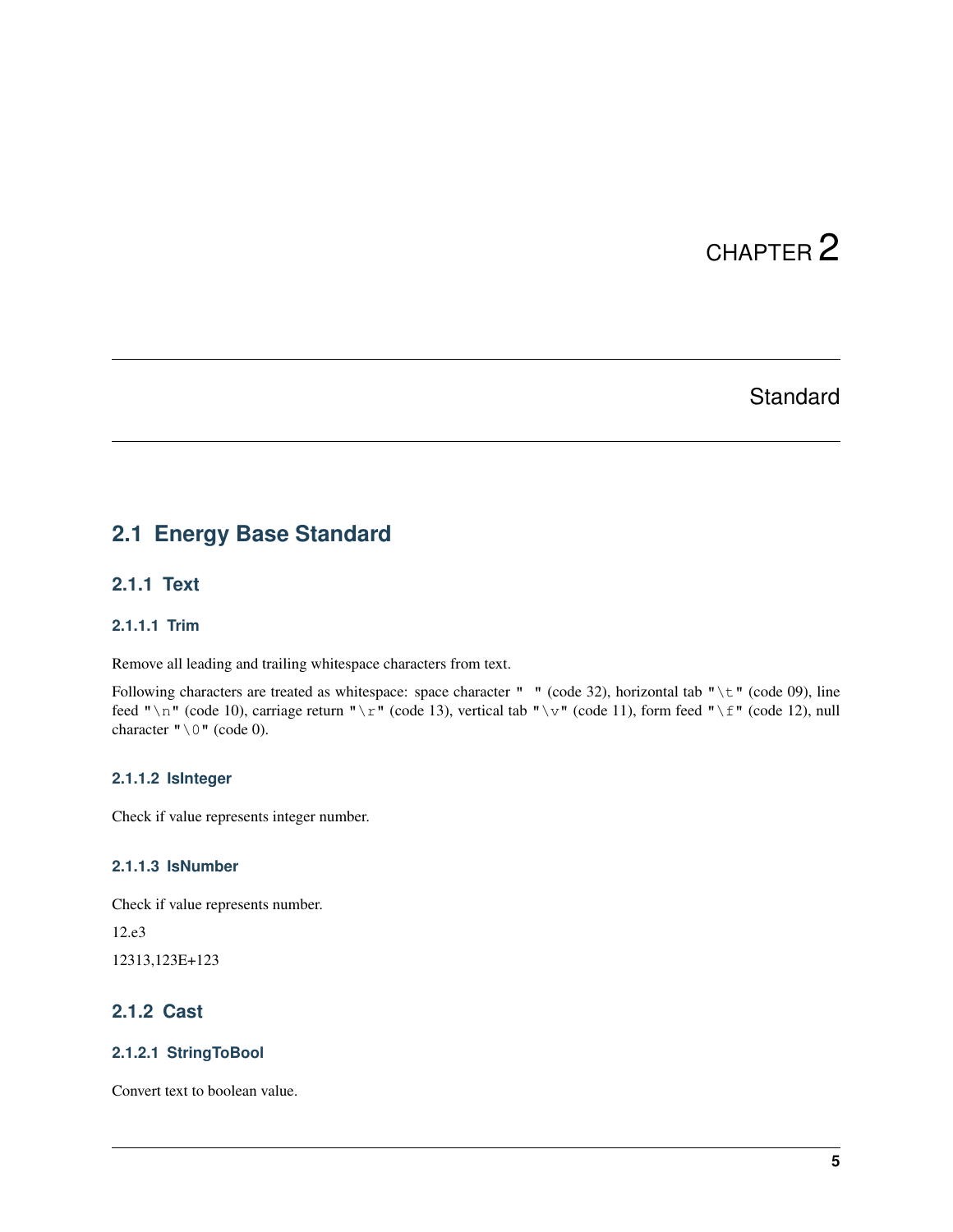#### <span id="page-15-0"></span>**2.1.2.2 StringToInt**

Convert text to signed 32-bit integer number without exception ignoring leading and trailing whitespace characters. If conversion cannot be performed, default value 0 is returned.

#### <span id="page-15-1"></span>**2.1.2.3 StringToLong**

Convert text to signed 64-bit long integer number without exception. If conversion can't be done, 0 will be returned.

# <span id="page-15-2"></span>**2.2 Energy Core Standard**

# <span id="page-15-3"></span>**2.3 Energy Source Standard**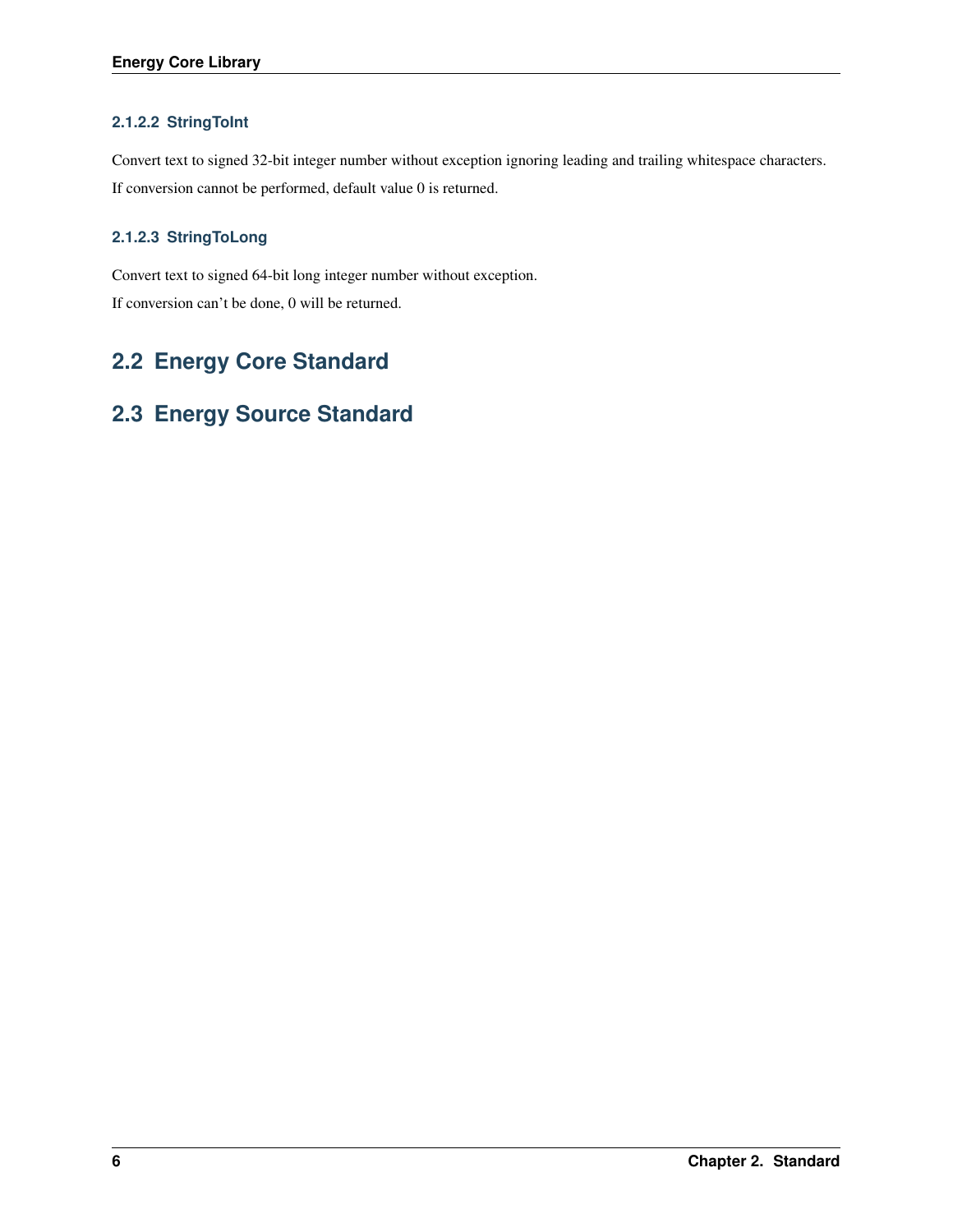Type conversion

### <span id="page-16-1"></span><span id="page-16-0"></span>**3.1 As**

Generic conversion from one type to another.

```
T Energy.Base.Cast.As<T>(object value)
```
**object** Energy.Base.Cast.As(System.Type type, **object value**)

# <span id="page-16-2"></span>**3.2 ObjectToDouble**

Convert object to double value without exception. Treat comma "," the same as dot "." as decimal point when converting from string.

```
double Energy.Base.Cast.ObjectToDouble(object value)
```
# <span id="page-16-3"></span>**3.3 ObjectToDecimal**

Convert object to decimal number. Treat comma "," the same as dot "." as decimal point when converting from string.

```
double Energy.Base.Cast.ObjectToDouble(object value)
```
# <span id="page-16-4"></span>**3.4 ObjectToLong**

Convert object to long integer number.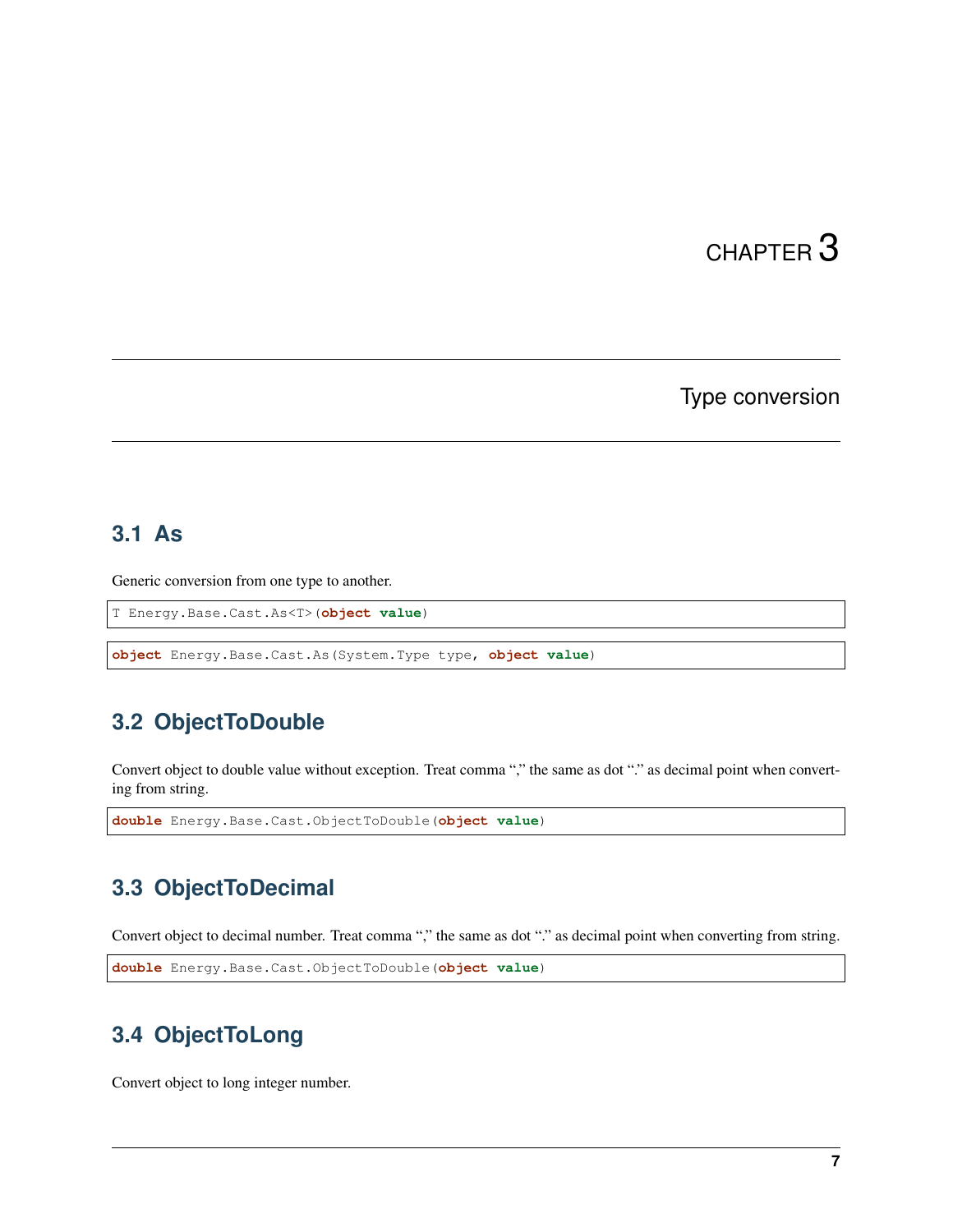**long** Energy.Base.Cast.ObjectToLong(**object value**)

# <span id="page-17-0"></span>**3.5 ObjectToUnsignedLong**

Convert object to long integer number.

**ulong** Energy.Base.Cast.ObjectToUnsignedLong(**object value**)

# <span id="page-17-1"></span>**3.6 ObjectToBool**

Convert object to boolean value.

```
bool Energy.Base.Cast.ObjectToBool(object value)
```
# <span id="page-17-2"></span>**3.7 ObjectToJsonValue**

Convert object to formal JSON value string.

```
string Energy.Base.Cast.ObjectToJsonValue(object value)
```
# <span id="page-17-3"></span>**3.8 JsonValueToObject**

Convert JSON value string to an object.

**object** Energy.Base.Cast.JsonValueToObject(**string** text)

# <span id="page-17-4"></span>**3.9 StringToDecimal**

Convert string to decimal value without exception. Treat comma "," the same as dot "." as decimal point.

**decimal** Energy.Base.Cast.StringToDecimal(**string value**, NumberStyles numberStyles)

**decimal** Energy.Base.Cast.StringToDecimal(**string value**)

# <span id="page-17-5"></span>**3.10 StringToLongSmart**

Convert string to long integer value without exception removing numerical differences.

**long** Energy.Base.Cast.StringToLongSmart(**string value**)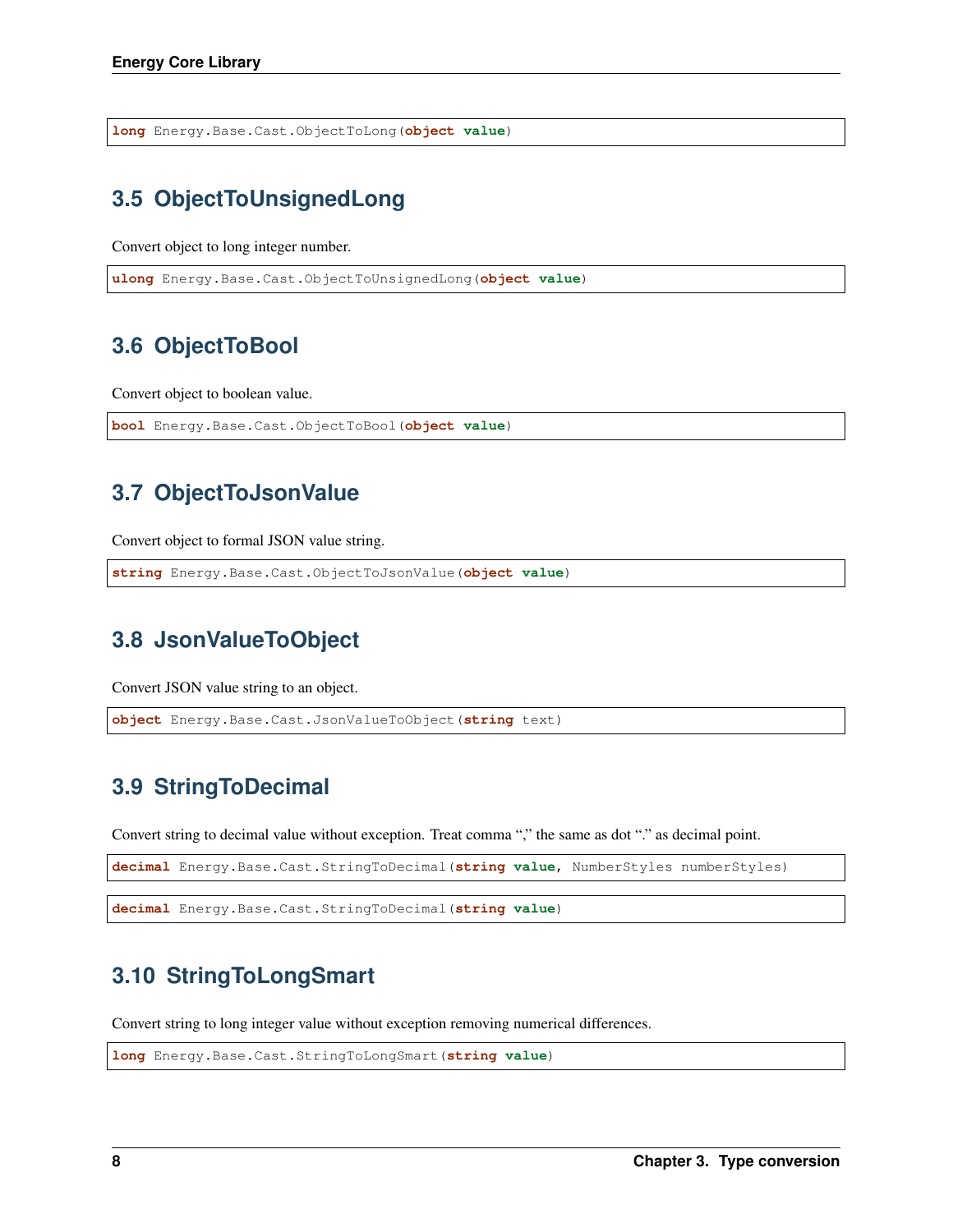# <span id="page-18-0"></span>**3.11 StringToUnsignedLongSmart**

Convert string to unsigned long integer value without exception removing numerical differences.

```
long Energy.Base.Cast.StringToUnsignedLongSmart(string value)
```
# <span id="page-18-1"></span>**3.12 BoolToString**

Convert boolean value to its string representation.

```
string Energy.Base.Cast.BoolToString(bool value, Energy.Enumeration.BooleanStyle
˓→style)
```
# <span id="page-18-2"></span>**3.13 Enum**

Convert string to enumeration value.

**object** Energy.Base.Cast.StringToEnum(**string value**, Type type)

# <span id="page-18-3"></span>**3.14 RemoveNumericalDifferences**

Remove numerical differences from text representation of number.

Treat comma "," the same as dot "." as decimal point.

Ignore space, underscore and apostrophes between digits.

**string** Energy.Base.Cast.RemoveNumericalDifferences(**string value**)

# <span id="page-18-4"></span>**3.15 MemorySizeToString**

Represents memory size as a string containing a numeric value with an attached size unit.

Units used are: "B", "KB", "MB", "GB", "TB", "PB", "EB".

```
string Energy.Base.Cast.MemorySizeToString(long sizeInBytes, int decimalPlaces, bool
˓→numberCeiling)
```
# <span id="page-18-5"></span>**3.16 IntegerToHex**

Convert integer to hexadecimal value.

Resulting string will have count specified by size of digits or letters (A-F).

For int which is the synonym of System.Int32 resulting string will be 8 characters long.

If number representation will be larger than size, it will be truncated to the last characters.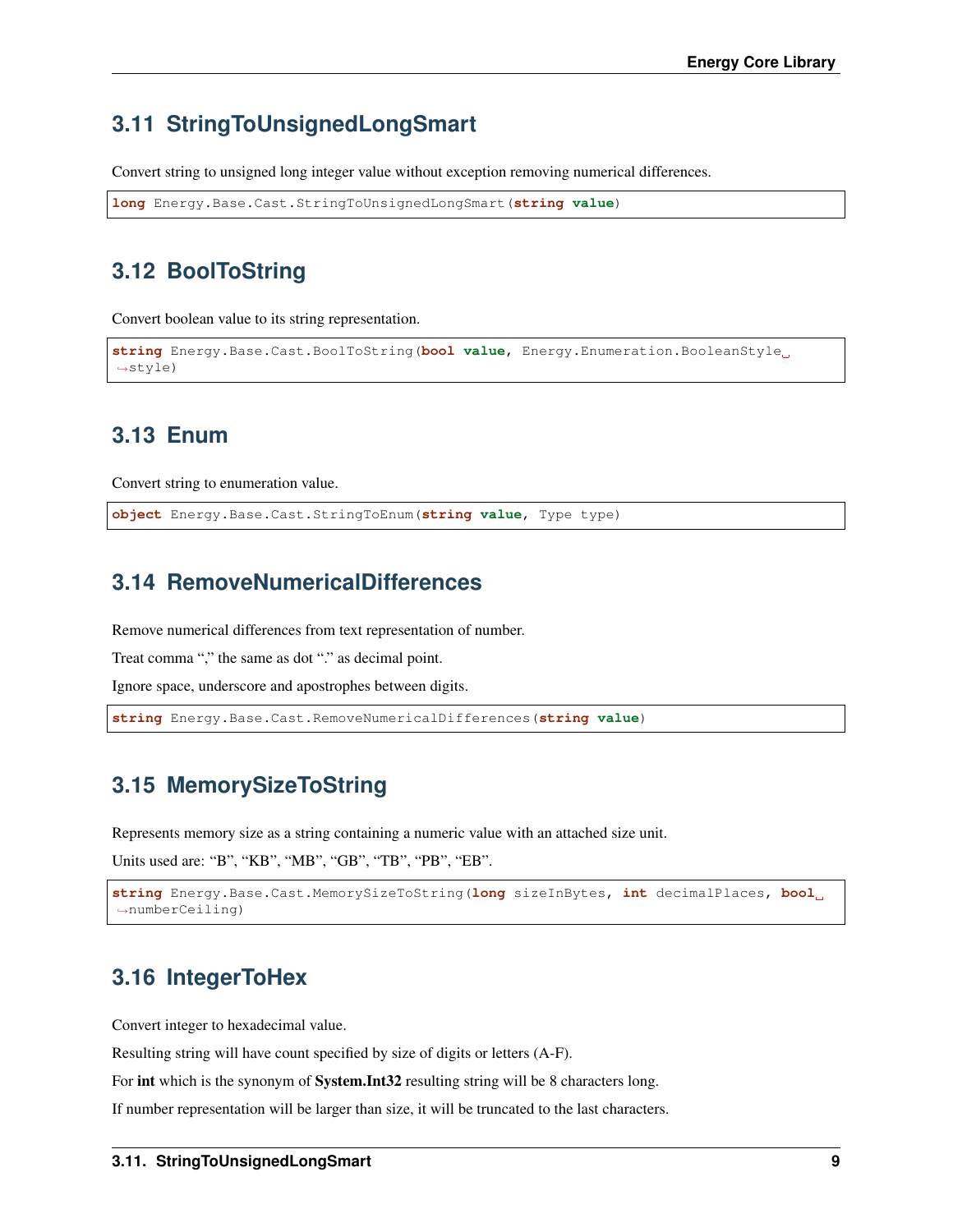Example: IntegerToHex(100000, 4) will result with "86a0" instead of "186a0" or "186a".

**string** Energy.Base.Cast.IntegerToHex(**int value**)

## <span id="page-19-0"></span>**3.17 HexToInteger**

Convert hexadecimal string to integer value (System.Int32).

```
int Energy.Base.Cast.HexToInteger(string hex)
```
### <span id="page-19-1"></span>**3.18 OctToInteger**

Convert octal string to integer value (System.Int32).

```
int Energy.Base.Cast.OctToInteger(string oct)
```
# <span id="page-19-2"></span>**3.19 StringToStream**

Convert string to a stream using specified encoding.

```
Stream Energy.Base.Cast.StringToStream(string value, Encoding encoding)
```
If encoding is not specified, UTF-8 will be used.

Stream Energy.Base.Cast.StringToStream(**string value**)

Always try to use streams in using section to properly free allocated objects like in the following example of unit test using this function.

```
string needle = "\in";
byte[] buffer;
using (Stream stream = Energy.Base.Cast.StringToStream(needle))
{
    int length = (int) stream. Length;
    buffer = new byte[length];
    stream.Read(buffer, 0, length);
}
Assert.AreEqual(0, Energy.Base.Bit.Compare(new byte[] { 226, 130, 172 }, buffer));
using (Stream stream = Energy.Base.Cast.StringToStream(needle, encoding: Encoding.
˓→Unicode))
{
    int length = (int) stream. Length;
    buffer = new byte[length];
    stream.Read(buffer, 0, length);
}
Assert.AreEqual(0, Energy.Base.Bit.Compare(new byte[] { 172, 32 }, buffer));
```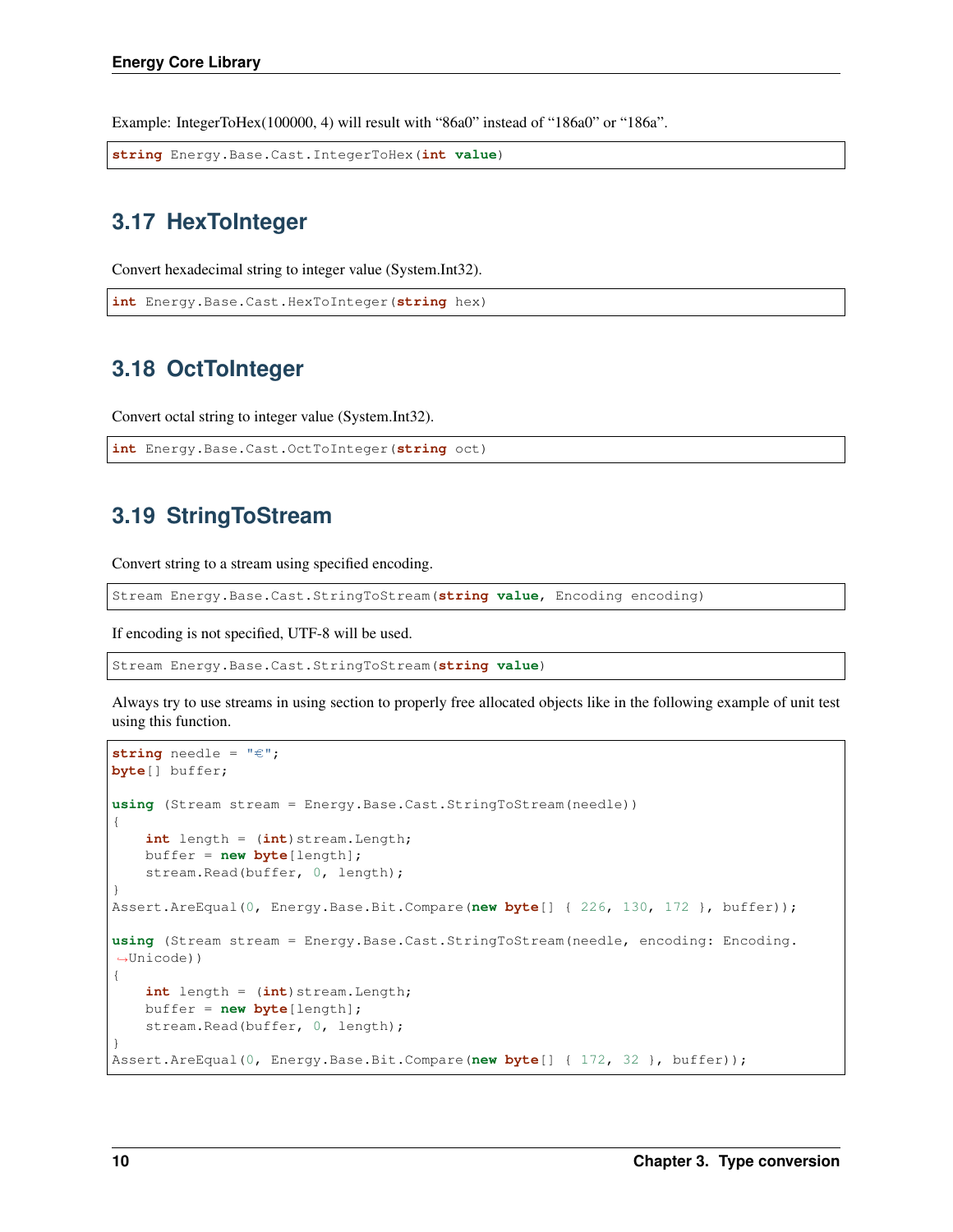# <span id="page-20-0"></span>**3.20 StringToShort**

Convert string to short integer value without exception.

**ushort** Energy.Base.Cast.StringToShort(**string value**)

You may want to set additional options like allow decimal point in numbers or exceeding value. When value exceeds maximum, reminder will be returned.

**ushort** Energy.Base.Cast.StringToShort(**string value**, **bool** point, **bool** exceed)

# <span id="page-20-1"></span>**3.21 StringToUnsignedShort**

Convert string to short integer value without exception.

**ushort** Energy.Base.Cast.StringToUnsignedShort(**string value**)

You may want to set additional options like allow decimal point in numbers or exceeding value. When value exceeds maximum, reminder will be returned. In addition when *exceed* parameter is true, negative values will be returned as positive.

**ushort** Energy.Base.Cast.StringToUnsignedShort(**string value**, **bool** point, **bool** exceed)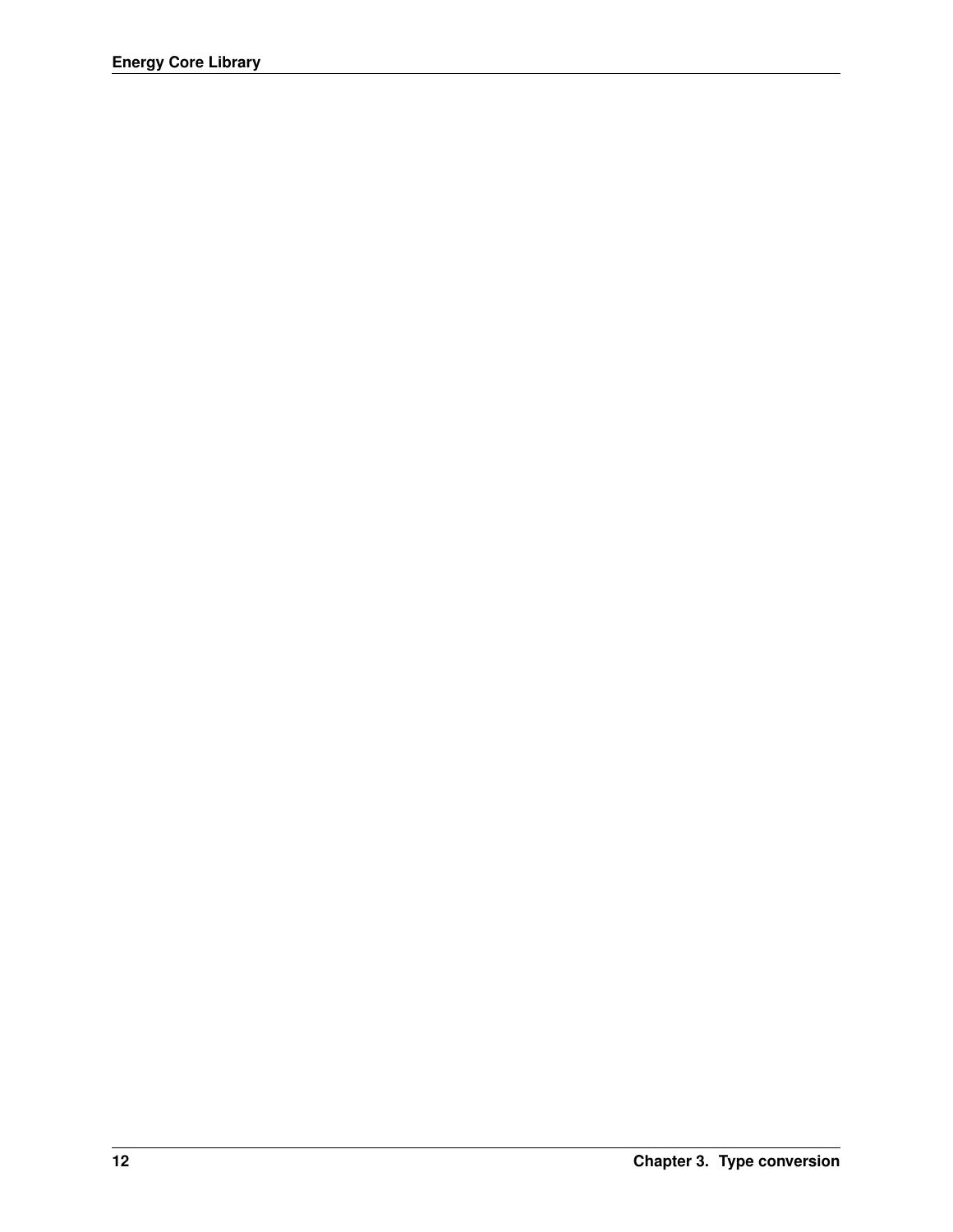# Text functions

<span id="page-22-0"></span>Text related functions.

There was a small question whether the class name should be renamed from Energy.Base.Text to something else to avoid possible conflicts with System.Text when anyone wants to add Energy.Base namespace to *using* list. It was decided to keep it as it is while recommending using full class names in *using* list and synonyms as well.

### <span id="page-22-1"></span>**4.1 Constants**

HTML break.

Energy.Base.Text.BR = "<br>";

New line string. *CR LF* only for Windows, *LF* otherwise.

Energy.Base.Text.NL = "**\r\n**" | "**\n**"

Whitespace characters string.

Energy.Base.Text.WS = " **\t\r\n\v**";

An array of empty texts containing end-of-line characters.

```
Energy.Base.Text.NEWLINE_ARRAY = new string[] { "\r\n", "\n", "\r" };
```
Regular expression pattern for new line.

```
Energy.Base.Text.NEWLINE_PATTERN = "\r\n|\n|\r";
```
### <span id="page-22-2"></span>**4.2 Quotation**

Introducing specialized class Energy.Base.Text.Quotation to help with quotation in texts.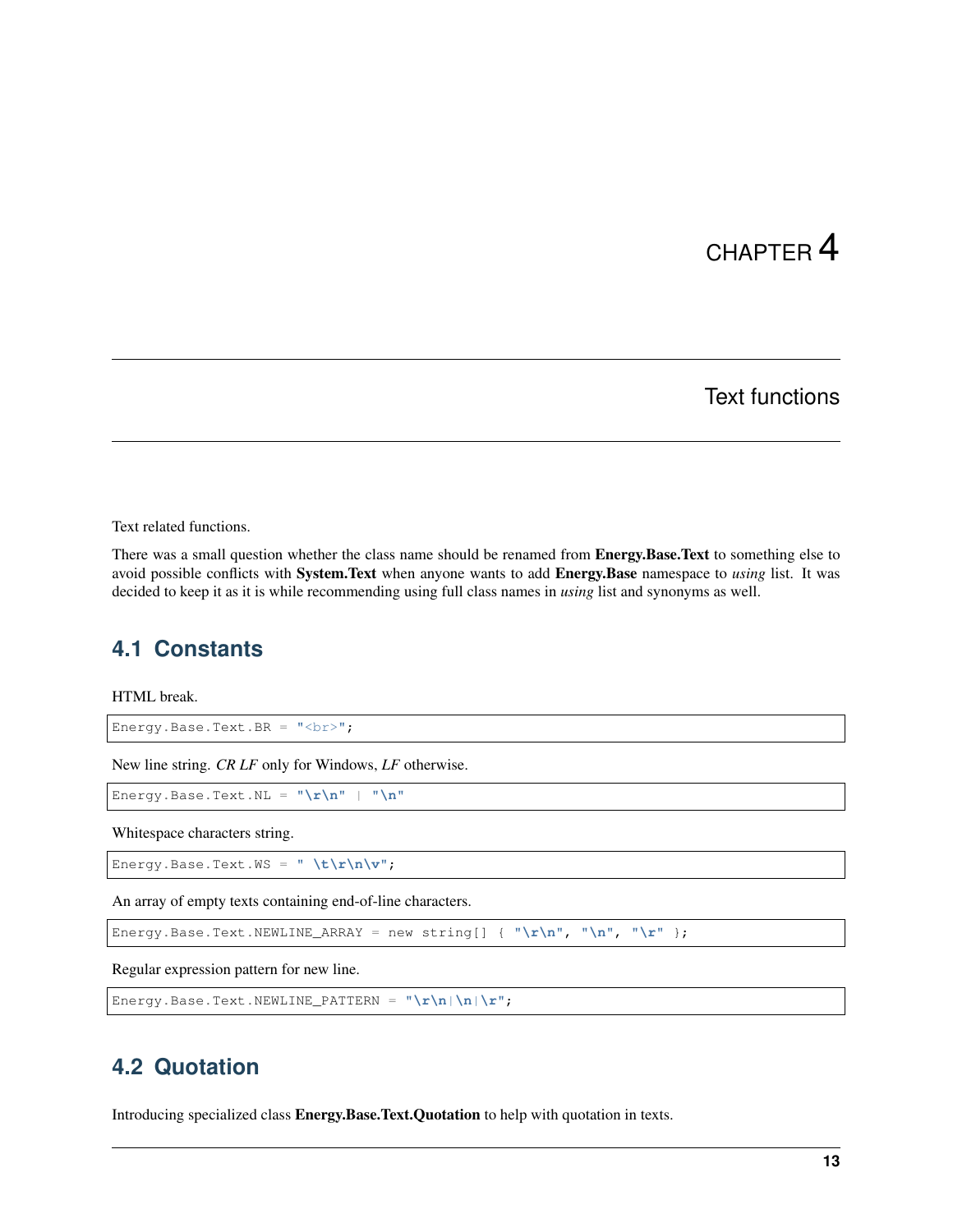"Hello ""John""..."

Use static method Energy.Base.Text.Quotation.From to create object directly from text identifier.

```
var q = Energy.Base.Text.Quotation.From("<<>>");
```
This method will create quotation definition object from a string. If string is null or empty, null will be returned.

If string contains only 1 character, it would be treated as prefix and suffix character, double suffix character will be used as escape sequence. If definition contains spaces but not starts with, it will be splited by it. First element of such array will be used as prefix, last one as suffix, and all elements between them will be treated as escape sequences. If the number of characters is even, first half will be treated as prefix, second as suffix, double suffix will be treated as escape sequence. If the number of characters is odd, middle character will be treated as escape character for suffix sequence of characters. It's common to use backslash there.

# <span id="page-23-0"></span>**4.3 Cut**

Cut or return part of text which ends with one of ending sequences, supporting optional quotations.

If text contains part in quotes, it will be included as is, together with quotation characters until ending sequence is found.

When cutting text "a\$b\$Hello '\$'\$d" by dollar sign (\$) as ending and apostrophes (') as quotations text will be cutted in following pieces: "a", "b", "Hello '\$'", "d".

**string** Energy.Base.Text.Cut(**string** text, **string**[] terminator, **string**[] quotation)

When passing text as reference, original object will be replaced with what left. Use it in a loop until resulting text is empty to cut all parts.

**string** Energy.Base.Text.Cut(**ref string** text, **string**[] terminator, **string**[] quotation)

### <span id="page-23-1"></span>**4.4 Exchange**

Exchange texts or characters between each other.

```
void Energy.Base.Text.Exchange(ref string first, ref string second)
void Energy.Base.Text.Exchange(ref char first, ref char second)
```
### <span id="page-23-2"></span>**4.5 Select**

Select first non empty string element.

```
string Energy.Base.Text.Select(params string[] list)
```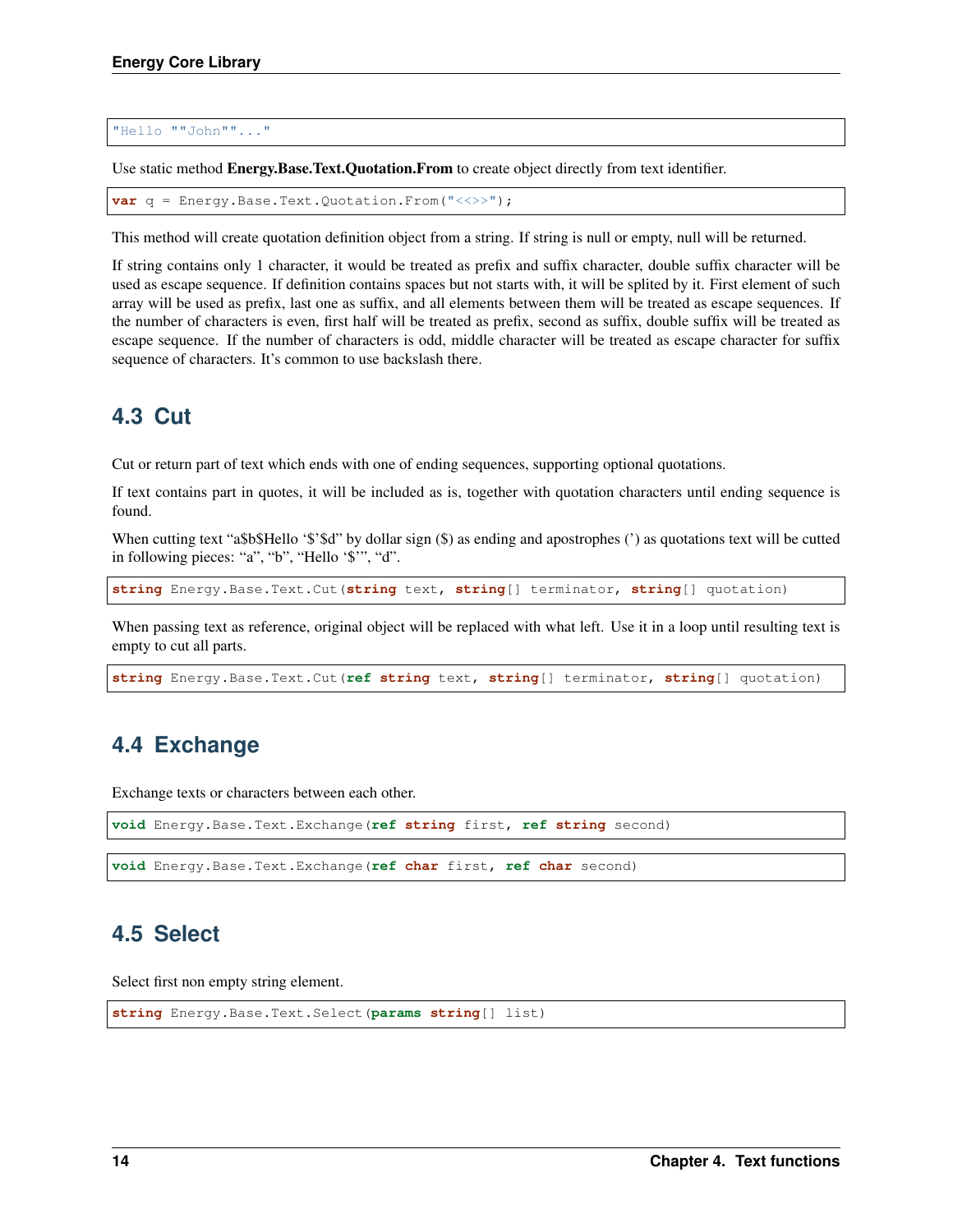#### <span id="page-24-0"></span>**4.6 Cell**

Align and limit the text to the specified size. Cut the initial characters from the text value. If there are enough space, add a prefix and a suffix in order from the alignment direction of the text.

Some of parameters used are:

• *text* : string

Text value to be aligned in a cell. That's obvious.

• *start* : int

The initial index of the text to be cut out. If less than zero, it indicates the last characters of the text.

• *fill* : char

Character that will be used if text is shorter than specified size.

• *pad* : Energy.Enumeration.TextPad

Padding direction, may be left or right. Because padding is defined as flags, center or middle is also avaiable.

• *prefix* : string

Optional prefix text that can be added if there is a space in resulting text to match size.

• *suffix* : string

Optional suffix text that can be added if there is a space in resulting text to match size.

There is also a version of **Energy.Base.Text.Cell** function which can return remains of text that did not fit in the specified size of text.

**string** Energy.Base.Text.Cell(**string** text, **int** start, **int** size, Energy.Enumeration. ˓<sup>→</sup>TextPad pad, **char** fill, **string** prefix, **string** suffix, **out string** remains)

**string** Energy.Base.Text.Cell(**string** text, **int** start, **int** size, Energy.Enumeration. ˓<sup>→</sup>TextPad pad, **out string** remains)

```
string Energy.Base.Text.Cell(string text, int start, int size, Energy.Enumeration.
˓→TextPad pad, char fill, out string remains)
```
**string** Energy.Base.Text.Cell(**string** text, **int** start, **int** size, Energy.Enumeration. ˓<sup>→</sup>TextPad pad)

```
string Energy.Base.Text.Cell(string text, int start, int size, Energy.Enumeration.
˓→TextPad pad, char fill)
```

```
string Energy.Base.Text.Cell(string text, int size, Energy.Enumeration.TextPad pad,
˓→out string remains)
```
**string** Energy.Base.Text.Cell(**string** text, **int** size, Energy.Enumeration.TextPad pad, ˓<sup>→</sup>**char** fill, **out string** remains)

**string** Energy.Base.Text.Cell(**string** text, **int** size, Energy.Enumeration.TextPad pad)

```
string Energy.Base.Text.Cell(string text, int size, Energy.Enumeration.TextPad pad,
˓→char fill)
```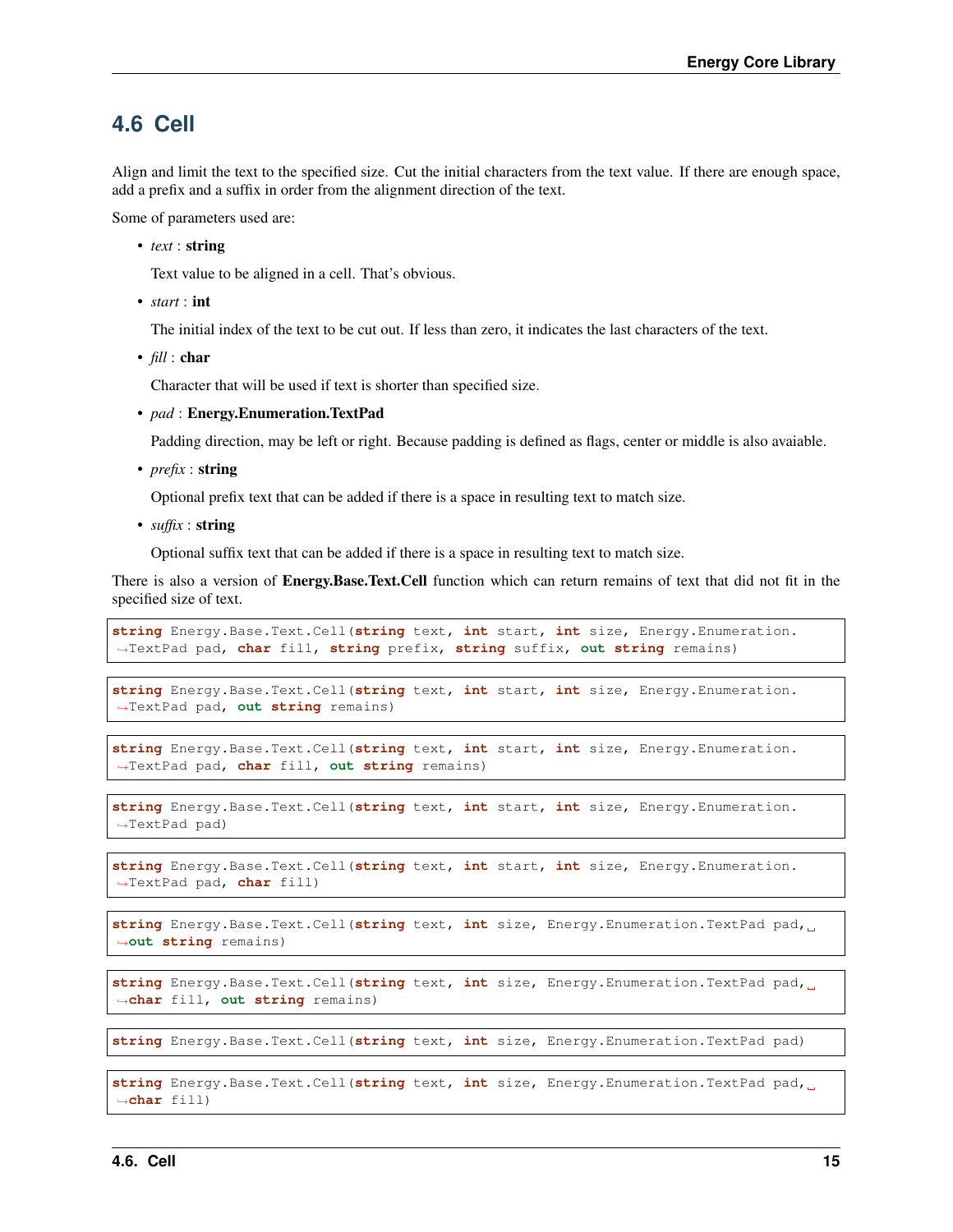The same with *Energy.Enumeration.TextAlign* instead of *Energy.Enumeration.TextPad*.

```
string Energy.Base.Text.Cell(string text, int start, int size, Energy.Enumeration.
˓→TextAlign align, out string remains)
```

```
string Energy.Base.Text.Cell(string text, int start, int size, Energy.Enumeration.
˓→TextAlign align)
```

```
string Energy.Base.Text.Cell(string text, int start, int size, Energy.Enumeration.
˓→TextAlign align, char fill)
```

```
string Energy.Base.Text.Cell(string text, int size, Energy.Enumeration.TextAlign
˓→align, out string remains)
```
#### <span id="page-25-0"></span>**4.6.1 Example**

```
string text;
text = "Ana's Song";
string cell;
cell = Energy.Base.Text.Cell(text, 0, 3, Energy.Enumeration.TextPad.Left);
// cell is now "Ana"
cell = Energy.Base.Text.Cell(text, -4, 4, Energy.Enumeration.TextPad.Left);
// cell is now "Song"
```
# <span id="page-25-1"></span>**4.7 EscapeExpression**

Escape text for regular expression.

```
string Energy.Base.Text.EscapeExpression(string text)
```
### <span id="page-25-2"></span>**4.8 Random**

Generate random text. Resulting string will contain upper and lower latin letters and numbers only. You may expect length from 3 to 10 characters.

**string** Energy.Base.Text.Random()

### <span id="page-25-3"></span>**4.9 Surround**

Surround text with prefix and suffix, optionally adding prefix only when needed.

• *text* : string

Text to surround.

• *prefix* : **string** 

Prefix to add at begining.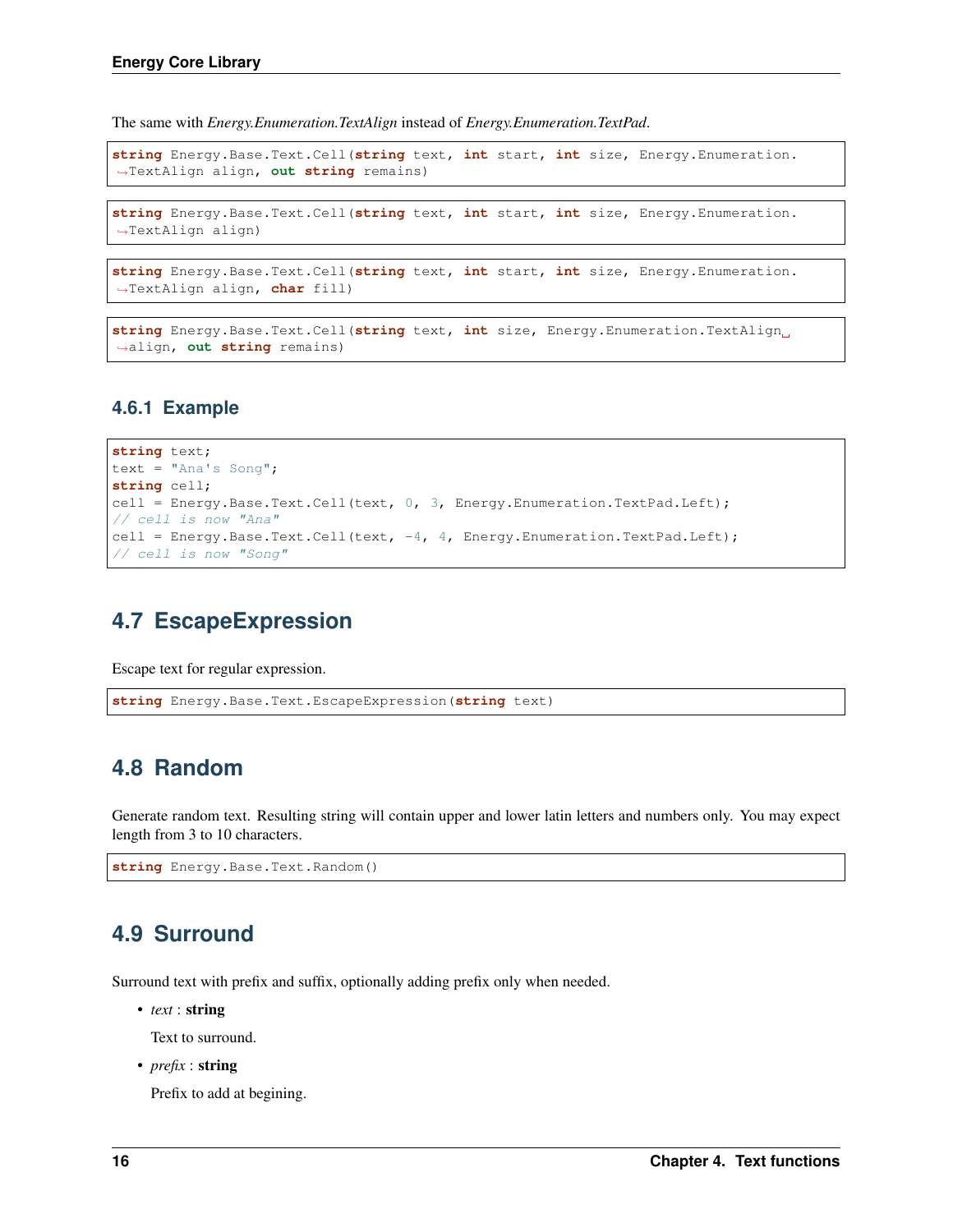• *suffix* : string

Suffix to add at ending.

• *optional* : bool

Add prefix and suffix only when needed.

```
string Energy.Base.Text.Surround(string text, string prefix, string suffix, bool
˓→optional)
```
#### <span id="page-26-0"></span>**4.10 Texture**

Repeat string pattern to specified amount of characters length.

**string** Energy.Base.Text.Texture(**string** pattern, **int** size)

# <span id="page-26-1"></span>**4.11 Trim**

Remove leading and trailing whitespace. Includes space, tabulation (horizontal and vertical), new line and null characters.

```
string Energy.Base.Text.Trim(string value)
```
# <span id="page-26-2"></span>**4.12 IsWild**

Check if string contains one of wild characters ("\*" or "?").

```
bool Energy.Base.Text.IsWild(string text)
```
# <span id="page-26-3"></span>**4.13 IsLike**

Check if string contains one of characters used in LIKE ("%" or "\_").

```
bool Energy.Base.Text.IsLike(string text)
```
# <span id="page-26-4"></span>**4.14 ConvertNewLine**

Convert new line delimiter to specified one.

**string** Energy.Base.Text.ConvertNewLine(**string** text, **string** newLine)

Convert newline delimiter to environment default. Value of constant Energy.Base.Text.NL is used.

**string** Energy.Base.Text.ConvertNewLine(**string** text)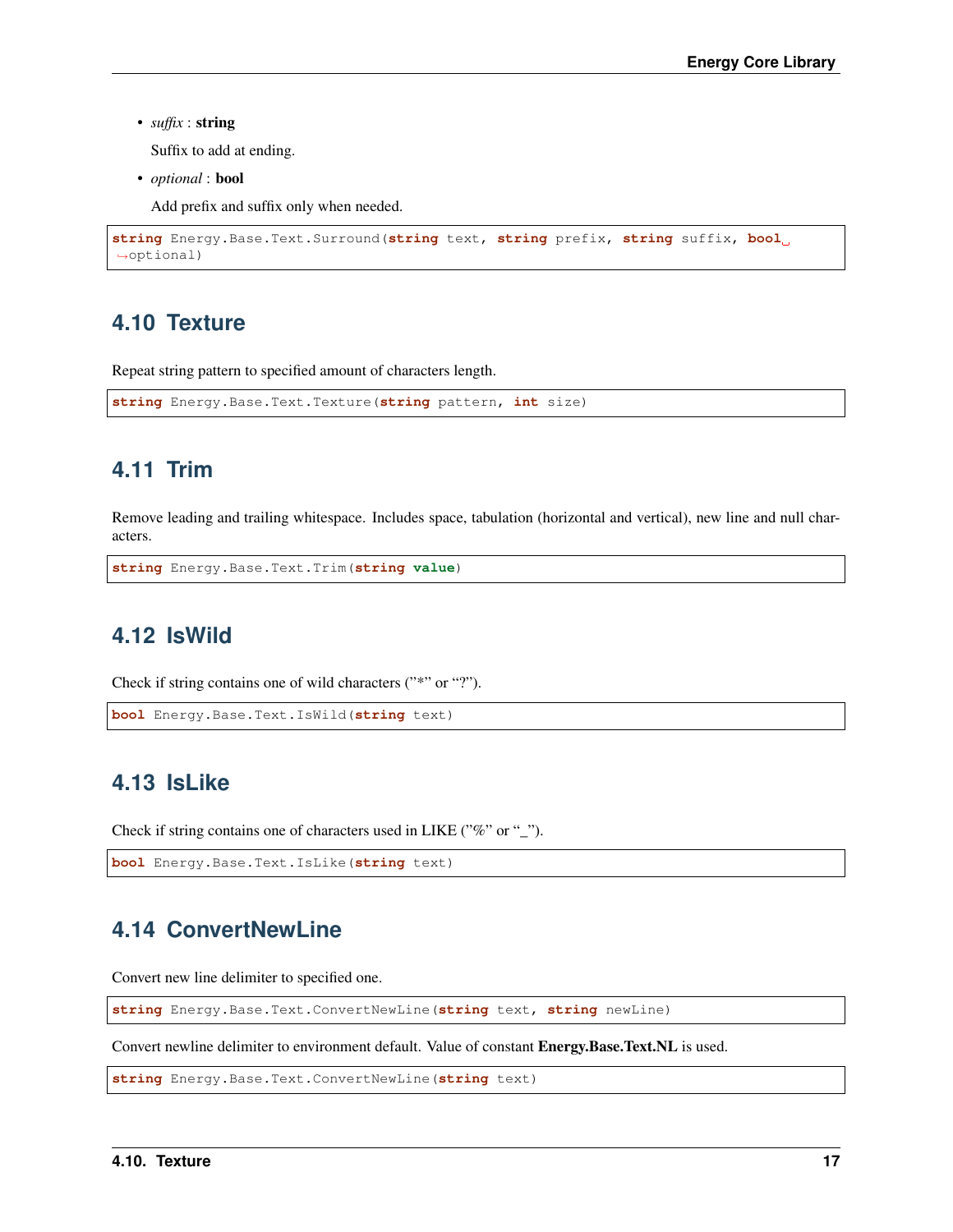### <span id="page-27-0"></span>**4.15 Join**

Join strings into one list with separator.

For example Energy.Base.Text.Join(": ", "A", "B", "", "C") will return "A :  $B$  : : C".

**string** Energy.Base.Text.Join(**string** glue, **bool** empty, **params string**[] array)

Join non empty and optionally empty strings into one list with separator.

For example Energy.Base.Text.Join(": ", false, "A", "B", "", "C") will return "A : B : C".

**string** Energy.Base.Text.Join(**string** glue, **params string**[] array)

Join elements of string dictionary.

```
string Energy.Base.Text.Join(string glue, string format, Dictionary<string, string>
˓→dictionary)
```

```
Dictionary<string, string> d = new Dictionary<string, string>();
d["a"] = "B";d[["c"] = "D";string s = Energy. Base. Text. Join (", ", "{0}-{1}", d); // "a-B, c-D"
```
Join elements of string-object dictionary.

```
string Energy.Base.Text.Join(string glue, string format, Dictionary<string, object>
˓→dictionary)
```
# <span id="page-27-1"></span>**4.16 Quote**

Surround text with quotation characters (").

Escape existing quotation characters with additional quotation character ("").

**string** Energy.Base.Text.Quote(**string** text)

Surround text with quotation characters (") optionally.

If optional parameter is true, text will be quoted only when text contains specified quotation character. Escape existing quotation characters with additional quotation character ("").

**string** Energy.Base.Text.Quote(**string** text, **bool** optional)

Surround text with specified quotation characters optionally.

If optional parameter is true, text will be quoted only when text contains specified quotation character. Escape existing quotation characters with additional quotation character.

**string** Energy.Base.Text.Quote(**string** text, **string** with, **bool** optional)

Surround text with specified quotation characters.

Escape existing quotation character with specified escape character.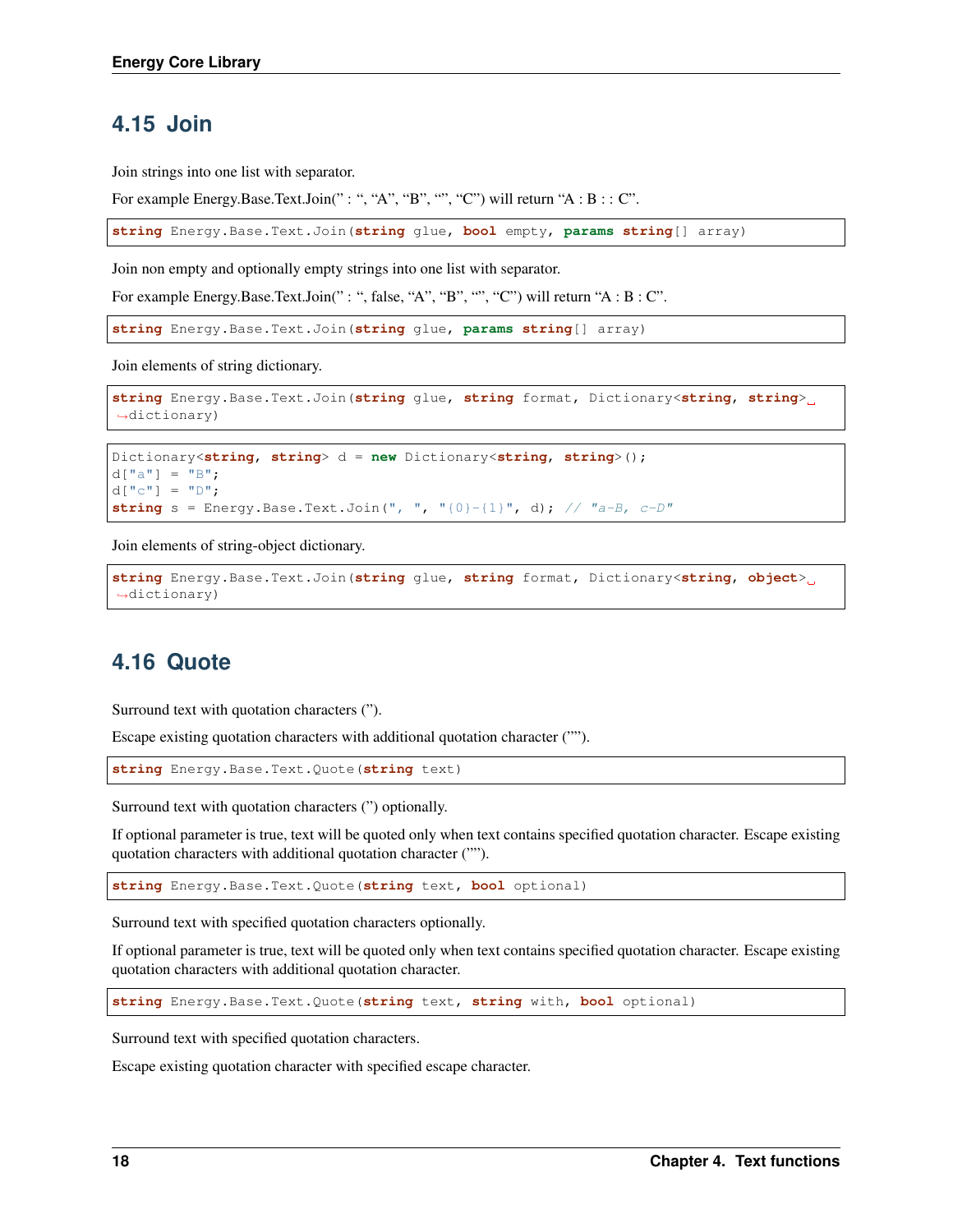**string** Energy.Base.Text.Quote(**string** text, **string** with, **string** escape)

#### <span id="page-28-0"></span>**4.16.1 Example**

```
// Excpect 'Hello\'John\'.'
Debug.WriteLine(Energy.Base.Text.Quote("Hello 'John'.", "'", "\\"));
```
## <span id="page-28-1"></span>**4.17 Strip**

Strip text from double quotation marks.

Two sequential quotation marks inside the text will be replaced by single characters.

```
string Energy.Base.Text.Strip(string text)
```
Strip text from quotation.

Two sequential quotation characters inside the text will be replaced by single characters.

**string** Energy.Base.Text.Strip(**string** text, **char** quote)

```
string Energy.Base.Text.Strip(string text, string quote)
```
Strip text from quotation.

Escape character for including quotation characters inside the text may be provided.

**string** Energy.Base.Text.Strip(**string** text, **char** quote, **char** escape)

**string** Energy.Base.Text.Strip(**string** text, **string** quote, **string** escape)

Strip text from quotation.

Escape character for including quotation characters inside the text may be provided.

```
string Energy.Base.Text.Strip(string text, string start, string end, string escape,
˓→out bool change)
```
**string** Energy.Base.Text.Strip(**string** text, **string** start, **string** end, **string** escape)

Strip text from quotation.

Escape character for including quotation characters inside the text may be provided.

Multiple variations may be set to allow different quotation styles to work.

```
string Energy.Base.Text.Strip(string text, string[] start, string[] end, string[]
˓→escape, out bool change)
```

```
string Energy.Base.Text.Strip(string text, string[] start, string[] end, string[]
˓→escape)
```
Example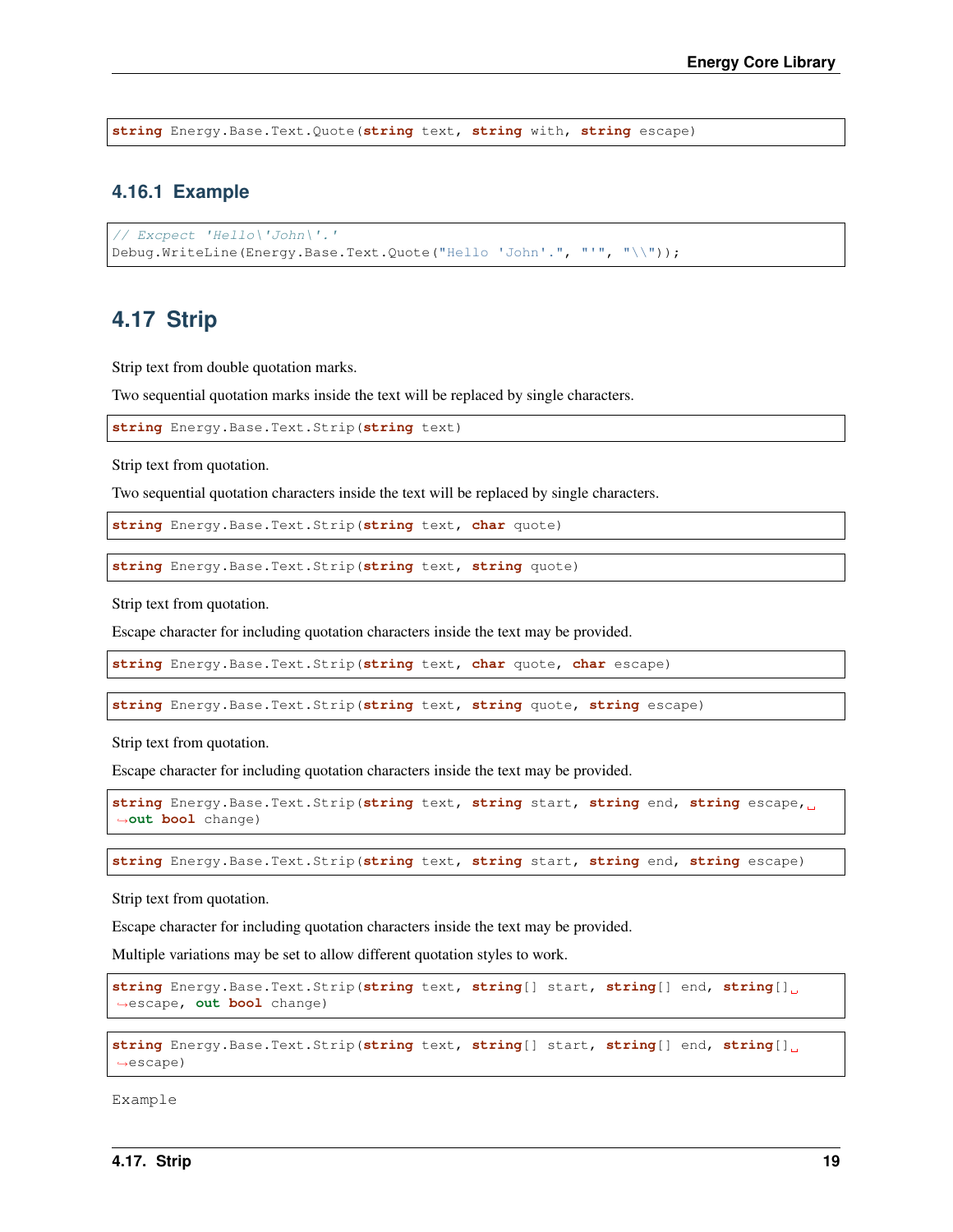```
var qs = new string[] { "'", "`" };
var s1 = Energy.Base.Text.Strip("'It''s a dog eat dog world.'", qs, qs, qs);
var s2 = Energy.Base.Text.Strip("`It''s a dog eat dog world.'", qs, qs, qs);
```

```
var qa = new string[] { "@\"", "\"" };
var qb = new string[] { "\"", "\"" };
var qe = new string[] { "\"\"", "\\" };
var s1 = Energy.Base.Text.Strip("@\"Verbatim \"\"style\"\" example", qa, qb, qe);
var s2 = Energy.Base.Text.Strip("\"Normal \\\"style\\\" example", qa, qb, qe);
```
# <span id="page-29-0"></span>**4.18 HasDigitsOnly**

Checks if string contains only digits.

```
bool Energy.Base.Text.HasDigitsOnly(string value)
```
# <span id="page-29-1"></span>**4.19 IsInteger**

Checks if string is an integer number.

```
bool Energy.Base.Text.IsInteger(string value, bool negative)
```

```
bool Energy.Base.Text.IsInteger(string value)
```
# <span id="page-29-2"></span>**4.20 IsLong**

Checks if string is a long integer number.

```
bool Energy.Base.Text.IsLong(string value, bool negative)
```
**bool** Energy.Base.Text.IsLong(**string value**)

# <span id="page-29-3"></span>**4.21 EmptyIfNull**

Return empty string when string parameter is null or string parameter itself otherwise. This function ensures string objects are always defined.

```
string Energy.Base.Text.EmptyIfNull(string value)
```
# <span id="page-29-4"></span>**4.22 IfEmpty**

Returns first non empty string from a parameter list. Strings are considered to be empty if they are null. Function will return empty string ("") if parameter list is empty.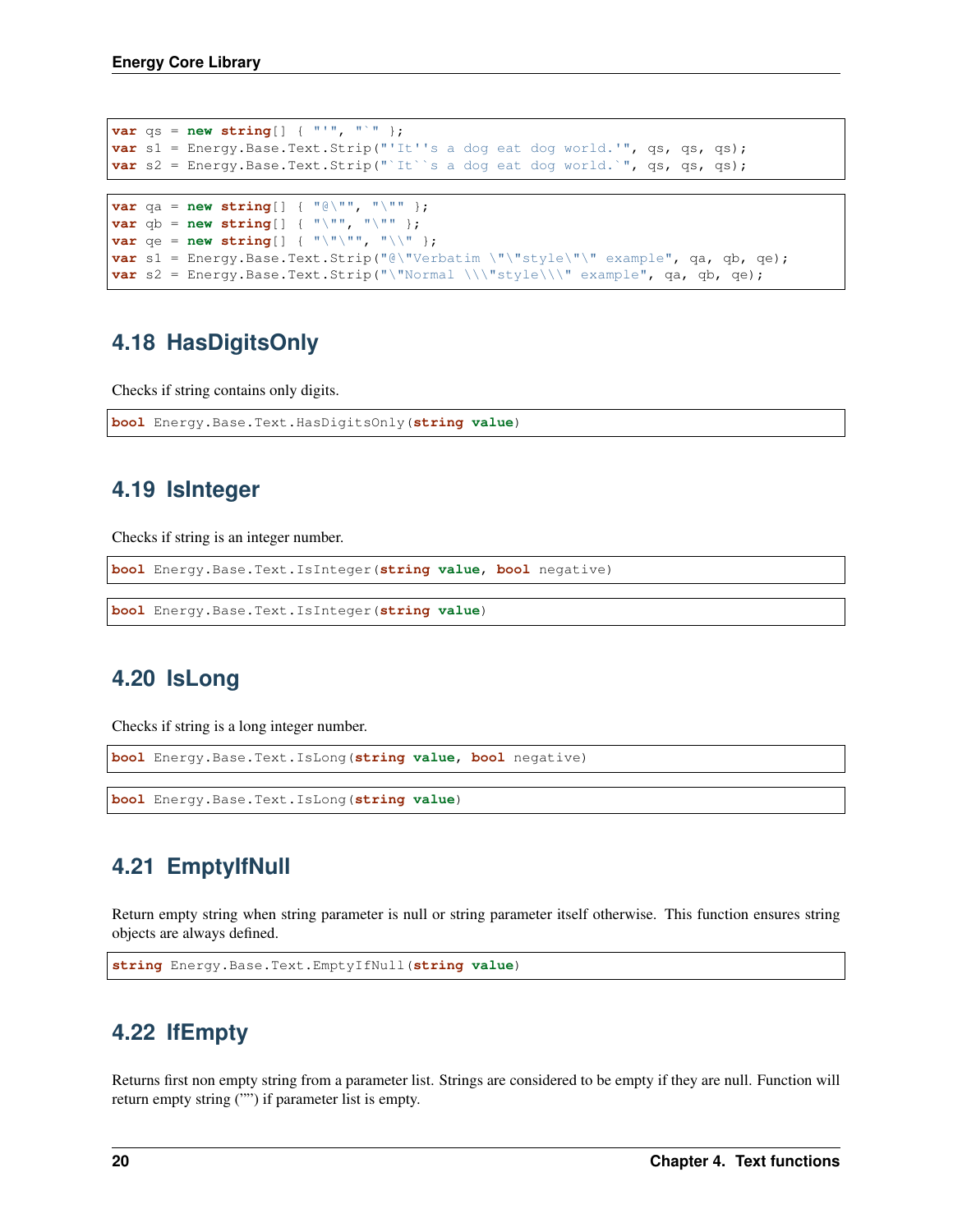**string** Energy.Base.Text.TextIfEmpty(**params string**[] input)

### <span id="page-30-0"></span>**4.23 IfWhite**

Returns first non white string from a parameter list. White string is considered to be null, zero length or string containing only whitespace characters. Function will return empty string ("") if parameter list is empty.

**string** Energy.Base.Text.TextIfWhite(**params string**[] input)

### <span id="page-30-1"></span>**4.24 RemoveWhite**

Remove whitespace characters from entire string.

```
string Energy.Base.Text.RemoveWhite(string value)
```
# <span id="page-30-2"></span>**4.25 ContainsWhite**

Check if text or character array contains whitespace.

```
string Energy.Base.Text.ContainsWhite(char[] array)
```
**string** Energy.Base.Text.ContainsWhite(**string** text)

### <span id="page-30-3"></span>**4.26 ReplaceWhite**

Replace whitespace characters with replacement string in entire string.

```
string Energy.Base.Text.ReplaceWhite(string text, string replacement)
```
## <span id="page-30-4"></span>**4.27 Encoding**

Find System.Text.Encoding for specified name.

Get System.Text.Encoding.UTF8 by default or if encoding not exists.

Treats UCS-2 the same as UTF-16 besides differences.

Accepts values like "UTF-8", "UTF", "UTF8", "UNICODE", "UCS-2 LE", "UCS-2 BE", "1250", "1252", and so on.

System.Text.Encoding Energy.Base.Text.Encoding(**string** encoding)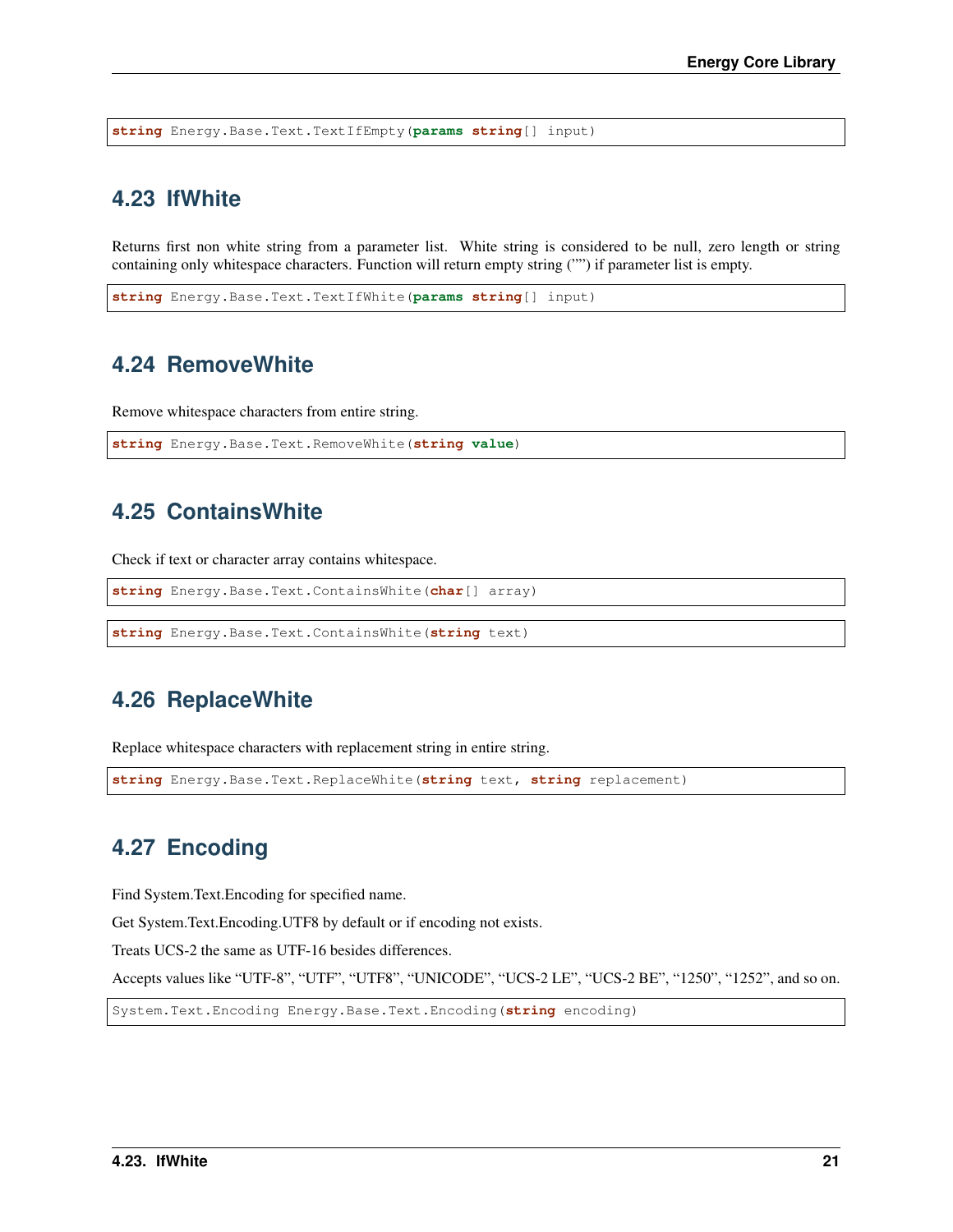# <span id="page-31-0"></span>**4.28 Capitalize**

Return a word with its first letter upper case and remaining letters in lower case.

**string** Energy.Base.Text.Capitalize(**string** word)

Return array of words with their first letters upper case and remaining letters in lower case.

```
string Energy.Base.Text.Capitalize(string word)
```
#### <span id="page-31-1"></span>**4.29 Upper**

Change letters in a word to upper case.

**string** Energy.Base.Text.Upper(**string** word)

Change letters in word list to upper case.

**string** Energy.Base.Text.Upper(**string**[] words)

The reason why this function is included is that it works with unicode.

#### <span id="page-31-2"></span>**4.30 Lower**

Change letters in a word to lower case.

**string** Energy.Base.Text.Lower(**string**[] words)

Change letters in word list to lower case.

**string** Energy.Base.Text.Lower(**string**[] words)

The reason why this function is included is that it works with unicode also.

#### <span id="page-31-3"></span>**4.31 IncludeLeading**

Include leading text if not already present at the begining.

```
string Energy.Base.Text.IncludeLeading(string text, string missing)
```
**string** Energy.Base.Text.IncludeLeading(**string** text, **string** missing, **bool** ignoreCase)

Include leading character if not already present at the begining.

```
string Energy.Base.Text.IncludeLeading(string text, char missing)
```
**string** Energy.Base.Text.IncludeLeading(**string** text, **char** missing, **bool** ignoreCase)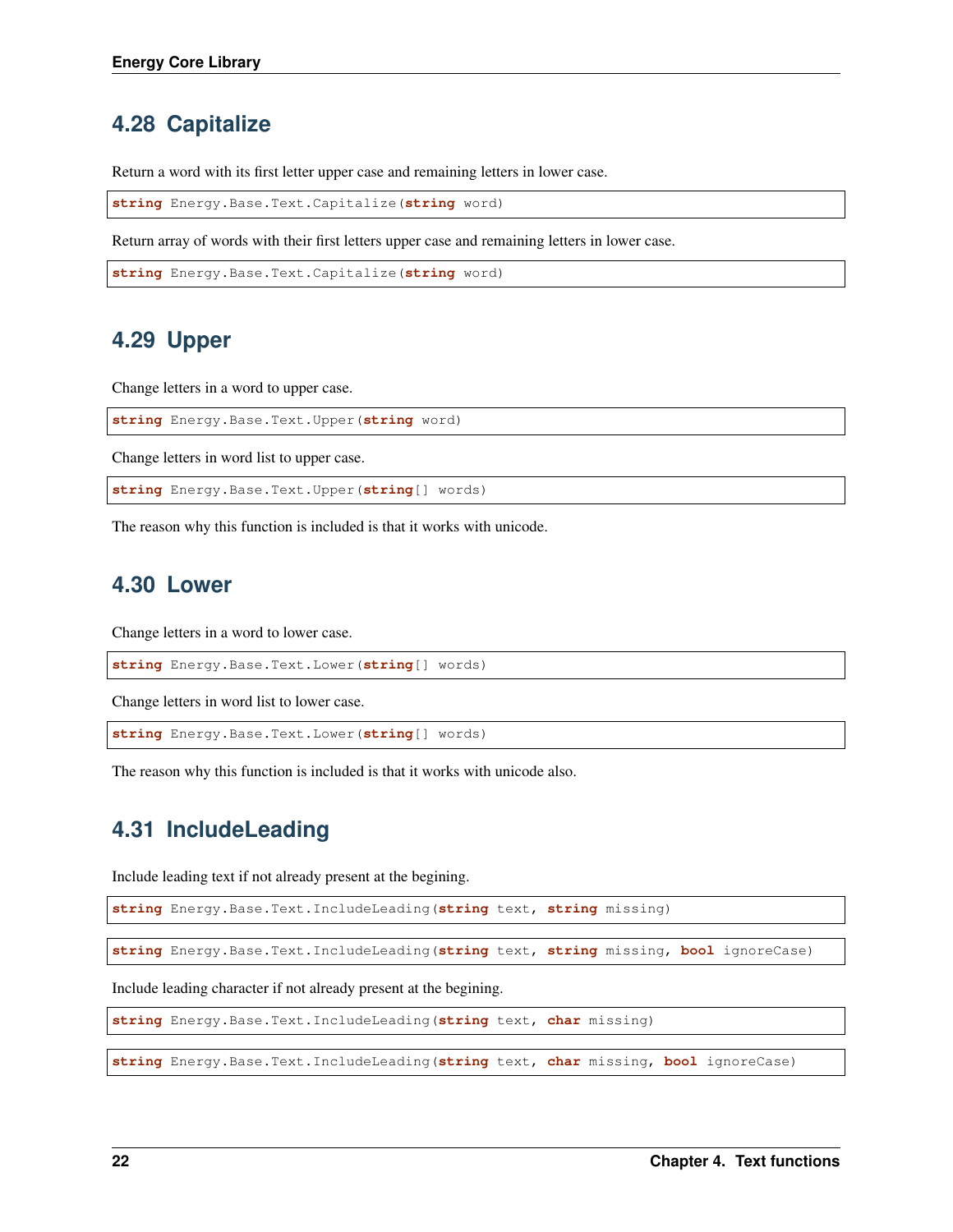# <span id="page-32-0"></span>**4.32 IncludeTrailing**

Include trailing text if not already present at the end.

**string** Energy.Base.Text.IncludeTrailing(**string** text, **string** missing)

**string** Energy.Base.Text.IncludeTrailing(**string** text, **string** missing, **bool** ignoreCase)

Include leading character if not already present at the end.

**string** Energy.Base.Text.IncludeTrailing(**string** text, **char** missing)

**string** Energy.Base.Text.IncludeTrailing(**string** text, **char** missing, **bool** ignoreCase)

#### <span id="page-32-1"></span>**4.33 RemoveEmptyLines**

Remove empty lines from string.

**string** Energy.Base.Text.RemoveEmptyLines(**string** text)

#### <span id="page-32-2"></span>**4.34 RemoveEmptyElements**

Remove empty elements from array of strings.

New array will be returned.

**string**[] Energy.Base.Text.RemoveEmptyElements(**string**[] array)

Remove empty elements from list of strings.

List will be modified and returned back.

**void** Energy.Base.Text.RemoveEmptyElements(List<**string**> list)

#### <span id="page-32-3"></span>**4.35 Contains**

Check if text contains searched string.

**bool** Energy.Base.Text.Contains(**string** text, **string** search, **bool** ignoreCase)

**bool** Energy.Base.Text.Contains(**string** text, **string** search)

Check if text representation of object contains searched string.

**bool** Energy.Base.Text.Contains(**object** o, **string** search, **bool** ignoreCase)

**bool** Energy.Base.Text.Contains(**object** o, **string** search)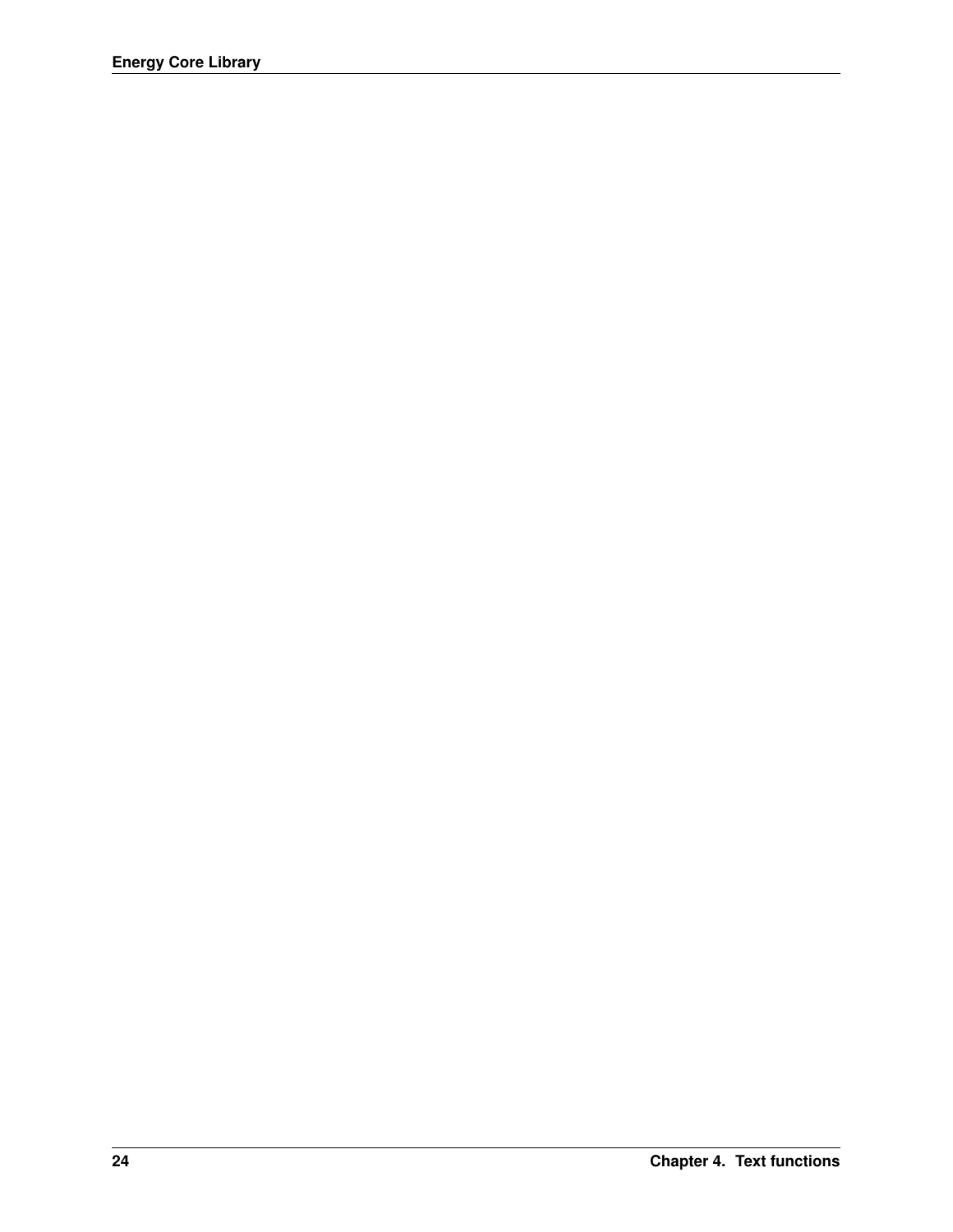# Classes, objects and assemblies

<span id="page-34-0"></span>Energy.Base.Class contains functions related to classes, objects and assemblies.

You will find here functions to modify fields or properties of  $C#$  objects.

### <span id="page-34-1"></span>**5.1 GetDefault**

Get default value of specified type.

**object** Energy.Base.Class.GetDefault(System.Type type)

```
T Energy.Base.Class.GetDefault<T>()
```
# <span id="page-34-2"></span>**5.2 GetFieldsAndProperties**

Get list of names of all fields and properties of specified class type.

```
string[] Energy.Base.Class.GetFieldsAndProperties(Type type, bool includePrivate,
˓→bool includePublic)
```

```
string[] Energy.Base.Class.GetFieldsAndProperties(Type type, bool includePrivate)
```
Get list of names of public fields and properties of specified class type.

```
string[] Energy.Base.Class.GetFieldsAndProperties(Type type)
```
### <span id="page-34-3"></span>**5.3 GetFieldOrPropertyAttribute**

Get first attribute value for a field or property of desired class.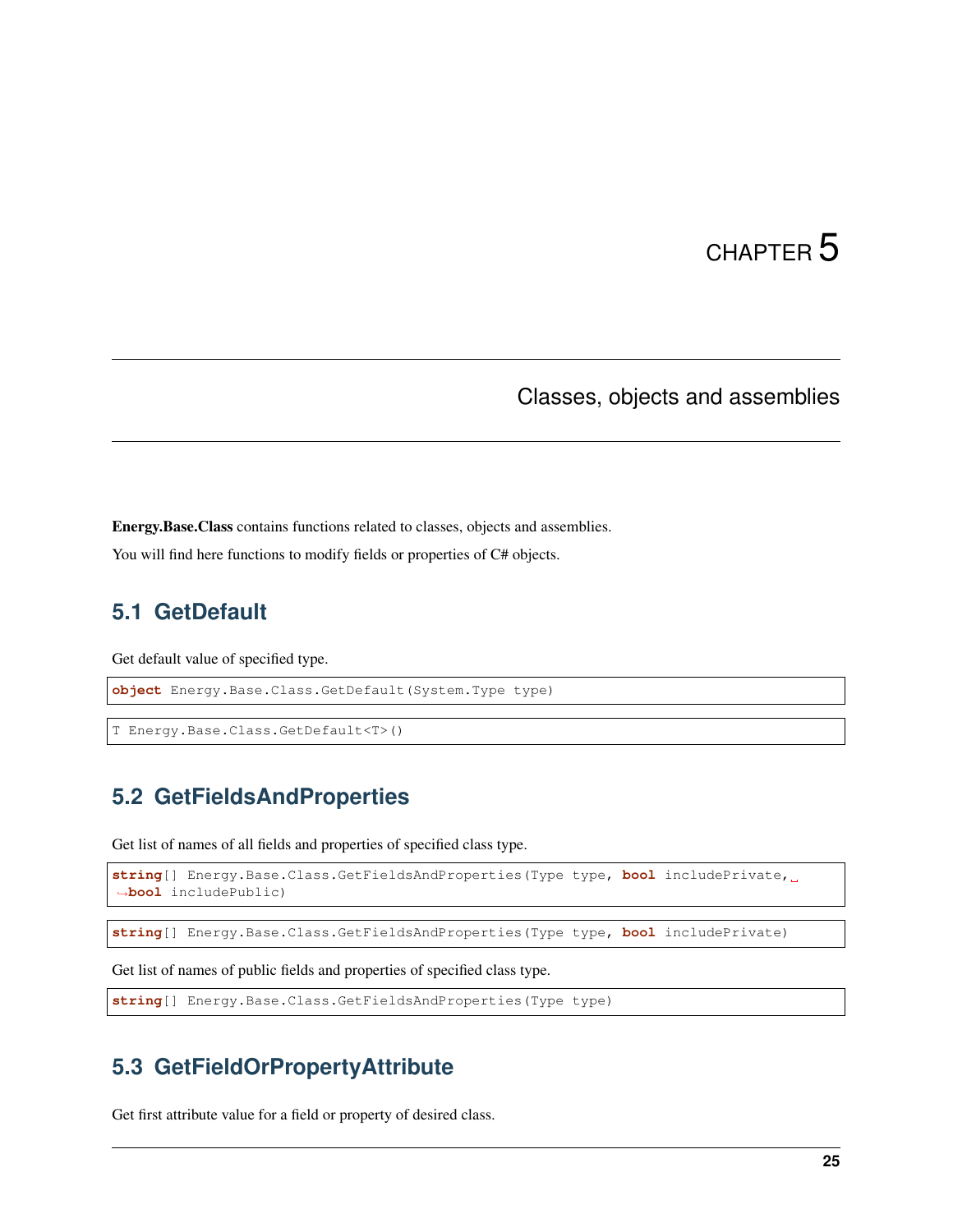```
object Energy.Base.Class.GetFieldOrPropertyAttribute(Type type, string name, Type
˓→attribute)
```
T Energy.Base.Class.GetFieldOrPropertyAttribute<T>(Type type, **string** name)

# <span id="page-35-0"></span>**5.4 GetFieldOrPropertyAttributes**

Get custom attributes of field or property of a class.

```
object[] Energy.Base.Class.GetFieldOrPropertyAttributes(Type type, string field, Type
˓→filter, bool inherit, bool ignoreCase)
```

```
T[] Energy.Base.Class.GetFieldOrPropertyAttributes<T>(Type type, string field, bool
˓→inherit, bool ignoreCase)
```

```
object[] Energy.Base.Class.GetFieldOrPropertyAttributes(Type type, string field, Type
˓→filter)
```
# <span id="page-35-1"></span>**5.5 GetTypesWithInterface**

Filter types that implements specified interface.

```
System.Type[] Energy.Base.Class.GetTypesWithInterface(System.Type[] types, System.
˓→Type interfaceType)
```
# <span id="page-35-2"></span>**5.6 GetTypeWithInterface**

Get first type that implements specified interface. Return null if not found.

```
System.Type Energy.Base.Class.GetTypeWithInterface(System.Type[] types, System.Type
˓→interfaceType)
```
# <span id="page-35-3"></span>**5.7 GetTypesWithAttribute**

Filter types that have specified attribute.

```
System.Type[] Energy.Base.Class.GetTypesWithAttribute(System.Type[] types, System.
˓→Type attributeType)
```
### <span id="page-35-4"></span>**5.8 GetTypeWithAttribute**

Get first type having specified attribute. Return null if not found.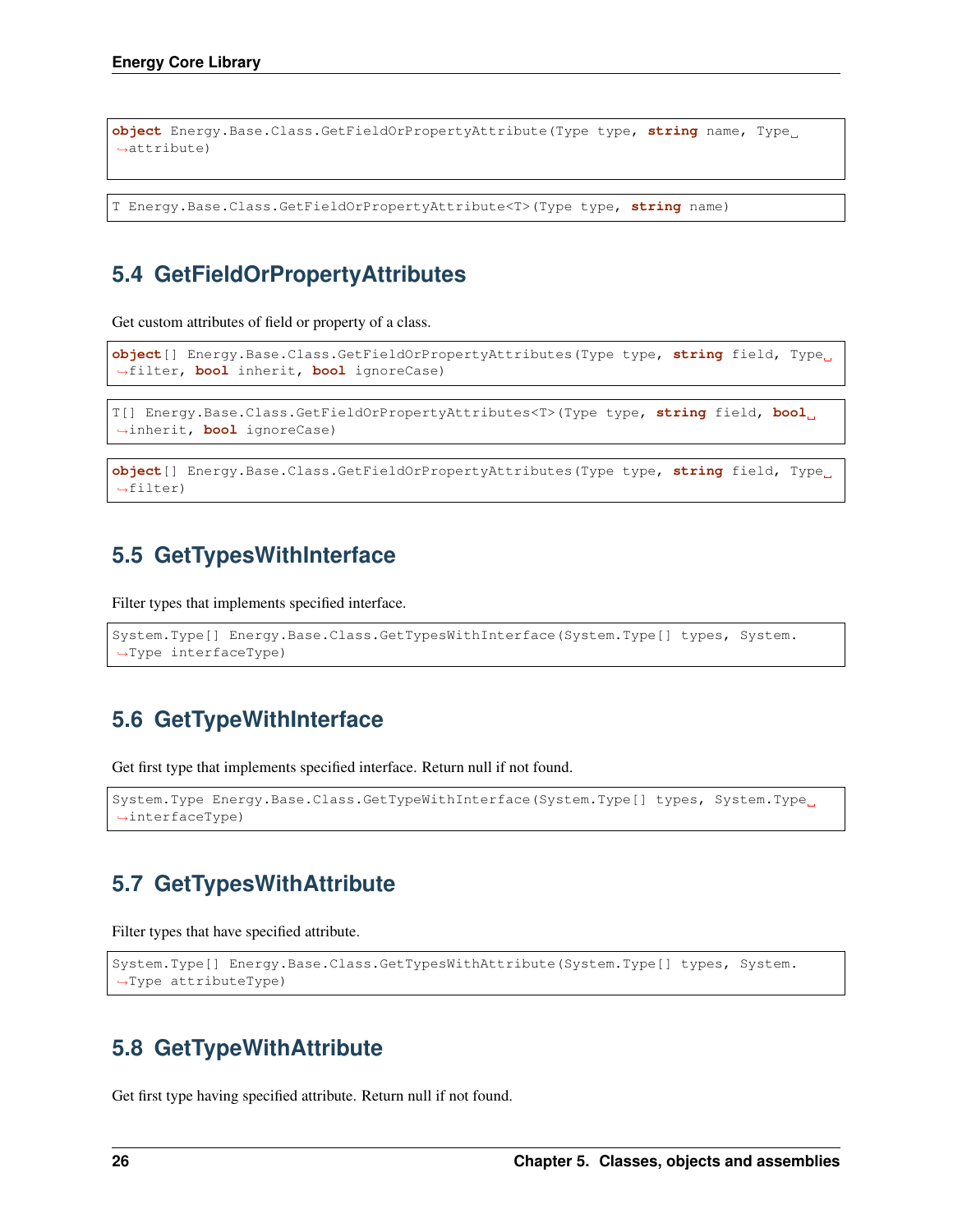```
System.Type Energy.Base.Class.GetTypeWithAttribute(System.Type[] types, System.Type
˓→attributeType)
```
## **5.9 GetClassAttribute**

Get desired attribute for a class or null if not found.

**object** Energy.Base.Class.GetClassAttribute(Type type, Type attribute)

T Energy.Base.Class.GetClassAttribute<T>(Type type)

### **5.10 IsStatic**

True if class is static and cannot be instantiated.

**bool** Energy.Base.Class.IsStatic(Type type)

### **5.11 IsInstance**

True if object of specified class can be created. At least one public constructor needs to be found. Function will result false for for static class type.

```
bool Energy.Base.Class.IsInstance(Type type)
```
### **5.12 HasParameterlessConstructor**

True if class has public parameterless constructor.

```
bool Energy.Base.Class.HasParameterlessConstructor(Type type)
```
#### **5.13 HasParameteredConstructor**

True if class has at least one public constructor with specified number parameters.

```
bool Energy.Base.Class.HasParameteredConstructor(Type type, int minimumParameterCount,
˓→ int maximumParameterCount)
```
True if class has constructor with one or more parameters.

```
bool Energy.Base.Class.HasParameteredConstructor(Type type)
```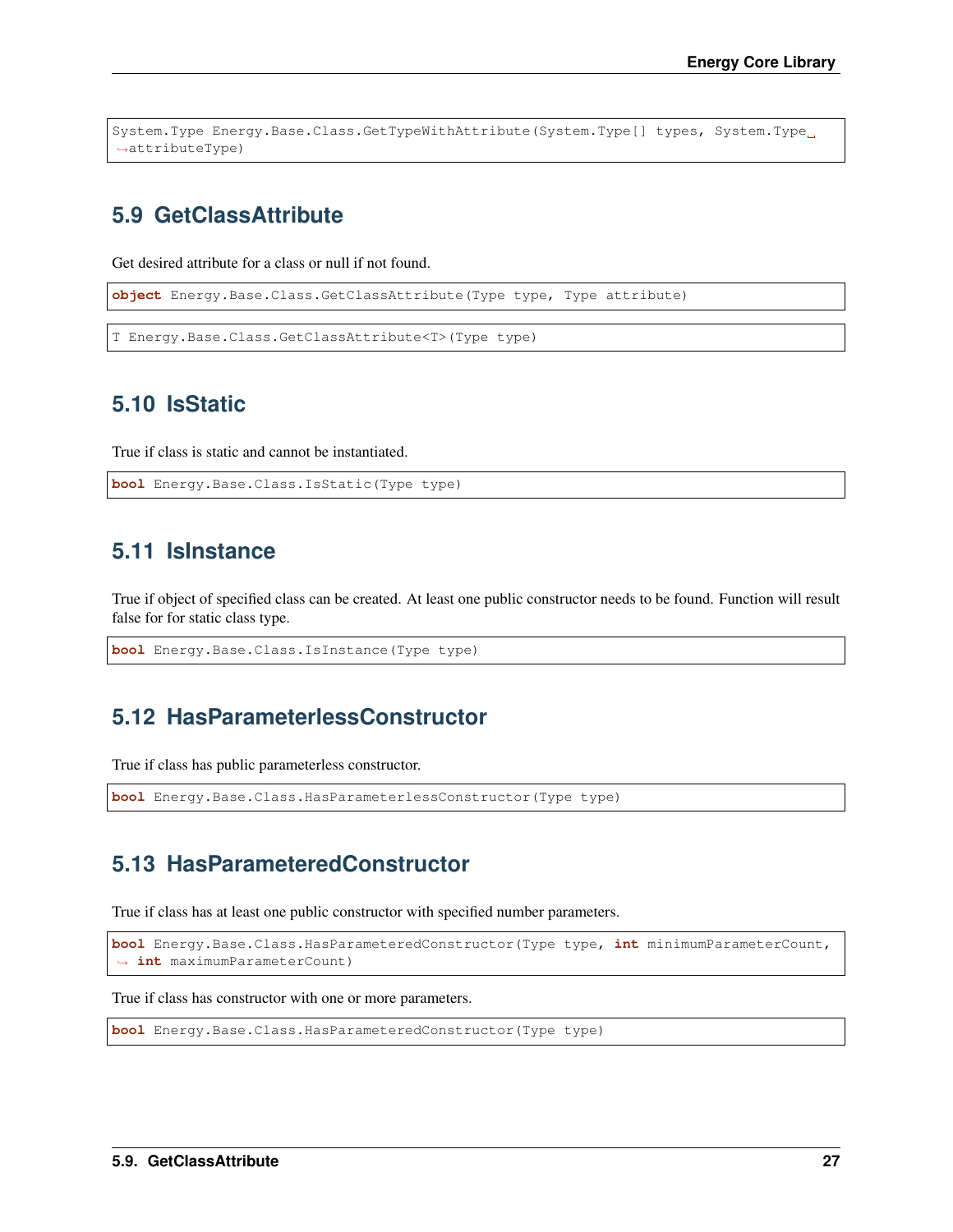### **5.14 Mangle**

Mangle object by applying a function to each field and property of specified type. Returns number of fields and properties affected.

```
int Energy.Base.Class.Mangle<T>(object subject, bool includePrivate, bool
˓→includePublic
    , Energy.Base.Anonymous.Function<T, T> function)
```

```
var o = new \{ Text = " Text " };Energy.Base.Class.Mangle<string>(o, delegate (string _) { return (_ as string ?? "").
\rightarrowTrim(); });
```
Mangle object by applying a function to each public field and property of specified type. Returns number of fields and properties affected.

```
int Energy.Base.Class.Mangle<T>(object subject, Energy.Base.Anonymous.Function<T, T>
˓→function)
```
Mangle object by applying a function to public field or property of specified class type. Returns 1 if value was changed, 0 if not found or read only.

```
int Energy.Base.Class.Mangle<T>(object subject, string name, bool includePrivate,
˓→bool includePublic
   , Energy.Base.Anonymous.Function<T, T> function)
```

```
var msq = new TextClass() { Text = " " ];
if (1 == Energy.Base.Class.Mangle<string>(msg, "Text", delegate { return "Hello"; }))
{
    Debug.WriteLine("I just set Text field or property to " + msg.Text);
}
var anon = new { Text = (string) null };
if (0 == Energy.Base.Class.Mangle<string>(anon, "Text", delegate { return "Hello"; }))
{
    Debug.WriteLine("I can't change anything in anonymous object");
}
```
Mangle object by applying a function to public field or property of specified class type. Returns 1 if value was changed, 0 if not found or read only.

```
int Energy.Base.Class.Mangle<T>(object subject, string name, Energy.Base.Anonymous.
˓→Function<T, T> function)
```
### **5.15 GetAssemblyFile**

Get filename of assembly.

This is just a simple alias for Location field of assembly object.

**string** Energy.Base.Class.GetAssemblyFile(System.Reflection.Assembly assembly)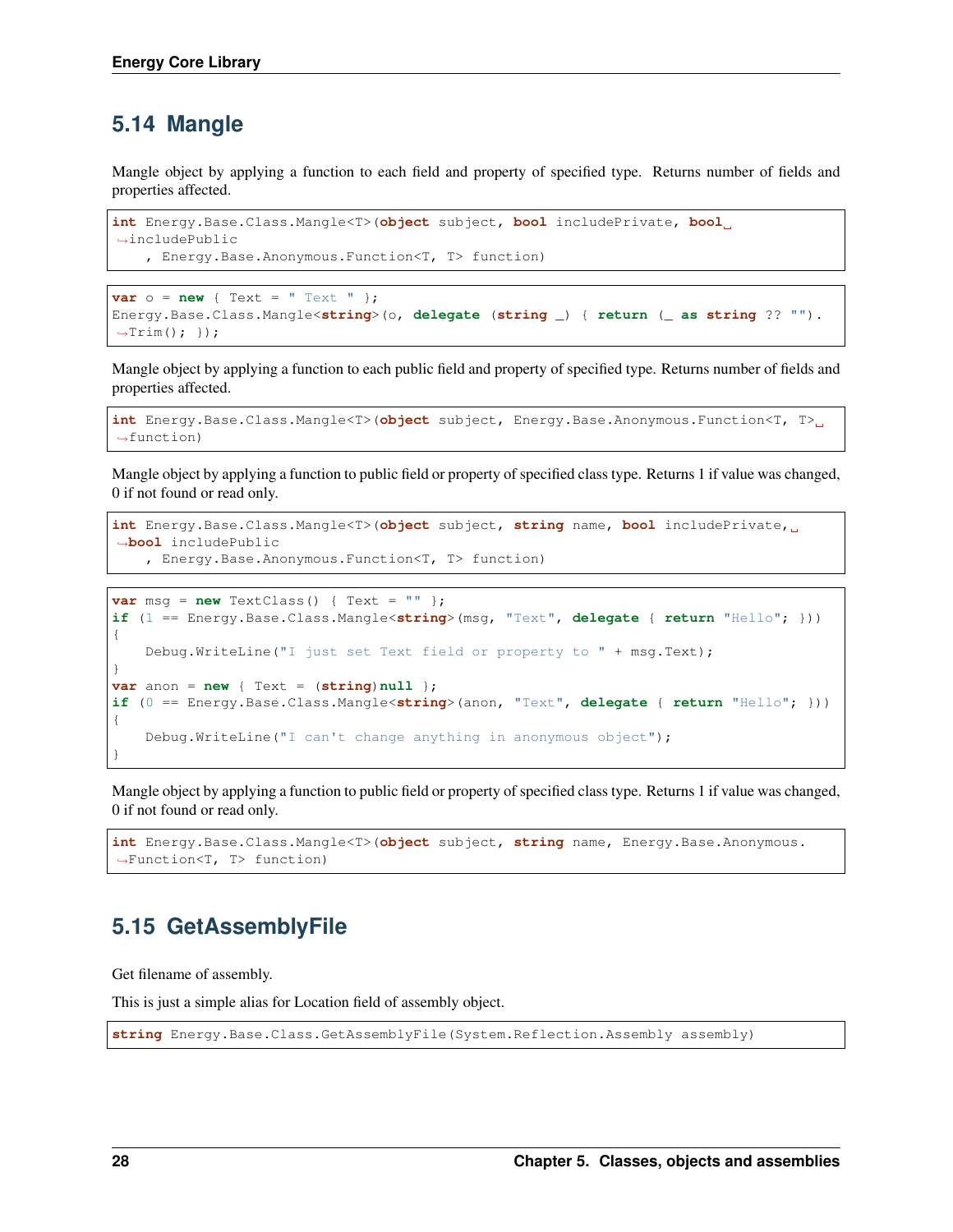## **5.16 GetAssemblyDirectory**

Get directory name of assembly.

**string** Energy.Base.Class.GetAssemblyDirectory(System.Reflection.Assembly assembly)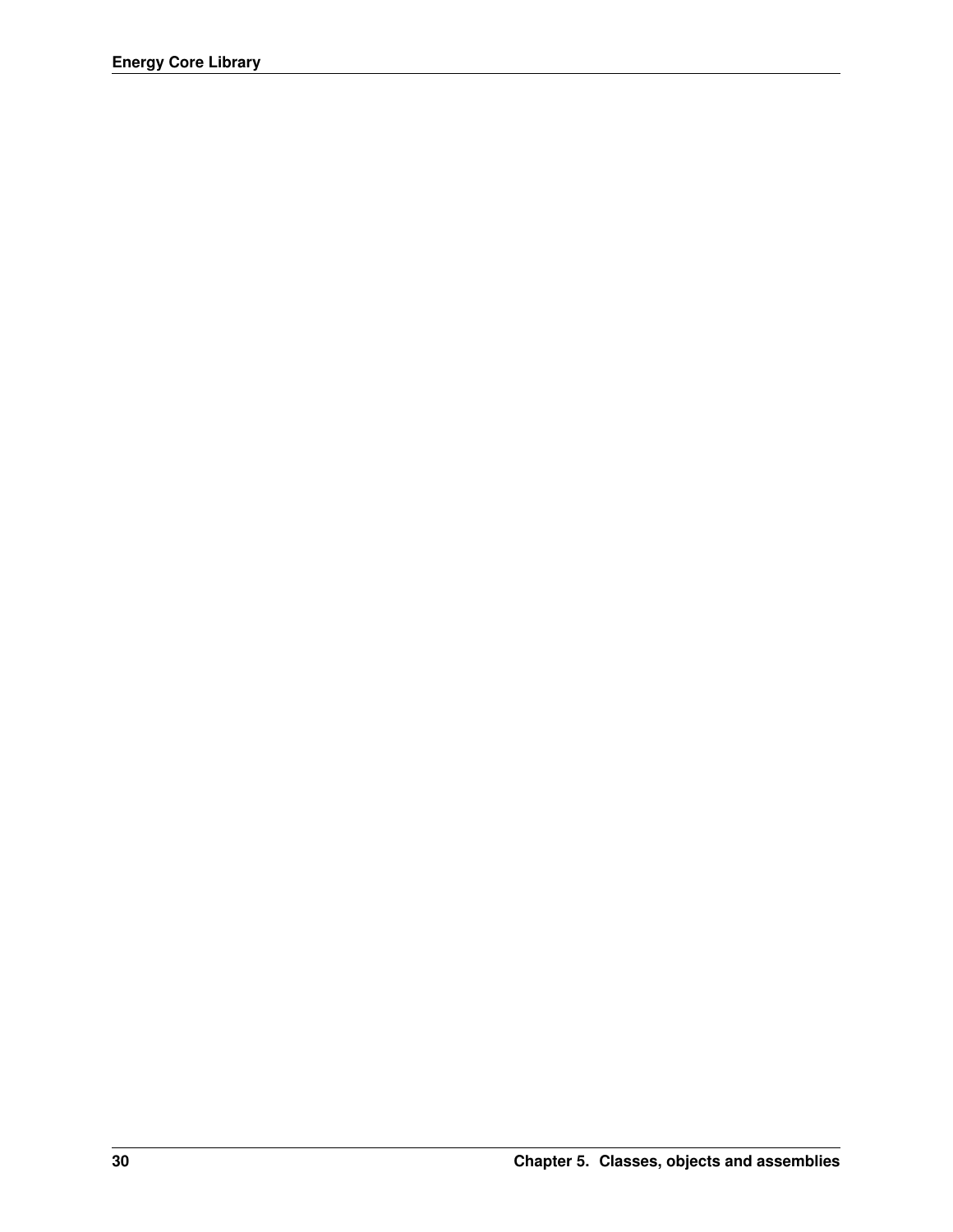### Command line arguments

Brand new class Energy.Base.Command.Arguments appeared here to ease implement command line options for everybody.

This class is build with [Named Parameter Idiom](http://www.cs.technion.ac.il/users/yechiel/c++-faq/named-parameter-idiom.html) design pattern.

Argument parsing mechanism was inspired by excelent npm package yargs for JavaScript.

```
var argv = new Energy.Base.Command.Arguments(args)
    .Switch("help")
    .Switch("quiet")
    .Parameter("input")
    .Parameter("output")
    .Alias("?", "help")
    .Alias("q", "quiet")
    . Alias \begin{pmatrix} 1 & 1 \\ 1 & 0 \end{pmatrix} "input")
    .Alias("o", "input")
    .Help("input", "Input file")
    .Help("output", "Output file")
    .Parse();
if (!argv["help"].Empty)
{
    Console.WriteLine("Help");
}
```
### **6.1 Constructor**

Energy.Base.Command.Arguments(**string**[] args)

Energy.Base.Command.Arguments(**string** line)

You can still add argument line later.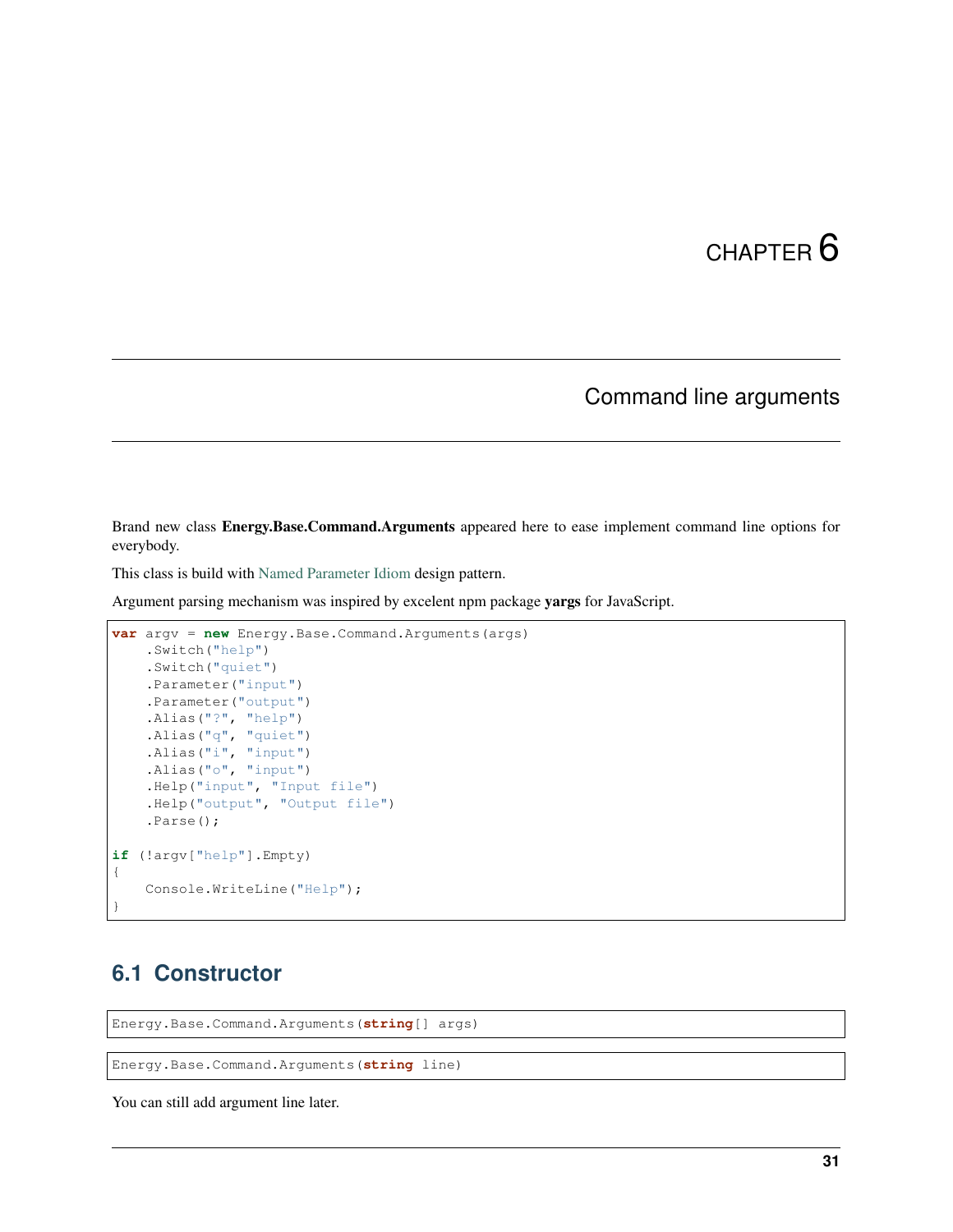Energy.Base.Command.Arguments()

### **6.2 Parameter**

Add command line parameter that will consume one or more trailing arguments and provide them as values.

If you set count to 0, it will become switch (flag).

Arguments Parameter(**string** name, **int** count)

Add command line parameter that will consume one next trailing argument and provide it as value.

Arguments Parameter(**string** name)

Special one.

Treat all unknown options as parametered.

```
Arguments Parameter()
```
### **6.3 Switch**

Add single command line switch option, known also as flag. Like "-v", or "–version".

```
Arguments Switch(string name)
```
Special one.

Treat all unknown options as simple switches.

```
Arguments Switch()
```
### **6.4 Line**

Add arguments from text line.

Arguments are divided by any whitespace character.

Arguments may use double quote (") character to include whitespace, and multiple quoting is allowed within one argument.

For example: C:"Documents and settings""Program Files"will be considered as one argument.

```
Arguments Line(string line)
```
### **6.5 Skip**

Skip first n entries when parsing arguments.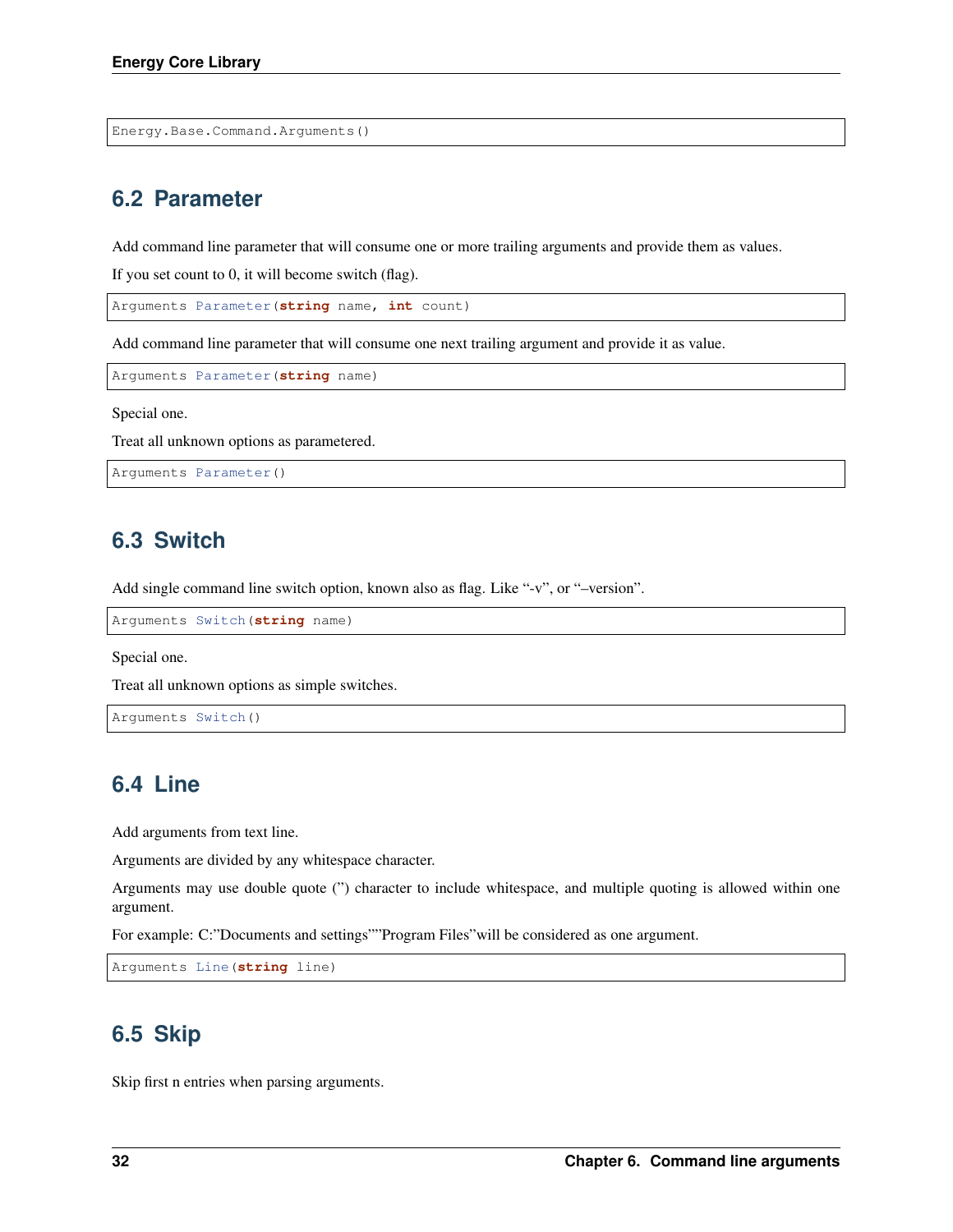Skip(**int** skip)

### **6.6 Strict**

Set strict mode.

When strict mode is set, exception will be thrown on unrecognized option name.

```
Arguments Strict(bool strict)
```
### **6.7 Slash**

Allow usage of slash options (starting with "/").

Allows to use DOS style options like "/?".

It's RSX-11 (and other similar DEC systems), through CP/M to MS-DOS legacy.

Should be avoided probably.

Arguments Slash(**bool** slash)

## **6.8 Short**

Allow usage of short options (starting with "-").

Turned on as default.

```
Arguments Short(bool enable)
```
### **6.9 Long**

Allow usage of long options (starting with "–").

Turned on as default.

Arguments Long(**bool** enable)

### **6.10 Alias**

Add alias to parameter key.

```
Arguments Alias(string alias, string name)
```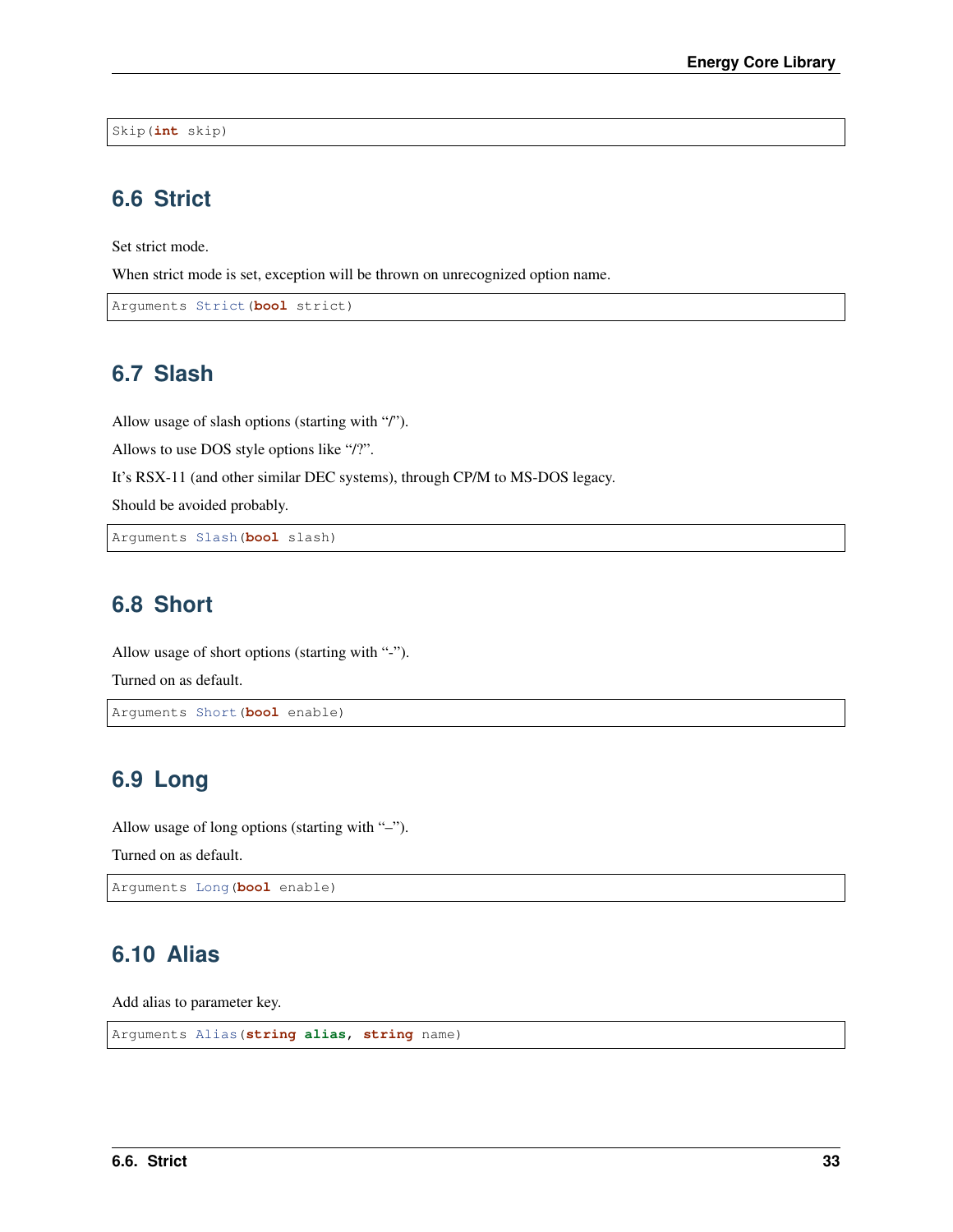## **6.11 Help**

Add help description for parameter key.

```
Arguments Help(string name, string description)
```
## **6.12 Parse**

Probably most important function here.

Parse arguments and set values for options.

Arguments Parse()

Parameterless method will parse arguments set by constructor or modified later.

When calling with parameters, arguments to be parsed will only be taken from invoker.

Arguments Parse(**string** line)

Arguments Parse(**string**[] args)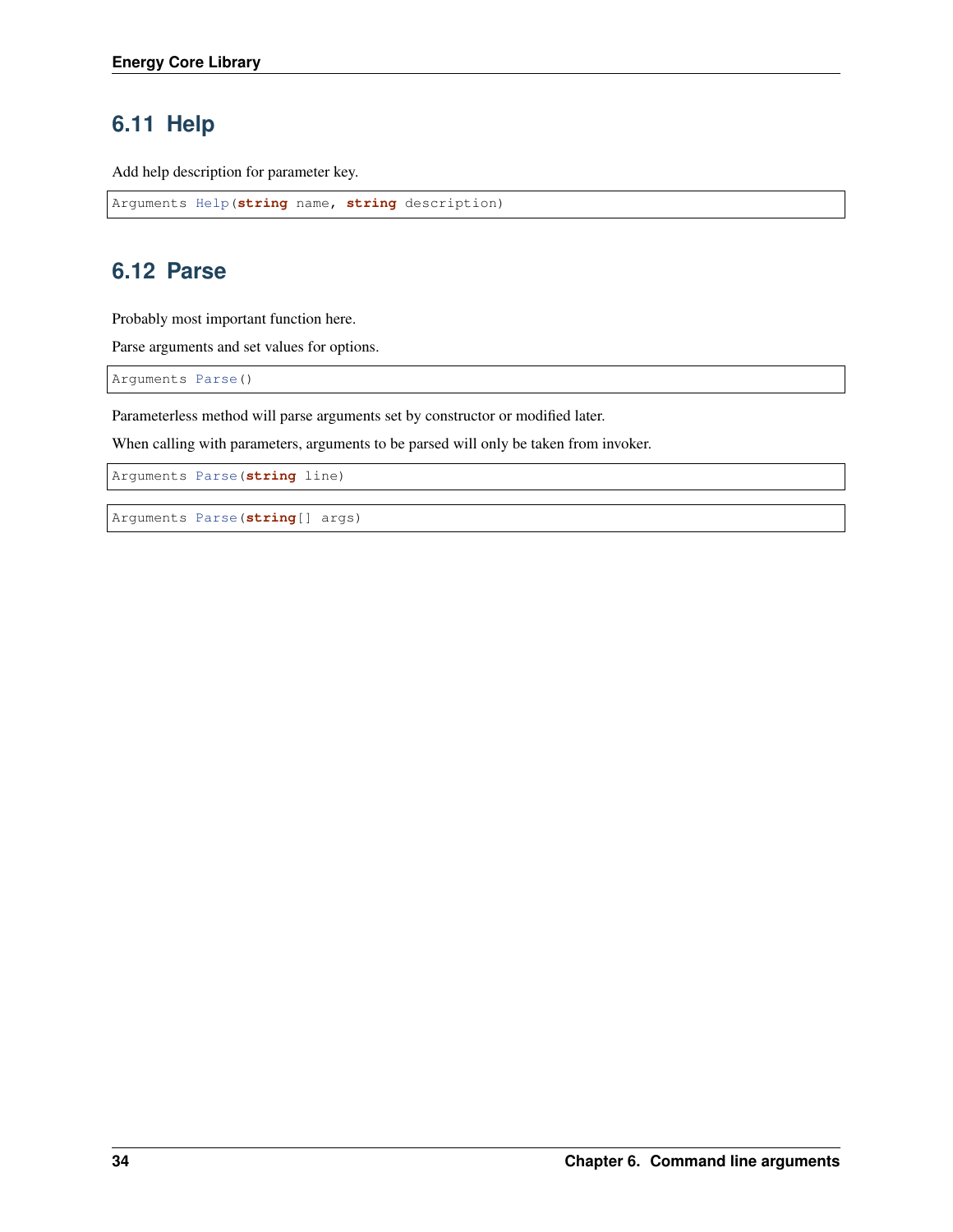## Number functions

Mathematical functions.

## **7.1 Median**

Return the middle number from an array.

**int** Energy.Base.Number.Median(**int**[] array)

**int** Energy.Base.Number.Median(**int**[] array, **bool** sort)

**long** Energy.Base.Number.Median(**long**[] array)

**long** Energy.Base.Number.Median(**long**[] array, **bool** sort)

**ulong** Energy.Base.Number.Median(**ulong**[] array)

**ulong** Energy.Base.Number.Median(**ulong**[] array, **bool** sort)

**double** Energy.Base.Number.Median(**double**[] array)

**double** Energy.Base.Number.Median(**double**[] array, **bool** sort)

**decimal** Energy.Base.Number.Median(**decimal**[] array)

**decimal** Energy.Base.Number.Median(**decimal**[] array, **bool** sort)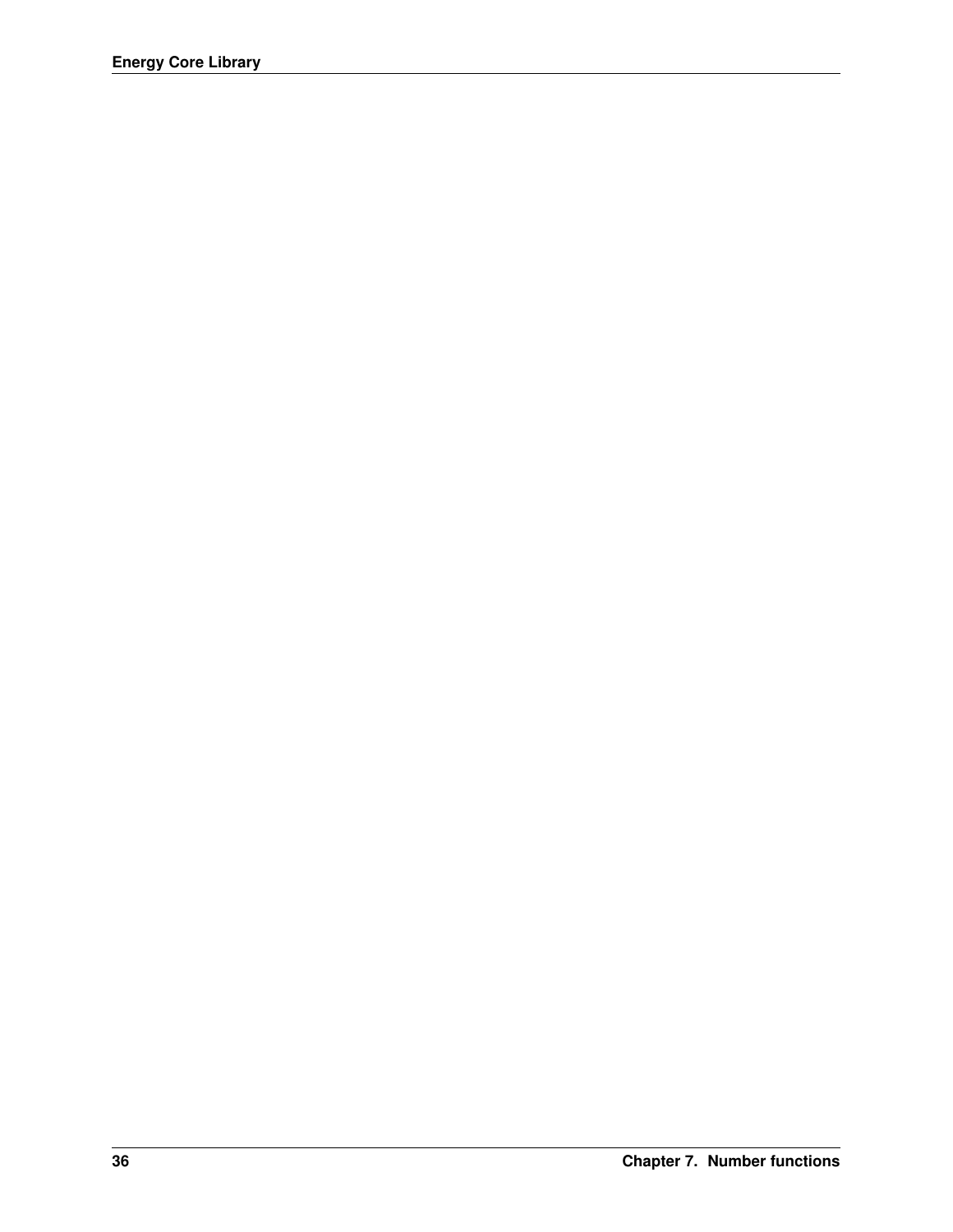## Hashing functions

Several hashing functions for sequences of characters or bytes are available.

## **8.1 MD5**

Return MD5 hash for a string.

**string** Energy.Base.Hash.MD5(**string** text, Encoding encoding)

```
string Energy.Base.Hash.MD5(string text)
```
### **8.2 SHA-1**

Return SHA-1 hash for a string.

```
string Energy.Base.Hash.SHA1(string text, Encoding encoding)
```

```
string Energy.Base.Hash.SHA1(string text)
```
## **8.3 SHA-256**

Return SHA-256 (SHA-2) hash for a string.

**string** Energy.Base.Hash.SHA256(**string** text, Encoding encoding)

```
string Energy.Base.Hash.SHA256(string text)
```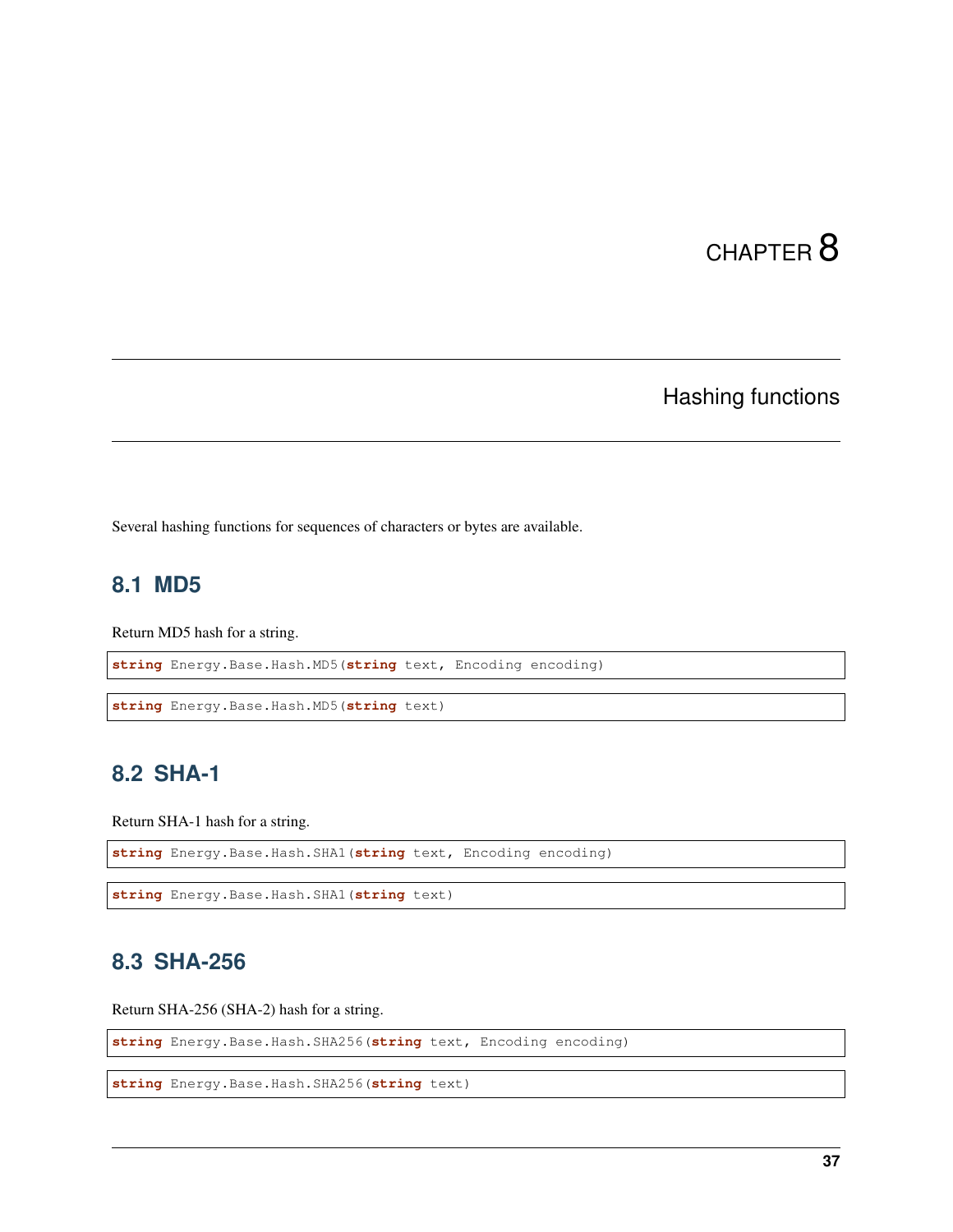#### **8.4 SHA-384**

Return SHA-384 (SHA-2) hash for a string.

**string** Energy.Base.Hash.SHA384(**string** text, Encoding encoding)

```
string Energy.Base.Hash.SHA384(string text)
```
### **8.5 SHA-512**

Return SHA-512 (SHA-2) hash for a string.

**string** Energy.Base.Hash.SHA512(**string** text, Encoding encoding)

```
string Energy.Base.Hash.SHA512(string text)
```
## **8.6 CRC**

For each characters do a 5-bit left circular shift and XOR in character numeric value (CRC variant).

```
string Energy.Base.Hash.CRC(string value)
```
**string** Energy.Base.Hash.CRC2(**string value**)

### **8.7 CRC-16-CCITT**

Calculate 16-bit CRC-CCITT checksum with specified polynominal and initial value.

```
ushort Energy.Base.Hash.CRC16CCITT(byte[] array, ushort poly, ushort init)
```
**ushort** Energy.Base.Hash.CRC16CCITT(**string** text, **ushort** poly, **ushort** init)

### **8.8 PJW**

For each characters add character numeric value and left shift by 4 bits (PJW hash).

**uint** Energy.Base.Hash.PJW(**string value**)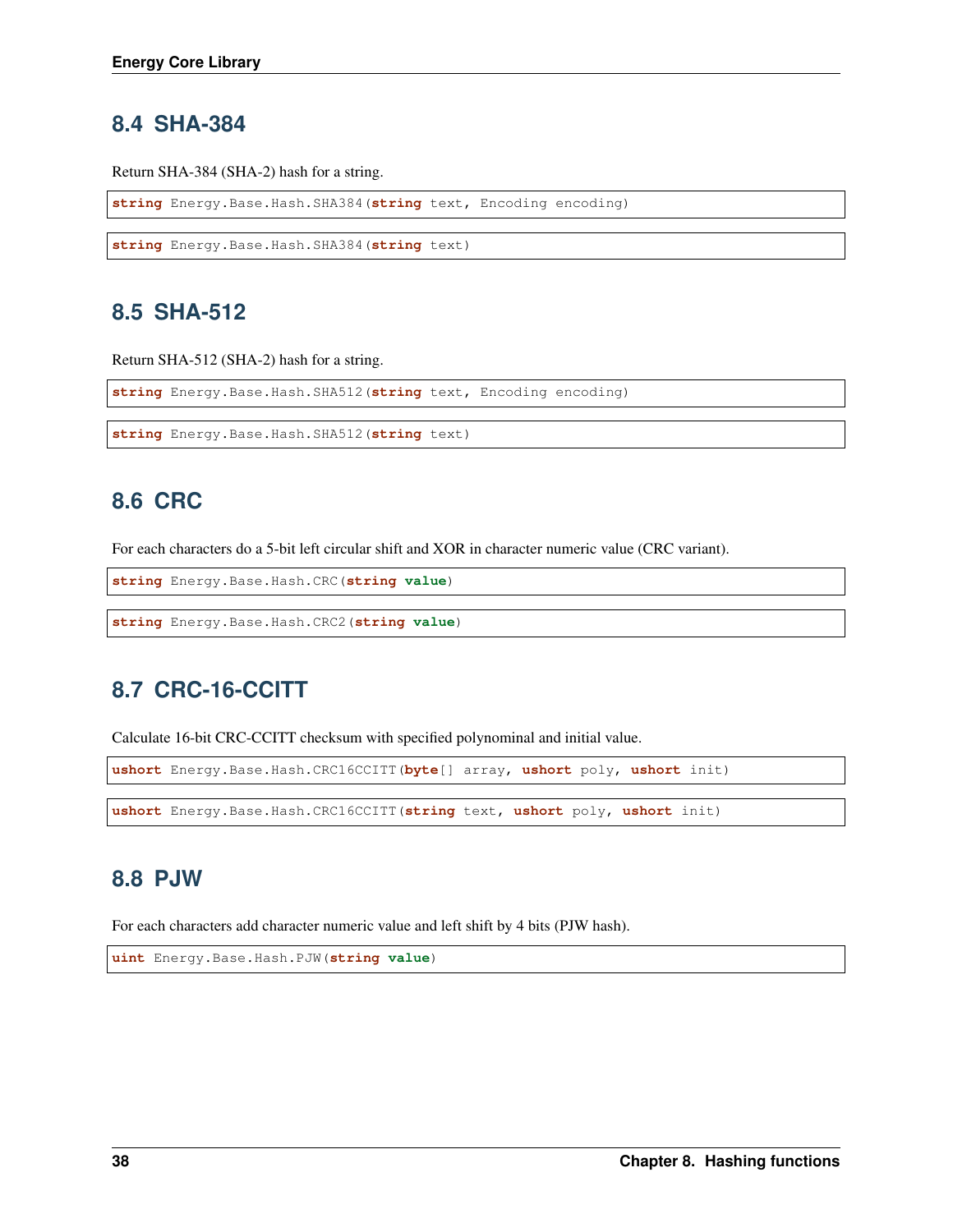## CHAPTER<sup>9</sup>

Clock, date and time

Energy.Base.Clock contains functions related to classes, objects and assemblies.

You will find here functions to modify fields or properties of  $C#$  objects.

## **9.1 CurrentTime**

Return current date in ISO format. Example: "2020-01-01".

**string** Energy.Base.Clock.CurrentDate

## **9.2 CurrentTime**

Return current time as time string with millisecond part in 24h format.

Example: "17:33:15.176".

**string** Energy.Base.Clock.CurrentDate

## **9.3 CurrentTimeSpace**

Return current time as time string with millisecond part in 24h format and trailing space. Example: "17:33:15.176 ".

**string** Energy.Base.Clock.CurrentTimeSpace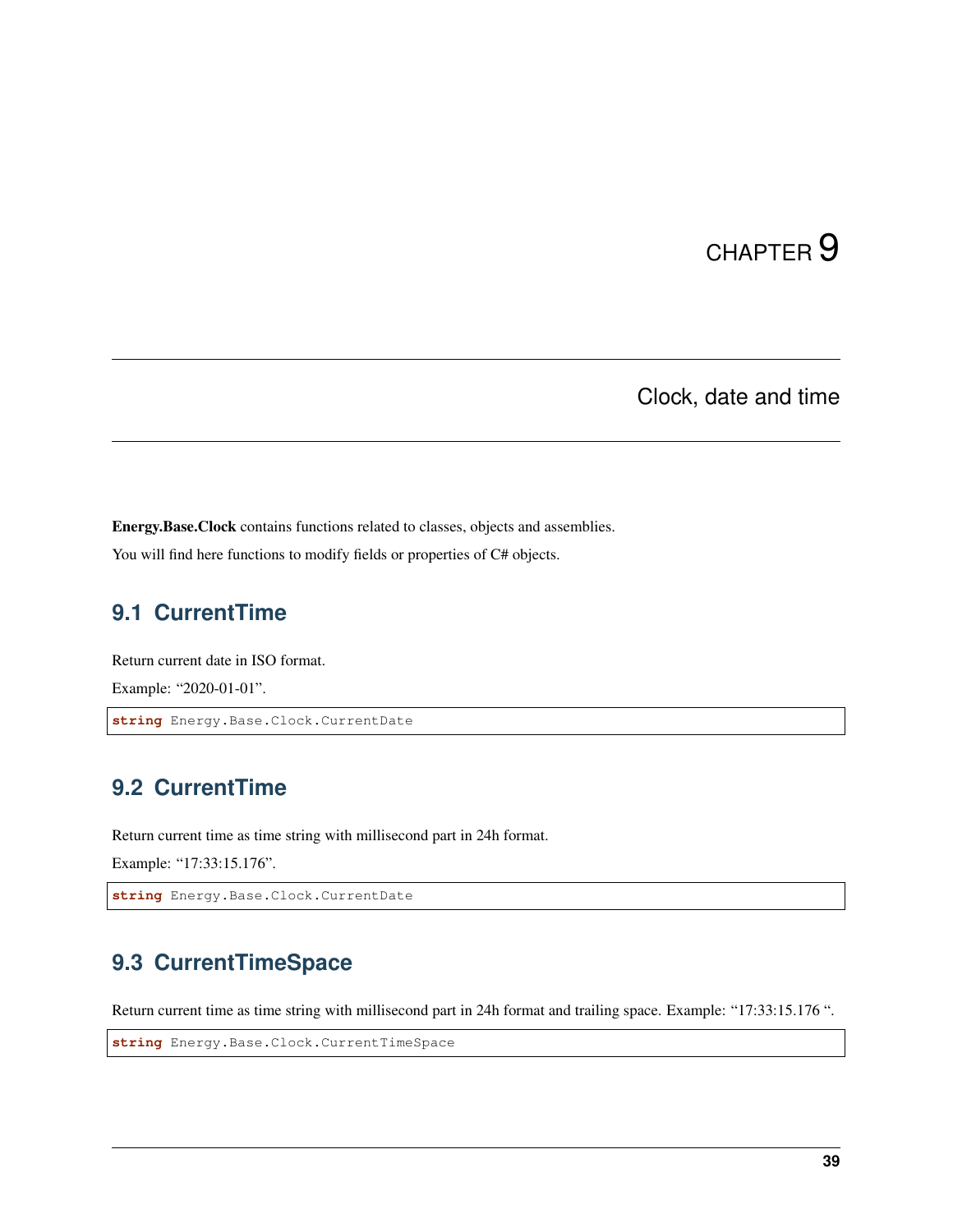### **9.4 Floor**

Round time to specified precision.

DateTime Energy.Base.Clock.Floor(DateTime **value**, **int** precision)

Precision may be positive or negative number. On positive precision function will include as many fractional second digits as possible (up to 7). On negative precision function may round to minute, hour or even a year. Use 3 for milliseconds, 6 for microseconds, -2 for minutes, -4 for hours, etc.

```
DateTime needle;
DateTime result;
needle = new DateTime(2121, 12, 16, 21, 17, 33, 456);
result = Energy.Base.Clock.Floor(needle, 4); \frac{1}{2} // 2121-12-16 21:17:33.456
result = Energy.Base.Clock.Floor(needle, 3); // 2121-12-16 21:17:33.456
result = Energy.Base.Clock.Floor(needle, 2); // 2121-12-16 21:17:33.450
result = Energy.Base.Clock.Floor(needle, 1); // 2121-12-16 21:17:33.400result = Energy.Base.Clock.Floor(needle, 0); \frac{\sqrt{2121-12-16}}{21:17:33}result = Energy.Base.Clock.Floor(needle, -1); // 2121-12-16 21:17:30
result = Energy.Base.Clock.Floor(needle, -2); // 2121-12-16 21:17:00
result = Energy.Base.Clock.Floor(needle, -3); // 2121-12-16 21:10:00
result = Energy.Base.Clock.Floor(needle, -4); // 2121-12-16 21:00:00result = Energy.Base.Clock.Floor(needle, -5); // 2121-12-16 20:00:00
result = Energy.Base.Clock.Floor(needle, -6); // 2121-12-16 00:00:00
result = Energy.Base.Clock.Floor(needle, -7); // 2121-12-10 00:00:00
result = Energy.Base.Clock.Floor(needle, -8); \frac{1}{2} // 2121-12-01 00:00:00
result = Energy.Base.Clock.Floor(needle, -9); // 2121-10-01 00:00:00
result = Energy.Base.Clock.Floor(needle, -10); // 2121-01-01 00:00:00
result = Energy.Base.Clock.Floor(needle, -11); // 2120-01-01 00:00:00result = Energy.Base.Clock.Floor(needle, -12); // 2100-01-01 00:00:00
result = Energy.Base.Clock.Floor(needle, -13); // 2000-01-01 00:00:00
result = Energy.Base.Clock.Floor(needle, -14); // 0001-01-01 00:00:00
```
### **9.5 Truncate**

Round down DateTime value to desired precision of seconds.

DateTime Energy.Base.Clock.Truncate(DateTime **value**, **int** precision)

Round down DateTime to whole seconds

DateTime Energy.Base.Clock.Truncate(DateTime **value**)

Round down TimeSpan to desired precision of seconds.

TimeSpan Energy.Base.Clock.Truncate(TimeSpan **value**, **int** precision)

## **9.6 HasFractionalPart**

Check if DateTime value contains fractional part of seconds.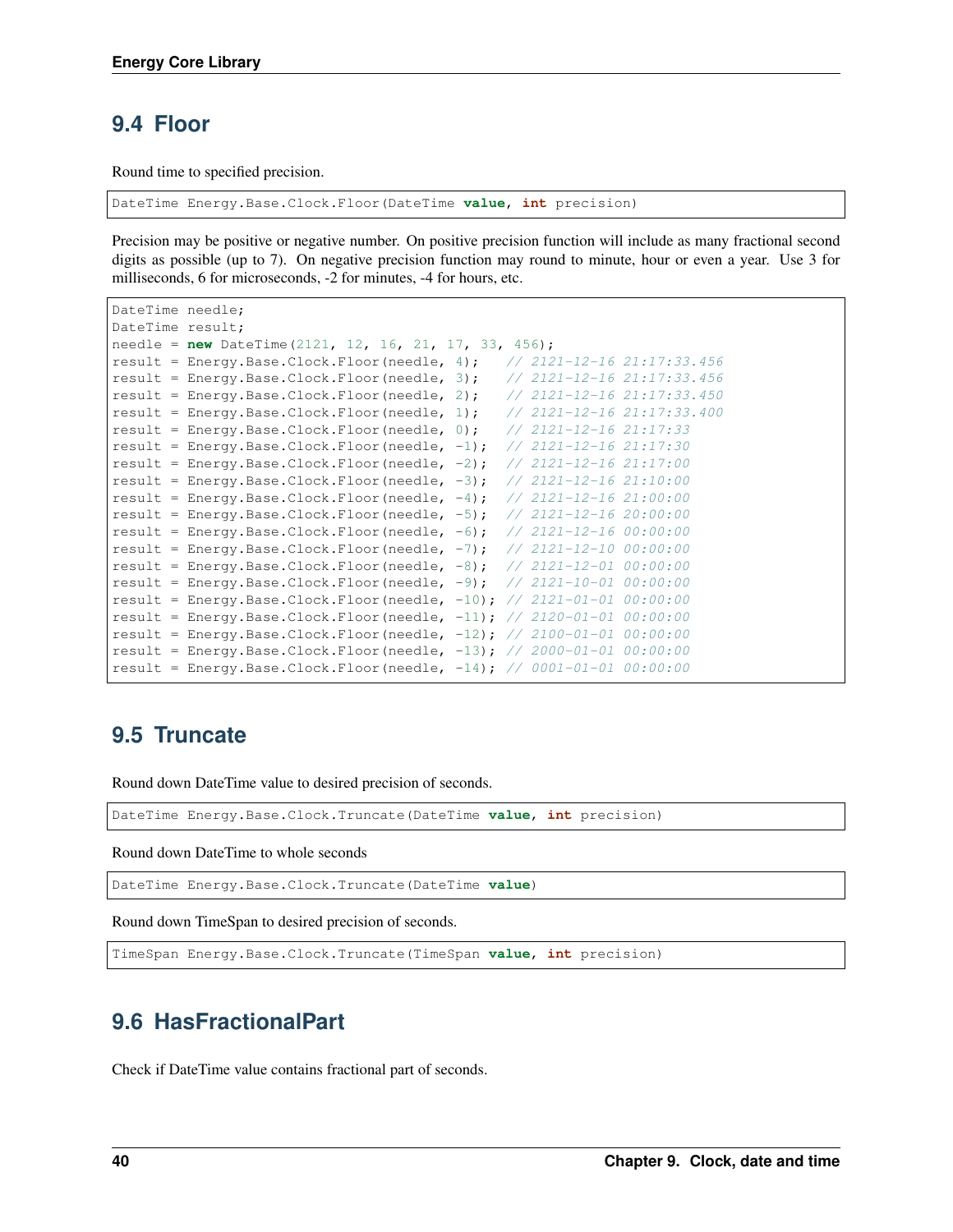**bool** Energy.Base.Clock.HasFractionalPart(DateTime **value**)

Check if TimeSpan value contains fractional part of seconds.

**bool** Energy.Base.Clock.HasFractionalPart(TimeSpan **value**)

## **9.7 IsLeapYear**

Sample subroutine to calculate if a year is a leap year.

**bool** Energy.Base.Clock.IsLeapYear(**int** year)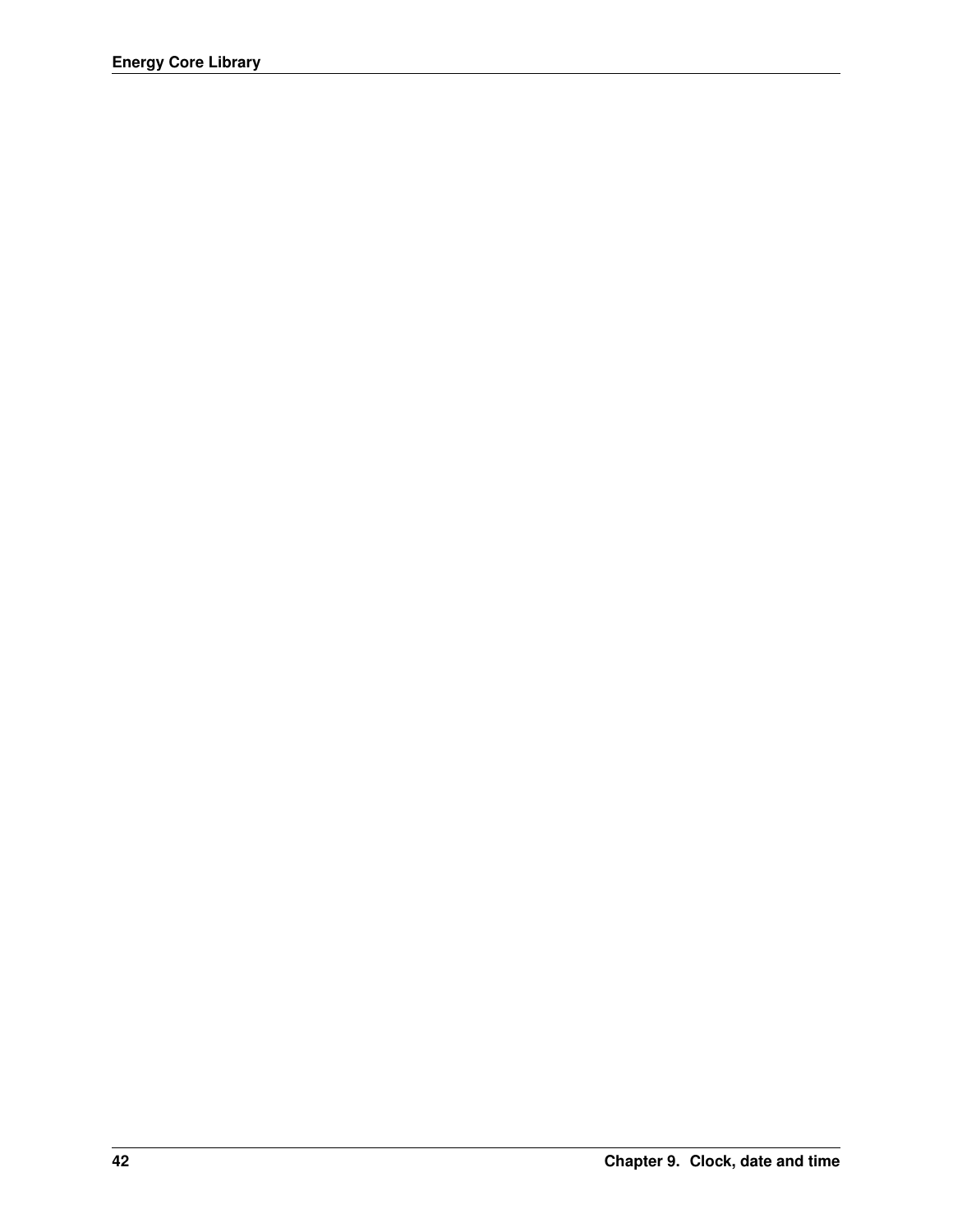## File and directory functions

Energy.Base.File class is a collection of file and directory utility functions.

## **10.1 MakeDirectory**

Create directory if not exists. Returns true if a directory exists or has been created.

**bool** Energy.Base.File.MakeDirectory(**string** path)

### **10.2 RemoveDirectory**

Remove directory if exists. Returns true if directory has been removed or not exists.

**bool** Energy.Base.File.RemoveDirectory(**string** path, **bool** recursive)

Remove directory if exists and is empty.

**bool** Energy.Base.File.RemoveDirectory(**string** path)

### **10.3 GetBaseDirectory**

Gets the base directory that the assembly resolver uses to probe for assemblies.

```
string Energy.Base.File.GetBaseDirectory()
```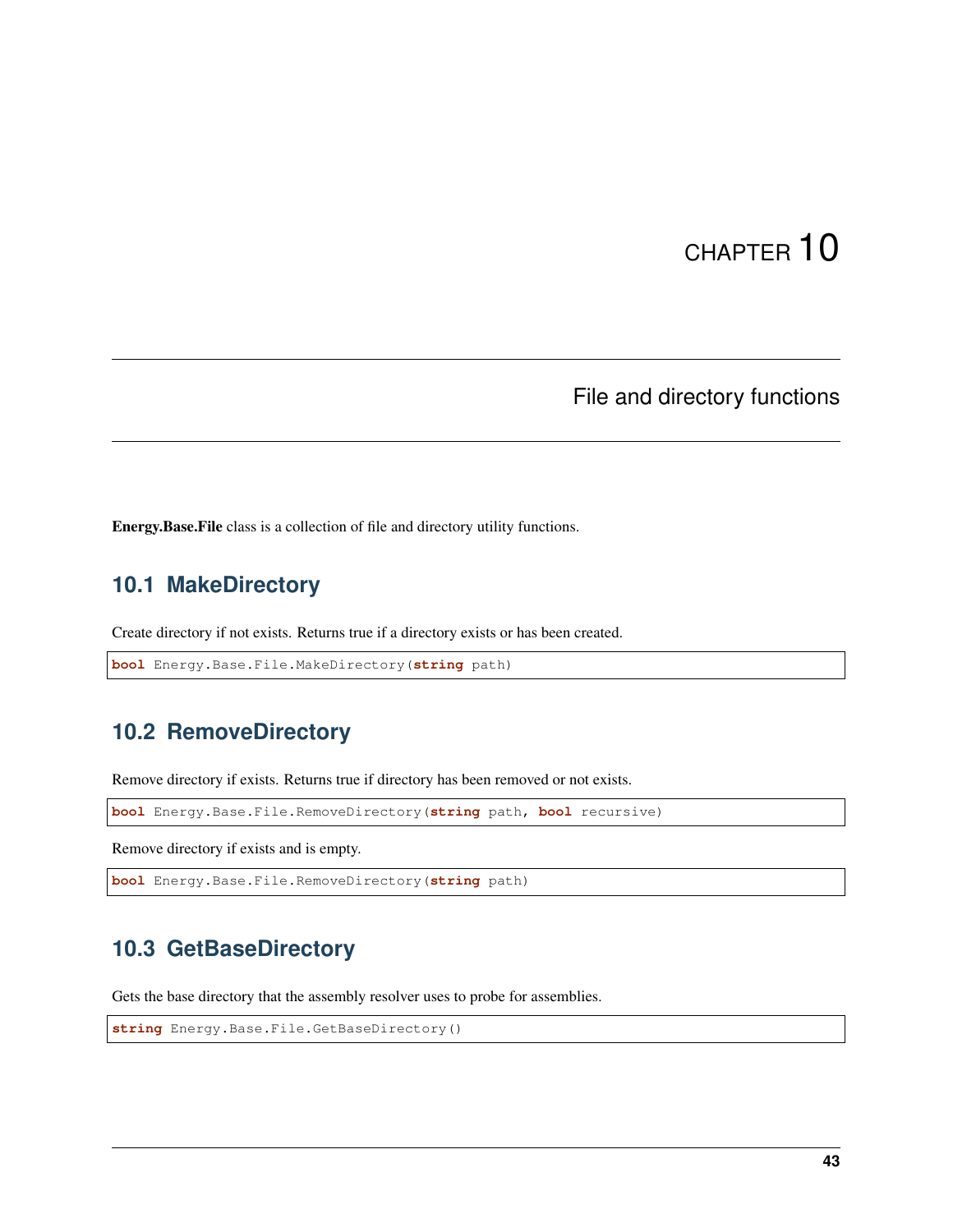## **10.4 GetBasePath**

Gets the base directory that the assembly resolver uses to probe for assemblies. Return path with trailing directory separator.

**string** Energy.Base.File.GetBasePath()

## **10.5 Locate**

Locate file or executable in directories from PATH environment variable.

If file can't be found, empty string will be returned.

**string** Energy.Base.File.Locate(**string** command)

Locate file or executable in search directories.

**string** Energy.Base.File.Locate(**string** command, **string**[] search)

Locate file with one of possible extensions in search directories.

```
string Energy.Base.File.Locate(string file, string[] search, string[] extension)
```
Locate file with one of possible extensions in search directories.

This version of function allows to specify lookup behaviour (iterate over directories or extensions).

```
string Energy.Base.File.Locate(string file, string[] search, string[] extension,
˓→Energy.Enumeration.LocateBehaviour behaviour)
```
Locate file with one of possible extensions in search directory.

This version of function allows to specify lookup behaviour (iterate over directories or extensions).

```
string Energy.Base.File.Locate(string[] list, string[] search, string[] extension,
˓→Energy.Enumeration.LocateBehaviour behaviour)
```
## **10.6 GetHomeDirectory**

Get absolute path of home directory for current user.

Resulting path will include trailing directory separator.

```
string Energy.Base.File.GetHomeDirectory()
```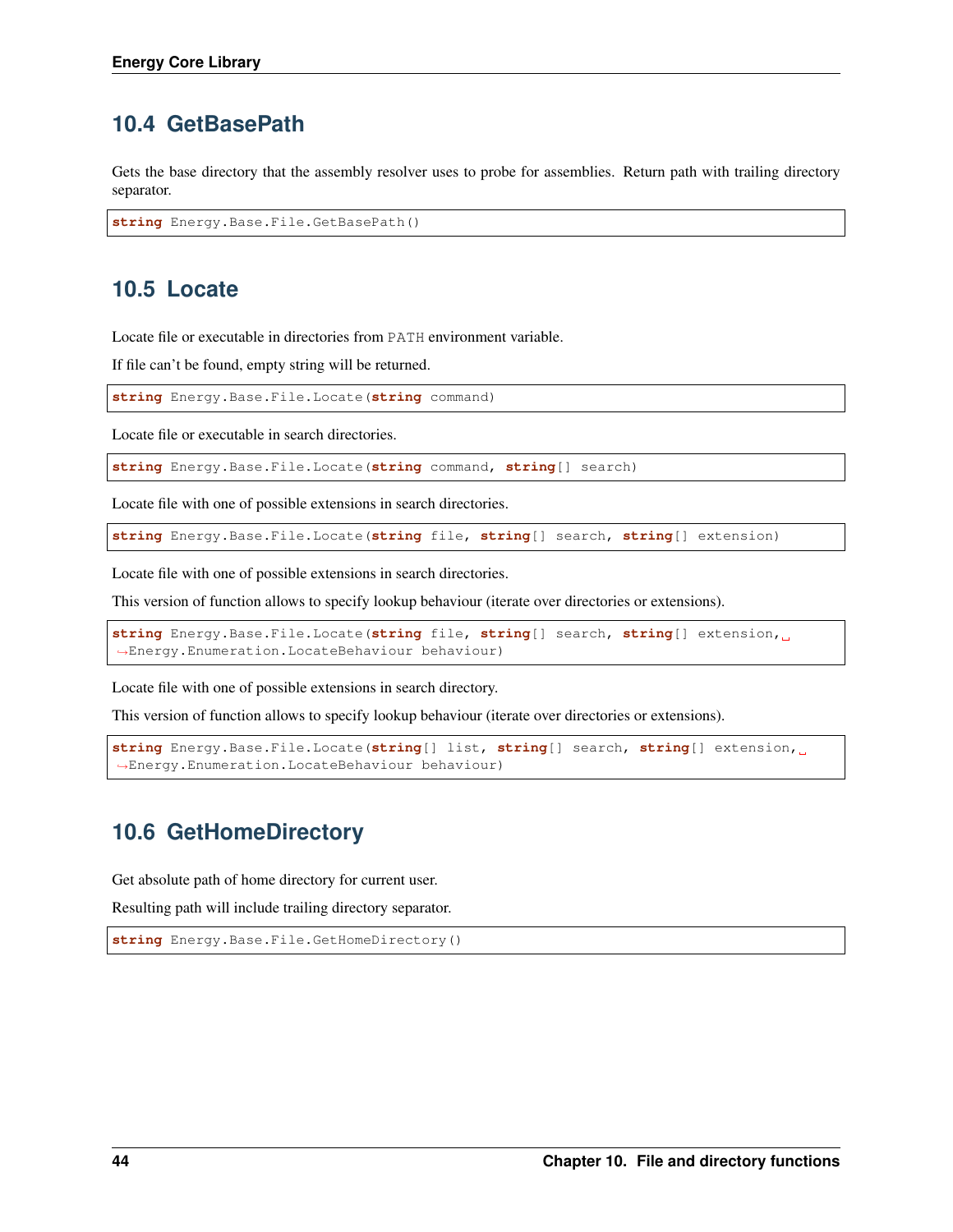File path helpers

Energy.Base.Path is helper class for working with file paths.

Let's look at these example paths.

```
C:\Program Files\\\.\file.txt
C:\"Program Files"\
/mnt/c/"name / slash"/'file/1'.txt
/mnt/c\\sub\\..\\/" "" "/'file\'2\''.txt
```
## **11.1 Split**

Split path into parts. Each part will contain trailing directory separator characters.

When using without specified allowed slashes it will by default allow to use both Unix-style slash characters or Windows-style backslash character as path separator.

When using without specified quotation marks it will recognize apostrophes, quotes and backticks.

**string**[] Energy.Base.Path.Split(**string** path)

**string**[] Energy.Base.Path.Split(**string** path, Energy.Base.Path.SplitFormat format)

```
string[] Energy.Base.Path.Split(string path, string[] slashes, string[] quotes
    , bool? doublets, bool? cstyle)
```
When spliting /home/desktop/file.txt it will return array with four elements.

/ home/ desktop/ file.txt

For C:\Users\Desktop\file.txt it will work similar way.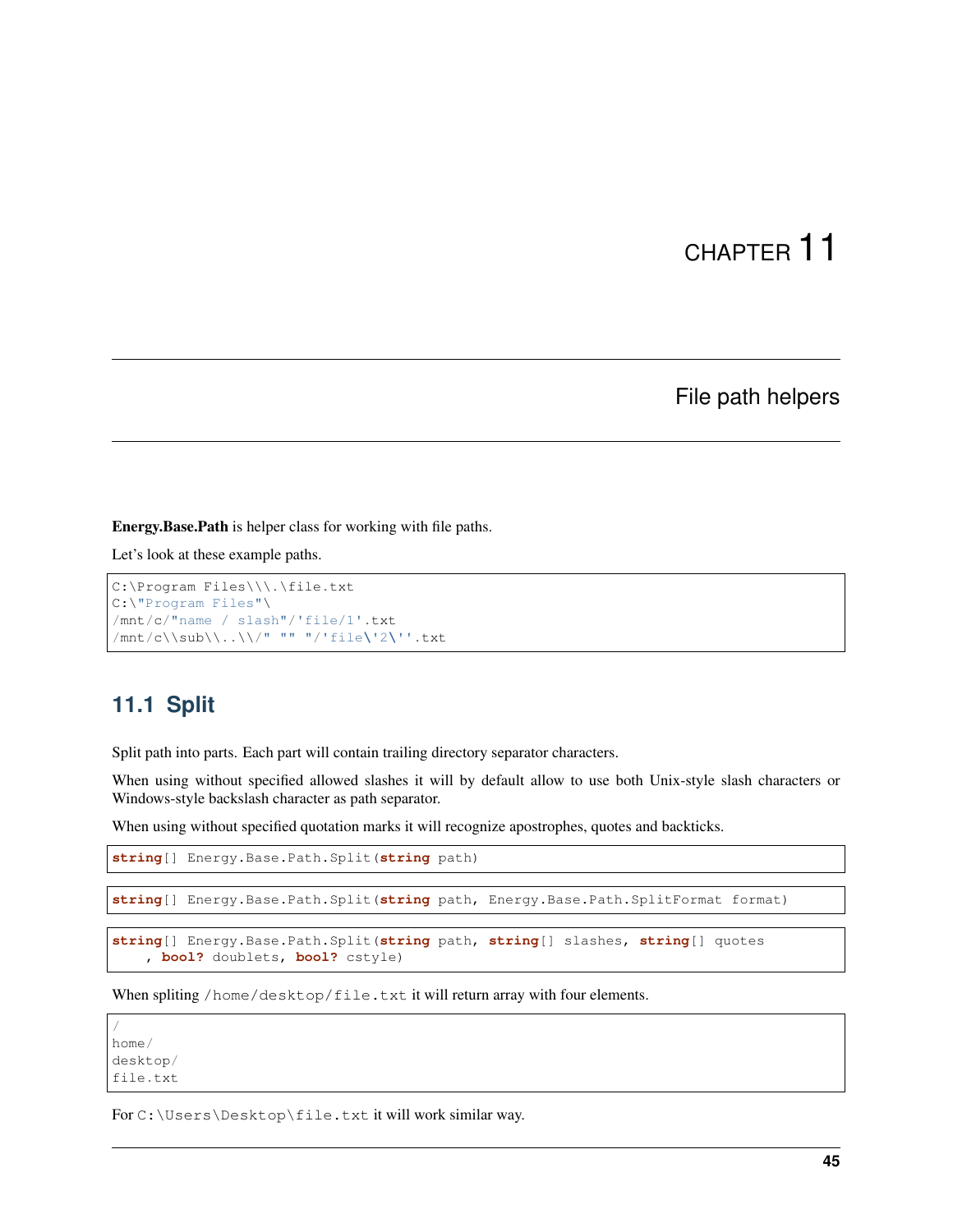| C:                   |  |  |
|----------------------|--|--|
| Users\               |  |  |
| Desktop\<br>file.txt |  |  |
|                      |  |  |

## **11.2 Walk**

Walk through relative path and return absolute path without any dot folders.

Function will also strip repeated path separators.

**string** Energy.Base.Path.Walk(**string** path, **string** directory)

If second parameter is omitted, current directory will be used for relative paths.

```
string Energy.Base.Path.Walk(string path)
```
### **11.3 ChangeSeparator**

Change any directory separator to native one for compatibility.

```
string Energy.Base.Path.ChangeSeparator(string path)
```
### **11.4 IsSeparator**

Check if file path part is directory separator or not.

Multiple separator characters are allowed.

```
bool Energy.Base.Path.IsSeparator(string part, string[] slashes)
```
**bool** Energy.Base.Path.IsSeparator(**string** part, **string** slashes)

```
bool Energy.Base.Path.IsSeparator(string part)
```
## **11.5 StripQuotation**

Strip quotation marks from file path.

Converts C:"Program Files""Dir" into C:\Program Files\Dir.

```
string Energy.Base.Path.StripQuotation(string path)
```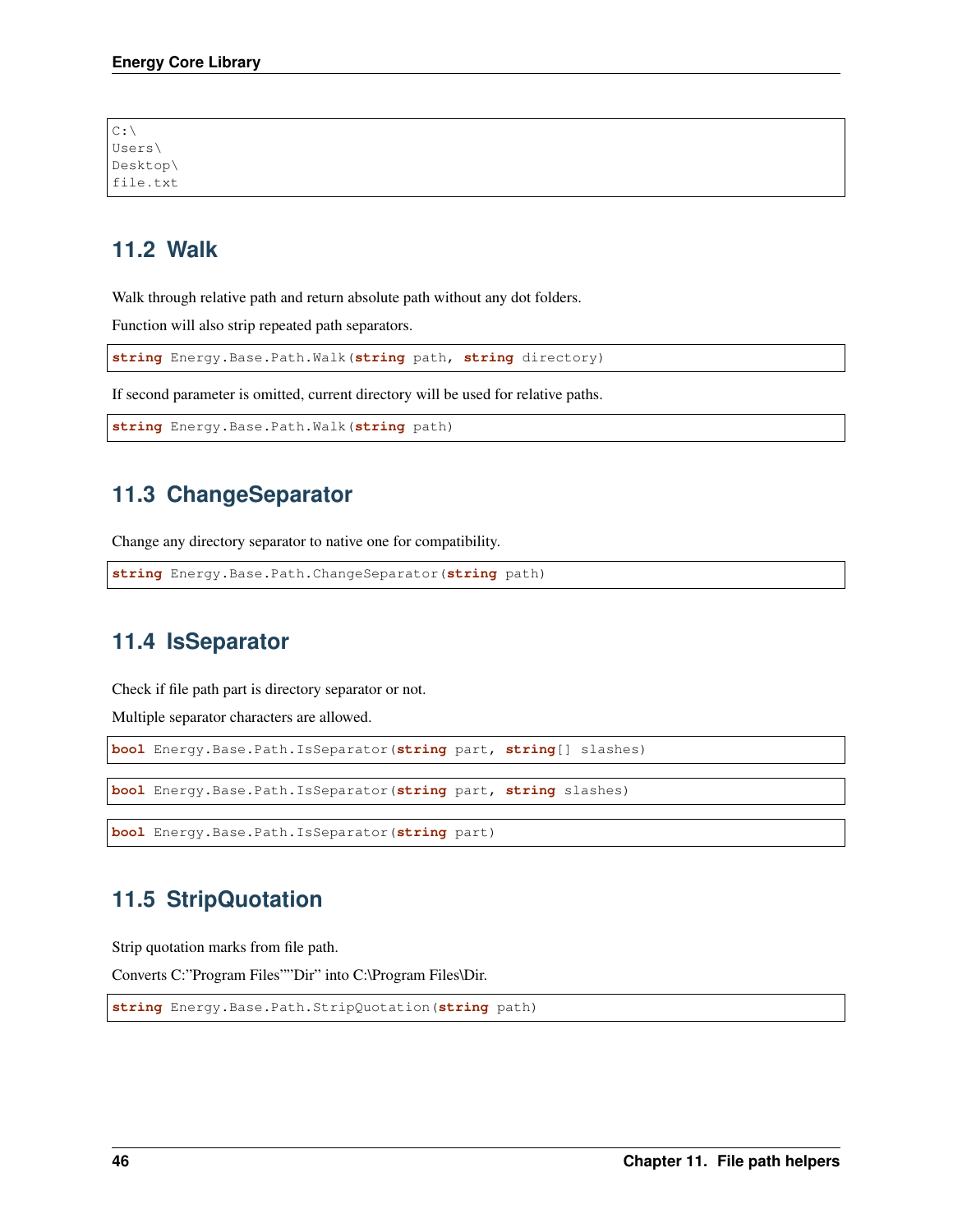## **11.6 Environment**

Get array of directories from environment variable using specifed separator character.

**string** Energy.Base.Path.Environment(**string** variable, **char** separator)

Get array of directories from environment variable.

**string** Energy.Base.Path.Environment(**string** variable)

Get array of directories from PATH environment variable.

**string** Energy.Base.Path.Environment()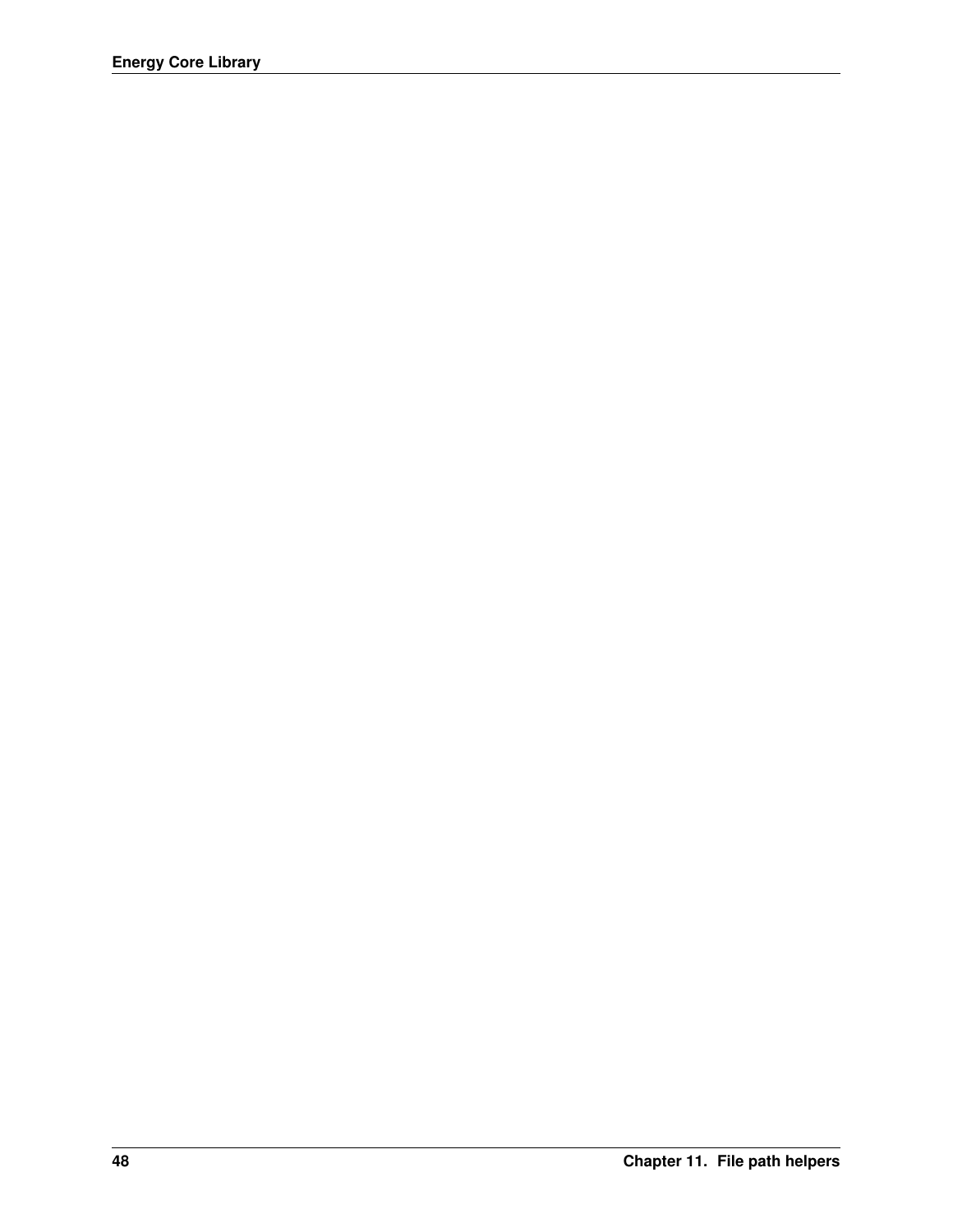URL support

Objects of Energy.Base.Url class are used to represent URL (Uniform Resource Locator) network address parts.

## **12.1 Explode**

Create URL object from string.

Energy.Base.Url Energy.Base.Url.Explode(**string** url)

You may also use implicit operator from string as in the following example.

```
Energy.Base.Url url = "http://google.com";
```
#### **12.2 Make**

Make URL address overriding parts of it.

Pass null as parameter to skip it or empty value to remove specified part from URL.

Last parameter *value* may be used to replace placeholder {0} with specified value.

```
string Energy.Base.Url.Make(string url, string scheme, string host, string port
   , string path, string query, string fragment, string user, string password
   , string value)
```

```
string Energy.Base.Url.Make(string url, string scheme, string host, int port
   , string path, string query, string fragment, string user, string password
    , string value)
```

```
string Energy.Base.Url.Make(string url, string scheme, string host, string port
    , string path, string query, string fragment, string value)
```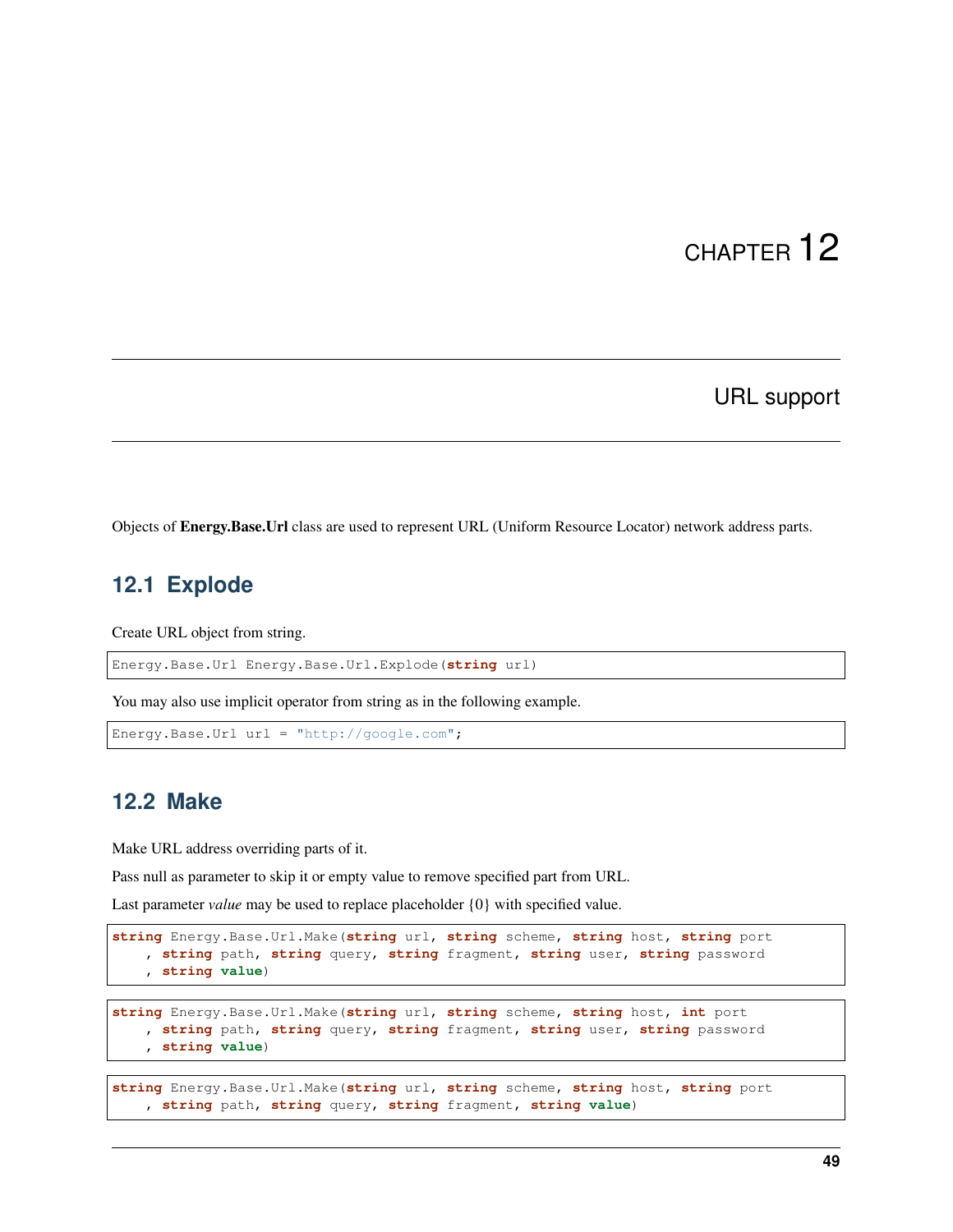```
string Energy.Base.Url.Make(string url, string scheme, string host, int port
   , string path, string query, string fragment, string value)
string Energy.Base.Url.Make(string url, string scheme, string host, string port
   , string path, string query, string fragment)
string Energy.Base.Url.Make(string url, string scheme, string host, int port
   , string path, string query, string fragment)
```
### **12.3 Combine**

Combine parts of URL together. Two or more parts are concatenated with slash.

```
string Energy.Base.Url.Combine(params string[] parts)
```
When joining function will discover if parameter part was started after question mark. Parameter parts are contatenated with ampersand character instead of slash.

```
string url;
url = Energy.Base.Url.Combine("https://www.youtube.com", "watch?v=NHCgbs3TcYg");
Console.WriteLine(url);
url = Energy.Base.Url.Combine("https://www.youtube.com", "watch?v=NHCgbs3TcYg", "t=150
\leftrightarrow");
Console.WriteLine(url);
```
### **12.4 SetHost**

Set host name or address in URL.

**string** Energy.Base.Url.SetHost(**string** url, **string** host)

## **12.5 SetPort**

Set port number in URL.

**string** Energy.Base.Url.SetPort(**string** url, **string** port)

Set port number in URL. When port number is not in range 1 .. 65535 it will be considered undefined and will be removed.

```
string Energy.Base.Url.SetPort(string url, int port)
```
### **12.6 SetHostAndPort**

Set host name or address and port number in URL.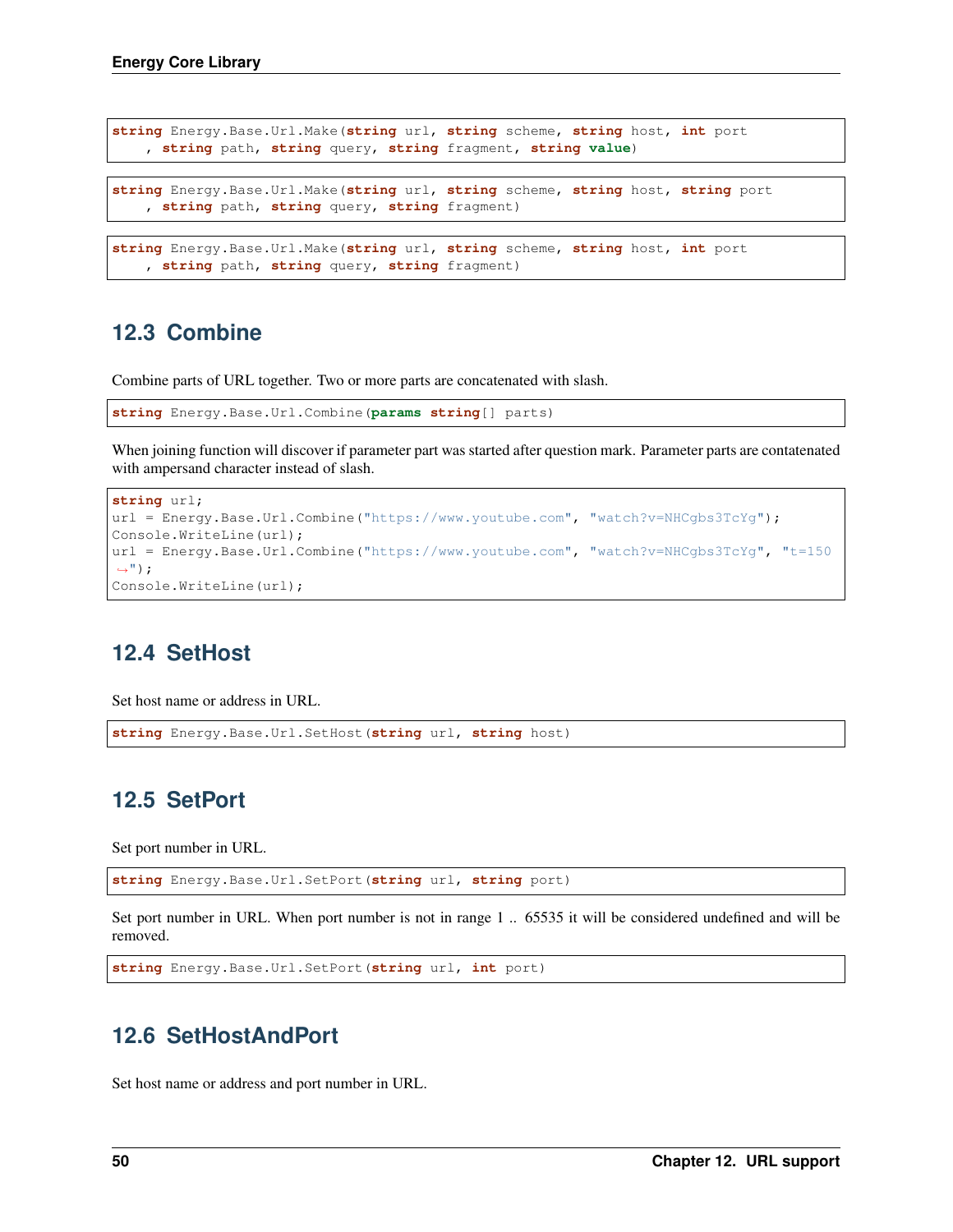**string** Energy.Base.Url.SetHostAndPort(**string** url, **string** host, **string** port)

Set host name or address and port number in URL. When port number is not in range 1 .. 65535 it will be considered undefined and will be removed.

**string** Energy.Base.Url.SetHostAndPort(**string** url, **string** host, **int** port)

### **12.7 Overwrite**

Combine two URL objects, overwriting all or only empty parts from second one.

When *all* parameter is true, values will always be overwritten with not empty parameters from second address. Otherwise, only empty values will be overwritten.

Energy.Base.Url Energy.Base.Url.Overwrite(Url url1, Url url2, **bool** all)

By default *all* parameter is considered to be false.

Energy.Base.Url Energy.Base.Url.Overwrite(Url url1, Url url2)

This method is also available as a method of object.

Energy.Base.Url Overwrite(Energy.Base.Url url, **bool** overwrite)

Energy.Base.Url Overwrite(Energy.Base.Url url)

## **12.8 IsEmpty**

Returns true if URL is empty.

**bool** IsEmpty

### **12.9 ToString**

Represent URL object as string.

**string** ToString()

### **12.10 IsUnreserved**

Check if character is unreserved (allowed) character in URI according to RFC 3986.

https://tools.ietf.org/html/rfc3986

**bool** Energy.Base.Url.IsUnreserved(**char** c)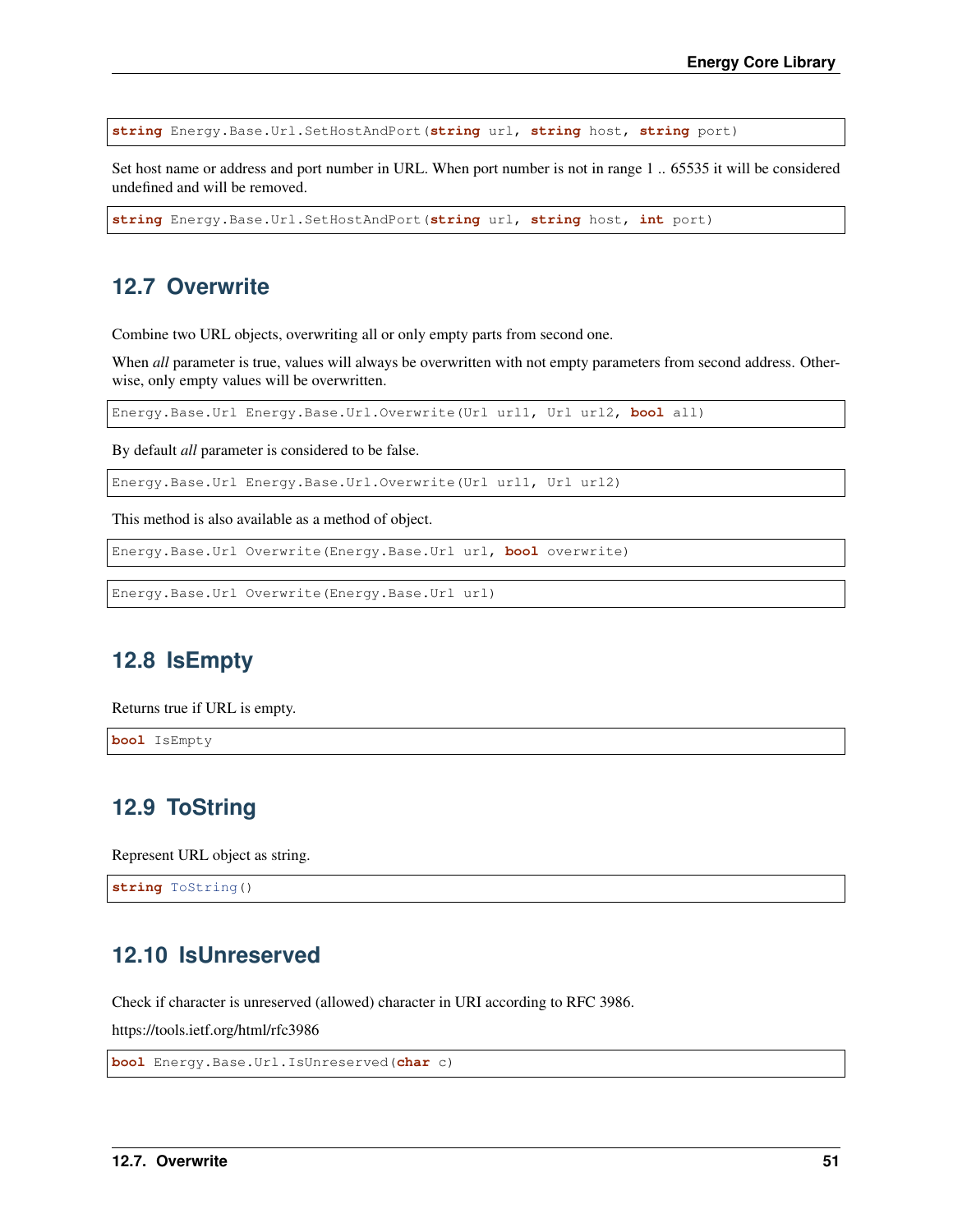**bool** Energy.Base.Url.IsUnreserved(**byte** c)

## **12.11 Encode**

Encode special characters for URL string, according to RFC 3986.

```
string Energy.Base.Url.Encode(string text)
```
**string** Energy.Base.Url.Encode(**string** text, Encoding encoding)

## **12.12 Escape**

Escape all but unreserved characters for URI string with percentage codes.

```
string Energy.Base.Url.Escape(string text)
```
## **12.13 Unescape**

Unescape previously encoded string from percentage codes.

```
string Energy.Base.Url.Unescape(string text)
```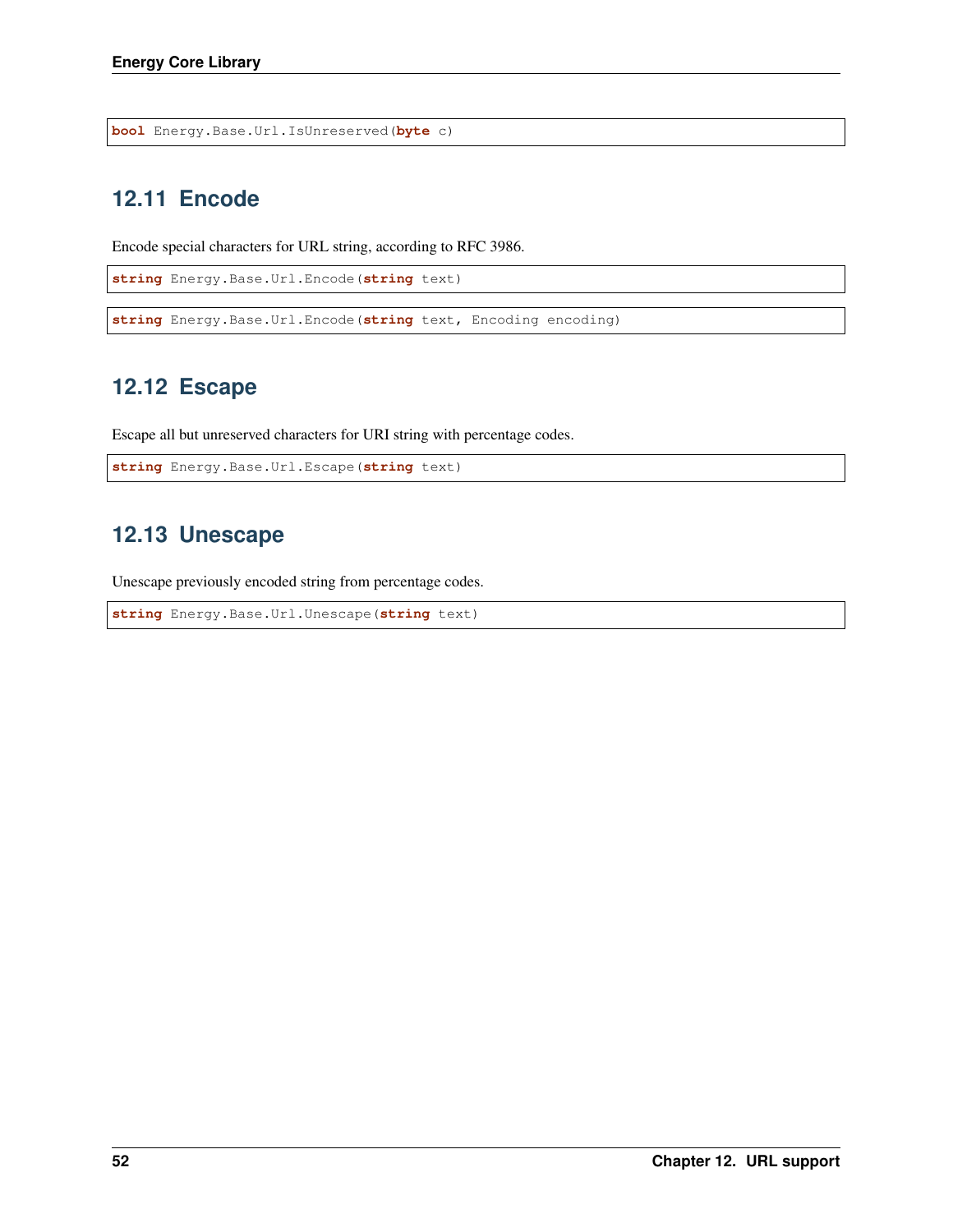### Anonymous types

Namespace containing short definitions of anonymous functions useful for older .NET environment.

These types are used internally by library.

### **13.1 String**

Represents function that only output string.

```
public delegate string String();
```
### **13.2 State**

Represents function that changes state.

```
public delegate TState State<TState>(TState input);
```
### **13.3 Function**

Multiple definitions of generic function delegate.

**public delegate** TOut Function<TIn, TOut>(TIn input);

**public delegate void** Function<TIn>(TIn input);

**public delegate void** Function();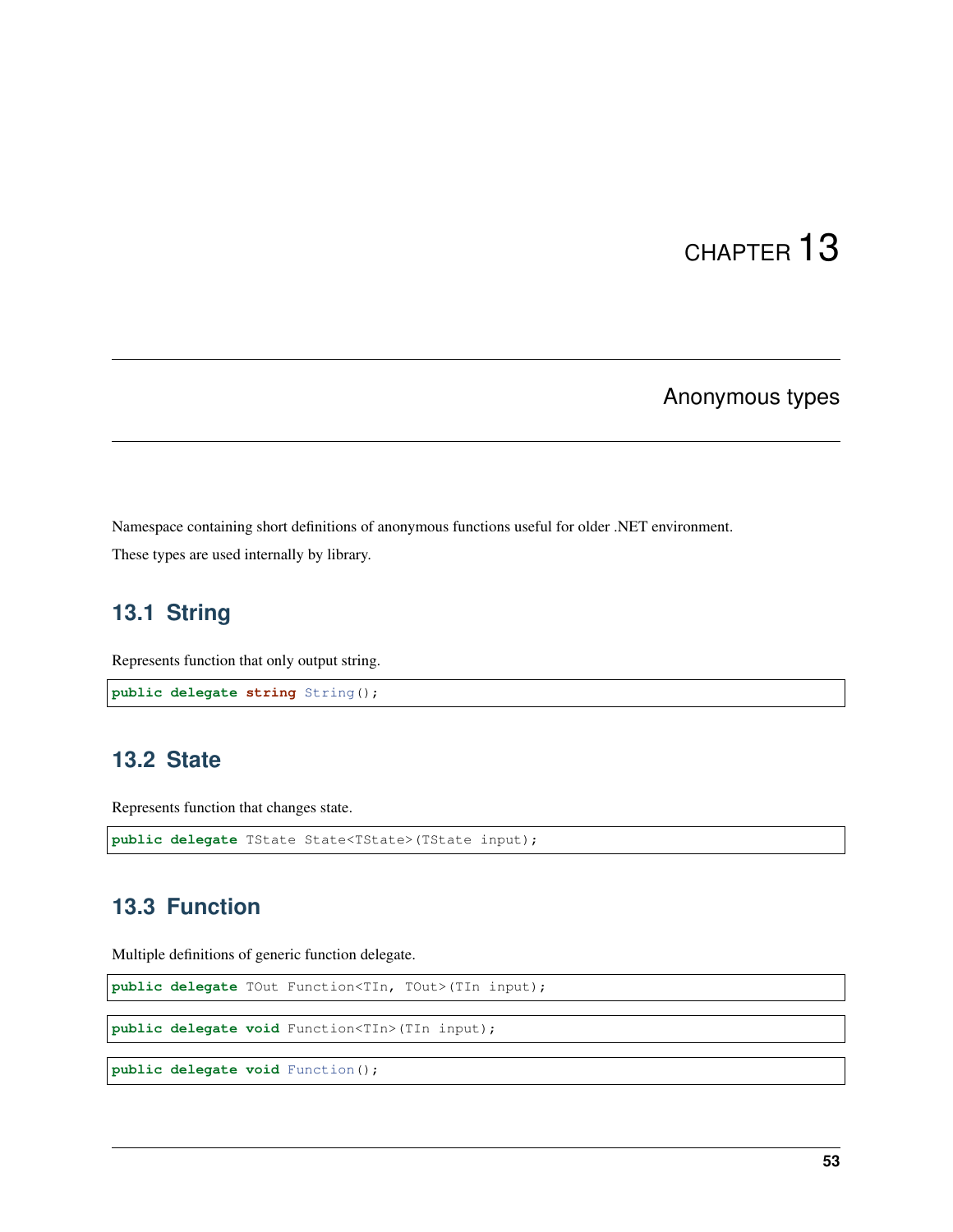## **13.4 Event**

Event function delegates.

**public delegate void** Event();

**public delegate void** Event<TEvent>(TEvent argument);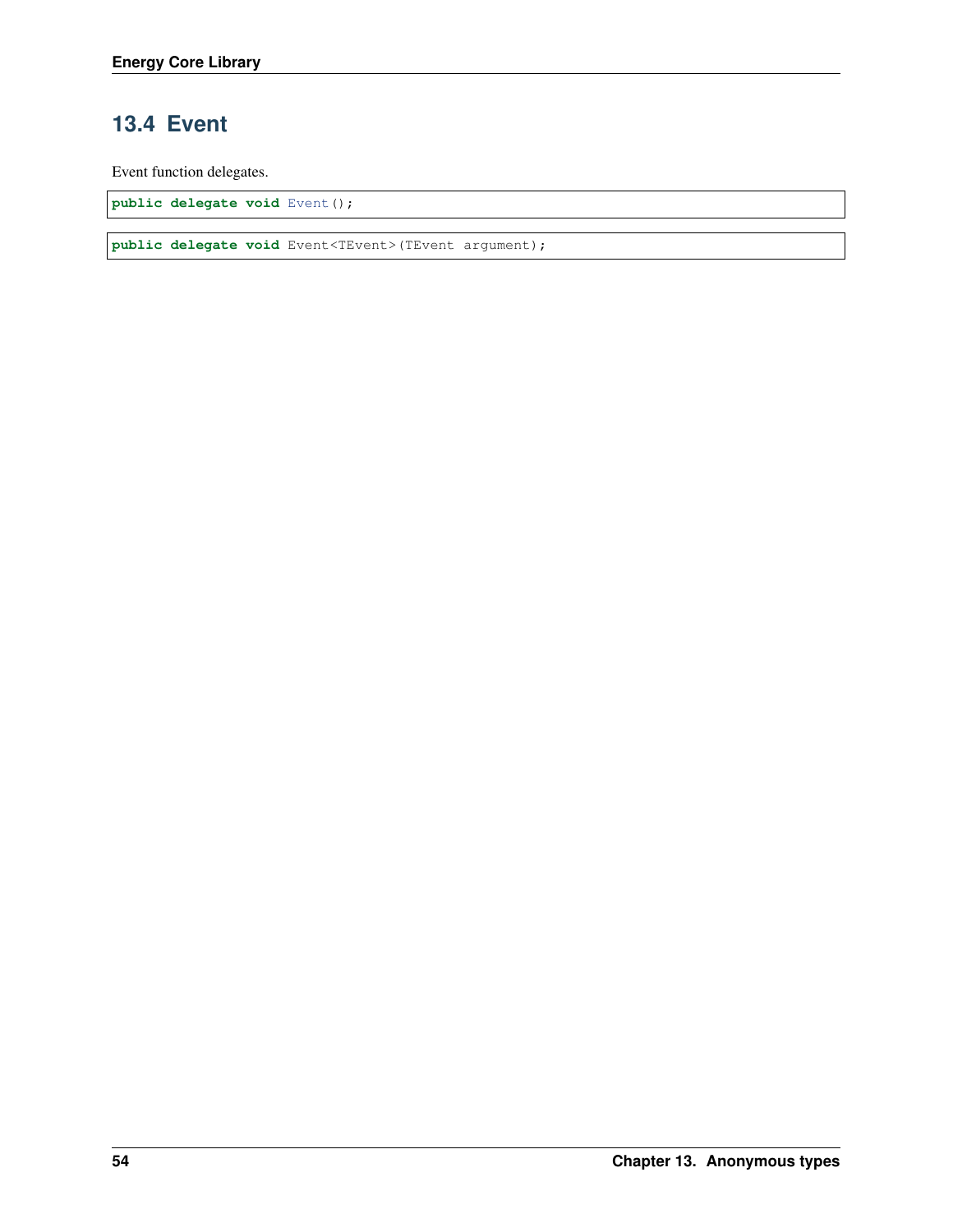**Collections** 

Here you can find several classes for collections managed in different ways.

## **14.1 Table**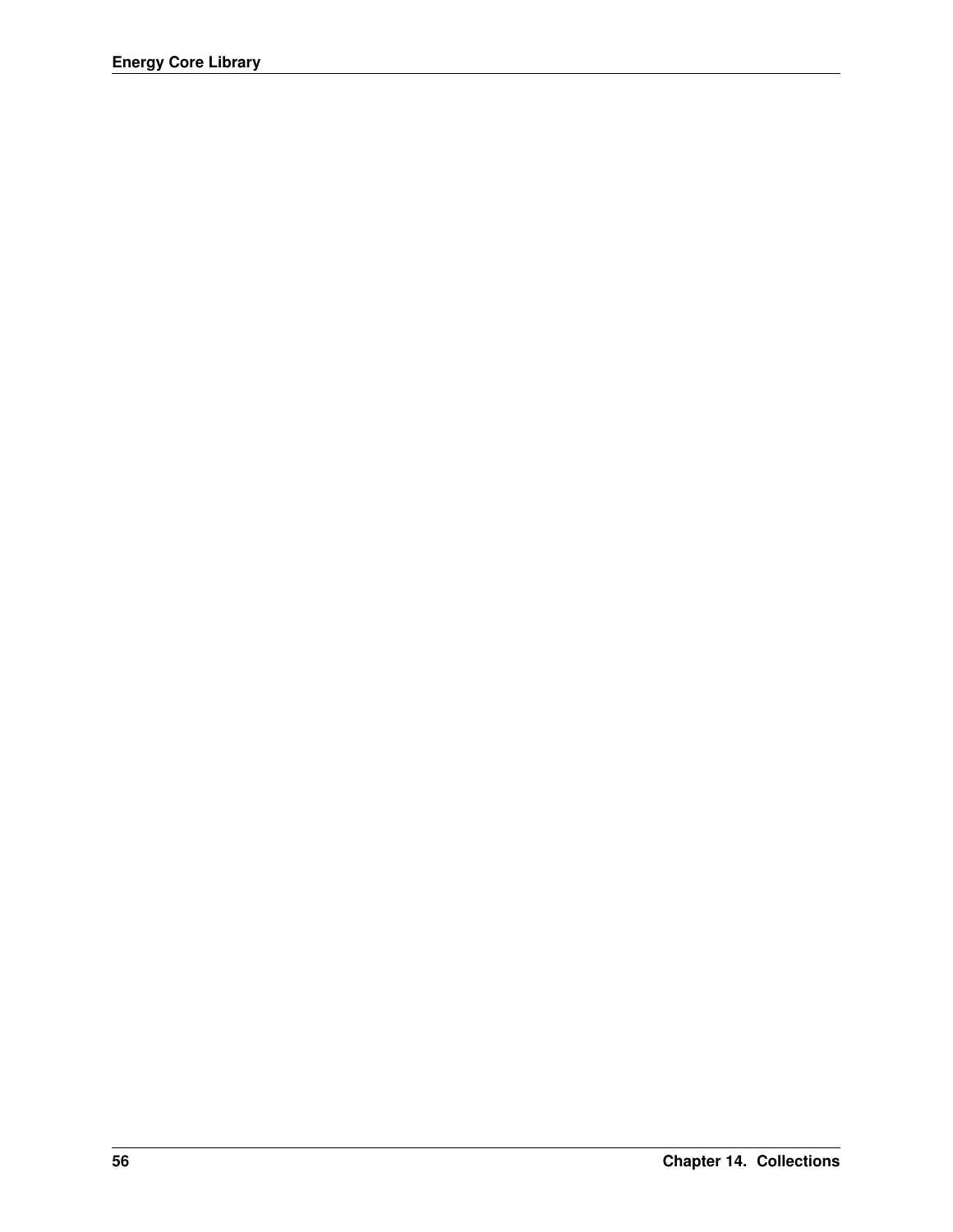## Connection string

Inspired by classics, a class representing a connection string to a data source. Simply, ODBC style *connectionString*.

## **15.1 Accessors**

Gets or sets the value associated with the specified key. Case insensitive.

**string this**[**string** key]

## **15.2 Properties**

Catalog name taken from one of alternatives: "Database", "Database Name", "Initial Catalog".

**string** Catalog

Server name taken from one of alernatives: "Data Source", "Server", "DataSource", "Server Name", "Dbq".

**string** Server

Protocol.

**string** Protocol

User name taken from one of alernatives: "User", "User ID".

**string** User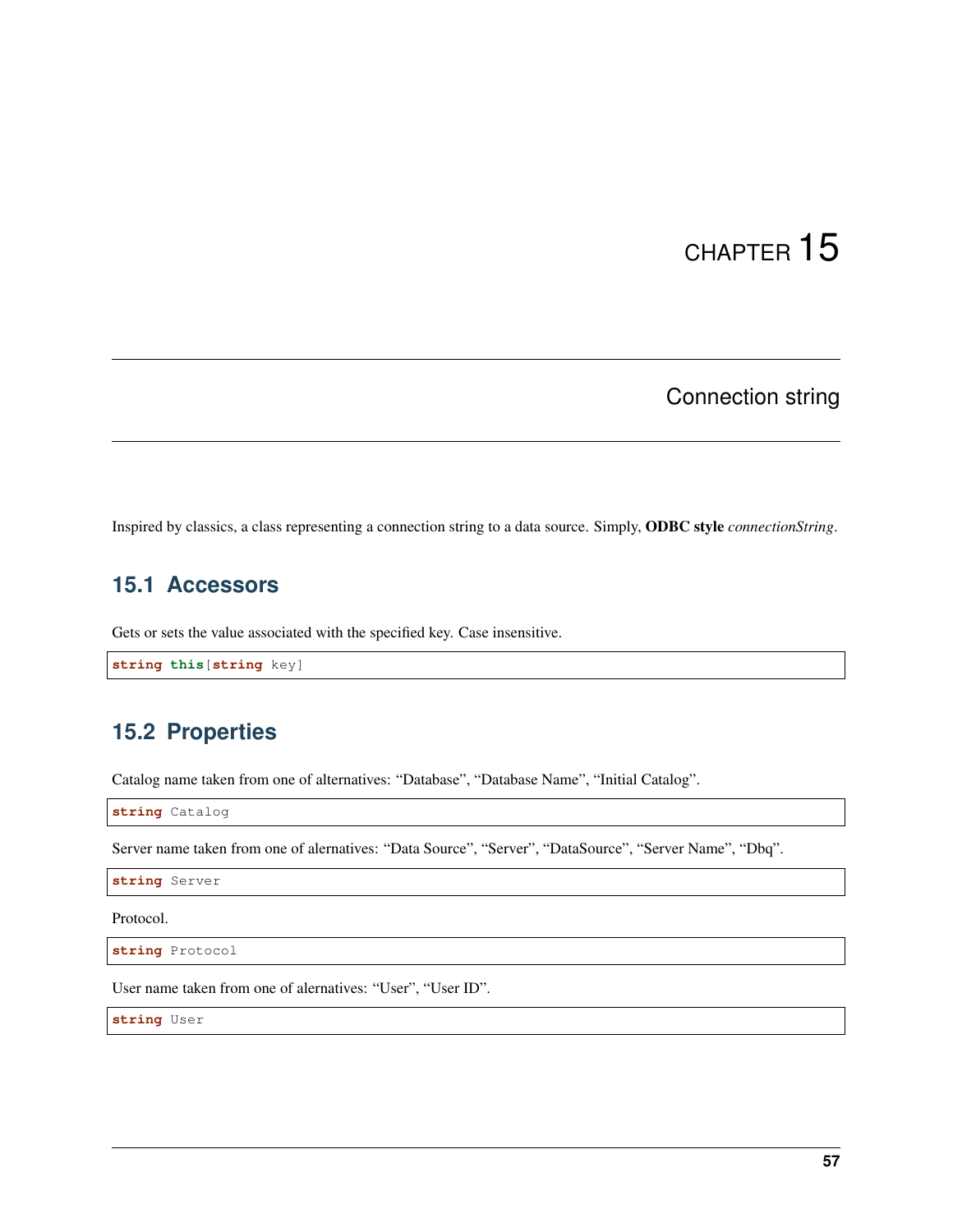## **15.3 Utility functions**

Quote connection string value if needed.

This method will affect on values containing space, semicolon, apostrophe or quotation mark.

**string** Energy.Base.ConnectionString.Quote(**string value**)

Strip quotes from connection string value.

**string** Energy.Base.ConnectionString.Unquote(**string value**)

Escape connection string value if needed.

**string** Energy.Base.ConnectionString.Escape(**string** key)

Represent ODBC Connection String as DSN.

**string** ToDsnString()

More to be add. Please fill the form if you need more.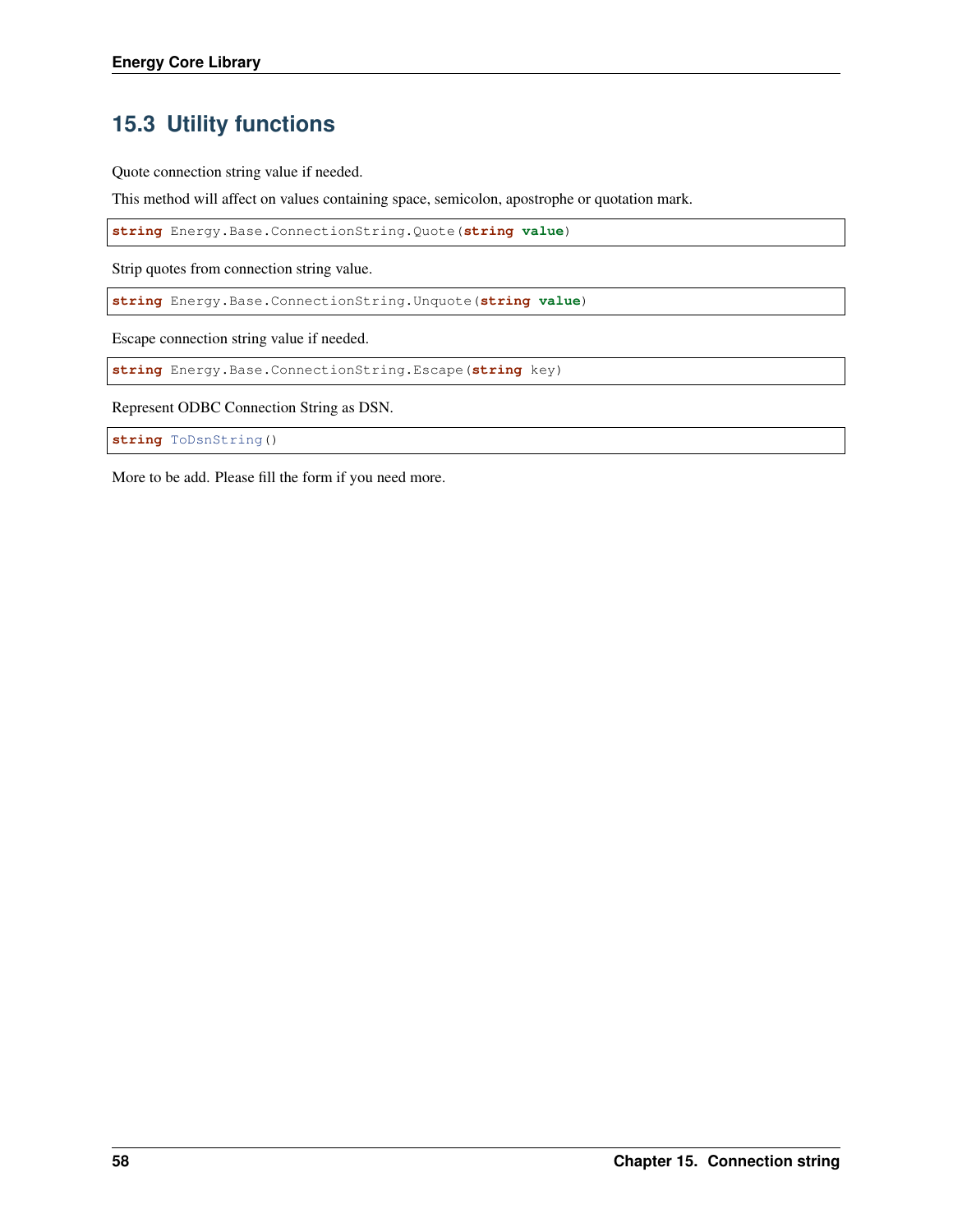### Regular expressions

### **16.1 GetGroupDescription**

Get group description list from regular expression match.

```
[0]: \{0. (0) = "CHAPTER CCFER VARYING " 0:18\}[1]: {1. (type) = "CHARACTER" 0:9}
[2]: {2. (parameter) 0:0}
[3]: {3. (size) 0:0}
[4]: {4. (extra) 0:0}
[5]: {5. (null) 0:0}
[6]: {6. (default) 0:0}
[7]: {7. (option) = "VARYING " 10:8}
[8]: {8. (value) 0:0}
```
Energy.Base.Expression.Class.GroupDescription GetGroupDescription(**string** pattern, ˓<sup>→</sup>**string value**, RegexOptions option)

Energy.Base.Expression.Class.GroupDescription GetGroupDescription(Regex regex, Match ˓<sup>→</sup>match)

Energy.Base.Expression.Class.GroupDescription GetGroupDescription(**string** pattern, ˓<sup>→</sup>Match match)

Energy.Base.Expression.Class.GroupDescription GetGroupDescription(Match match)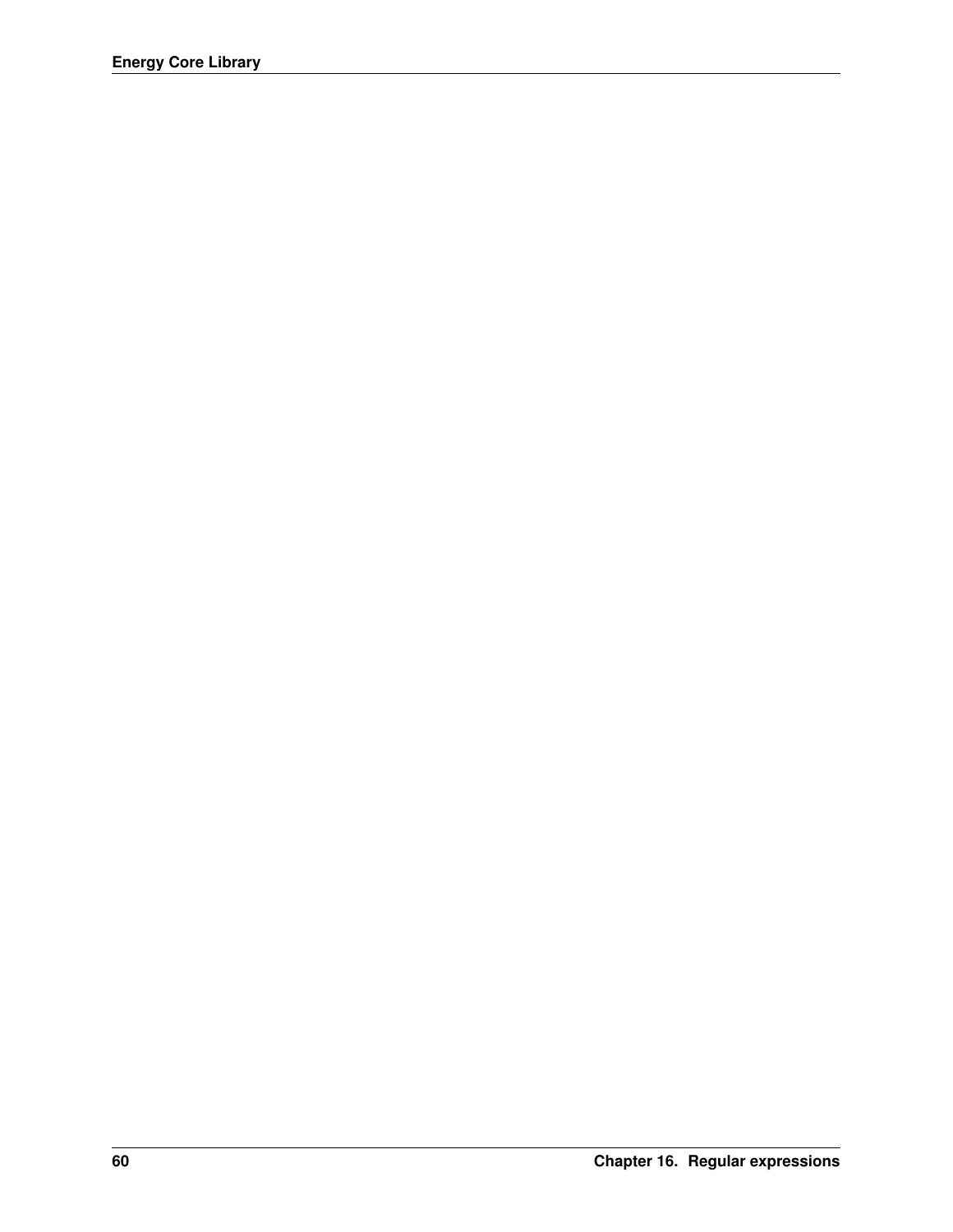### Queue class

Queues are specifically designed to operate in a FIFO context (first-in first-out), where elements are inserted into one end of the list and extracted from the beginning.

Energy.Base.Queue is a generic thread-safe class which can be used to implement FIFO queues in multithreading or asynchronous environment.

Additionally, the class provides access to events when adding and removing items from the queue.

The limit is also supported. If the *Circular* option is activated after the limit has been exceeded, the oldest items are removed from the list.

### **17.1 Example**

```
using System;
public class Program
{
        public static void Main()
        {
                var q = new Energy.Base.Queue();
                var o1 = "123";
                var o2 = "abc";// insert object into queue by calling Push()
                q.Push(o1);
                q.Push(o2);
                q.Push(o1);
                q.Push(o2);
                q.Push(o2);
                q.Push(o2);
                object o;
                // retreive object from queue by calling Pull()
                while (null != (o = q.Pull()))
                {
```
(continues on next page)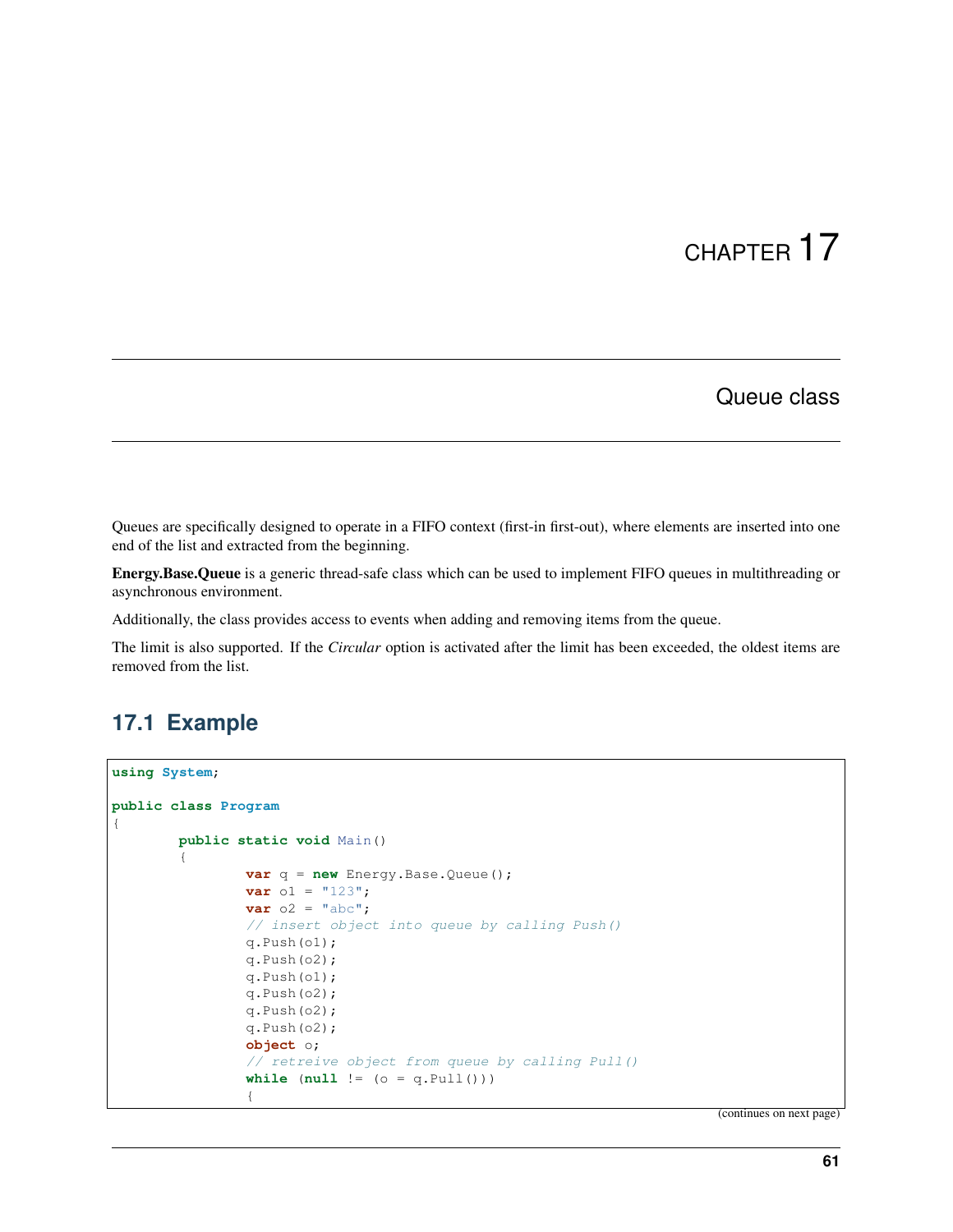```
(continued from previous page)
```

```
Console.WriteLine(o);
                  }
         }
}
```
Open in [dotnetfiddle.net](https://dotnetfiddle.net/27IIYM)

## **17.2 Properties**

Numer of elements in queue.

**int** Count

Check if queue is empty.

**bool** IsEmpty

Limit number of items in queue.

**int** Limit

## **17.3 Ring mode**

Makes internal buffer work like circular buffer. When this option is set, the oldest items are removed from the list when limit has been exceeded.

**bool** Ring

Example of circular buffer use.

```
Energy.Base.Queue<string> queue = new Energy.Base.Queue<string>();
queue.Ring = true;
queue.Limit = 2;
queue.Push("A");
queue.Push("B");
queue.Push("C");
// number of element will be 2 because both limitand circular option are set
string value;
value = queue.Pull();
System.Diagnostics.Debug.WriteLine(value); // "B"
value = queue.Pull();
System.Diagnostics.Debug.WriteLine(value); // "C"
// queue is now empty, so next element will be null
value = queue.Pull();queue.Ring = false;
bool success;
success = queue.Push("A"); // true
success = queue. Push ("B"); // truesuccess = queue. Push ("C"); // false because limit is reached
```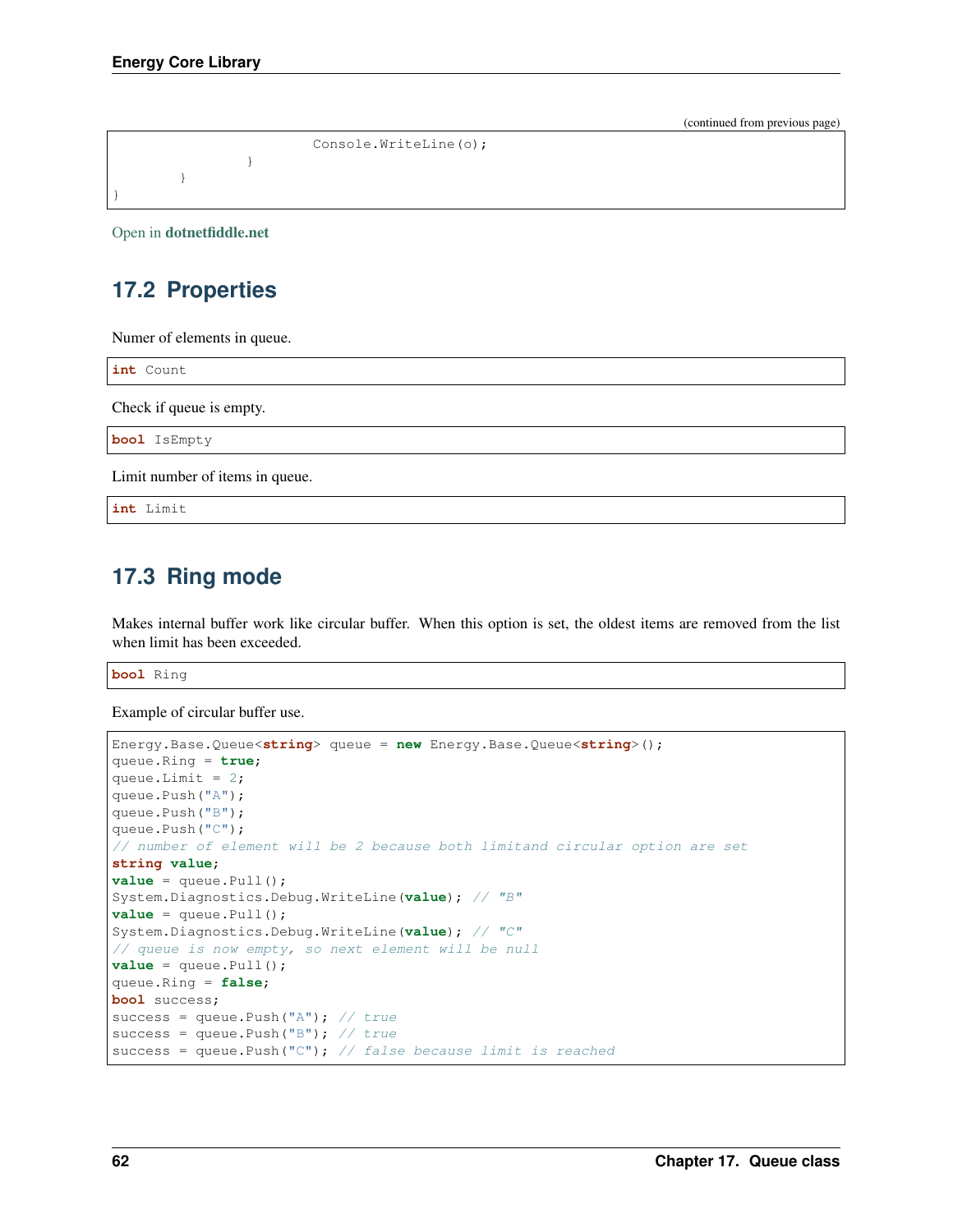### **17.4 Functions**

Put element at the end of queue. If limit is reached, function will return false and element will not be put at the end of the queue unless Ring option is set.

**bool** Energy.Base.Text.Push(T item)

Put array of elements at the end of queue.

**bool** Energy.Base.Text.Push(T[] array)

Take first element from queue, remove it from queue, and finally return. If queue is empty, function will return null.

T Energy.Base.Text.Pull()

Take number of elements from queue, remove them and return array of elements taken. Pull(0) will return all elements from queue and empty it.

T[] Energy.Base.Text.Pull(**int** count)

Take element from queue with specified time limit to wait for new item to come. It will pause invoking thread as it is expected to do so.

T Energy.Base.Text.Pull(**double** timeout)

Put element back to queue, at begining. This element will be taken first.

**void** Energy.Base.Text.Back(T item)

Put array of elements back to queue, at begining. These elements will be taken first.

**void** Energy.Base.Text.Back(T[] list)

Delete last element from queue and return it.

T Energy.Base.Text.Chop()

Delete number of last elements from queue and return them.

T[] Energy.Base.Text.Chop(**int** count)

### **17.5 Events**

Event fired when Push() is called and element was added to the queue.

**event** Energy.Base.Anonymous.Event OnPush

Event fired when Pull() is called and element was taken from the queue.

**event** Energy.Base.Anonymous.Event OnPull

Event fired when Back() is called and element was put back to the queue.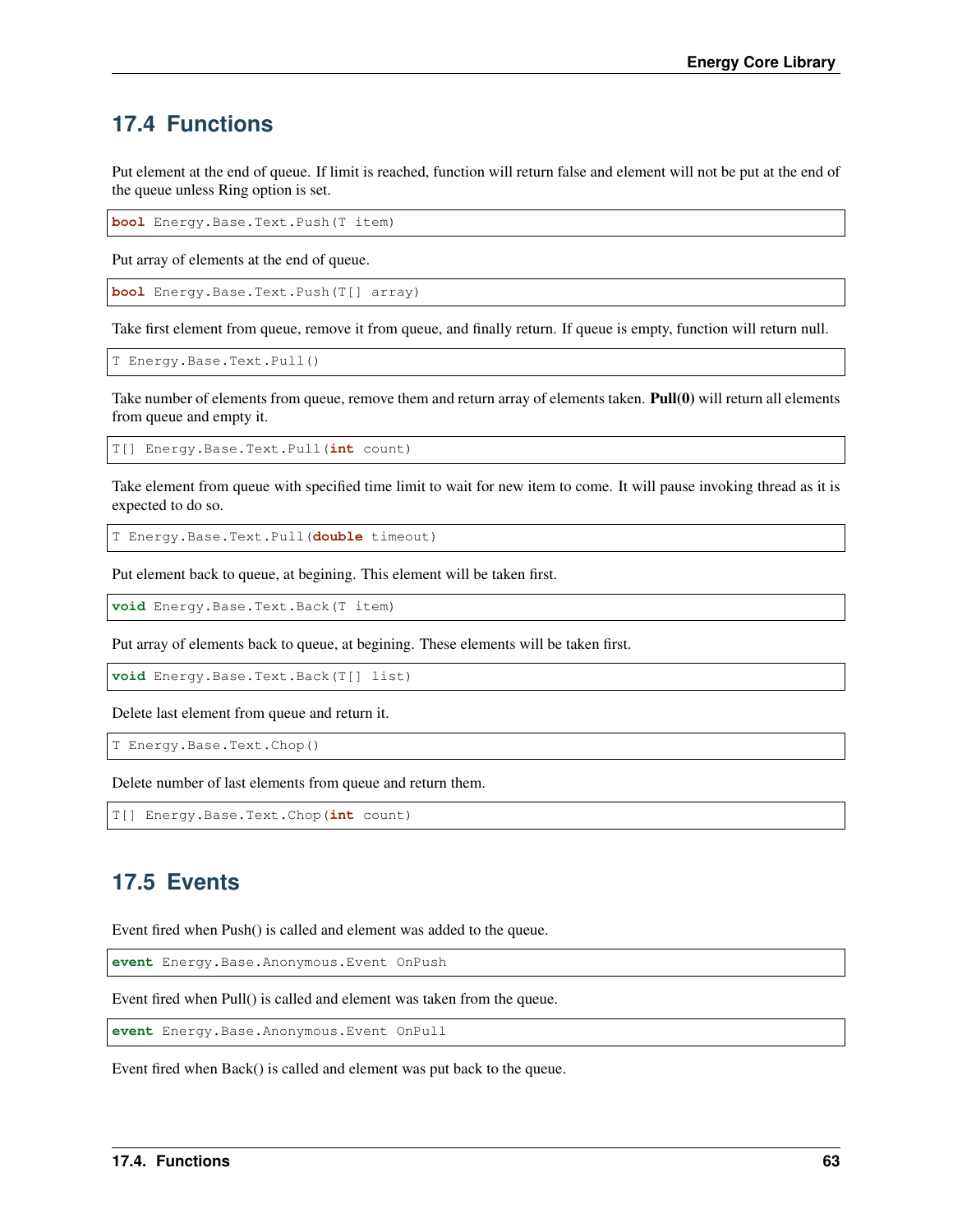**event** Energy.Base.Anonymous.Event OnBack

Event fired when Chop() is called and element was deleted from the queue.

**event** Energy.Base.Anonymous.Event OnChop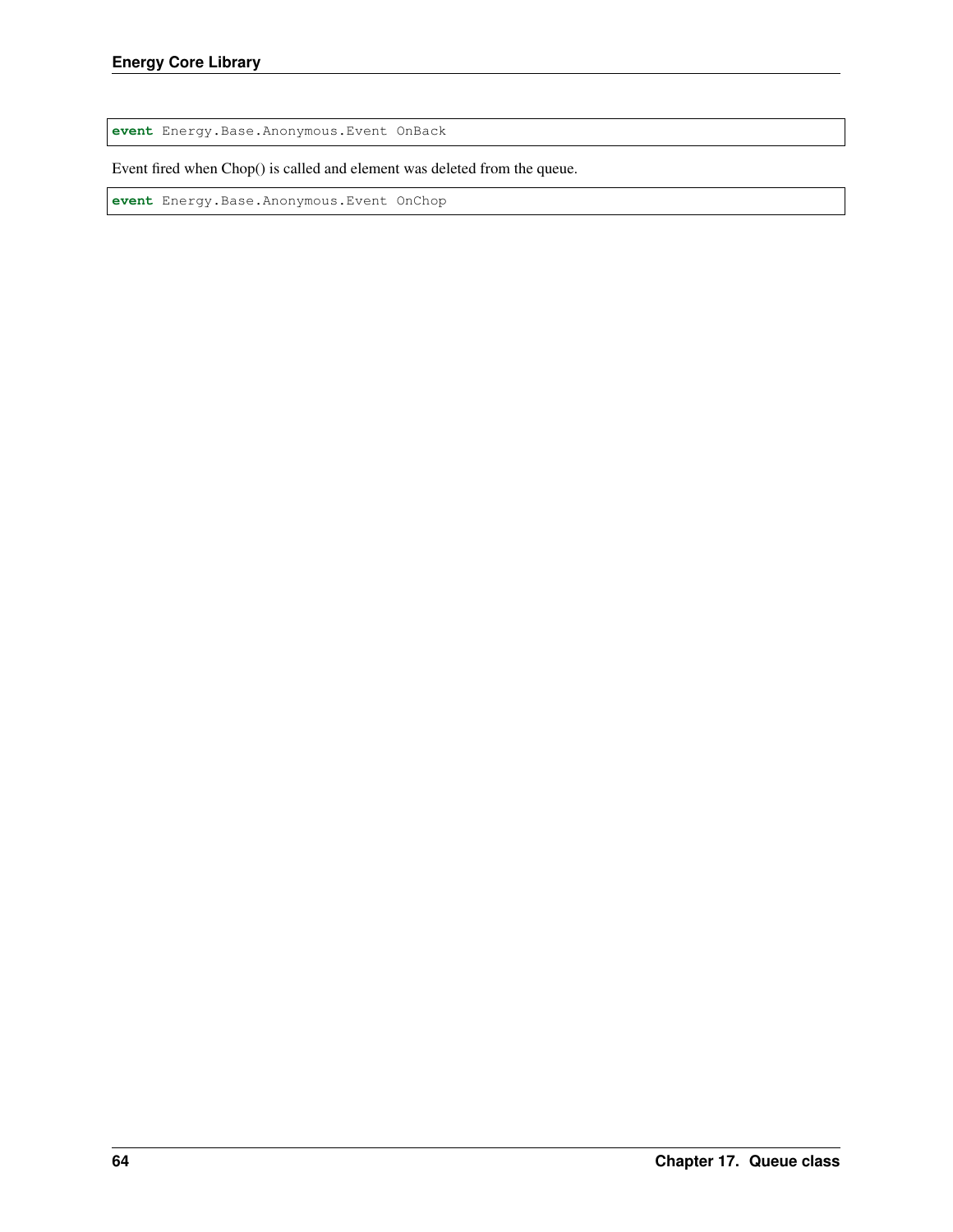XML support

### **18.1 Serialize**

Serialize object to XML.

Object class must implement IXmlSerializable interface.

**string** Energy.Base.Xml.Serialize(**object** data, **string** root, **string** space)

**string** Energy.Base.Xml.Serialize(**object** data, **string** root)

```
string Energy.Base.Xml.Serialize(object data)
```
#### **18.1.1 Example**

**string** xml = Energy.Base.Xml.Serialize(myObject, "Root", "org.example.xns");

#### **18.2 Deserialize**

Deserialize object from XML, root alternatives allowed.

```
object Energy.Base.Xml.Deserialize(string content, Type type, string[] root, string
˓→space)
```

```
object Energy.Base.Xml.Deserialize(string content, Type type, string root, string
˓→space)
```
**object** Energy.Base.Xml.Deserialize(**string** content, Type type, **string** root)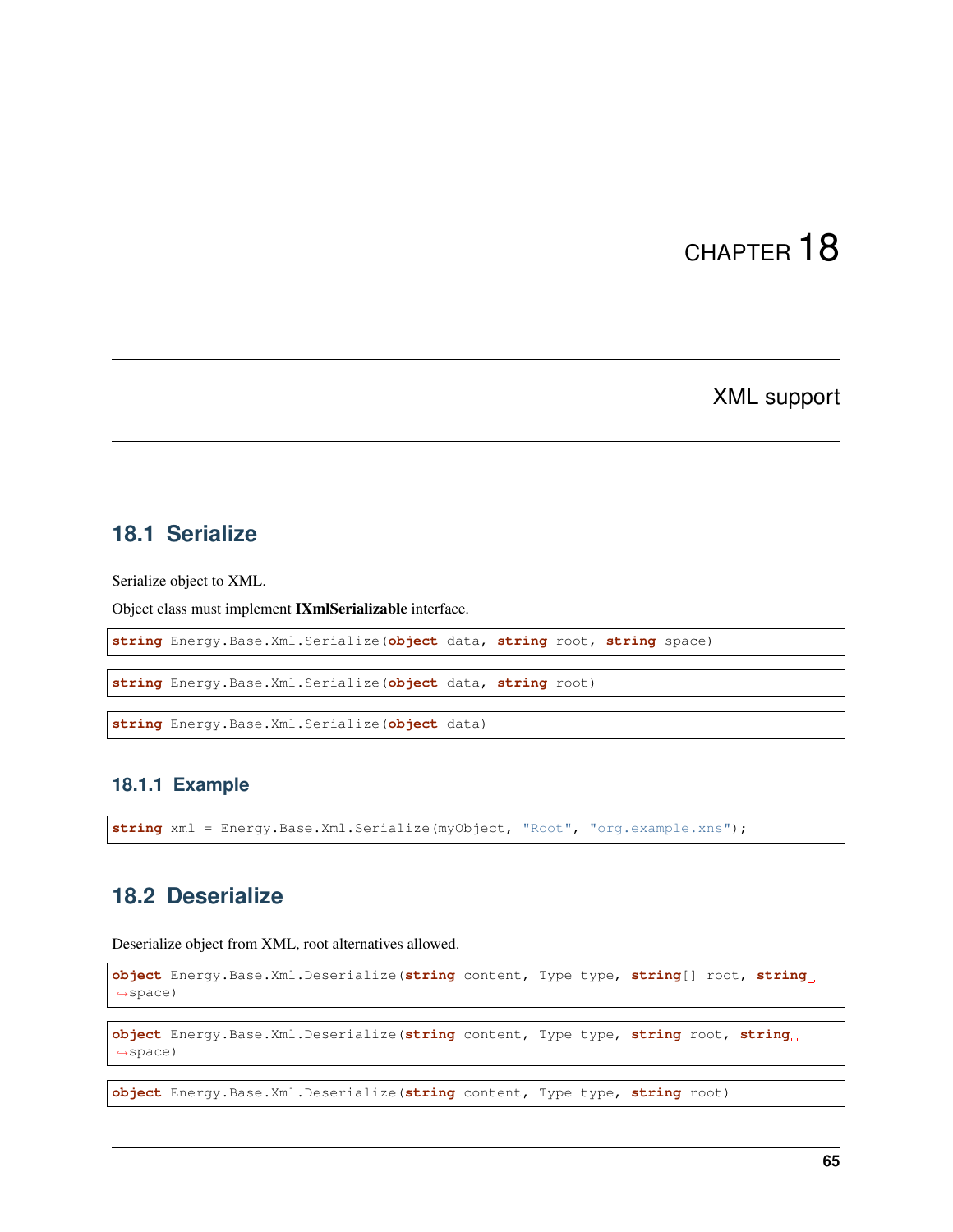**object** Energy.Base.Xml.Deserialize(**string** content, Type type)

Generic XML deserialization methods are also available.

```
TDeserialize Energy.Base.Xml.Deserialize<TDeserialize>(string content, Type type,
˓→string[] root, string space)
```
TDeserialize Energy.Base.Xml.Deserialize<TDeserialize>(**string** content)

### **18.3 ExtractRoot**

Extract root element from XML.

```
string Energy.Base.Xml.ExtractRoot(string xml)
```
## **18.4 ExtractRootShort**

Extract root element without namespace from XML.

```
string Energy.Base.Xml.ExtractRootShort(string xml)
```
## **18.5 Encode**

Encode special characters with valid XML entities.

Only ASCII control codes and XML special characters will be encoded. All other valid UTF-8 characters will remain untouched.

Control characters like new line, carriage return, and tab will not be encoded either.

**string** Energy.Base.Xml.Encode(**string** text)

Encode special characters with valid XML entities.

When encoding parameter is set to Encoding.UTF-8 then only ASCII control codes and XML special characters will be encoded. All other valid UTF-8 characters will remain untouched.

Control characters like new line, carriage return, and tab will not be encoded either.

When encoding parameter is set to Encoding.ASCII then additionaly all characters with codes higher that 126 will be encoded as character entities.

When encoding parameter is set to Encoding.Unicode then Unicode surrogate pairs (i.e. emoji) will also be encoded as character entities.

**string** Energy.Base.Xml.Encode(**string** text, Encoding encoding)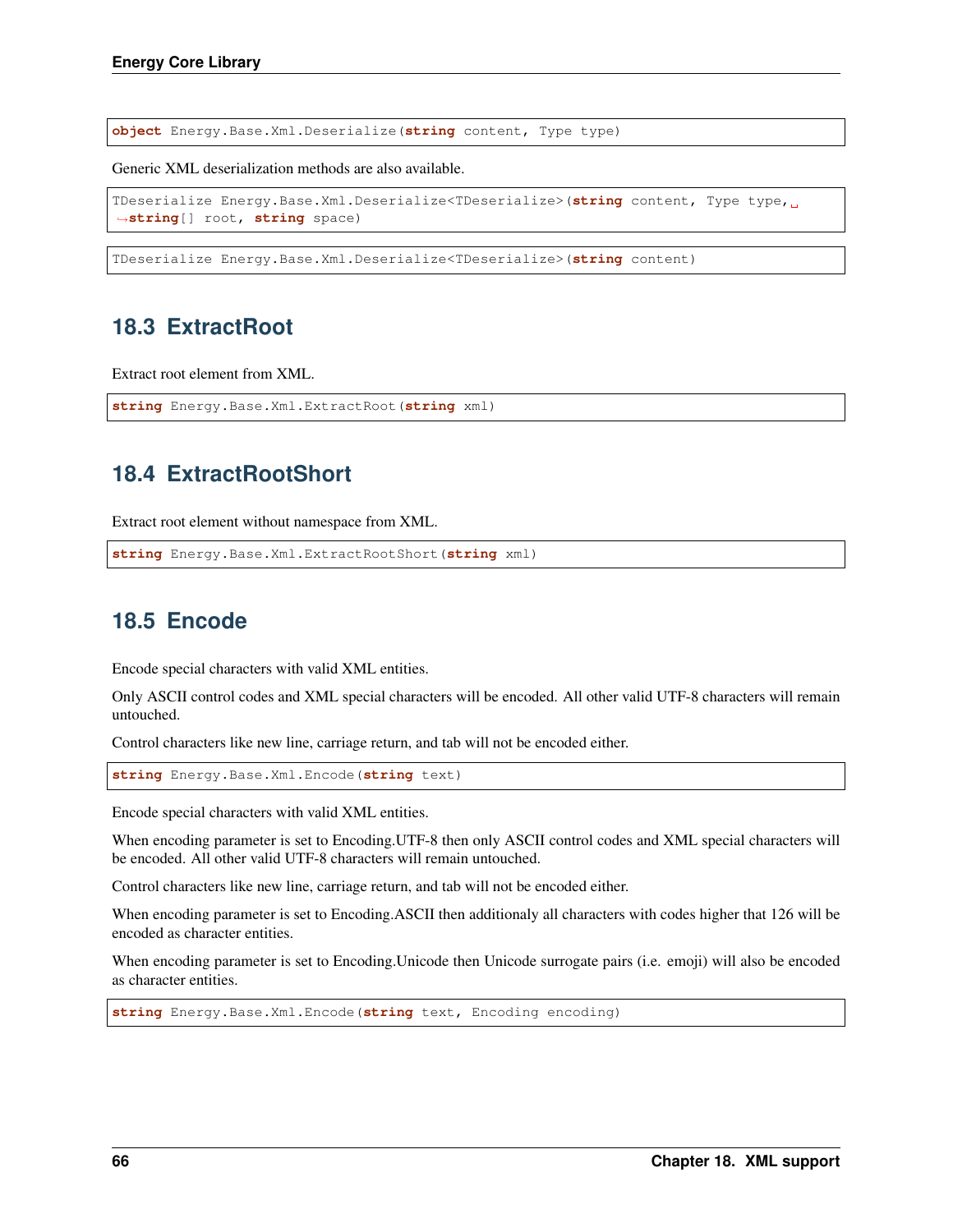## **18.6 Decode**

Decode named or numeric character XML entities with corresponding characters.

**string** Energy.Base.Xml.Decode(**string** text)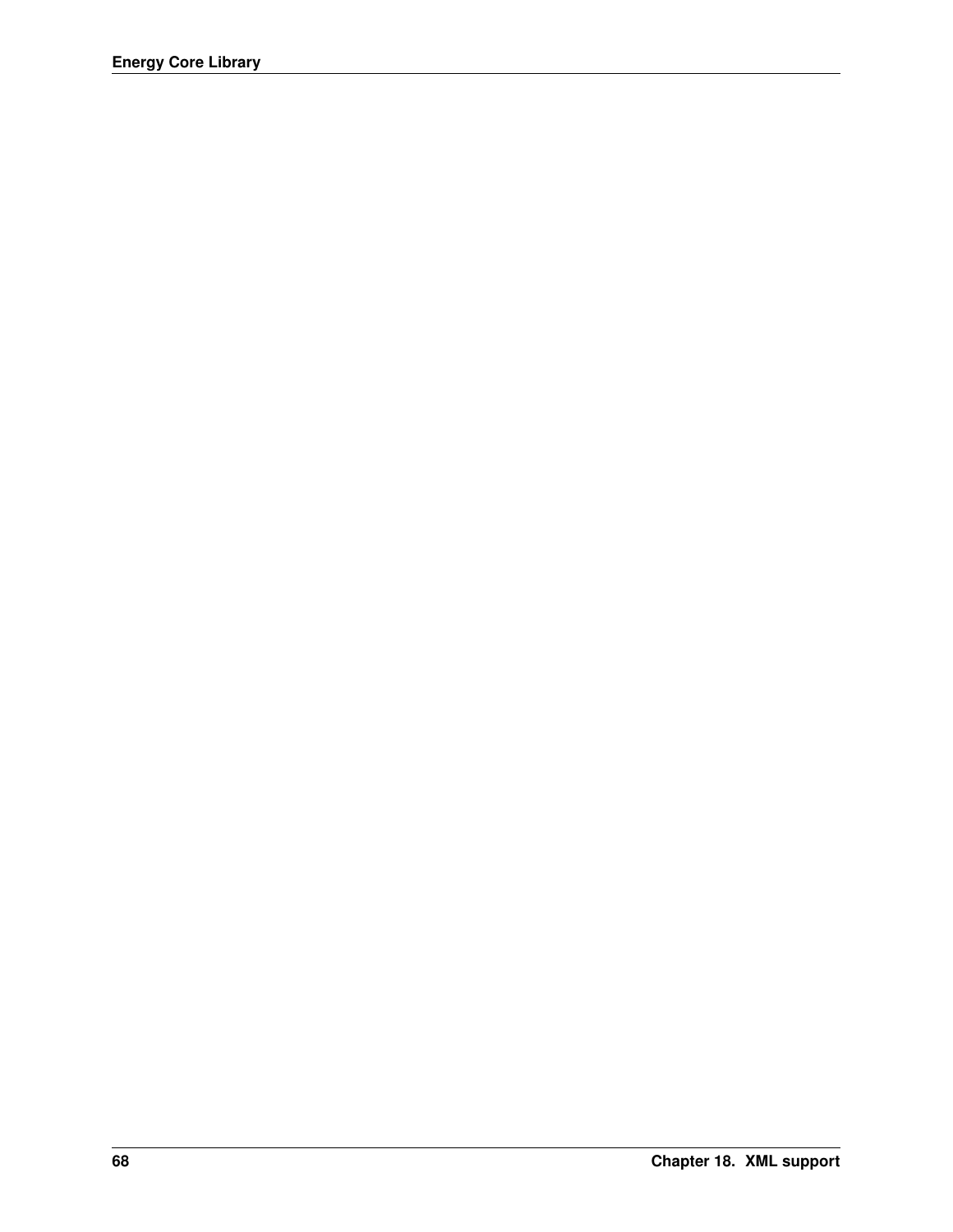## JSON functions

### **19.1 Escape**

Escape special characters for JSON value.

```
Backspace is replaced with '\b'.
Form feed is replaced with '\f'.
Newline is replaced with '\n'.
Carriage return is replaced with '\r'.
Tab is replaced with '\t'.
Double quote is replaced with '\"'.
Backslash is replaced with '\\'.
```
Escaped text must be surrounded with double quotes.

**string** Energy.Base.Json.Escape(**string** text)

### **19.2 Unescape**

Strip backslashes from previously escaped value.

```
string Energy.Base.Json.Unescape(string text)
```
### **19.3 Quote**

Represents text in double quotes and escapes special characters.

Null strings are represented as single word "null".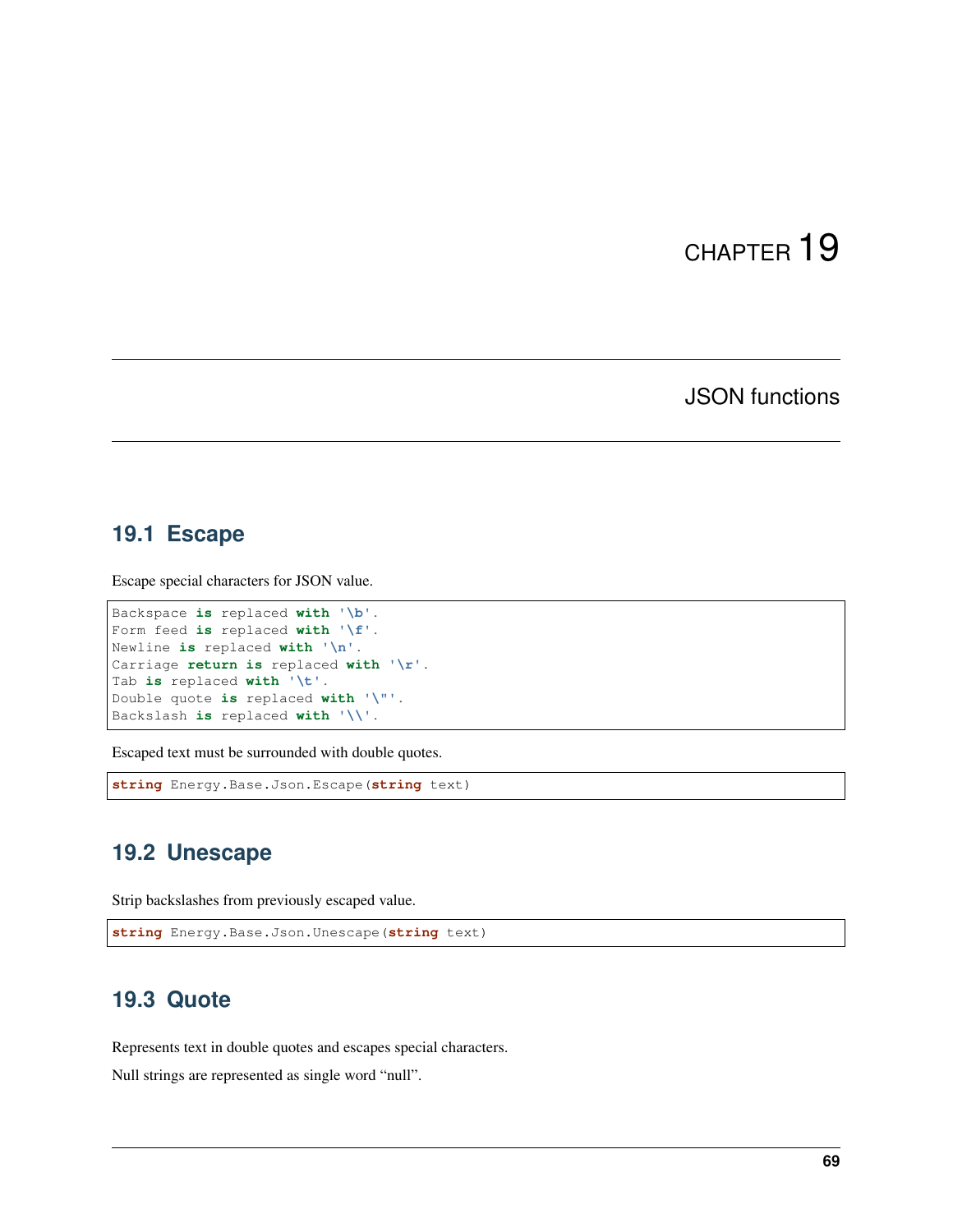**string** Energy.Base.Json.Quote(**string** text)

# **19.4 Strip**

Strip double quotes and unescapes string.

**string** Energy.Base.Json.Strip(**string** text)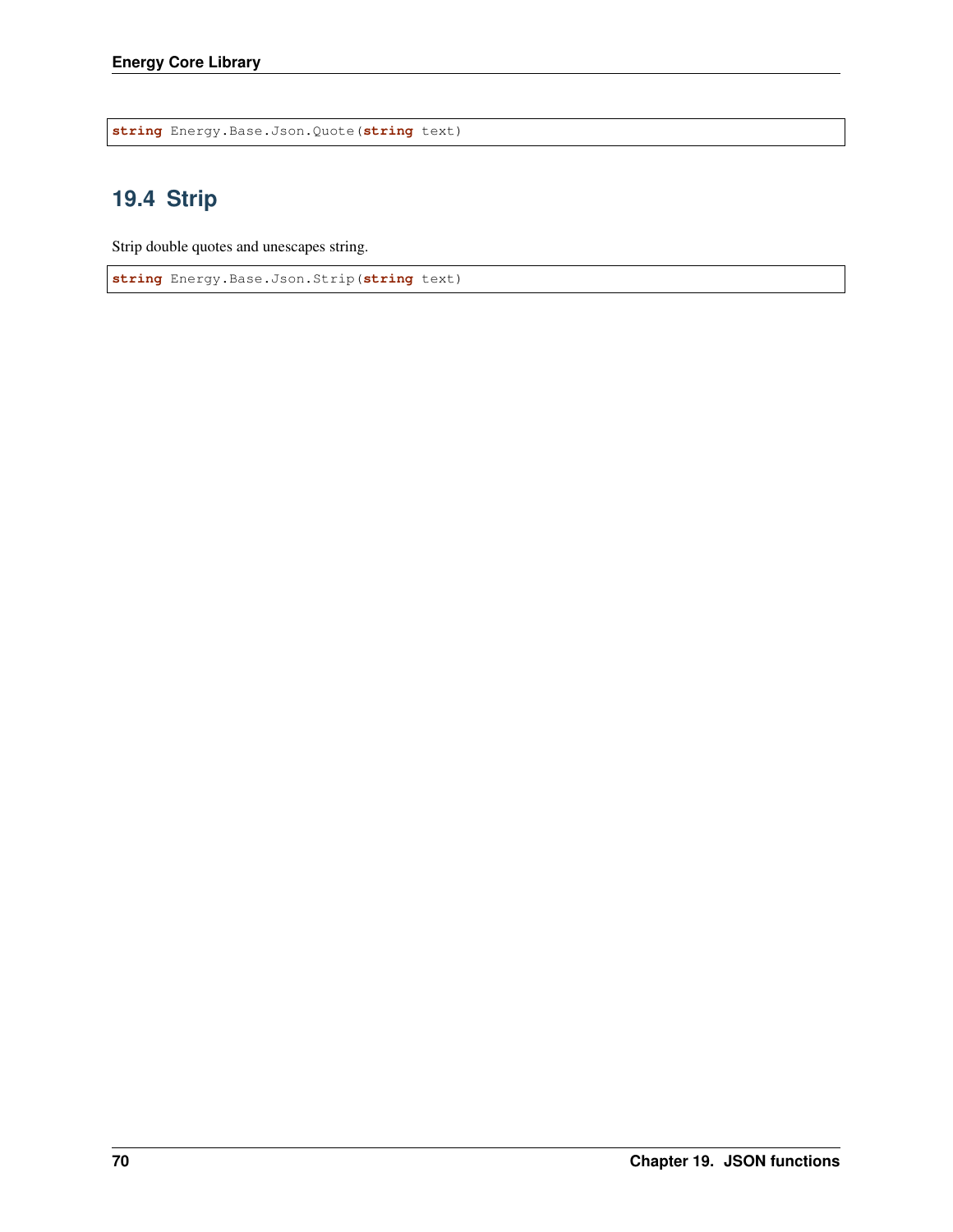# Binary and byte functions

Energy.Base.Bit class is a collection of binary utility functions.

## **20.1 Compare**

Compare byte arrays.

```
int Energy.Base.Bit.Compare(byte[] left, byte[] right)
```
### **20.2 Reverse**

Reverse order of bytes.

Exchange lower byte with higher one

```
ushort Energy.Base.Bit.Reverse(ushort value)
```

```
uint Energy.Base.Bit.Reverse(uint value)
```
## **20.3 Endianess**

Take up to two 16-bit unsigned words and return them as 32-bit unsigned word.

MSB / Big-Endian.

UInt32 Energy.Base.Bit.GetUInt32MSB(**params** UInt16[] array)

Take up to two 16-bit unsigned words and return them as 32-bit unsigned word.

LSB / Little-Endian.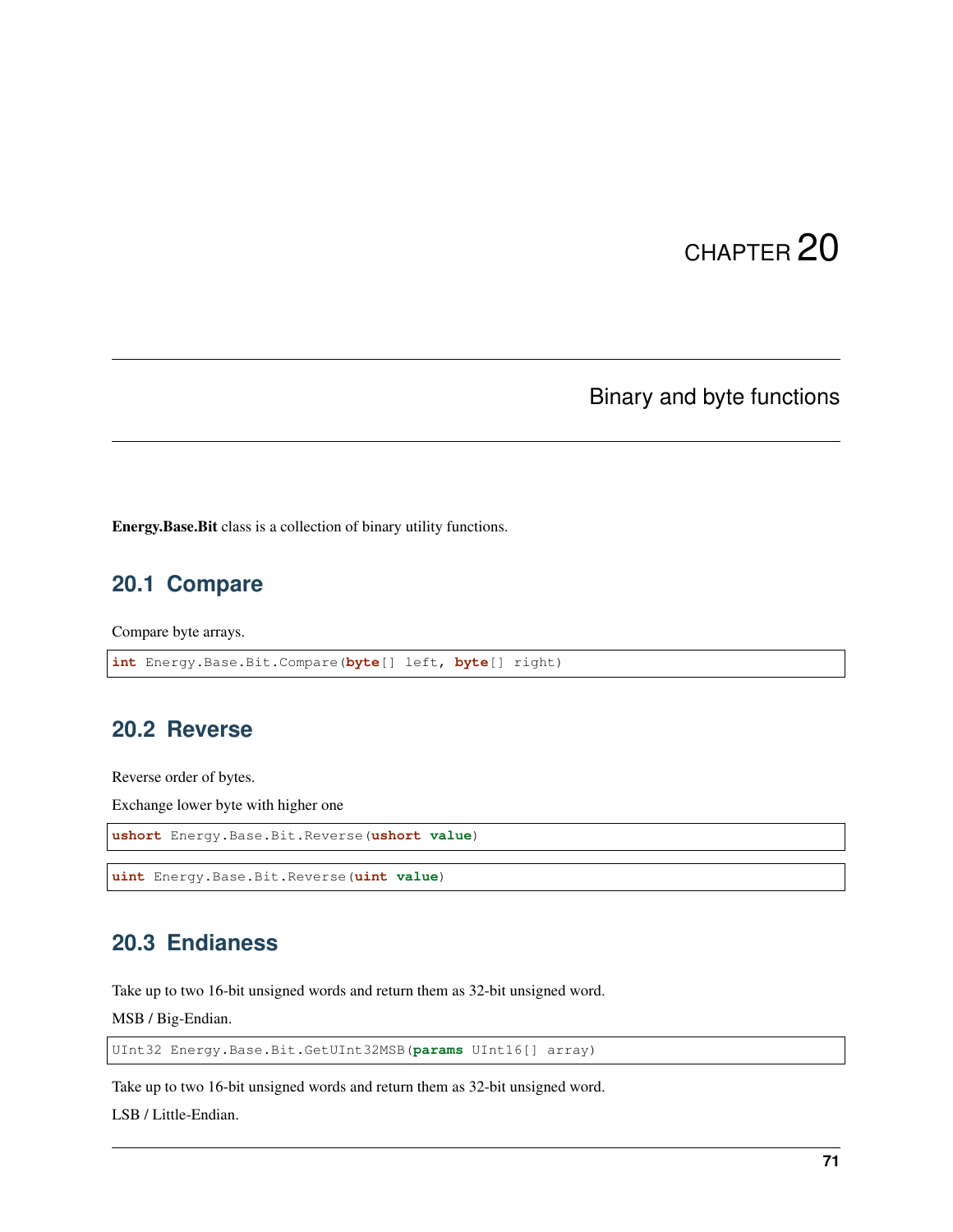UInt32 Energy.Base.Bit.GetUInt32LSB(**params** UInt16[] array)

### **20.4 NOT**

Perform bitwise NOT operation on every byte in array.

```
byte[] Energy.Base.Bit.Not(byte[] array)
```
### **20.5 OR**

Perform bitwise OR operation on every byte in array by second array.

Second array is treated as ring buffer when shorter than first one.

```
byte[] Energy.Base.Bit.Or(byte[] one, byte[] two)
```
### **20.6 AND**

Perform bitwise AND operation on every byte in array by second array.

Second array is treated as ring buffer when shorter than first one.

```
byte[] Energy.Base.Bit.And(byte[] one, byte[] two)
```
### **20.7 XOR**

Perform bitwise XOR operation on every byte in array by second array.

Second array is treated as ring buffer when shorter than first one.

```
byte[] Energy.Base.Bit.Xor(byte[] one, byte[] two)
```
### **20.8 ROL**

Rotate bits left in an array by given bit count.

When negative number of bits is given, right rotation will be performed instead.

```
byte[] Energy.Base.Bit.Rol(byte[] array, int count)
```
### **20.9 ROR**

Rotate bits right in an array by given bit count.

When negative number of bits is given, left rotation will be performed instead.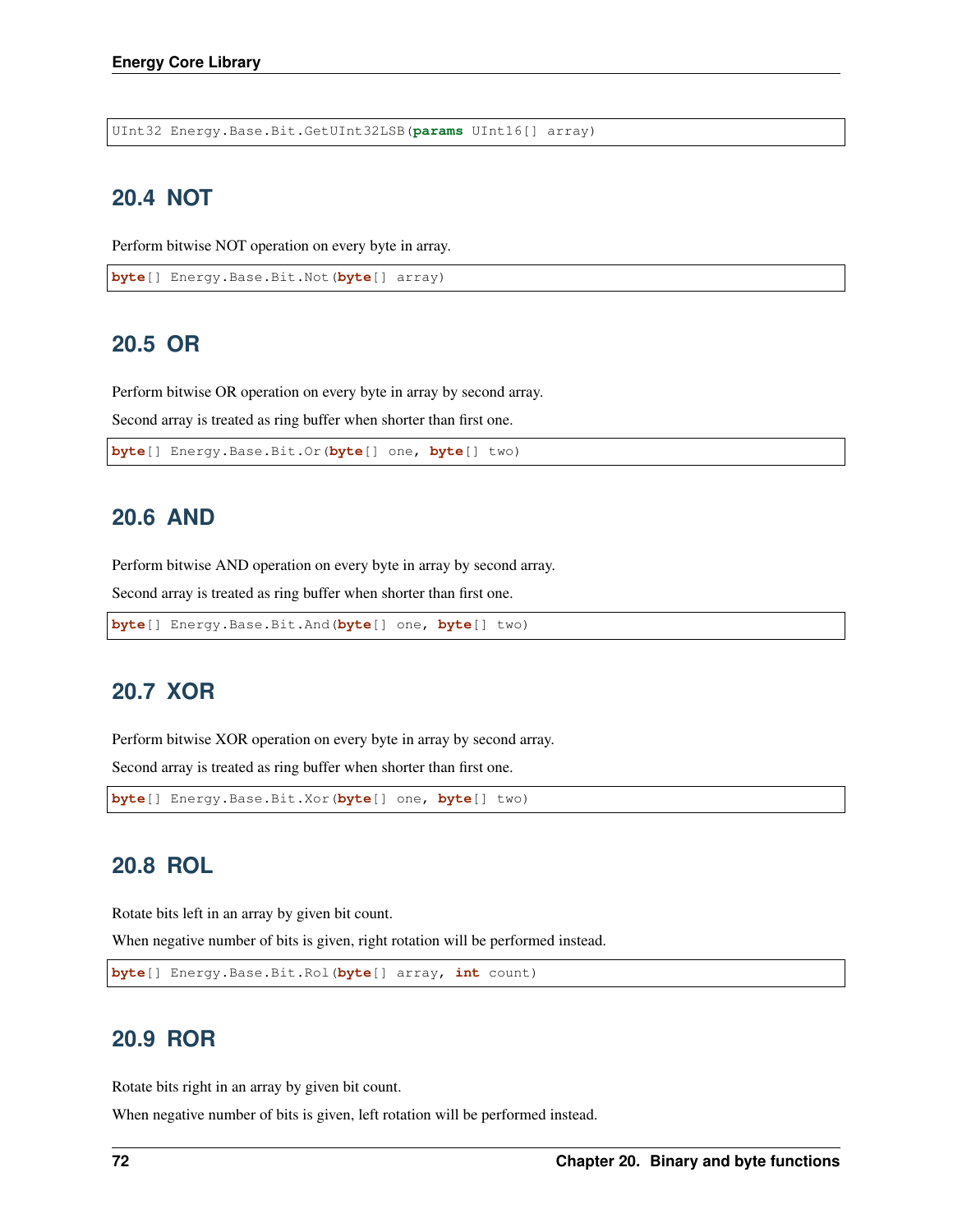**byte**[] Energy.Base.Bit.Ror(**byte**[] array, **int** count)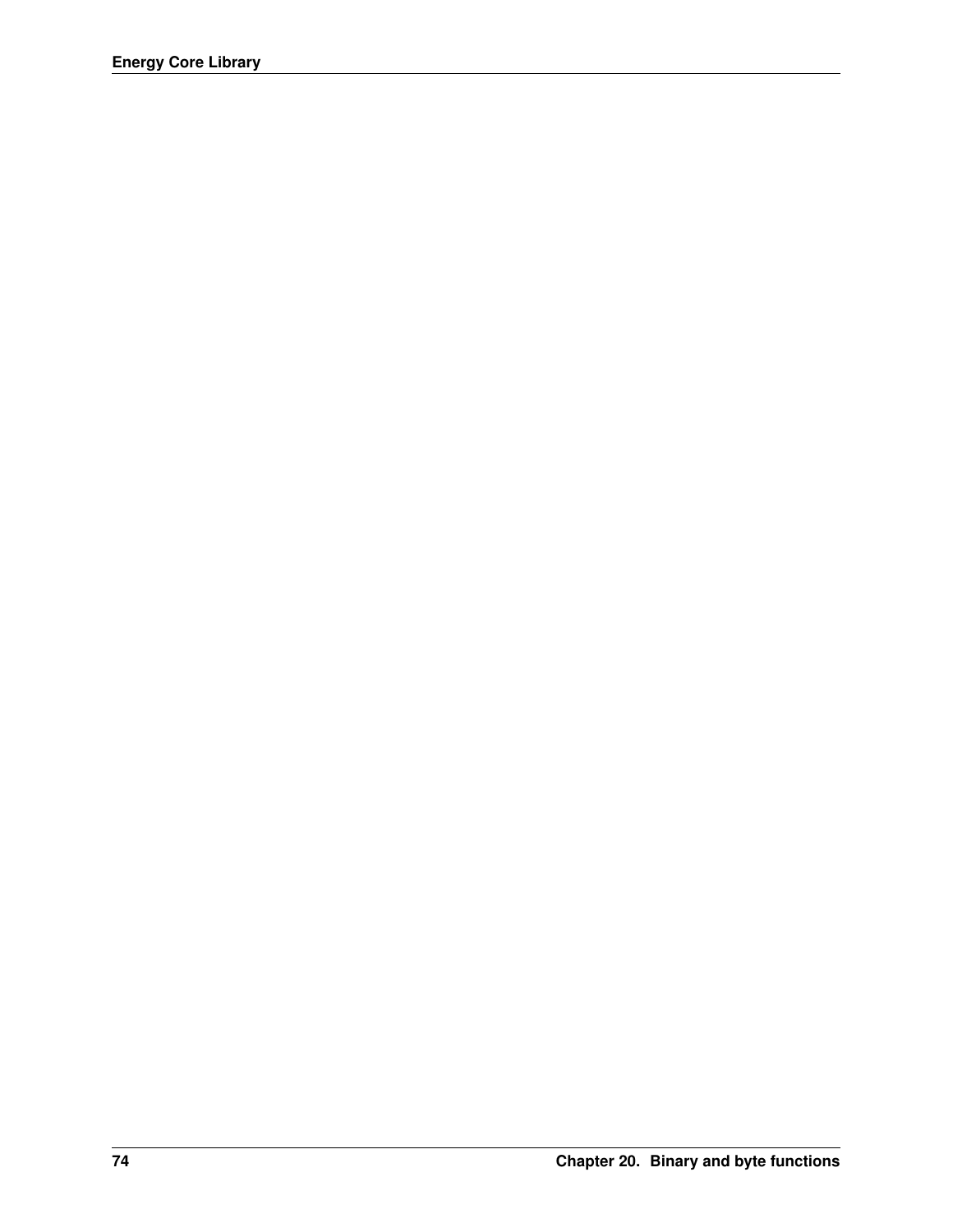### Byte array builder

Use ByteArrayBuilder to build byte arrays with MemoryStream.

This class is not thread safe for performance reasons.

You must use your own locking mechanism to achieve thread safety.

Objects of Energy.Base.ByteArrayBuilder works like streams supporting seeking from the beginning of the stream. You may also call *Rewind()* or *Tail()*.

```
Energy.Base.ByteArrayBuilder b = new Energy.Base.ByteArrayBuilder();
b.WriteByte(1);
b.WriteByte(2);
b.Rewind();
t = b.ReadByte();
b.Tail();
b.WriteByte(3);
b.Seek(1);
t = b.ReadByte();
```
Automatic size of data for primitive types.

```
var value = new int[] { 1, 2, 3, 4 };
var result = Energy.Base.ByteArrayBuilder.ToByteArray(value);
var expect = new byte[] { 0, 0, 0, 1, 0, 0, 0, 2, 0, 0, 0, 3, 0, 0, 0, 4 };
```
Energy.Base.ByteArrayBuilder also supports Base64 format.

```
Energy.Base.ByteArrayBuilder bb;
bb = new Energy.Base.ByteArrayBuilder();
string s1 = "TWljcm9zb2Z0IFdpbmRvd3M=";
bb.WriteBase64(s1);
bb.Rewind();
string s2 = bb.ReadString();
// s2 equals "Microsoft Windows"
bb.Clear();
```
(continues on next page)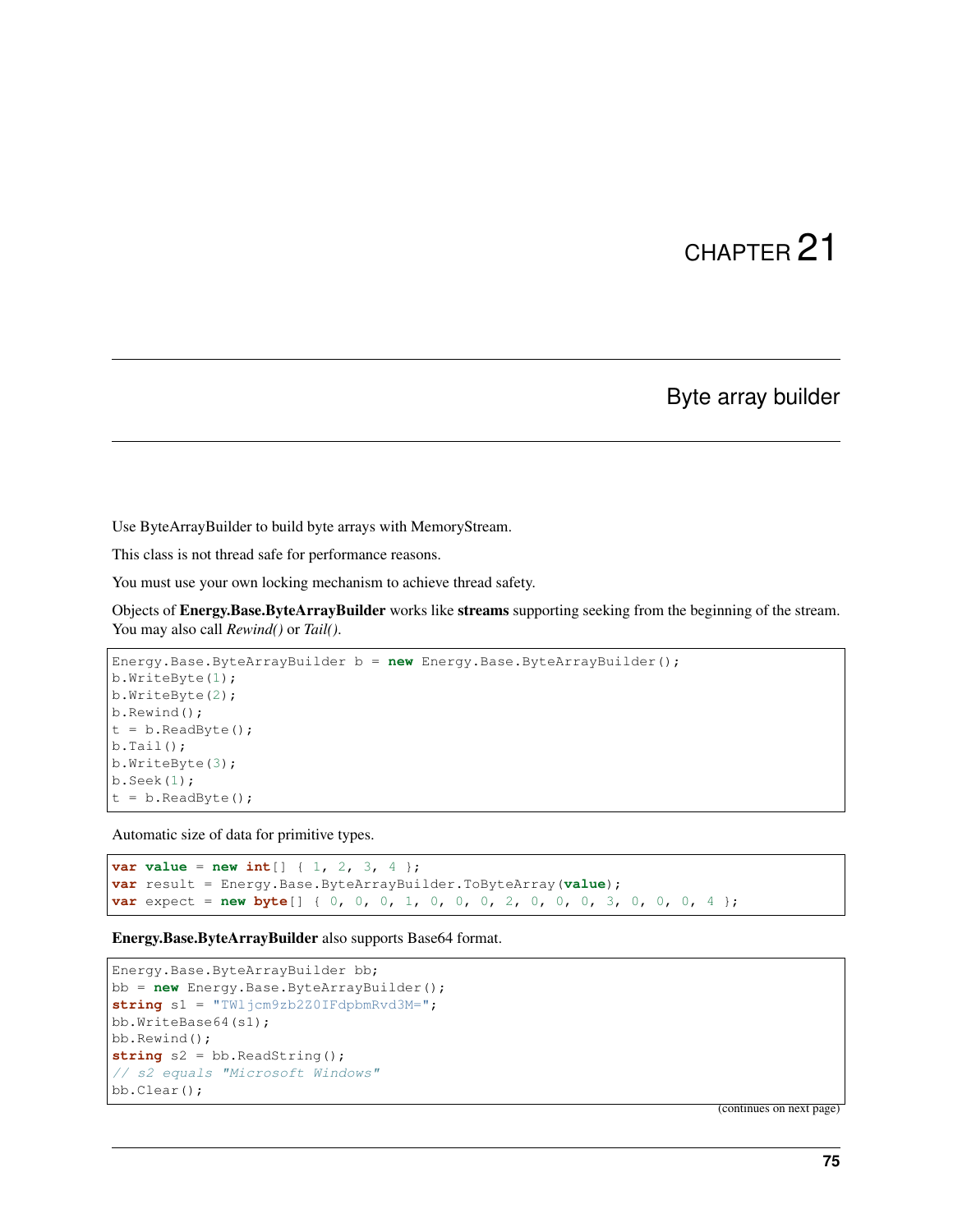(continued from previous page)

```
string s3 = "G e <i>s</i>";bb.WriteString(s3);
bb.Rewind();
string s4 = bb.ReadBase64();
// s4 equals "R8SZxZs="
```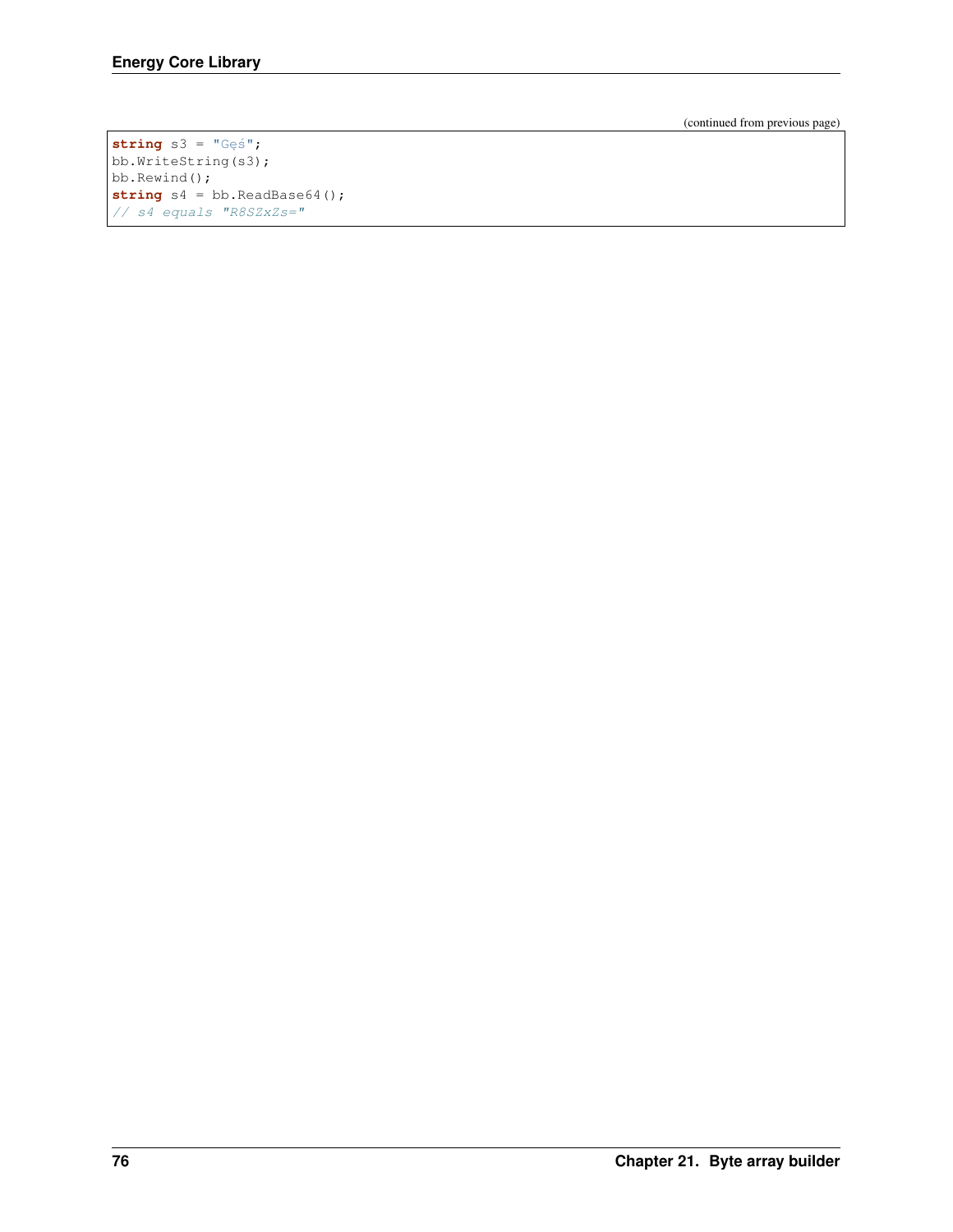# Compression

### **22.1 Deflate**

Compress using deflate algorithm.

**byte**[] Energy.Base.Compression.Compress(**byte**[] data)

Decompress using deflate algorithm.

```
byte[] Energy.Base.Compression.Decompress(byte[] data)
```
## **22.2 GZip**

Compress using gzip algorithm.

**byte**[] Energy.Base.Compression.Compress(**byte**[] data)

Decompress using gzip algorithm.

**byte**[] Energy.Base.Compression.Decompress(**byte**[] data)

Not much... yet... :-)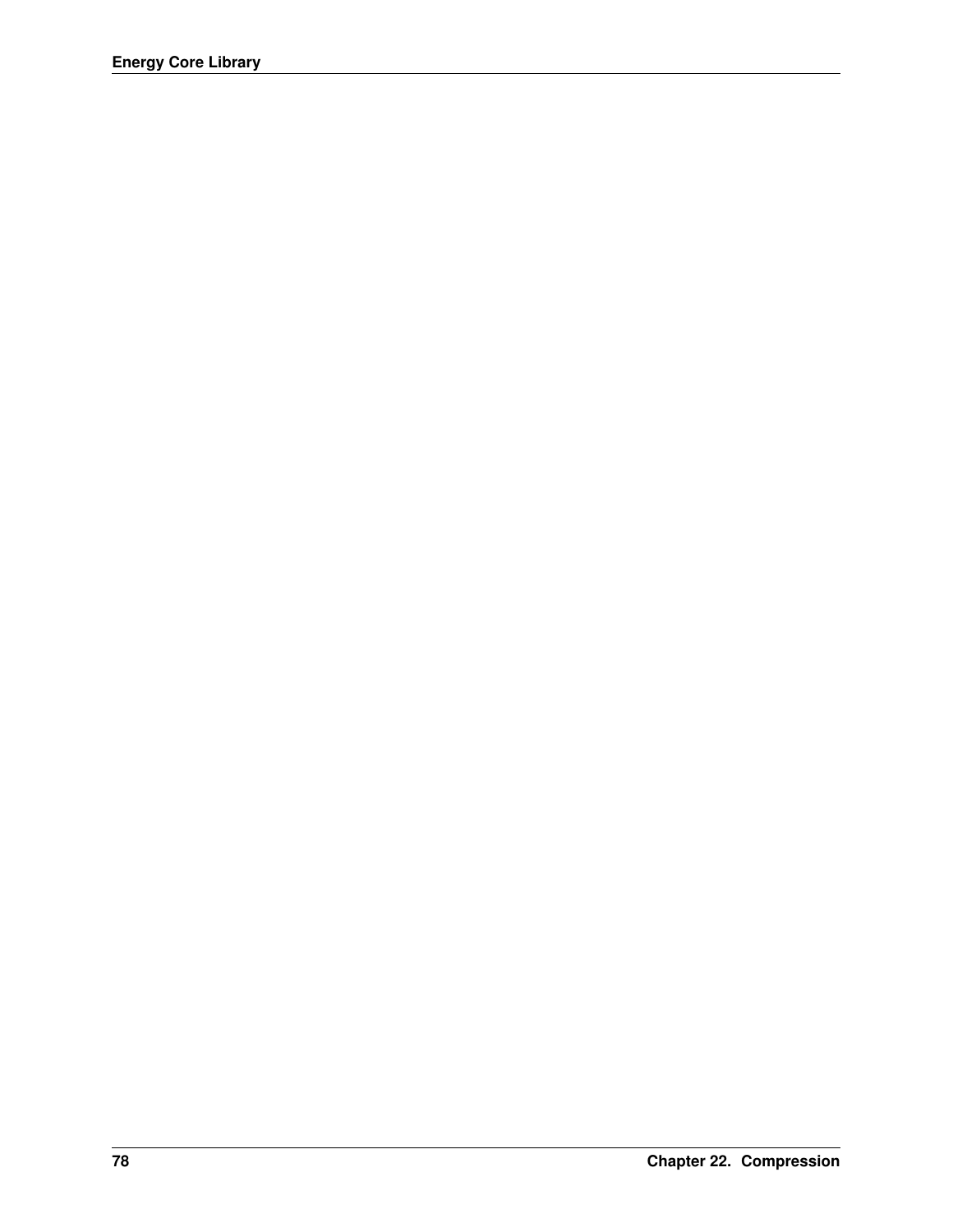### Hexadecimal

Functions that support hexadecimal numeral system conversions.

## **23.1 ArrayToHex**

Convert byte array to hexadecimal string.

**string** Energy.Base.Hex.ArrayToHex(**byte**[] array)

**string** Energy.Base.Hex.ArrayToHex(**byte**[] array, **string** space)

### **23.2 HexToArray**

Convert hexadecimal string to byte array.

This is strict version of conversion function.

Hexadecimal string should contain only digits and small or upper letters A-F. Any other character is treated as zero.

**byte**[] Energy.Base.Hex.HexToArray(**string** hex)

This version of conversion function allows to use whitespace characters.

**byte**[] Energy.Base.Hex.HexToArray(**string** hex, **bool** ignoreWhite)

This version of conversion function allows to use prefixes (like "0x" or "\$") and whitespace characters.

**byte**[] Energy.Base.Hex.HexToArray(**string** hex, **bool** ignoreWhite, **string**[] prefix)

**var** b = Energy.Base.Hex.HexToArray("0x 12 33", **true**, **new string**[] { "0x" });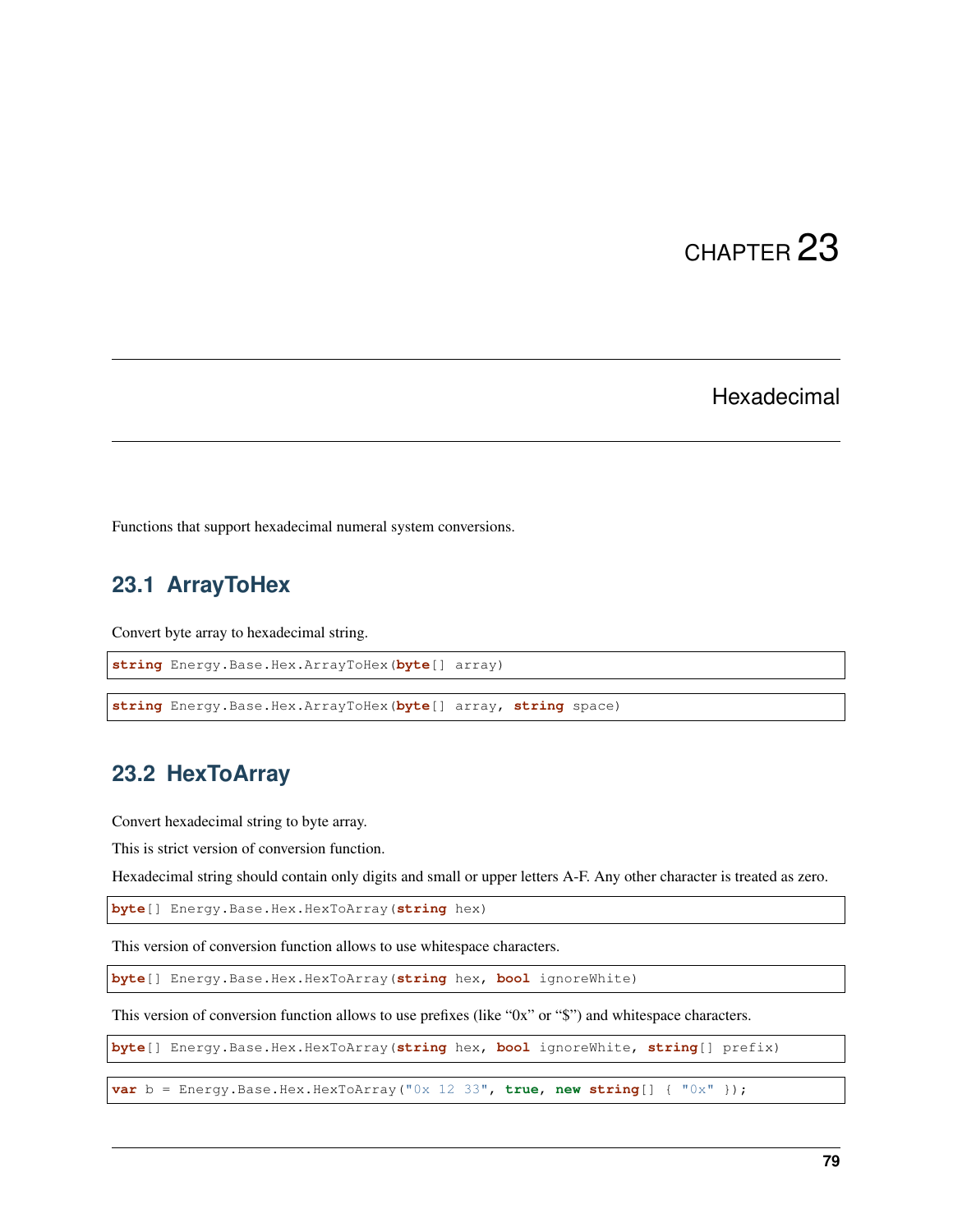## **23.3 BinToHex**

Convert binary string to hexadecimal string.

```
string Energy.Base.Hex.BinToHex(string bin)
```
## **23.4 HexToBin**

Convert hexadecimal string to binary string.

Note that hexadecimal "0" will be represented with leading zeroes as "0000" in binary. Resulting binary string will always have a length divisible by 4.

Works also when hexadecimal string starts with "0x" or "\$".

```
string Energy.Base.Hex.HexToBin(string hex)
```
## **23.5 HexToByte**

Convert hexadecimal string to byte value (System.Byte).

```
byte Energy.Base.Hex.HexToByte(string hex)
```
## **23.6 RemovePrefix**

Remove leading prefix "0x", "0X" or "\$" from hexadecimal string.

```
string Energy.Base.Hex.RemovePrefix(string hex)
```
# **23.7 ByteToPrintable**

Convert byte to printable character.

All non-ASCII characters will be represented as dot character. Bytes 0, 128 and 255 will be represented as space.

**char** Energy.Base.Hex.ByteToPrintable(**byte** b)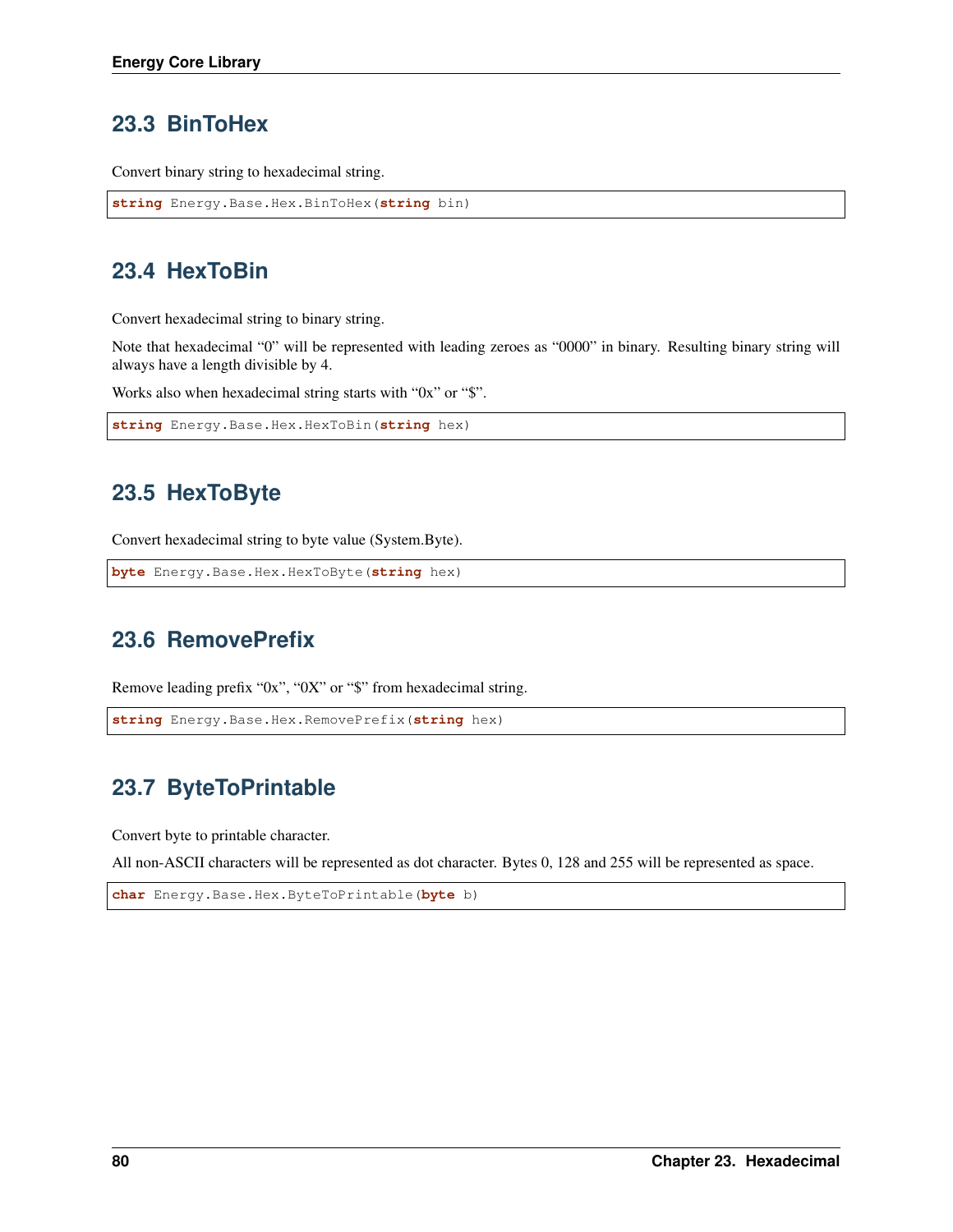## Geographic coordinate system

### **24.1 Point**

Location point.

```
class Energy.Base.Geo.Point
{
    [XmlElement("Y")]
    [DefaultValue(0)]
   public double Latitude;
   [XmlElement("X")]
    [DefaultValue(0)]
   public double Longitude;
    [XmlElement("Z")]
    [DefaultValue(0)]
   public double Altitude;
}
```
## **24.2 GetDistance**

Get earth distance between two locations in kilometers.

```
double Energy.Base.Geo.GetDistance(Energy.Base.Geo.Point location1, Energy.Base.Geo.
˓→Point location2)
```
Get distance between two locations using globe radius value.

```
double Energy.Base.Geo.GetDistance(Energy.Base.Geo.Point location1, Energy.Base.Geo.
˓→Point location2, double R)
```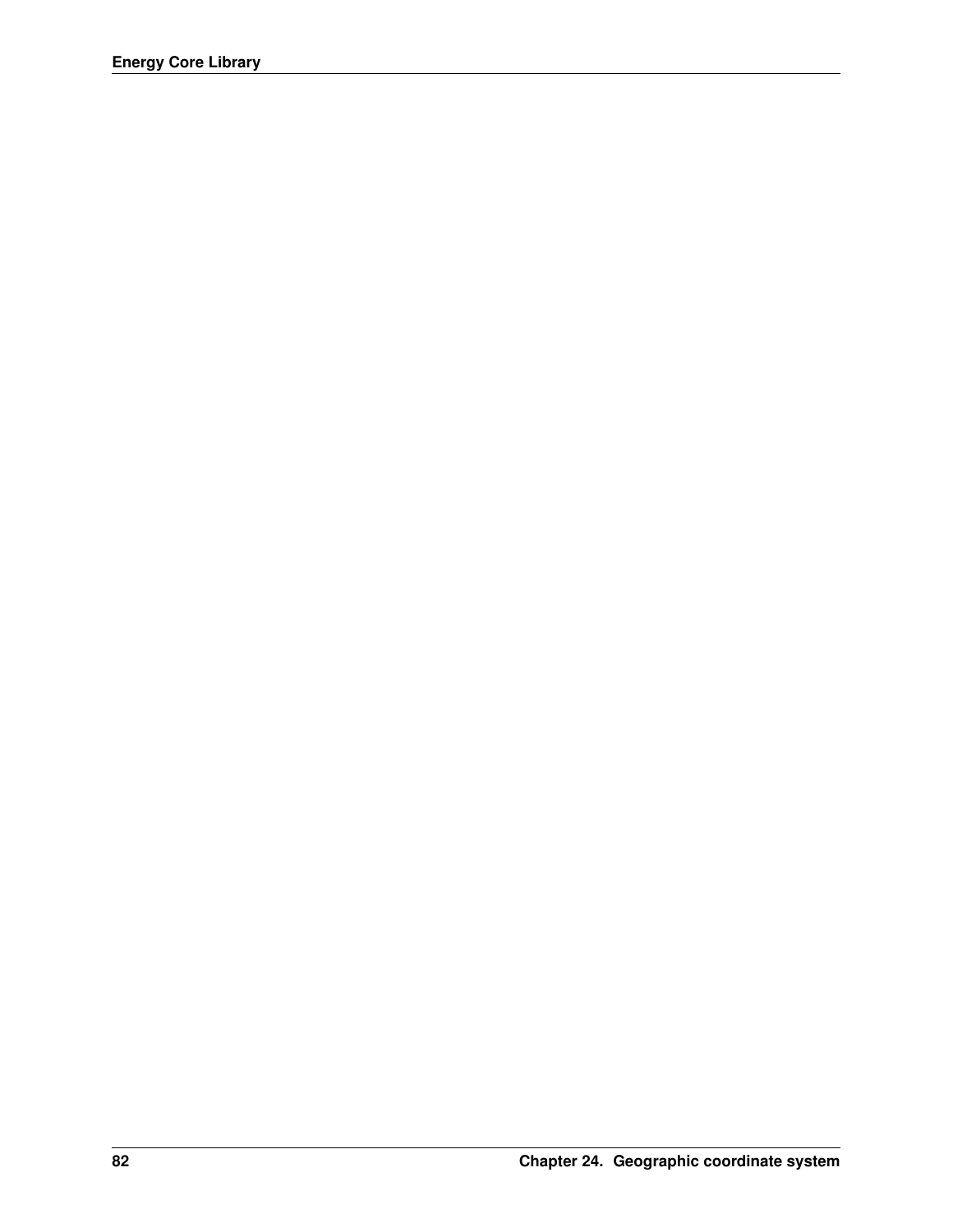## Naming convention

These functions may be helpful to write convention tests.

Please keep in mind that when validating, leading special characters like  $\mathcal{C}, \_\$ or  $\hat{S}$  are not allowed as identifiers must start with letters only.

### **25.1 CamelCase**

Return words capitalized with first word in lower case.

camelCase

**string** Energy.Base.Naming.CamelCase(**string**[] words)

Check if text is valid identifier written in camelCase.

```
bool Energy.Base.Naming.IsCamelCase(string text)
```
## **25.2 CobolCase**

Return words upper case, separated with hyphen character.

COBOL-CASE

**string** Energy.Base.Naming.CobolCase(**string**[] words)

Check if text is valid identifier written in COBOL-CASE.

**bool** Energy.Base.Naming.IsCobolCase(**string** text)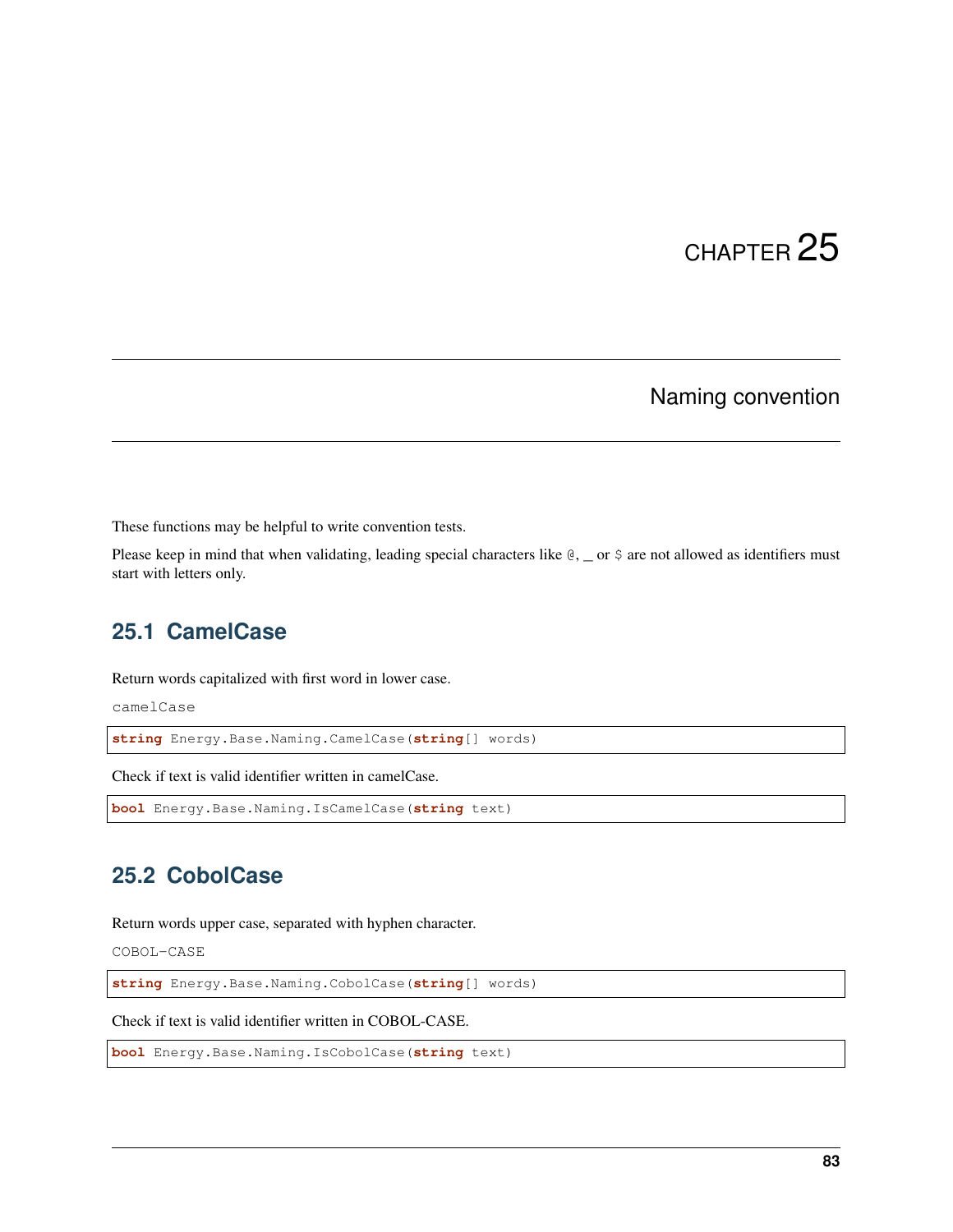### **25.3 ConstantCase**

Return words upper case, separated with underscore character.

CONSTANT\_CASE

**string** Energy.Base.Naming.ConstantCase(**string**[] words)

Check if text is valid identifier written in CONSTANT\_CASE.

```
bool Energy.Base.Naming.IsConstantCase(string text)
```
#### **25.4 DashCase**

Return words lower case, separated with hyphen character.

```
dash-case
```
This style is often used in URLs to give more human-readable look.

Also known as kebab-case or hyphen-case.

**string** Energy.Base.Naming.DashCase(**string**[] words)

Check if text is valid identifier written in dash-case.

```
bool Energy.Base.Naming.IsDashCase(string text)
```
## **25.5 HyphenCase**

Return words lower case, separated with hyphen character.

hyphen-case

This style is often used in URLs to give more human-readable look.

Also known as dash-case or kebab-case.

**string** Energy.Base.Naming.HyphenCase(**string**[] words)

Check if text is valid identifier written in hyphen-case.

**bool** Energy.Base.Naming.IsHyphenCase(**string** text)

## **25.6 KebabCase**

Return words lower case, separated with hyphen character.

kebab-case

**string** Energy.Base.Naming.KebabCase(**string**[] words)

Check if text is valid identifier written in kebab-case.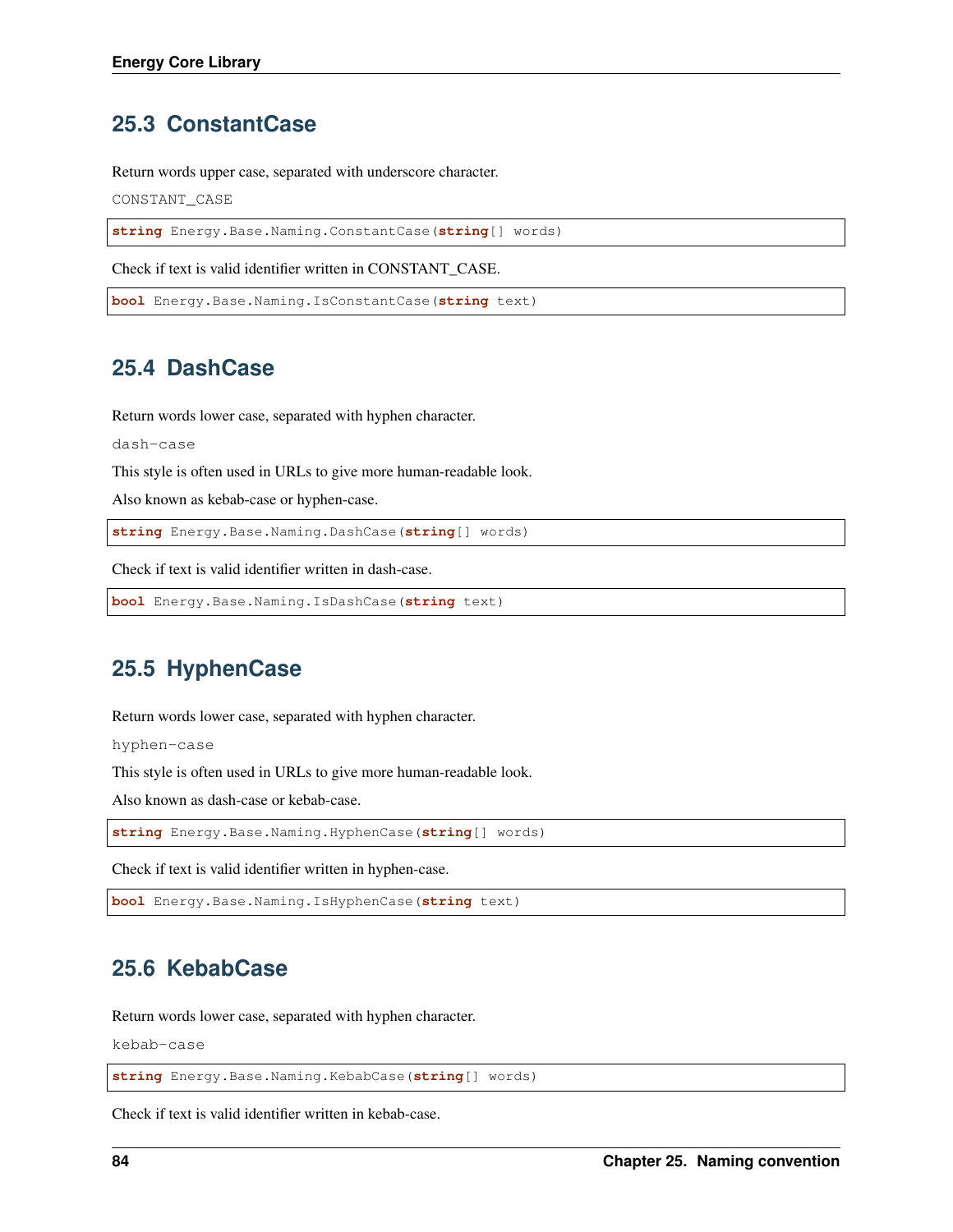**bool** Energy.Base.Naming.IsKebabCasee(**string** text)

### **25.7 PascalCase**

Return words capitalized.

PascalCase

**string** Energy.Base.Naming.PascalCase(**string**[] words)

Check if text is valid identifier written in PascalCase.

```
bool Energy.Base.Naming.IsPascalCase(string text)
```
### **25.8 SnakeCase**

Return words lower case, joined with underscore character.

snake\_case

Also known as underscore\_case.

**string** Energy.Base.Naming.SnakeCase(**string**[] words)

Check if text is valid identifier written in camelCase.

```
bool Energy.Base.Naming.IsSnakeCase(string text)
```
### **25.9 TrainCase**

Return words capitalized and separated by hyphen character.

Train-Case

**string** Energy.Base.Naming.TrainCase(**string**[] words)

Check if text is valid identifier written in Train-Case.

```
bool Energy.Base.Naming.IsTrainCase(string text)
```
### **25.10 UnderscoreCase**

Return words lower case, joined with underscore character.

underscore\_case

Also known as snake\_case.

**string** Energy.Base.Naming.UnderscoreCase(**string**[] words)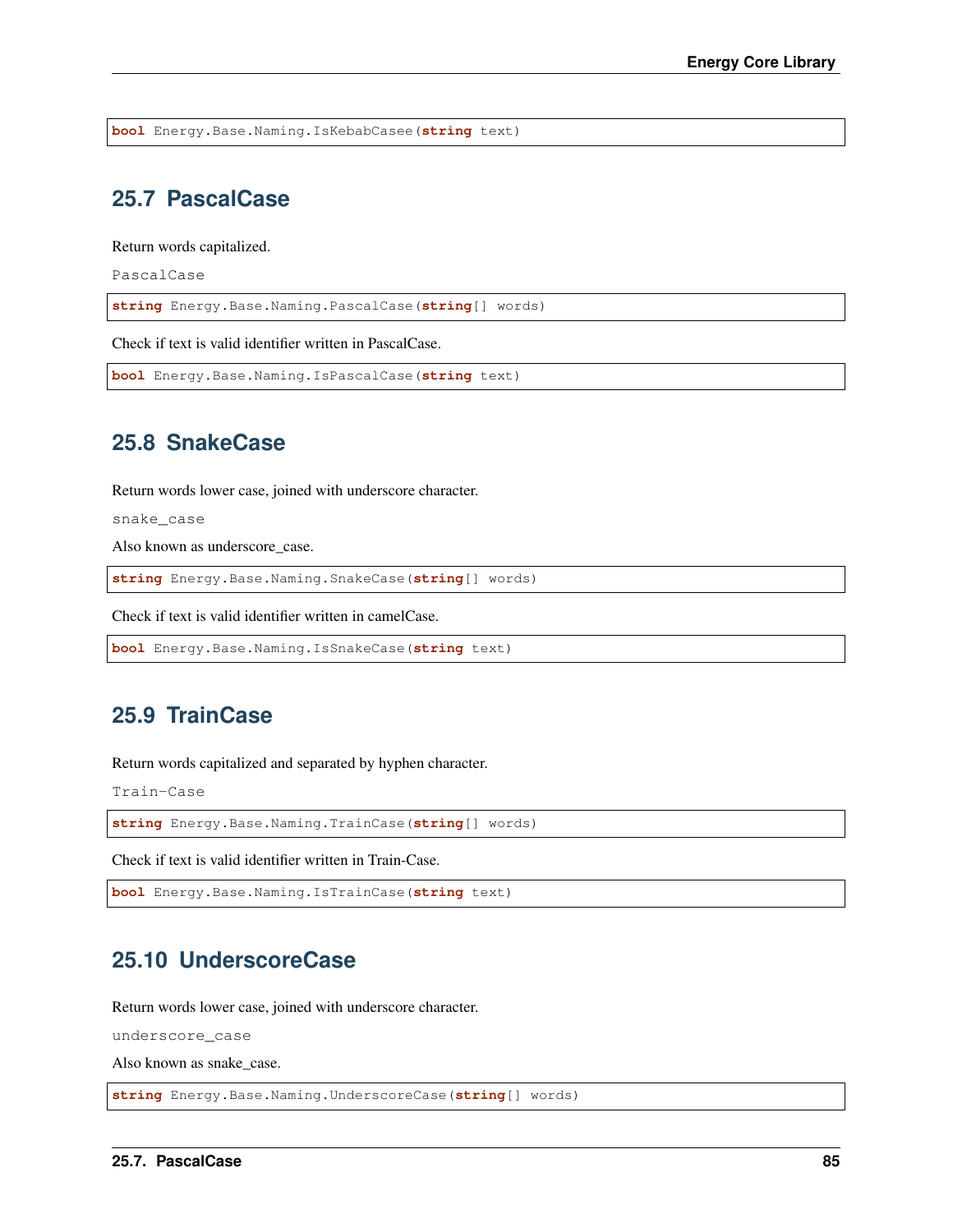Check if text is valid identifier written in underscore\_case.

**bool** Energy.Base.Naming.IsUnderscoreCase(**string** text)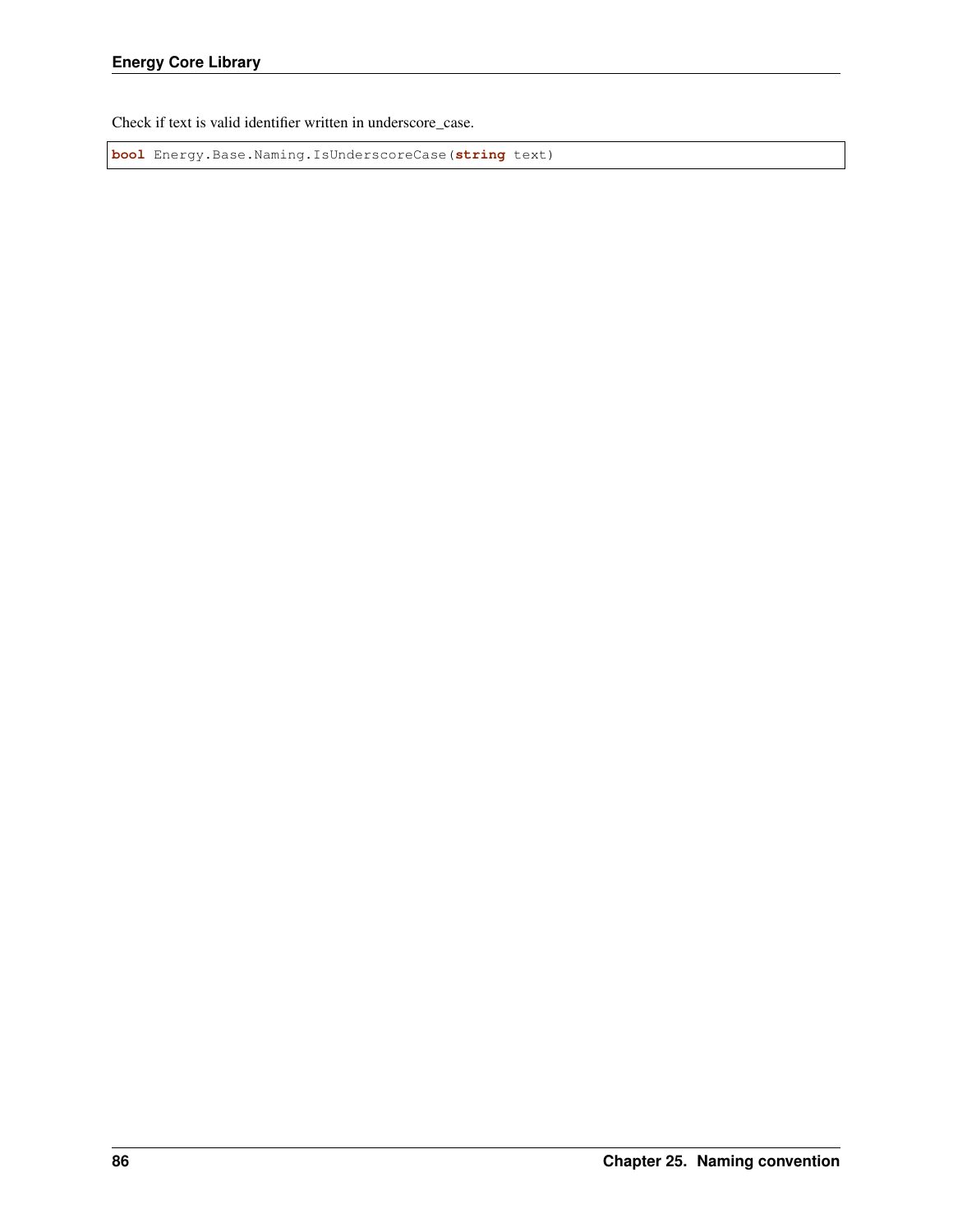## **Enumerations**

### **26.1 BasicType**

Basic data type.

Generalisation of the type of data used in data exchange systems, SQL databases, etc. The assumption is to use as few variants as possible, so there is no single character type. Instead, you should use a text type with a character limit. If necessary, a single character can be treated as an integer.

An integer is both an integer and a negative number, as well as a real number. Integers are of course also general numbers.

Date and time are represented by 3 values depending on whether it is date (YYYY-MM-DD), time (hh:mm:ss) or full time stamp (YYYY-MM-DD hh:mm:ss).

```
enum Energy.Enumeration.BasicType
{
    /// <summary>
   /// Text value
    /// </summary>
   Text,
    /// <summary>
   /// Any value which is number
   /// </summary>
   Number,
    /// <summary>
    /// Integer numbers only
    /// </summary>
    Integer,
    /// <summary>
    /// True / False
    /// </summary>
```
(continues on next page)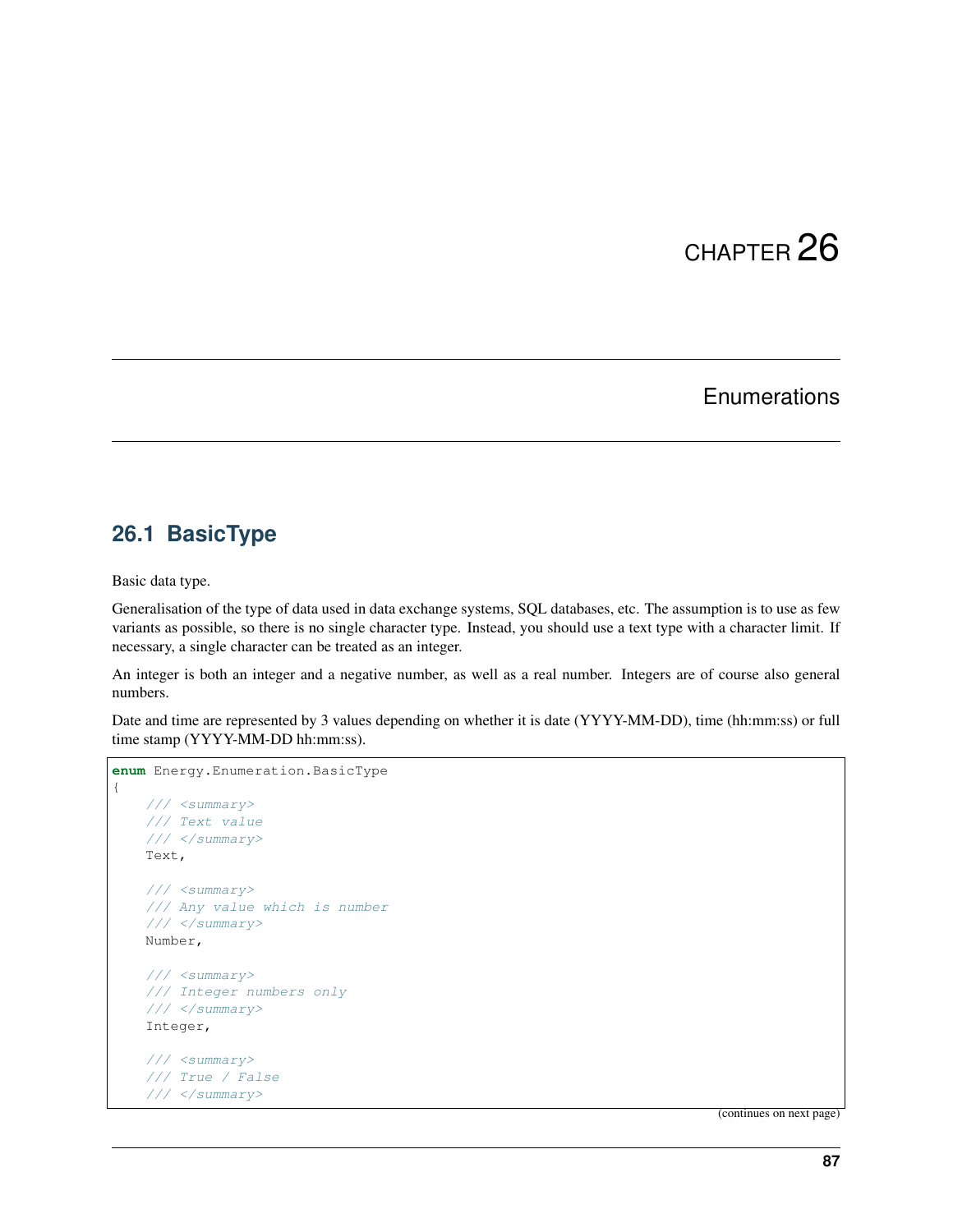(continued from previous page)

```
Bool,
/// <summary>
/// Date
/// </summary>
Date,
/// <summary>
/// Time
/// </summary>
Time,
/// <summary>
/// Date and time
/// </summary>
Stamp,
```
## **26.2 BooleanStyle**

}

Style of representing boolean values.

Used by Energy.Cast.BoolToString().

```
enum Energy.Enumeration.BooleanStyle
{
   /// <summary>
   /// 0/1
   /// </summary>
   B_{\ell}/// <summary>
   /// X for true
   /// </summary>
   X,
   /// <summary>
   /// V for true
   /// </summary>
   V,
   /// <summary>
   /// Y/N
   /// </summary>
   Y,
   /// <summary>
    /// T/F
    /// </summary>
   T,
   /// <summary>
    /// Yes/No
    /// </summary>
```
(continues on next page)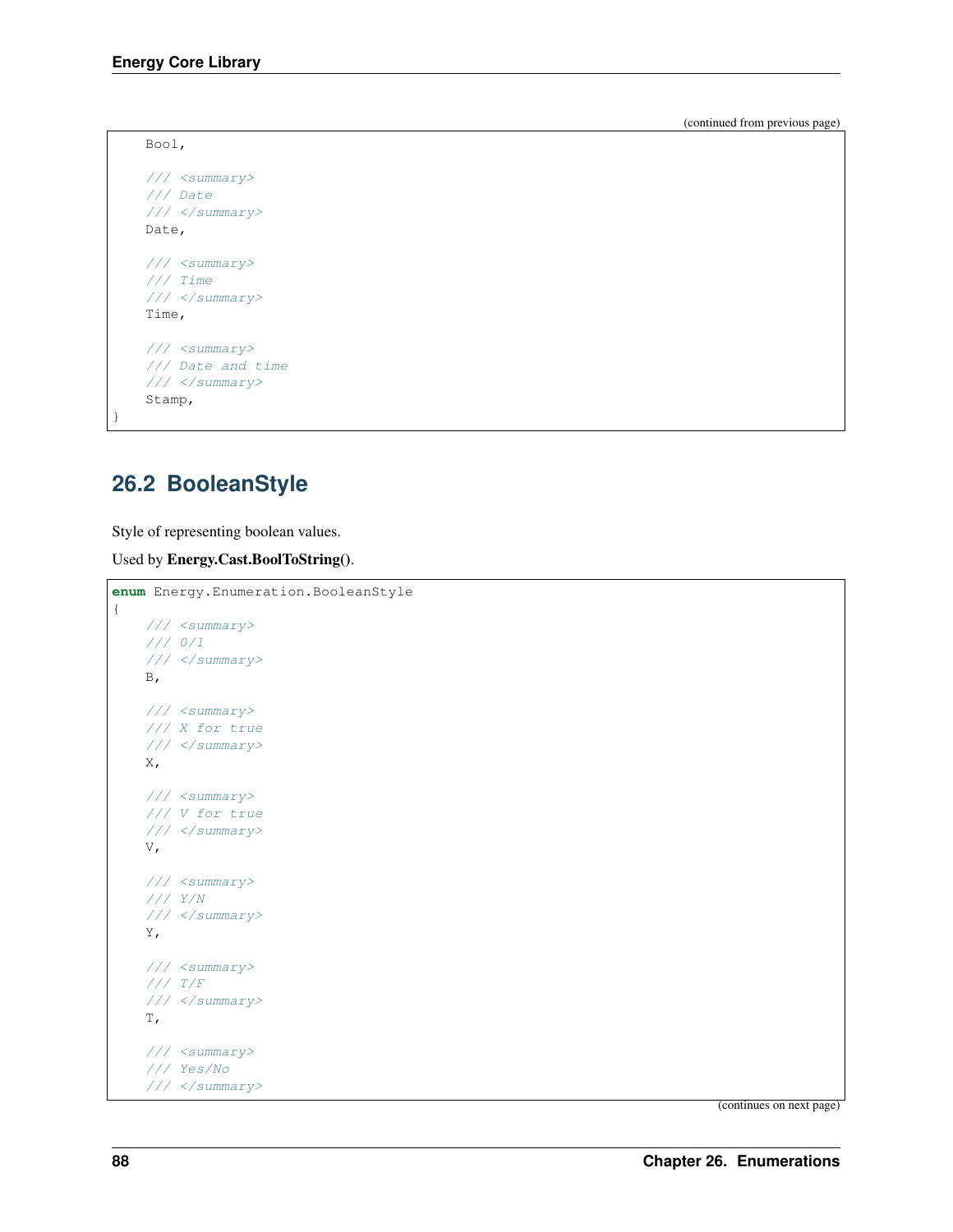(continued from previous page)

```
/// <remarks>Localised</remarks>
YesNo,
/// <summary>
/// True/False
/// </summary>
/// <remarks>Localised</remarks>
TrueFalse,
/// <summary>
/// 0/1
/// </summary>
/// <remarks>Localised</remarks>
Bit = B,
/// <summary>
/// Y/N
/// </summary>
/// <remarks>Localised</remarks>
YN = Y,
/// <summary>
/// T/F
/// </summary>
/// <remarks>Localised</remarks>
TF = T,
```
## **26.3 MultipleBehaviour**

Selection of duplicates behaviour.

}

Specifies behaviour for selecting one element from multiple duplicates.

The default behavior is to overwrite the value and thus taking the last value.

```
enum Energy.Enumeration.MultipleBehaviour
{
   /// <summary>
   /// Unspecified behaviour.
   /// </summary>
   None,
   /// <summary>
   /// Take last from duplicates.
   /// Setting value will overwrite element if exists.
   /// </summary>
   Last,
   /// <summary>
   /// Take first from duplicates.
   /// Value may be set only once. It will be ignored if element exists.
   /// </summary>
   First,
}
```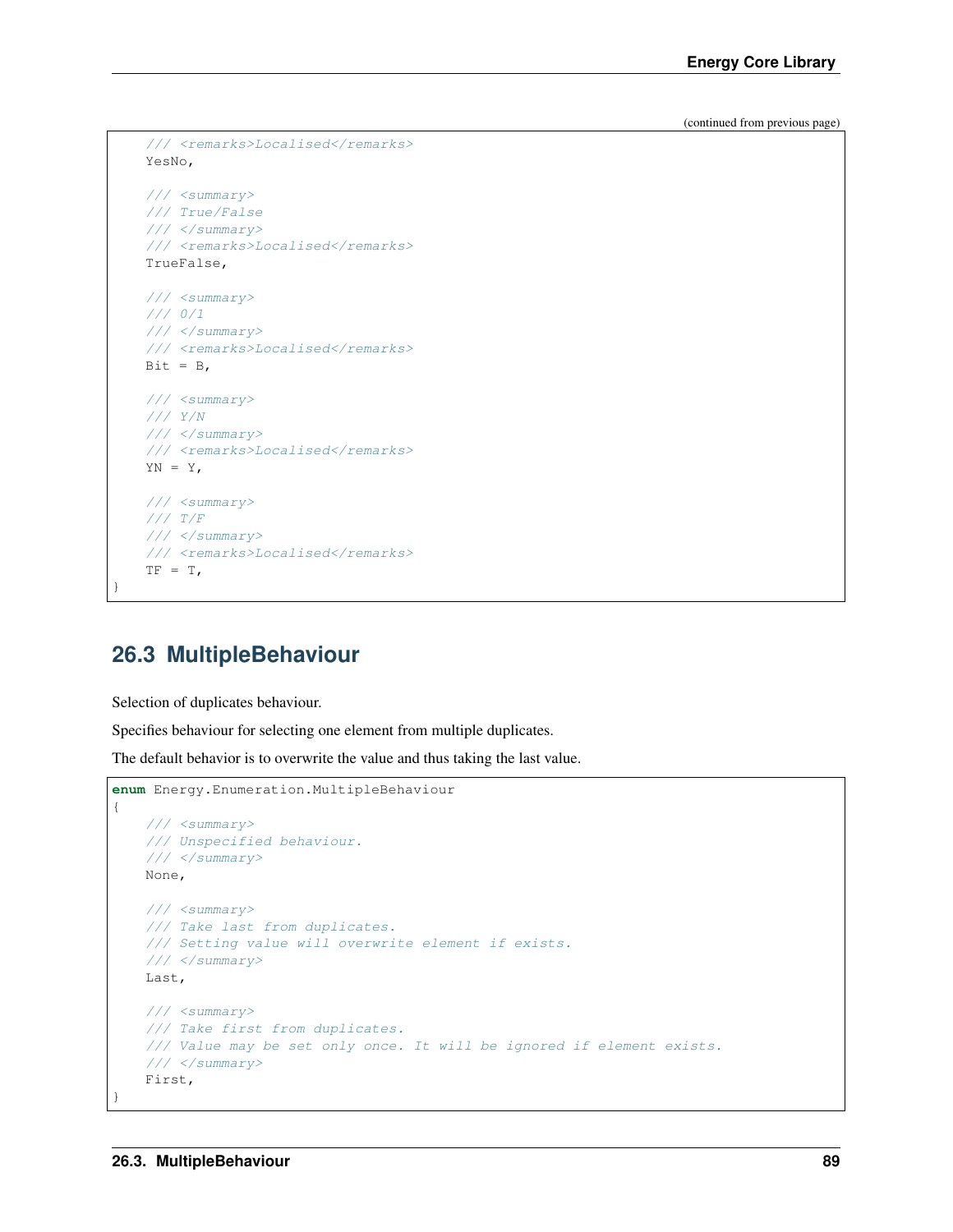## **26.4 RoundingMethod**

Method of rounding numbers.

```
enum Energy.Enumeration.RoundingMethod
{
   None = Floor,
   /// <summary>
   /// Standard method of rounding (HalfUp)
   /// </summary>
   Standard = HalfUp,
   /// <summary>
   /// Round down
   /// </summary>
   Floor = 0,/// <summary>
   /// Round up
   /// </summary>
   Ceil = 0,/// <summary>
   /// Half Round Up
   /// </summary>
   HalfUp = 4,
   /// <summary>
   /// Half Round Down
   /// </summary>
   HalfDown = 5,
   /// <summary>
   /// Round to Even (Banker's Rounding)
   /// </summary>
   ToEven = 2,
   /// <summary>
   /// Round to Odd.
   /// </summary>
   ToOdd = 3,
}
```
#### **26.4.1 Half Round Up**

This method is commonly used.

*However, some programming languages (such as Java, Python) define their half up as round half away from zero here.*

http://en.wikipedia.org/wiki/Rounding

```
Energy.Base.Enumeration.HalfUp
Energy.Base.Enumeration.Standard
```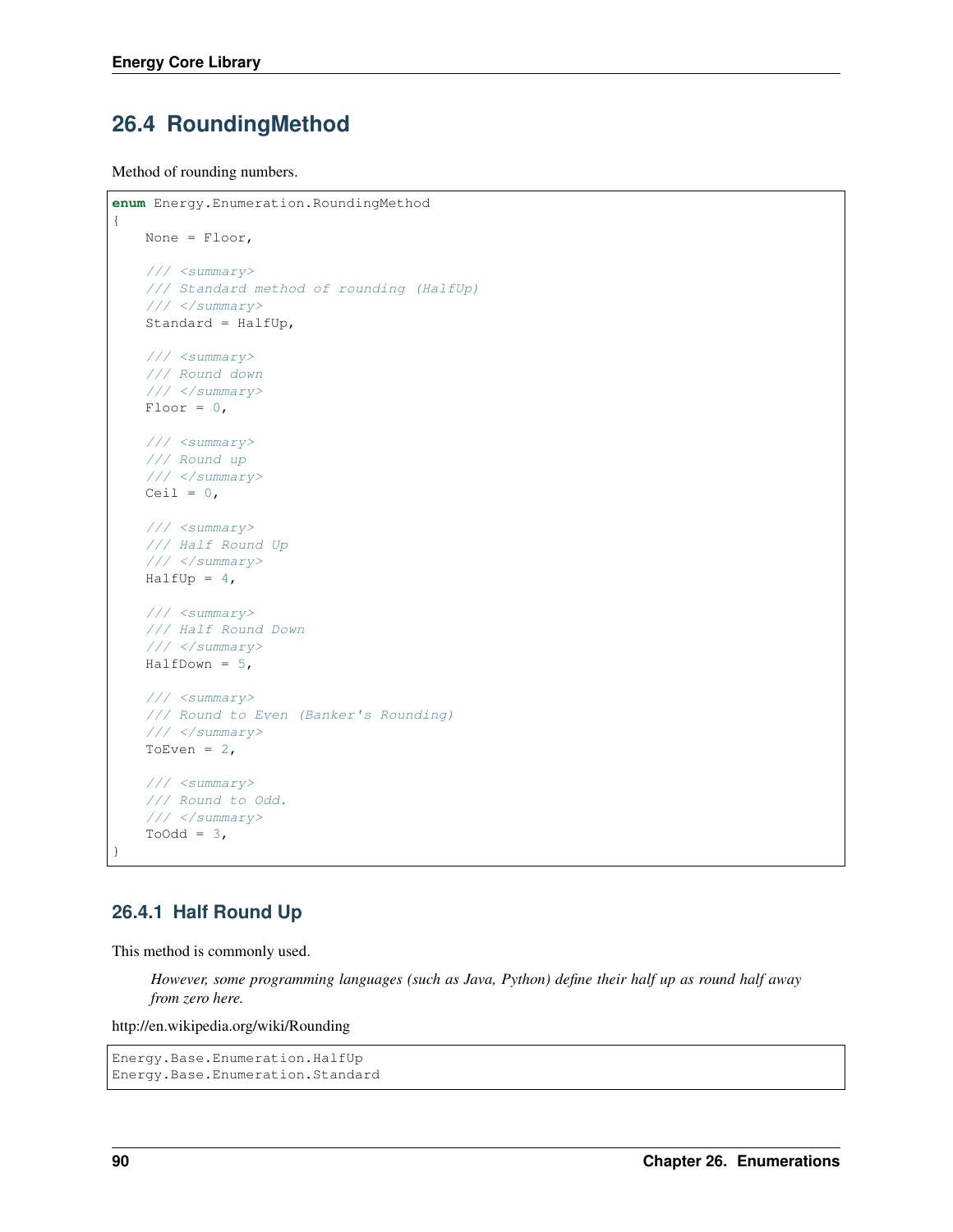#### **26.4.2 Half Round Down**

Example: 7.6 rounds up to 8, 7.5 rounds down to 7, 7.4 rounds down to 7. Anyone remembers the "5/4" mode in vintage calculators?



Energy.Base.Enumeration.HalfDown

#### **26.4.3 Round to Even (Banker's Rounding)**

Example: 7.5 rounds up to 8 (because 8 is an even number) but 6.5 rounds down to 6 (because 6 is an even number).

Energy.Base.Enumeration.ToEven

#### **26.4.4 Round to Odd**

Example: 7.5 rounds down to 7 (because 7 is an odd number) but 6.5 rounds up to 7 (because 7 is an odd number).

Energy.Base.Enumeration.ToOdd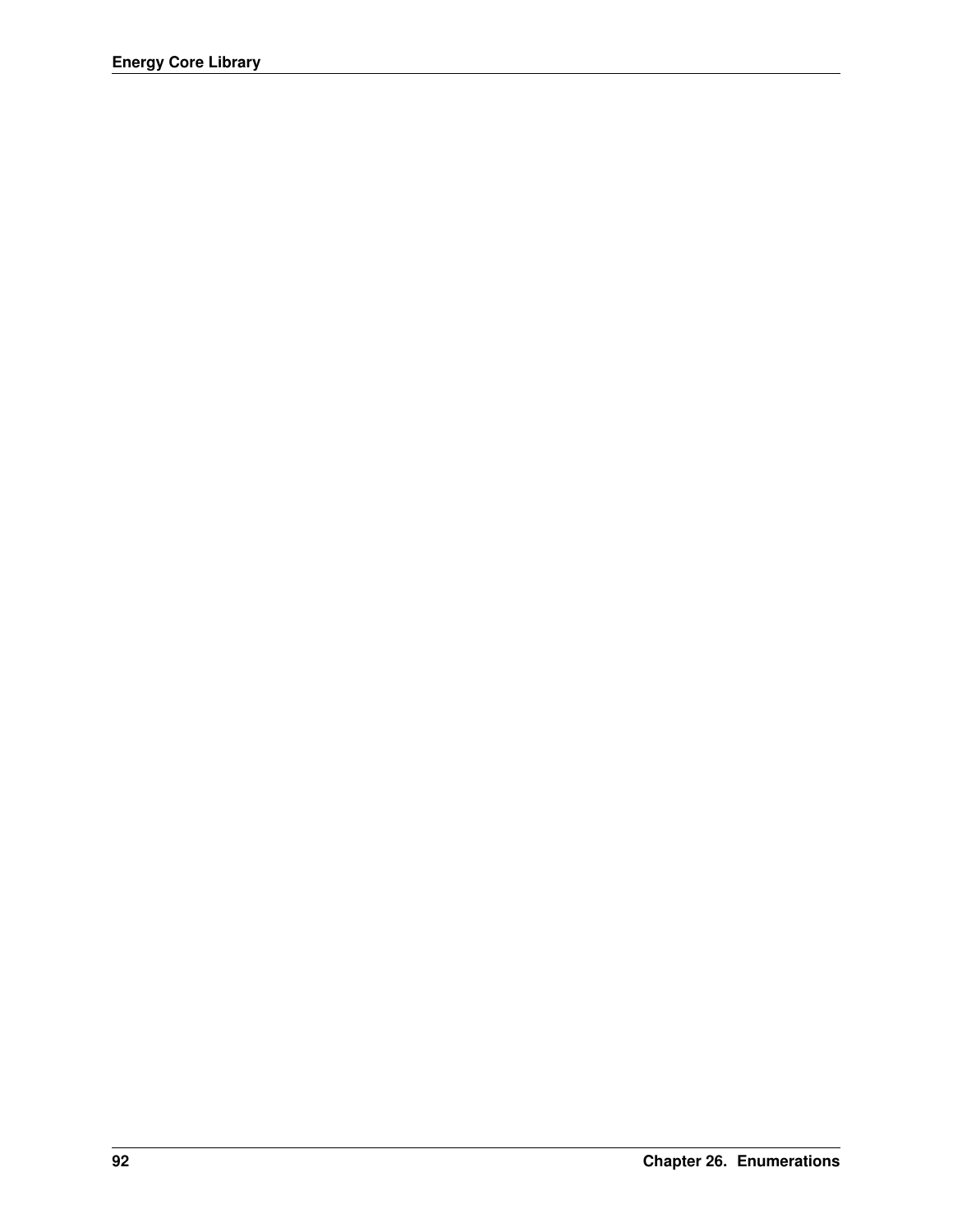### Tilde coloring engine

#### **27.1 Introduction**

Simple elegant text coloring engine for console programs. Based on Empty Page #0 color engine.

Color may be specified by its number or name surrounded by tilde  $(\sim)$  character. One tilde followed by a character other than a letter or number or a fragment consisting of two or more tilde characters will not be formatted.

Colors that can be used are the same as on a standard command console. There are 15 different colours plus black.

Dark colour identifiers are preceded by the letter 'd' (dark). In a similar way, bright-colour identifiers can be preceded by the letter 'l' (light).

Color changes one by one are silently ignored. Only the last defined color will be used.

Current color is remembered before writing color text and restored after writing. Special *color* ~0~ may be used to force setting back original color inside text.

### **27.2 Examples**

Energy.Core.Tilde.WriteLine("~yellow~Hello, ~cyan~world~white~!");

#### Hello, world!

```
Energy.Core.Tilde.Write(" \sim 1~{1}~2~{2}~3~{3}~4~{4}~5~{5}~6~{6} ", null
    , 1, 2, 3, 4, 5, 6);
```
3456

Energy.Core.Tilde.WriteLine("You can use ~`~yellow~`~ to mark text ~yellow~yellow~  $\rightarrow 0 \sim .$  ");

You can use ~yellow~ to mark text yellow.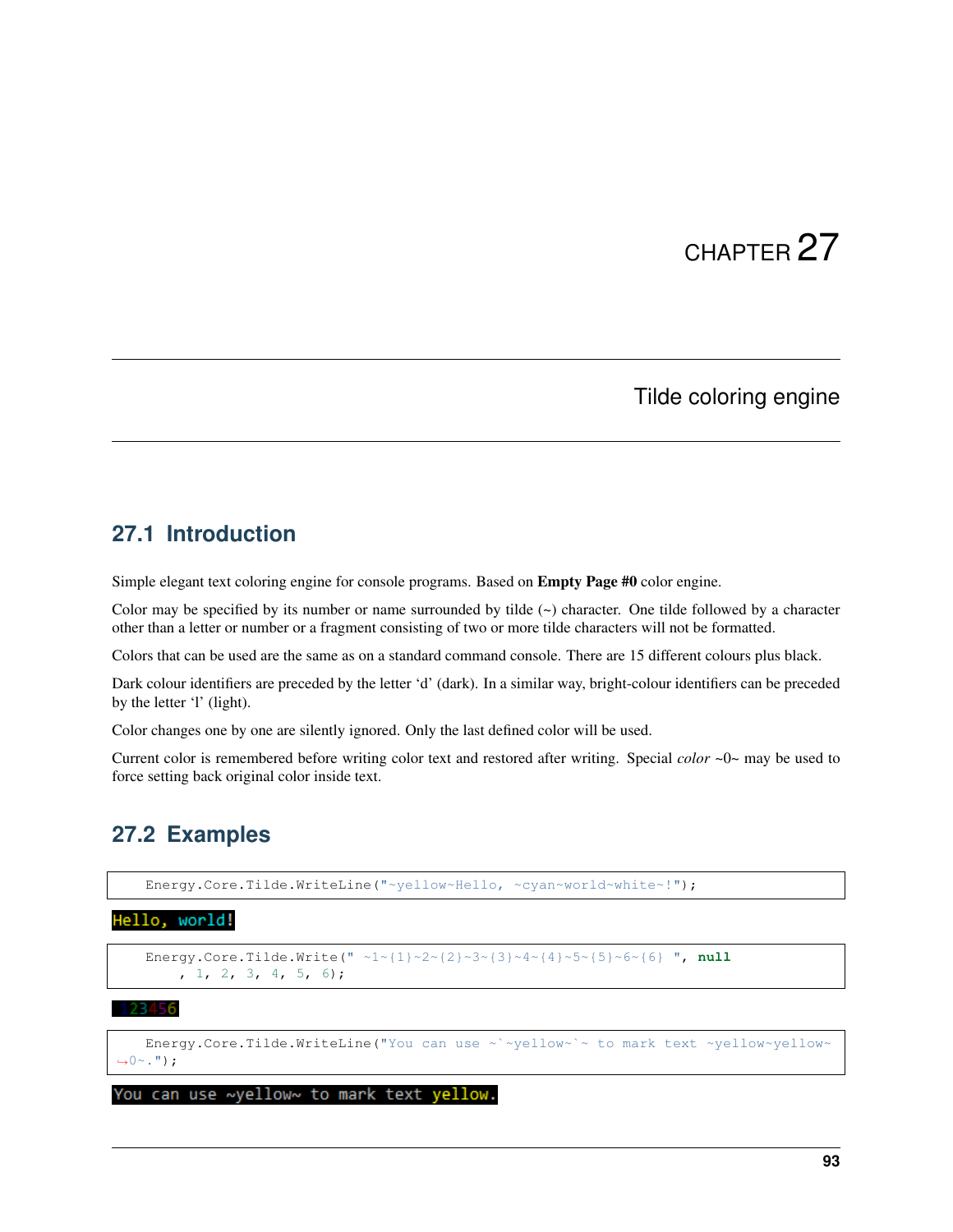```
Energy.Core.Tilde.WriteLine("~yellow~Welcome to ~blue~ReadLine ~yellow~example~
˓→white~!");
   Console.ForegroundColor = ConsoleColor.Magenta;
   Energy.Core.Tilde.Write("Write ~c~something~0~: ~magenta~");
   while (true)
    {
        string input = Energy.Core.Tilde.ReadLine();
        if (input == null)
        {
            System.Threading.Thread.Sleep(500);
            continue;
        }
        else
        {
            Energy.Core.Tilde.WriteLine("You have written ~green~{0}~0~...", input);
           break;
        }
    }
   Energy.Core.Tilde.Pause();
Welcome to ReadLine example!
Write something: Something
You have written Something..
Enter anything to continue..
try
{
   throw new NotSupportedException();
}
catch (Exception exception)
{
   Energy.Core.Tilde.WriteException(exception, true);
}
```
.<br>ildeColorText.Program.Main(String[] args) **C:\PROJECT\ROOT\energy-core\Energy.Core.Example\TildeColorText\Program.cs:line 33** 

## **27.3 Pause**

Writes out pause text and waits for user to input anything by reading line from console.

```
void Energy.Core.Tilde.Pause()
```
## **27.4 Break**

Write out one break line and set default text color.

**void** Energy.Core.Tilde.Break()

Write out empty lines and set default text color.

```
void Energy.Core.Tilde.Break(int count)
```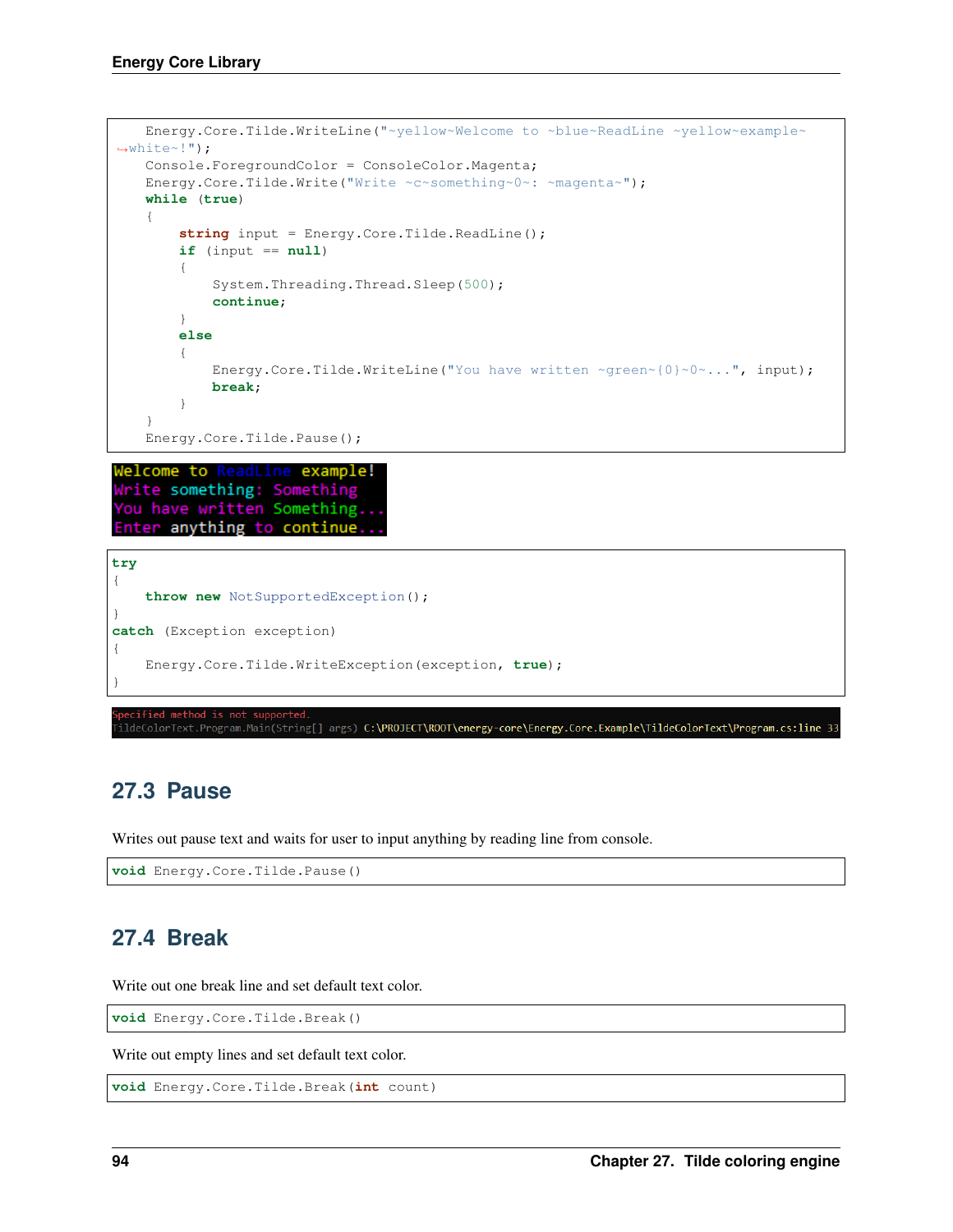Write out ruler line surrounded by empty lines.

**void** Energy.Core.Tilde.Break(**int** padding, **string** line)

## **27.5 ReadLine**

Read line from console if available. Does not wait for user to enter anything so may be useful in loops. Thread safe. Returns null if user did not press Enter key.

**string** Energy.Core.Tilde.ReadLine()

```
Energy.Core.Tilde.WriteLine("~yellow~Welcome to ~blue~ReadLine ~yellow~example~white~!
\leftrightarrow");
Console.ForegroundColor = ConsoleColor.Magenta;
Energy.Core.Tilde.Write("Write ~c~something~0~: ~magenta~");
while (true)
{
    string input = Energy.Core.Tilde.ReadLine();
    if (input == null)
    {
        Thread.Sleep(500);
        continue;
    }
    else
    {
        Energy.Core.Tilde.WriteLine("You have written ~green~{0}~0~..."
            , input);
        break;
    }
}
```
Welcome to ReadLine example! rite something: Nothing ou have written Nothing... nter anything to continue.

### **27.6 Input**

Write out prompt message and wait for input string. If empty string is read from console, function will return *default-Value* parameter value.

If message contains placeholder {0}, it will be replaced with *defaultValue* parameter value.

```
public static string Input(string message, string defaultValue)
```
## **27.7 Exception**

Write out exception message with optional stack trace.

```
public static void Exception(Exception exception, bool trace)
```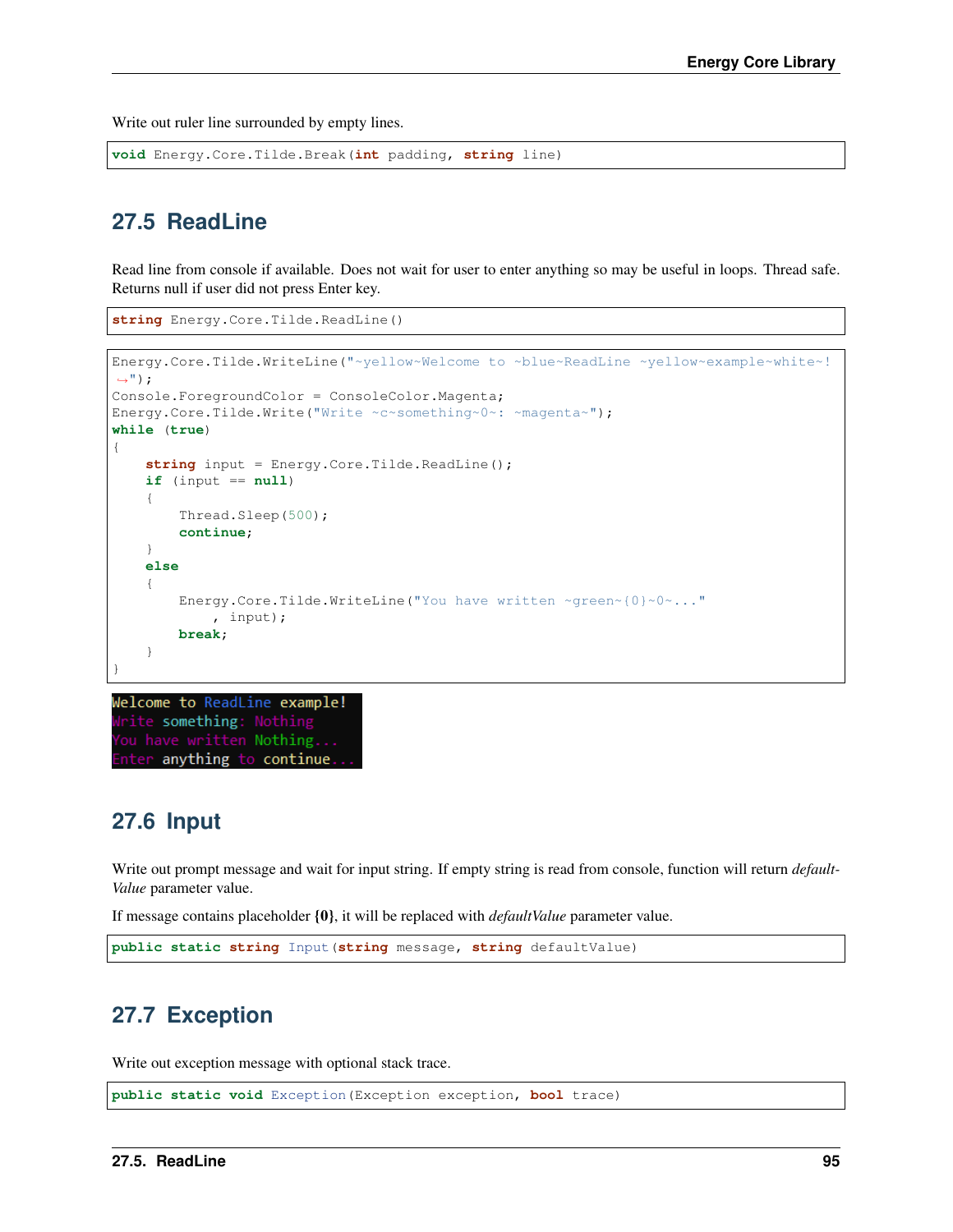:<br>ildeColorText.Program.Main(String[] args) C:\PROJECT\ROOT\energy-core\Energy.Core.Example\TildeColorText\Program.cs:line 3

## **27.8 Strip**

Strip tildes from text.

**public static string** Strip(**string** text)

## **27.9 Escape**

Escape string which may contain tilde characters.

```
public static string Escape(string text)
```
## **27.10 Length**

Return total length of tilde string. Doesn't count tilde control strings.

```
public static int Length(string example)
```
## **27.11 Color**

Tilde coloring engine console color string table.

```
public class Color
{
   public static string DarkBlue = "~1~";
   public static string DarkGreen = "~2~";
   public static string DarkCyan = "~3~";
   public static string DarkRed = "~4~";
   public static string DarkMagenta = "~5~";
   public static string DarkYellow = "~6~";
   public static string Gray = "~7~";
   public static string DarkGray = "~8~";
   public static string Blue = "~9~";
   public static string Green = "~10~";
   public static string Cyan = "~11~";
   public static string Red = "~12~";
   public static string Magenta = "~13~";
   public static string Yellow = "~14~";
   public static string White = "~15~";
   public static string Black = "~16~";
}
```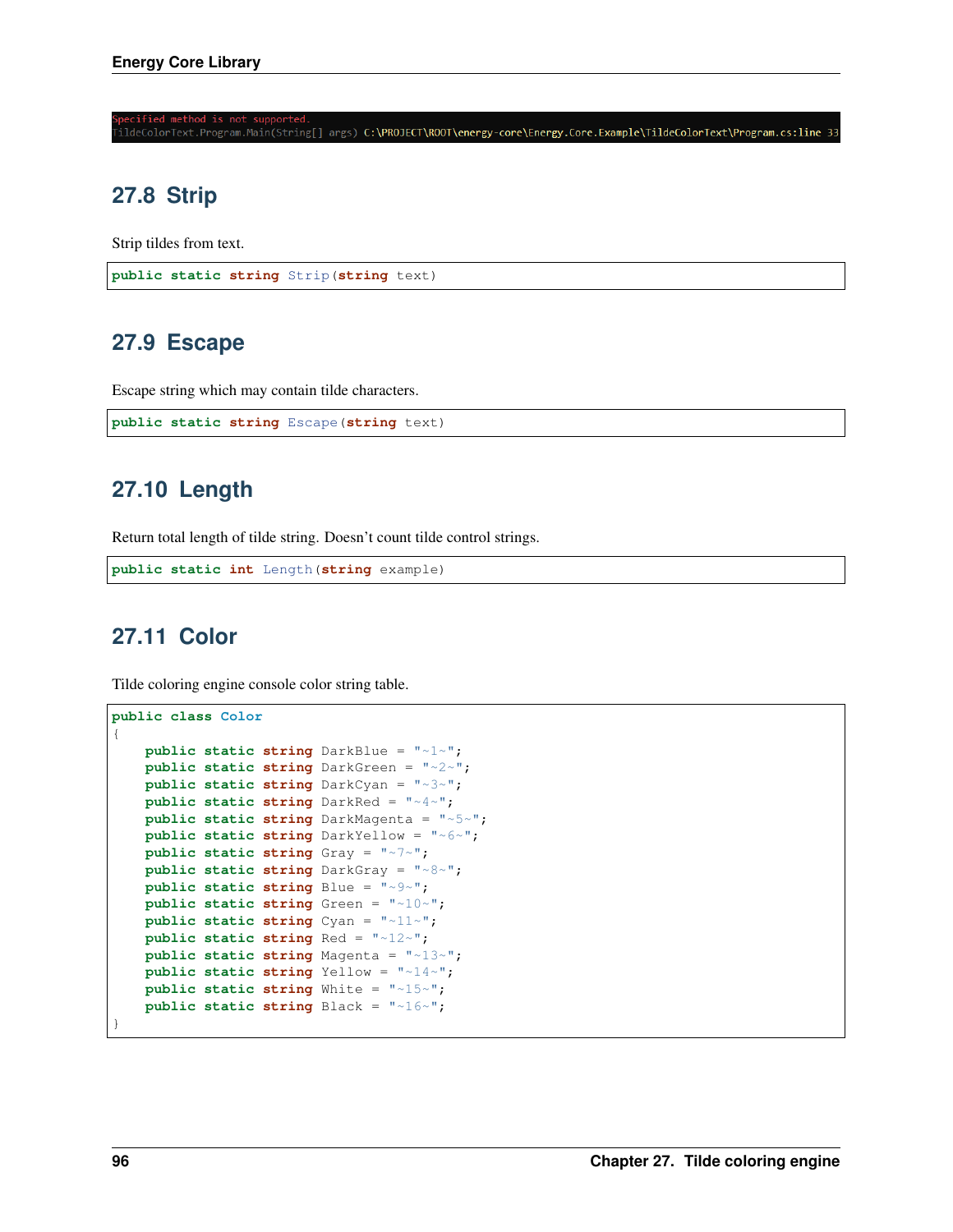# Tilde color table

| <b>Numeric</b>   | Long                      | Short             |                         |
|------------------|---------------------------|-------------------|-------------------------|
| $\sim0\sim$      | $\sim$ default $\sim$     |                   | Default color           |
| $\sim$ 1 $\sim$  | ~darkblue~                | $\sim$ db $\sim$  | Dark blue               |
| $-2-$            | ~darkgreen~               | $\sim$ dg $\sim$  | Dark green              |
| $\sim$ 3 $\sim$  | ~darkcyan~                | $\sim$ dc $\sim$  | Dark cyan               |
| $-4-$            | $\sim$ darkred $\sim$     | $-\mathrm{dr}$    | Dark red                |
| $\sim 5$ ~       | $\sim$ darkmagenta $\sim$ | $-\text{dm}$ ~    | Dark magenta            |
| $\sim 6$ ~       | ~darkyellow~              | $\sim$ dy $\sim$  | Dark yellow             |
| $\sim7$ ~        | $\sim$ gray $\sim$        | $\sim$ S $\sim$   | Gray / Silver           |
| $-8-$            | $\sim$ darkgray $\sim$    | $\sim ds$ ~       | Dark gray / Dark silver |
| $-9-$            | $\sim$ blue $\sim$        | $\sim b \sim$     | Blue                    |
| $\sim10-$        | $\sim$ green $\sim$       | $\sim g \sim$     | Dark yellow             |
| $\sim$ 11 $\sim$ | $\sim$ cyan $\sim$        | $-c$ ~            | Cyan                    |
| $\sim$ 12 $\sim$ | $\sim$ red $\sim$         | $\sim$ r $\sim$   | Red                     |
| $\sim$ 13 $\sim$ | $\sim$ magenta $\sim$     | $~\sim$ m $~\sim$ | Magenta                 |
| $\sim$ 14 $\sim$ | $\sim$ yellow $\sim$      | $\sim$ y $\sim$   | Yellow                  |
| $\sim$ 15 $\sim$ | $\sim$ white $\sim$       | $-w$ ~            | White                   |
| ~16~             | $\sim$ black $\sim$       | $-k$ ~            | Black / Carbon          |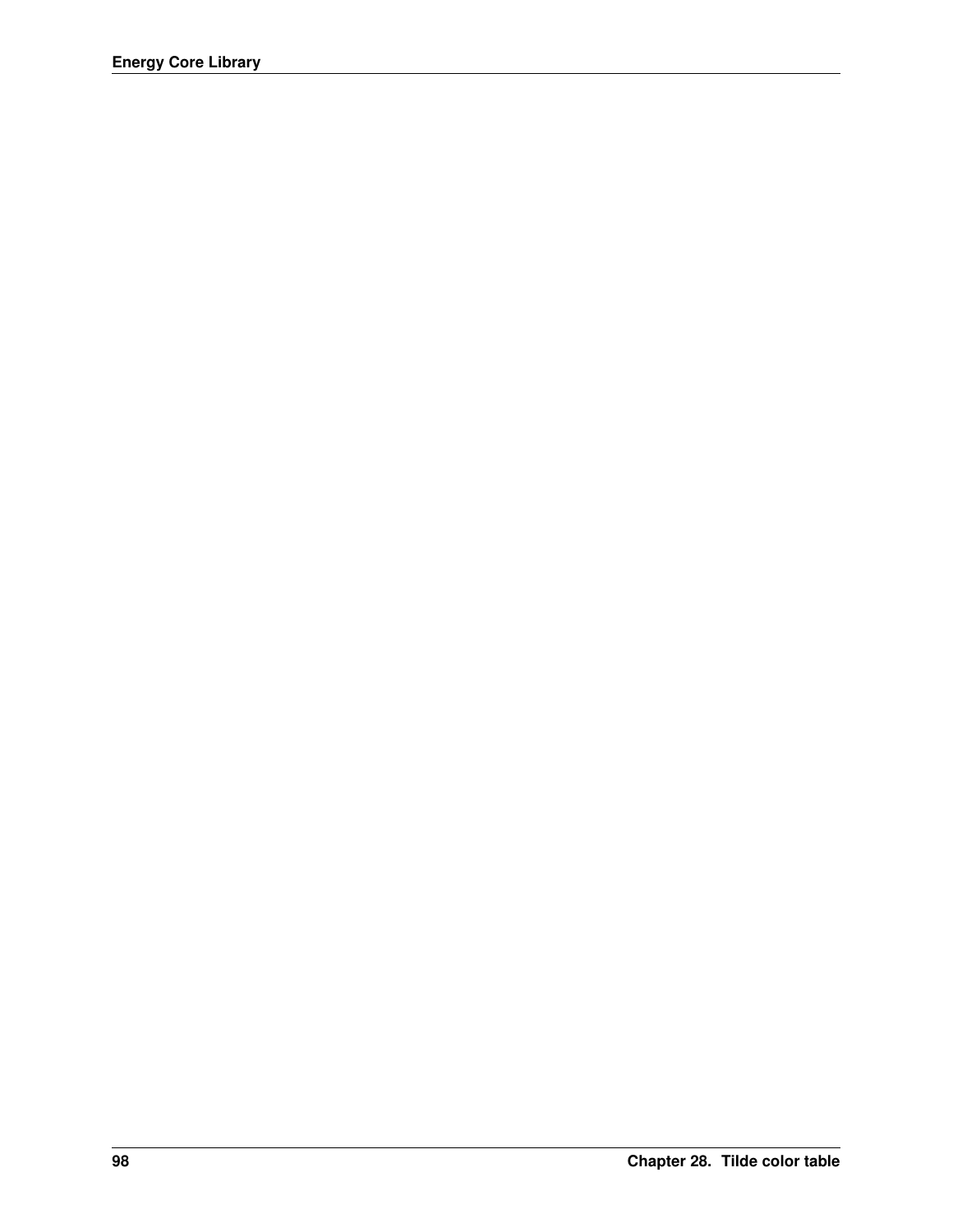## Web functions

## **29.1 Certificate validation**

In some cases certificate validation has to be switched off when using self signed certificates is SSL connectivity.

You may use *Energy.Core.Web.IgnoreCertificateValidation* property to change this setting programatically.

**public static bool** IgnoreCertificateValidation

## **29.2 REST**

Formal methods are defined "HEAD", "GET", "PUT", "POST", "PATCH", "DELETE", "OPTIONS".

All REST methods use *Energy.Base.Http.Request* and *Energy.Base.Http.Response* classes which represents web request and response.

### **29.2.1 GET**

Perform GET and return response from URL.

```
public static Energy.Base.Http.Response Get(string url)
public static Energy.Base.Http.Response Get(string url, string acceptType)
```
**public static** Energy.Base.Http.Response Get(Energy.Base.Http.Request request)

### **29.2.2 POST**

Perform POST and return response from HTTP request.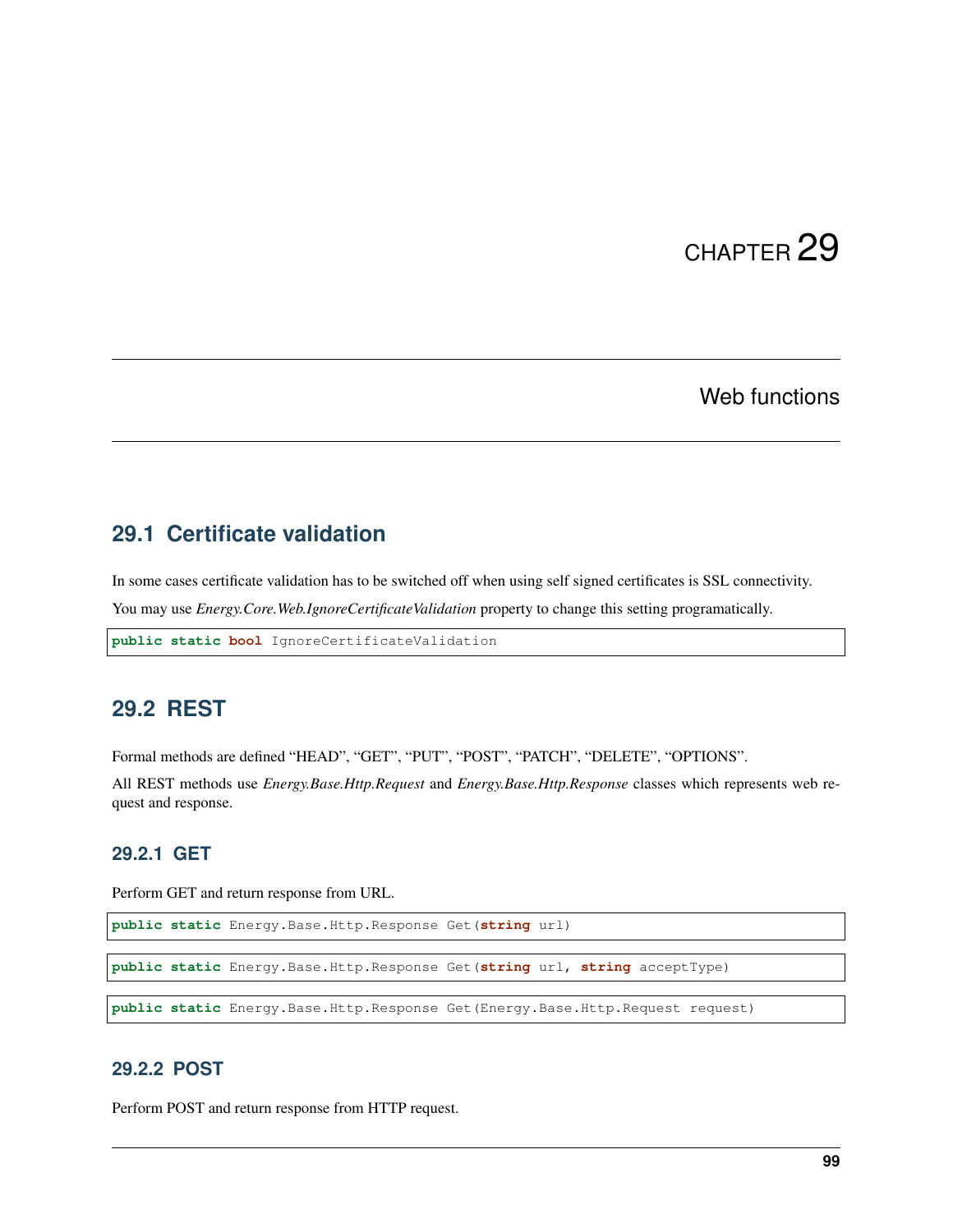**public static** Energy.Base.Http.Response Post(Energy.Base.Http.Request request)

Perform POST and return response from URL.

**public static** Energy.Base.Http.Response Post(**string** url, **object** body, **string** ˓<sup>→</sup>contentType, **string**[] headers, **string** acceptType)

A little too many parameters, right?

```
public static Energy.Base.Http.Response Post(string url, object body, string
˓→contentType, string[] headers)
```
**public static** Energy.Base.Http.Response Post(**string** url, **object** body, **string** ˓<sup>→</sup>contentType)

**public static** Energy.Base.Http.Response Post(**string** url, **object** body)

**public static** Energy.Base.Http.Response Post(**string** url)

#### **29.2.3 PUT**

Perform PUT and return response from URL.

```
public static Energy.Base.Http.Response Put(string url, object body, string
˓→contentType, string[] headers)
```
**public static** Energy.Base.Http.Response Put(**string** url)

```
public static Energy.Base.Http.Response Put(string url, object body, string
˓→contentType)
```
**public static** Energy.Base.Http.Response Put(**string** url, **object** body)

### **29.2.4 PATCH**

Perform PATCH and return response from URL.

```
public static Energy.Base.Http.Response Patch(Energy.Base.Http.Request request)
```

```
public static Energy.Base.Http.Response Patch(string url, object body, string
˓→contentType, string[] headers, string acceptType)
```
**public static** Energy.Base.Http.Response Patch(**string** url, **object** body, **string** ˓<sup>→</sup>contentType)

**public static** Energy.Base.Http.Response Patch(**string** url, **object** body)

**public static** Energy.Base.Http.Response Patch(**string** url)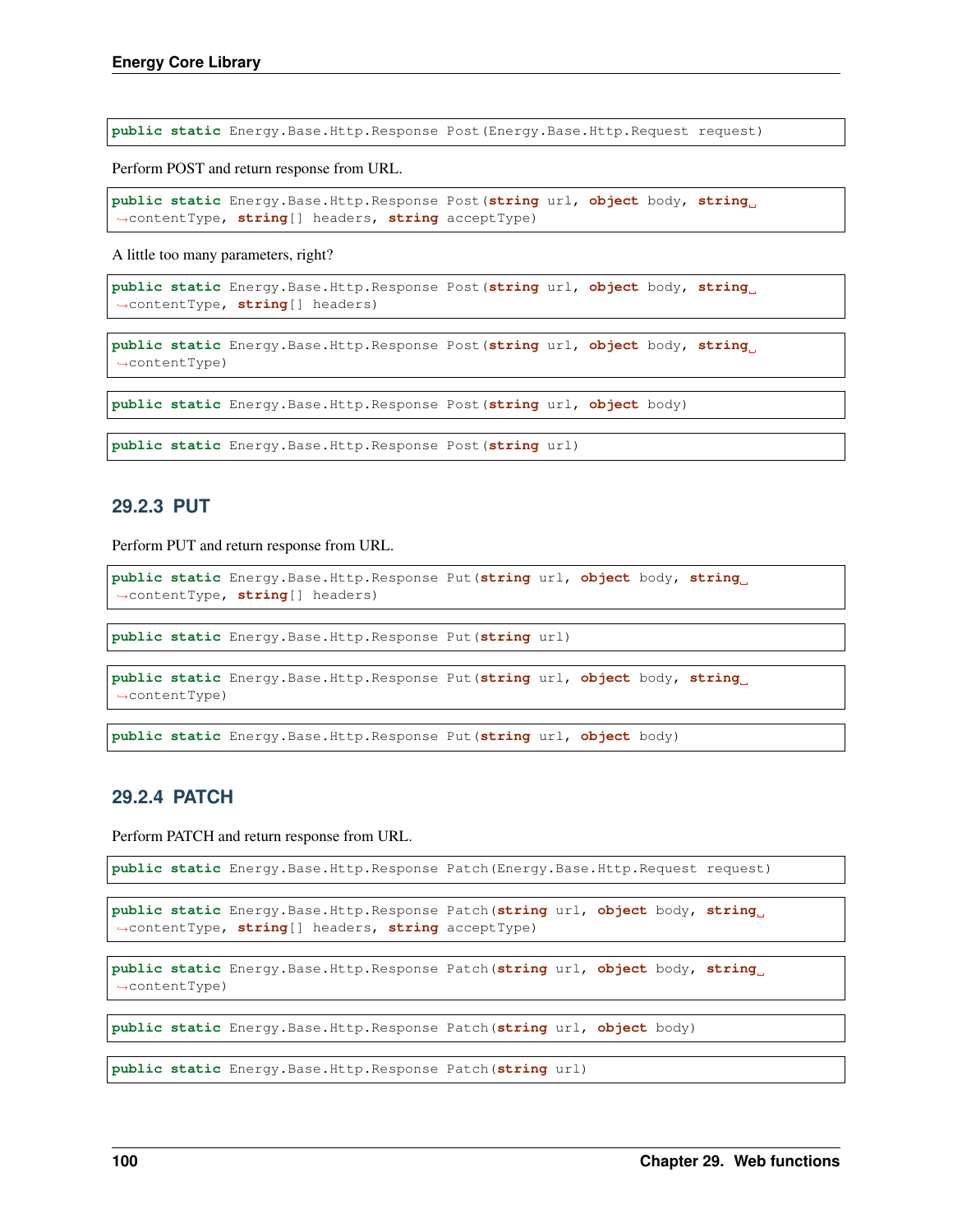### **29.2.5 HEAD**

Perform HEAD and return response from URL.

**public static** Energy.Base.Http.Response Head(Energy.Base.Http.Request request)

**public static** Energy.Base.Http.Response Head(**string** url)

**public static** Energy.Base.Http.Response Head(**string** url, **out string**[] responseHeaders)

### **29.2.6 DELETE**

Perform DELETE and return response from URL.

**public static** Energy.Base.Http.Response Delete(Energy.Base.Http.Request request)

**public static** Energy.Base.Http.Response Delete(**string** url)

#### **29.2.7 OPTIONS**

Perform OPTIONS and return response from URL.

**public static** Energy.Base.Http.Response Options(Energy.Base.Http.Request request)

**public static** Energy.Base.Http.Response Options(**string** url)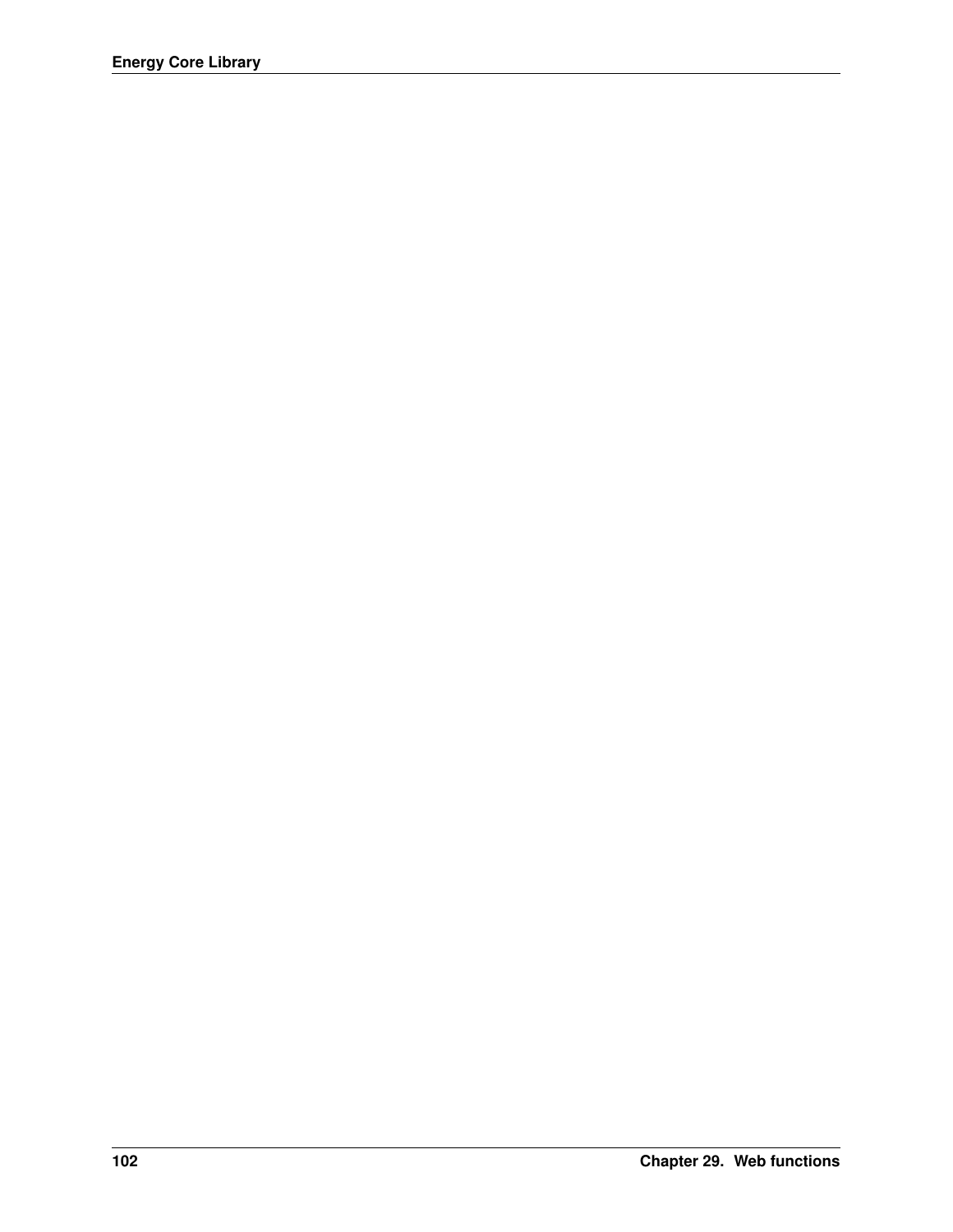## Database access

Energy.Core.Source provides access to any SQL database source. It uses ADO.NET so any compatible driver can be used.

How this can be helpful?

It gives bunch of primitive functions that can be done using SQL database. That means executing queries, reading data from them, and maintain a connection if needed. This class also provides error handling.

Higher levels of database abstractions like models or ORM mapping are not concerned here.

## **30.1 Connection**

Create Energy.Source.Connection object to enable database access layer operations.

You need to specify vendor class which implements **IDbConnection** interface from **ADO.NET**.

Energy.Source.Connection(Type vendor)

Energy.Source.Connection(Type vendor, **string** connectionString)

Energy.Source.Connection<Type>()

Energy.Source.Connection<Type>(**string** connectionString)

#### **30.1.1 Vendor**

**30.1.2 Example**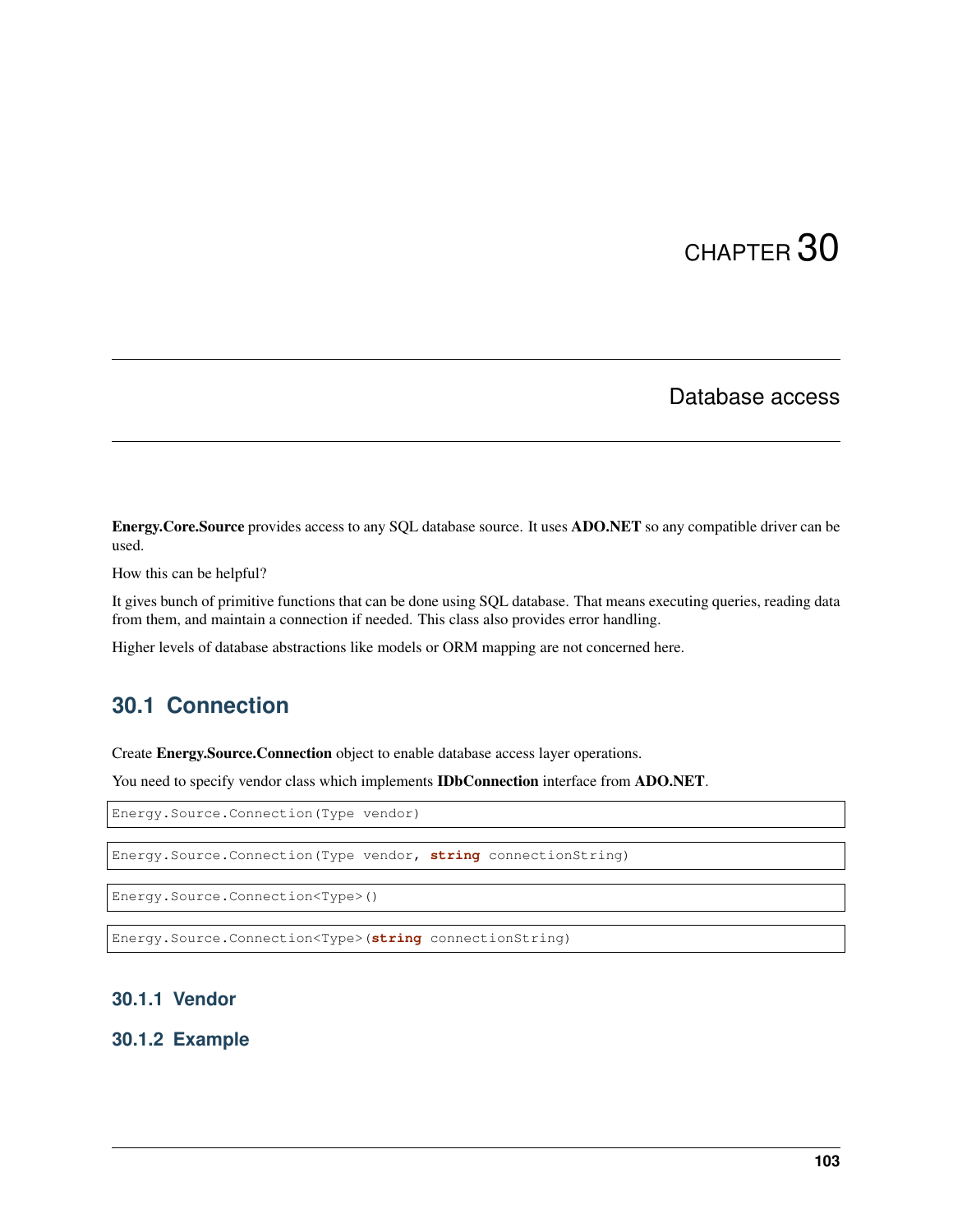```
Energy.Source.Connection<MySql.Data.MySqlClient.MySqlConnection> db;
db = new Energy.Source.Connection<MySql.Data.MySqlClient.MySqlConnection>();
db.ConnectionString = @"Server=127.0.0.1;Database=test;Uid=test;Pwd=test;";
```
## **30.2 Execute**

Execute SQL query.

For UPDATE, INSERT, and DELETE statements, the return value is the number of rows affected by the command.

For all other types of statements, the return value is -1.

On error, return value is -2.

**int** Execute(**string** query, **out string** error)

```
int Execute(string query)
```
## **30.3 Load**

Load data from query into DataTable.

```
DataTable Load(string query, out string error)
```
DataTable Load(**string** query)

## **30.4 Read**

Read query results into DataTable.

This function will populate values in a loop using IDataReader.

DataTable Read(**string** query, **out string** error)

DataTable Read(**string** query)

## **30.5 Fetch**

Fetch query results into Energy.Base.Table.

Energy.Base.Table Fetch(**string** query, **out string** error)

Energy.Base.Table Fetch(**string** query)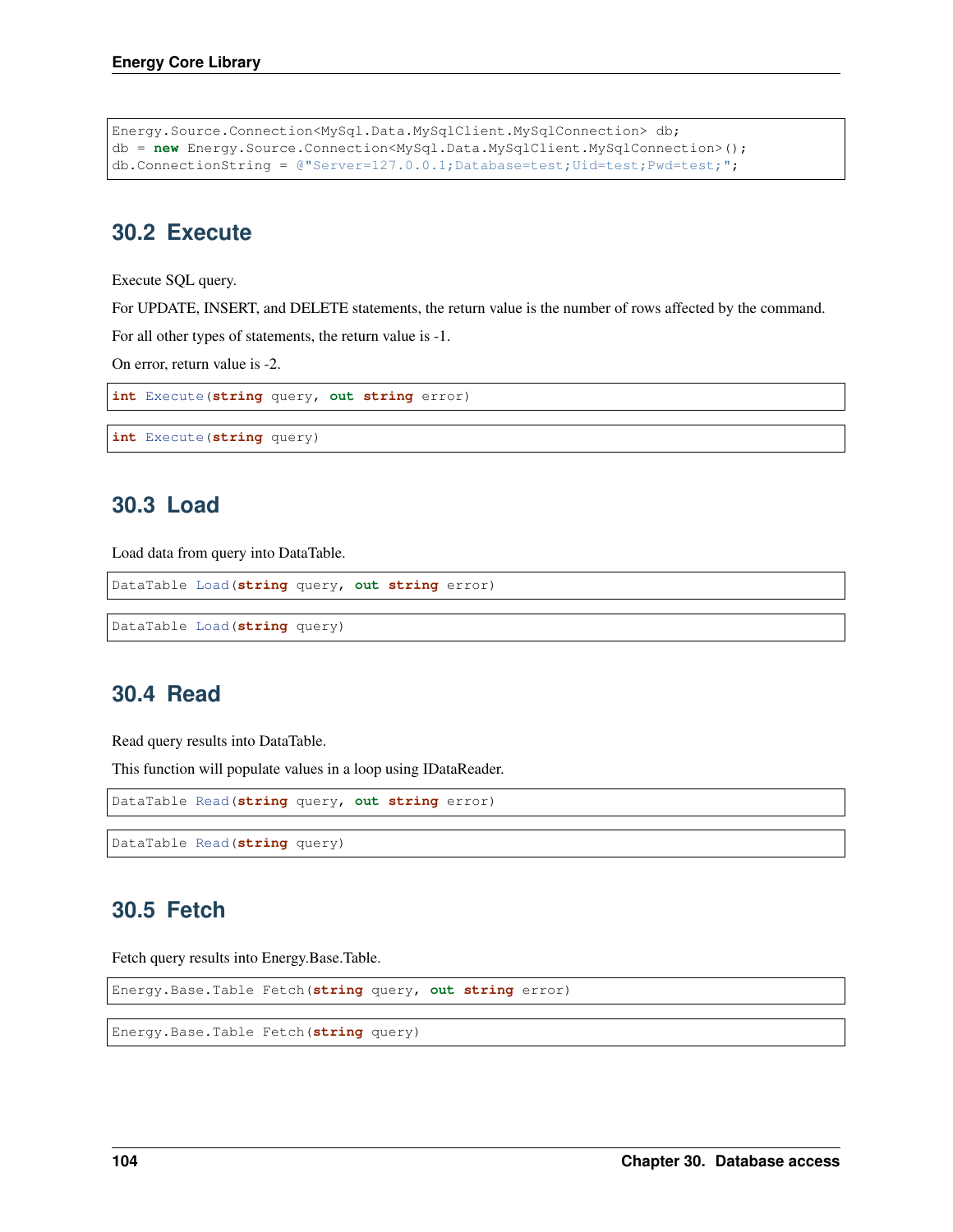## **30.6 Scalar**

Execute SQL query and read scalar value as a result.

```
object Scalar(string query, out string error)
object Scalar(string query)
T Scalar<T>(string query, out string error)
T Scalar<T>(string query)
```
## **30.7 Clone**

Return copy of object.

**object** Clone()

Energy.Source.Connection Copy()

## **30.8 Persistent**

If you want to limit connections to your database source you may turn on pertistent option by setting Persistent to true.

It's not normally required to do that so at database access layer, but you still might need it in some particular cases.

Only one ADO.NET connection object will be used through multiple executions. This way concurrent SQL executions will have to wait which is acquired with standard .NET locking mechanism. That will have performance impact for sure, although it might not be an issue.

Useful when using in-memory database connections created per connection.

Running hundreds or thousands of operations on the database may cause performance results to be different when using persistent option.

## **30.9 Events**

Event fired when vendor connection object is created by Activator.

**event** EventHandler OnCreate;

Event fired when vendor connection is open.

**event** EventHandler OnOpen;

Event fired when vendor connection was closed.

**event** EventHandler OnClose;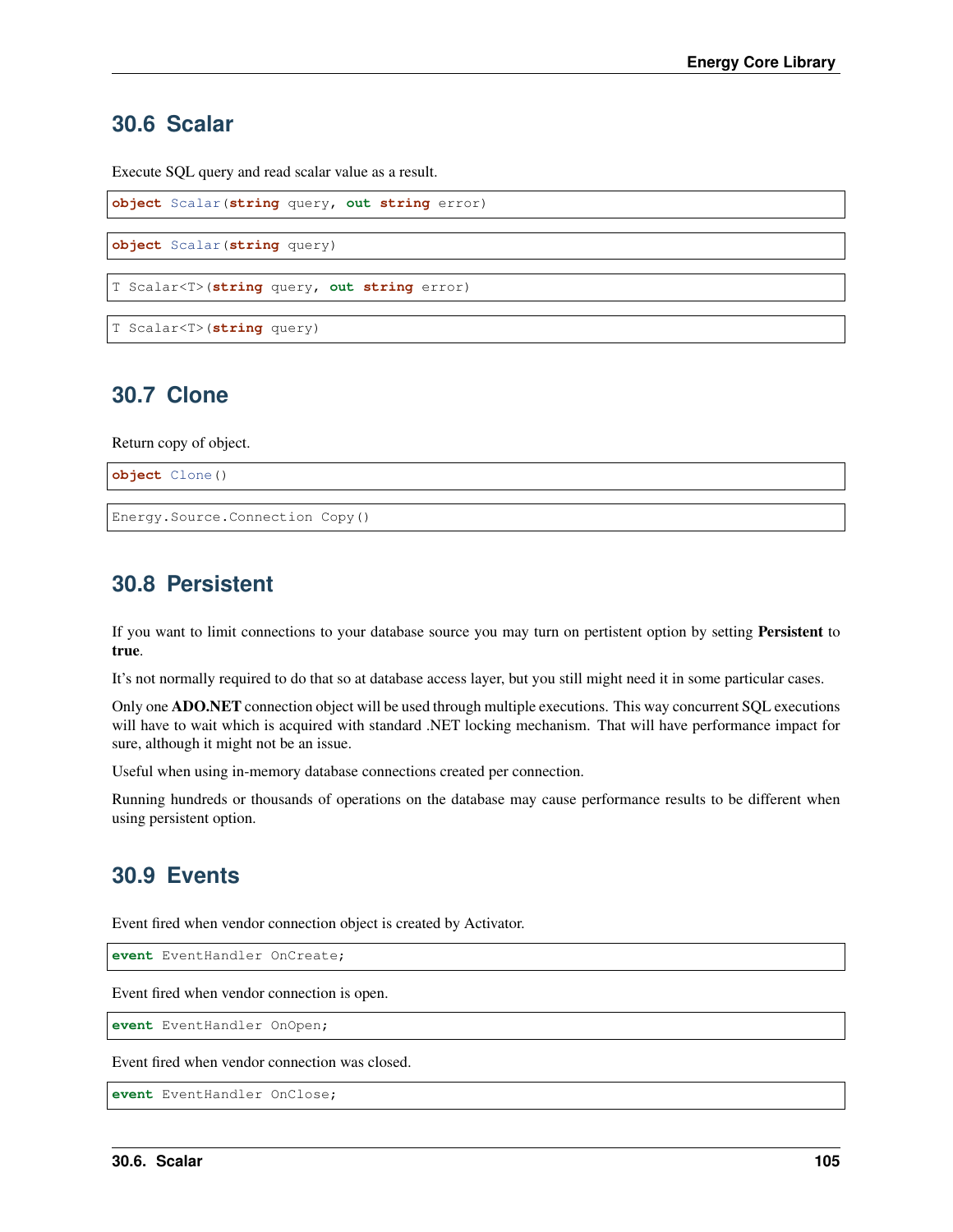# **30.10 GetErrorText**

Get error text.

**string** GetErrorText()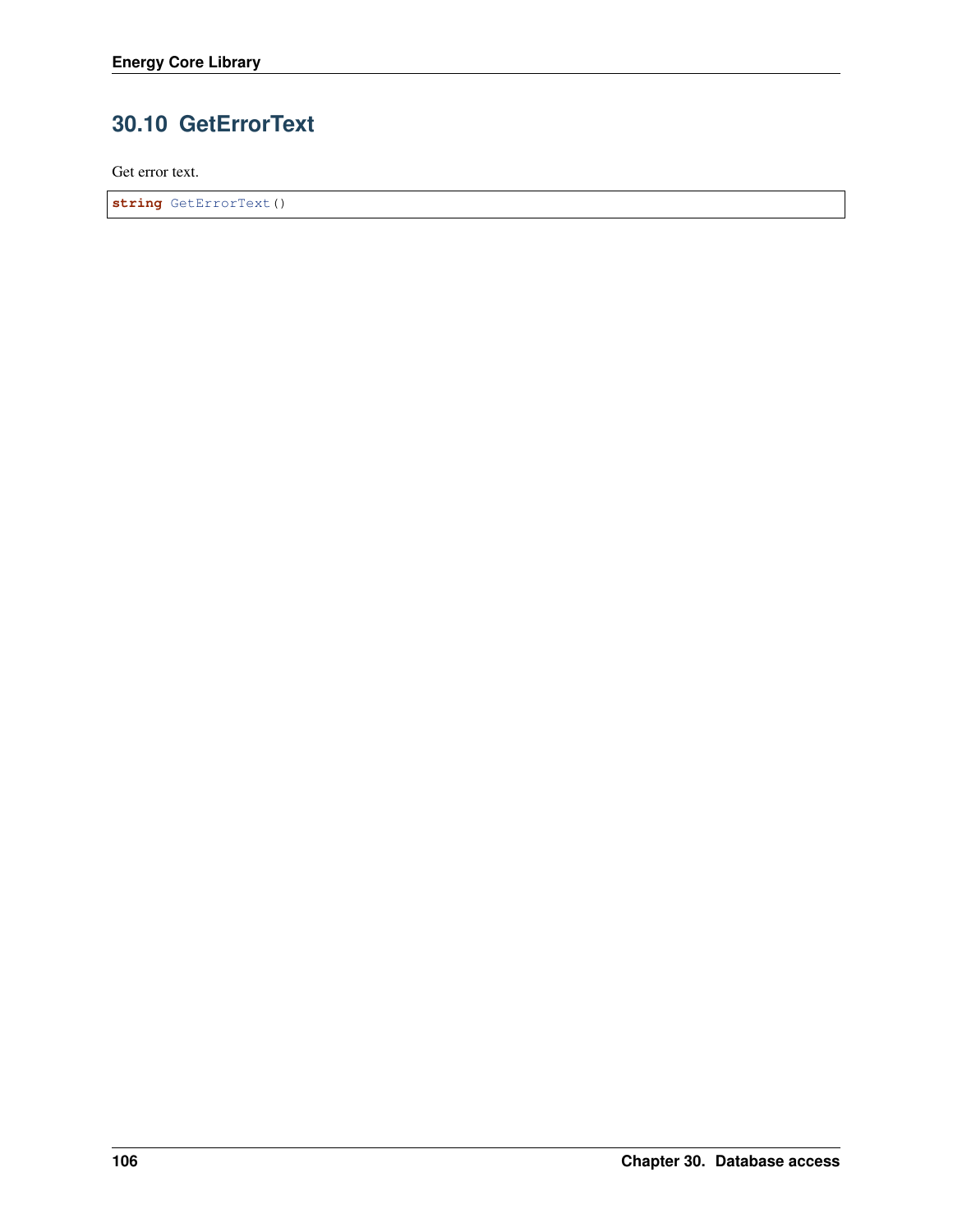# Benchmarking

## **31.1 Loop**

Repeat action for a specified time and return number of iterations done during the specified time. If time was not specified function will result -1. If no operation has been performed before the specified time has elapsed, the function will return a zero value.

## **31.1.1 Prototype**

**static int** Energy.Core.Benchmark.Loop(Energy.Base.Anonymous.Function, TimeSpan)

### **31.1.2 Example**

```
int count = Energy.Core.Benchmark.Loop(() =>
{
   int next = r.Next();
   string text = next.ToString();
   int.TryParse(text, out next);
}, TimeSpan.FromSeconds(1.0));
Energy.Core.Tilde.WriteLine("Done ~m~default ~w~TryParse~0~ " + count);
```
# **31.2 Profile**

Perform a profiling operation by launching the action the specified number of times and returning the result of the profiling.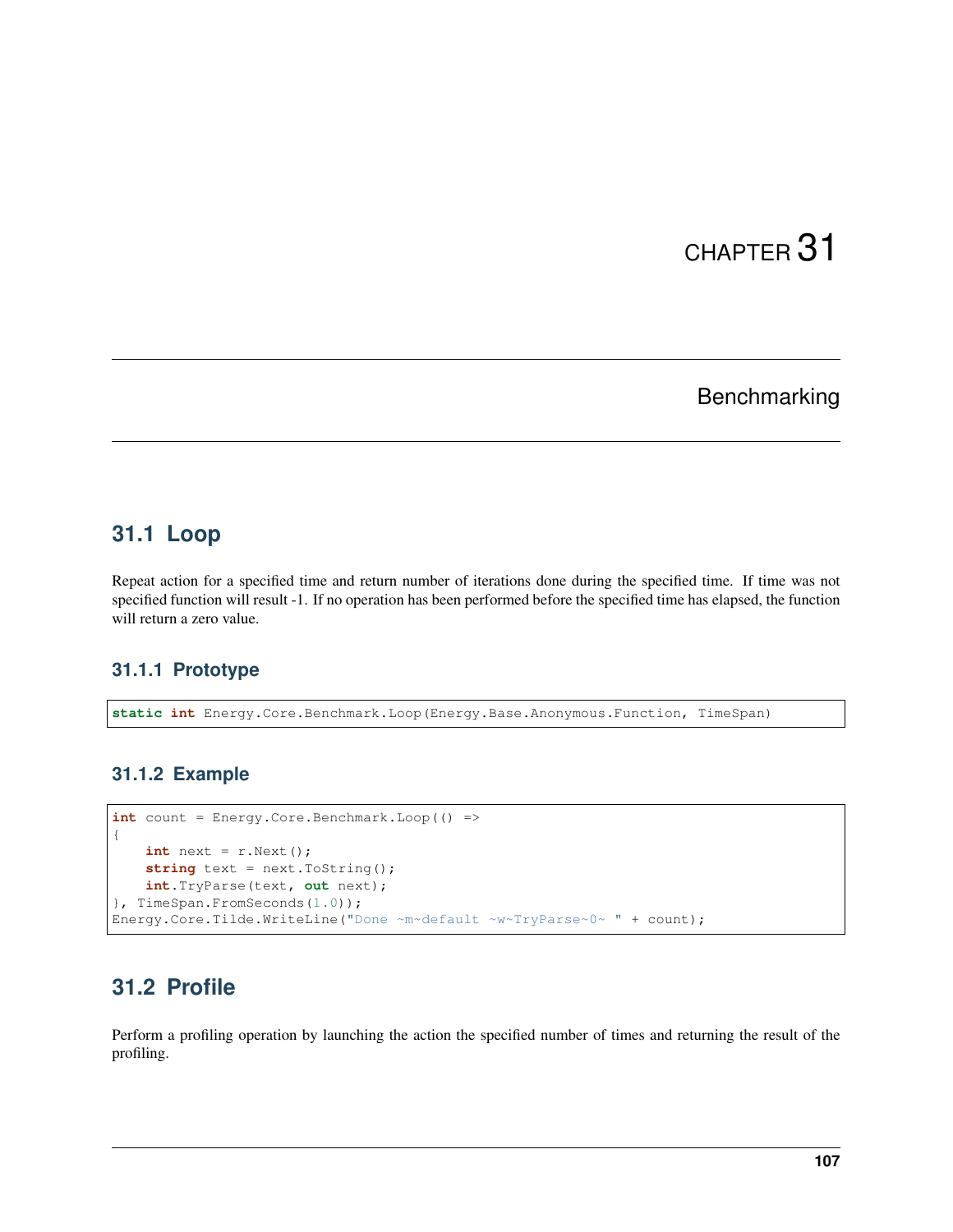## **31.2.1 Prototype**

```
static Energy.Core.Benchmark.Result Profile(Energy.Base.Anonymous.Function, int, int)
static Energy.Core.Benchmark.Result Profile(Energy.Base.Anonymous.Function, int,
˓→string)
static Energy.Core.Benchmark.Result Profile(Energy.Base.Anonymous.Function, int, int,
˓→string)
static Energy.Core.Benchmark.Result Profile(Energy.Base.Anonymous.Function, int)
static Energy.Core.Benchmark.Result Profile(Energy.Base.Anonymous.Function)
```
## **31.2.2 Example**

```
Energy.Core.Benchmark.Result benchmark;
benchmark = Energy.Core.Benchmark.Profile(() =>
{
    long m = 0;
   for (int i = 0, n = 0; i < 100000; i++)
    {
        string s = i.ToString();
        if (Energy.Base.Text.TryParse(s, out n))
        {
            m += n;
        }
    }
}, 3, 1, "SumTryParse");
Energy.Core.Tilde.WriteLine(benchmark.ToString());
```
## **31.2.3 Output**

```
Garbage collected in 0.002 s
Time taken by SumTryParse in 3 iterations 0.047 s
Average time of execution 0.024 s
```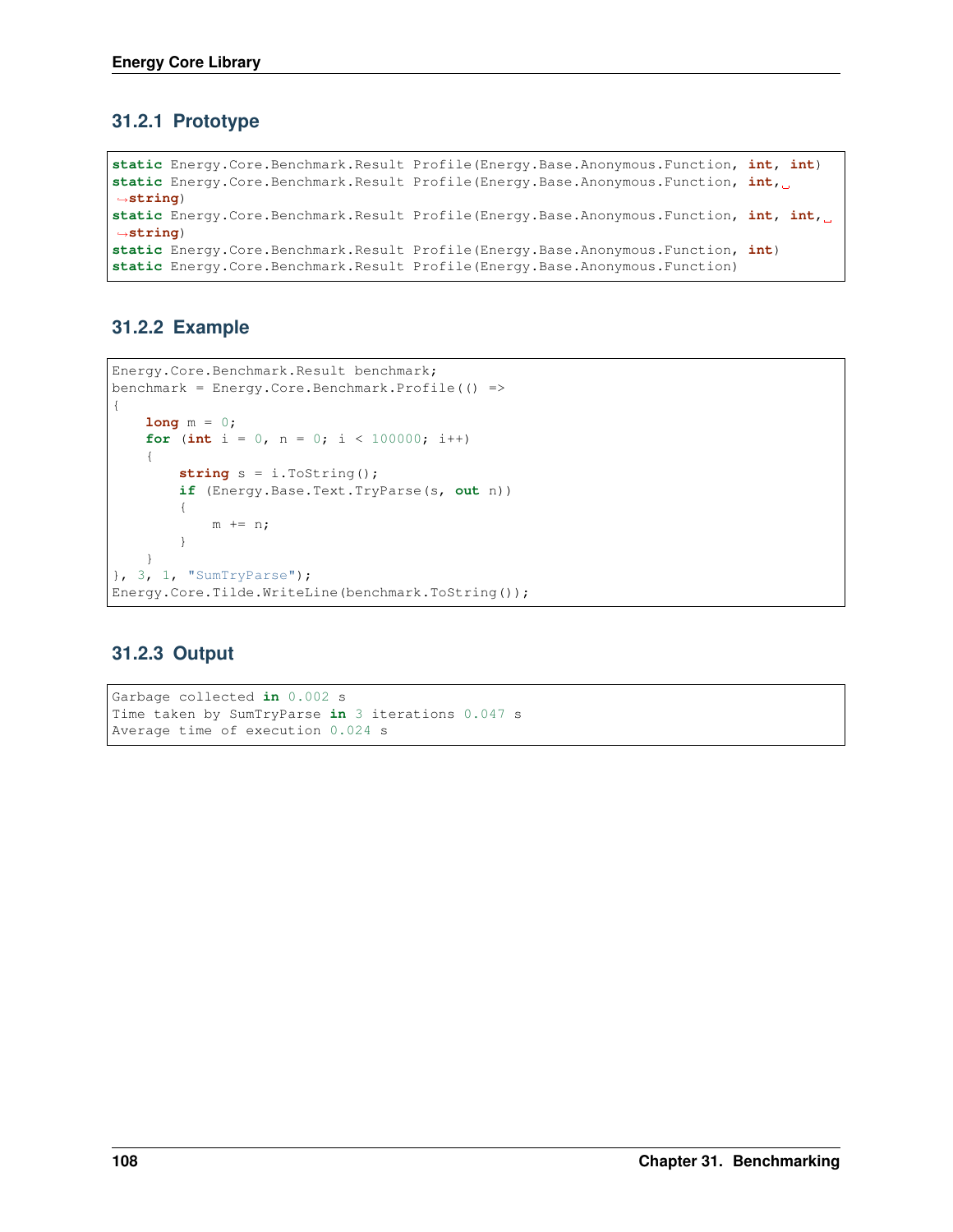Text editor

## **32.1 Editor**

Text editor class.

```
Energy.Core.Text.Editor editor;
// create editor object
editor = new Energy.Core.Text.Editor();
// or take global default
editor = Energy.Core.Text.Editor.Default;
```
## **32.1.1 InsertBeforeFirstLine**

Insert text before first line.

```
string InsertBeforeFirstLine(string text, string line)
```
#### **32.1.2 AppendAfterFirstLine**

Append text after first line.

```
string AppendAfterFirstLine(string text, string line)
```
## **32.1.3 InsertBeforeSecondLine**

Insert text before second line.

```
string InsertBeforeSecondLine(string text, string line)
```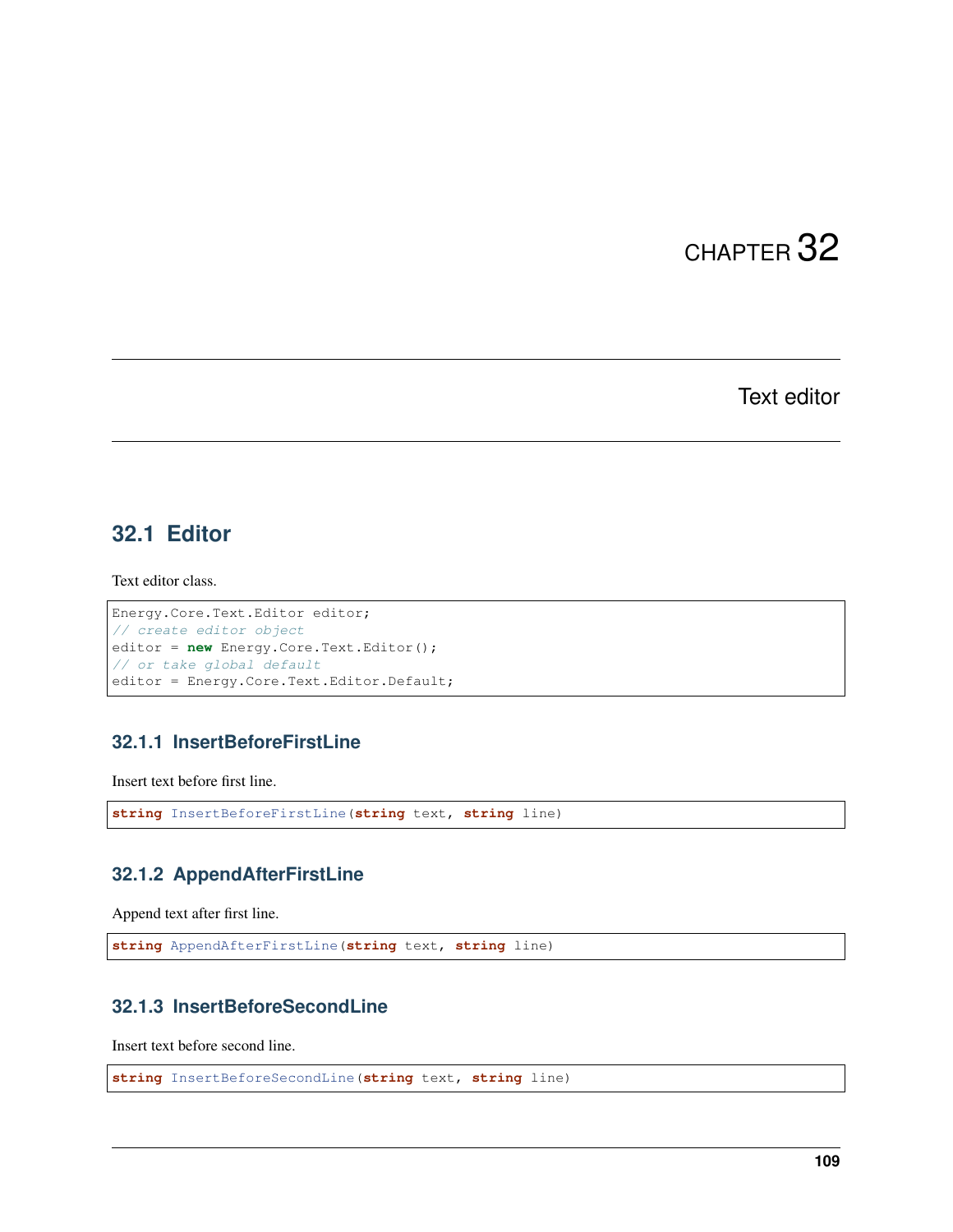### **32.1.4 InsertBeforeLastLine**

Insert text before last line.

```
string InsertBeforeLastLine(string text, string line)
```
### **32.1.5 AppendAfterLastLine**

Append text after last line.

```
string AppendAfterLastLine(string text, string line)
```
## **32.1.6 GetLastLine**

Get last line of text.

```
string GetLastLine(string text)
```
## **32.1.7 EnsureNewLineAtEnd**

Ensure text ends with newline. Add newline string to the end if not included even if empty.

Works with multiple newline strings from Energy.Base.Text.NEWLINE\_ARRAY.

```
string EnsureNewLineAtEnd(string text)
```
### **32.1.8 AppendAfterLastLine**

Append text after last line.

```
string AppendAfterLastLine(string text, string line)
```
### **32.1.9 ConvertNewLine**

Convert new line delimiter to specified one.

**string** ConvertNewLine(**string** text, **string** newLine)

Convert newline delimiter to environment default. Value of constant Energy.Base.Text.NL is used.

**string** ConvertNewLine(**string** text)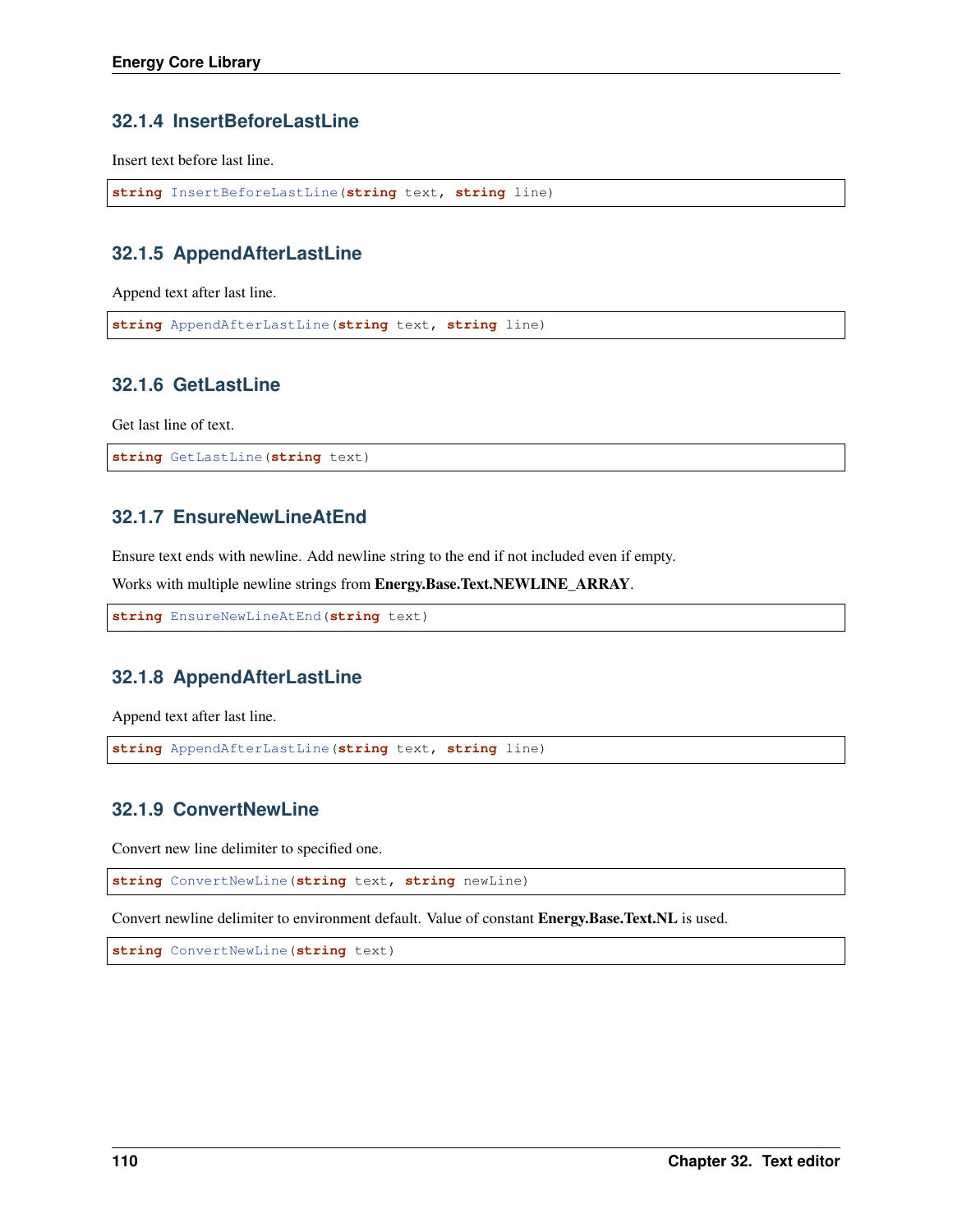Variable syntax parser

# **33.1 Example**

**string** interpolatedText; interpolatedText = Energy.Core.Syntax.Default.Parse("{{HOUR\_12}}:{{MM}}:{{SS}}.{{MS}}  $\rightarrow$  { {AM} } ") ;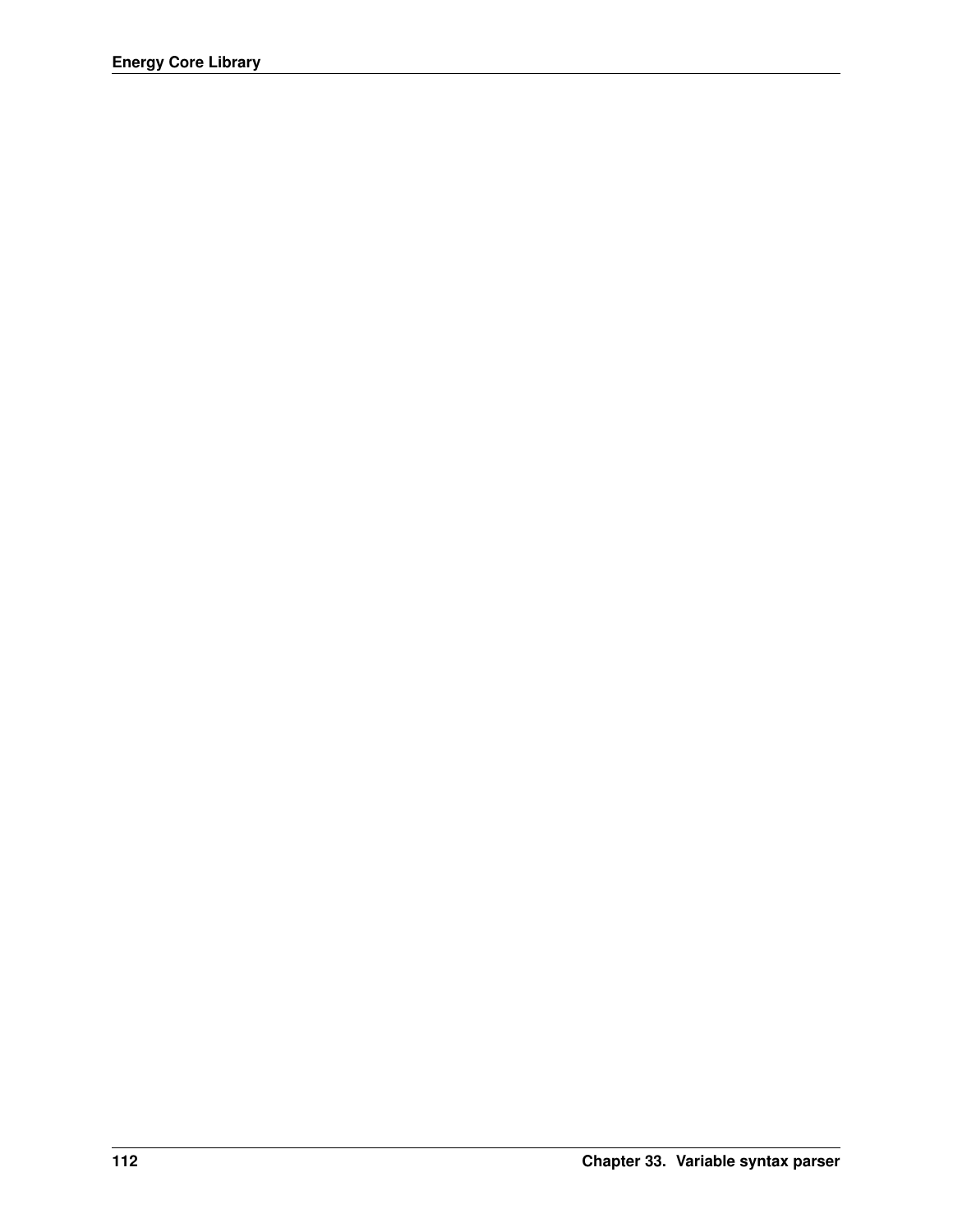# Memory management

# **34.1 GetCurrentMemoryUsage**

Get current memory usage.

**long** Energy.Core.Memory.GetCurrentMemoryUsage()

# **34.2 Clear**

Clear MemoryStream object.

**void** Energy.Core.Memory.Clear(MemoryStream stream)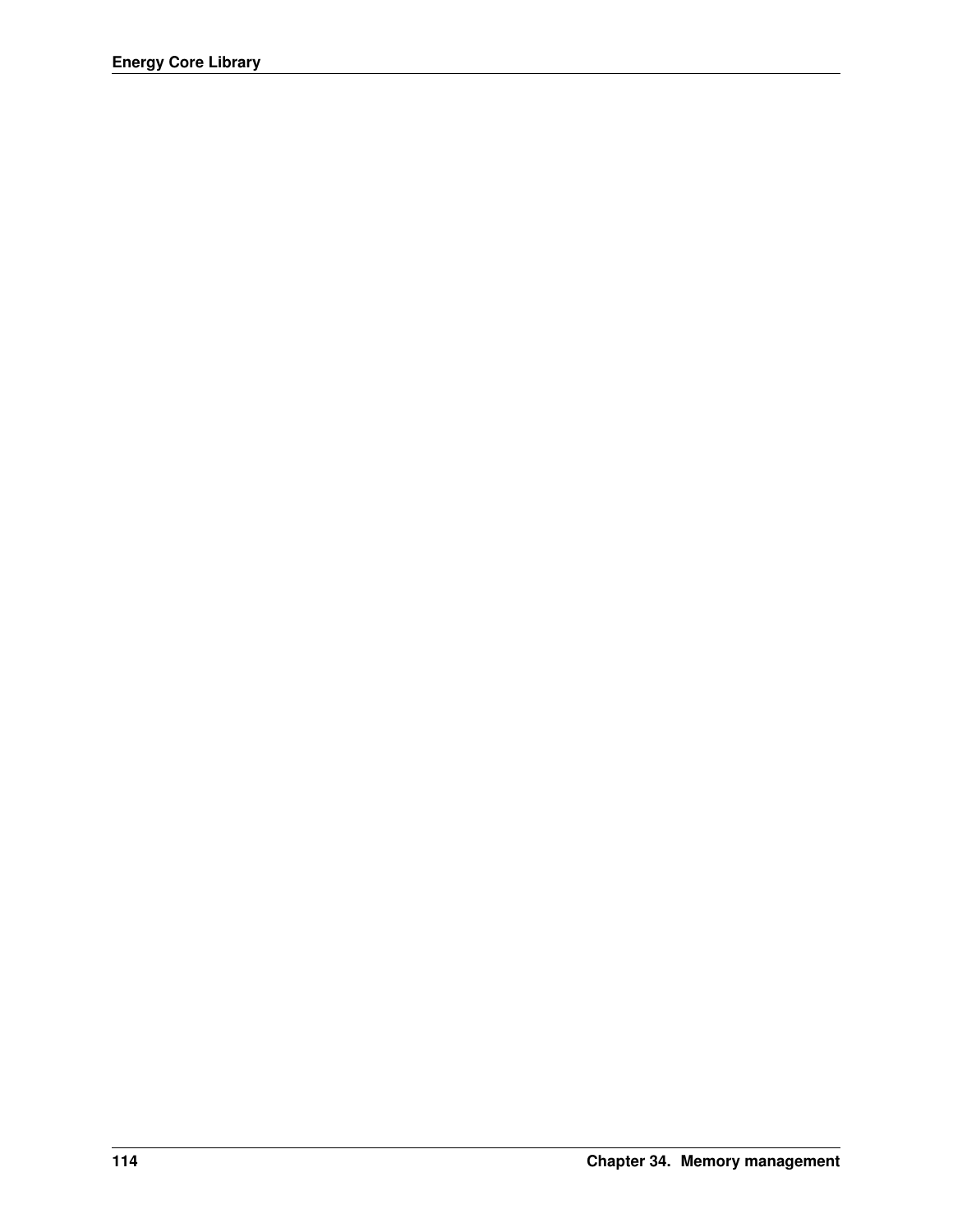## Program utilities

## **35.1 GetAssembly**

Get current assembly from GetExecutingAssembly or GetCallingAssembly.

This function will not throw any exception, returning null on any error.

System.Reflection.Assembly Energy.Core.Program.GetAssembly()

## **35.2 GetExecutionFile**

Get execution file location from current working assembly (calling or executing).

System.Reflection.Assembly Energy.Core.Program.GetExecutionFile()

## **35.3 GetExecutionDirectory**

Get execution directory from the assembly location.

Resulting directory will contain trailing path separator.

```
System.Reflection.Assembly Energy.Core.Program.GetExecutionDirectory(System.
˓→Reflection.Assembly assembly)
```
System.Reflection.Assembly Energy.Core.Program.GetExecutionDirectory()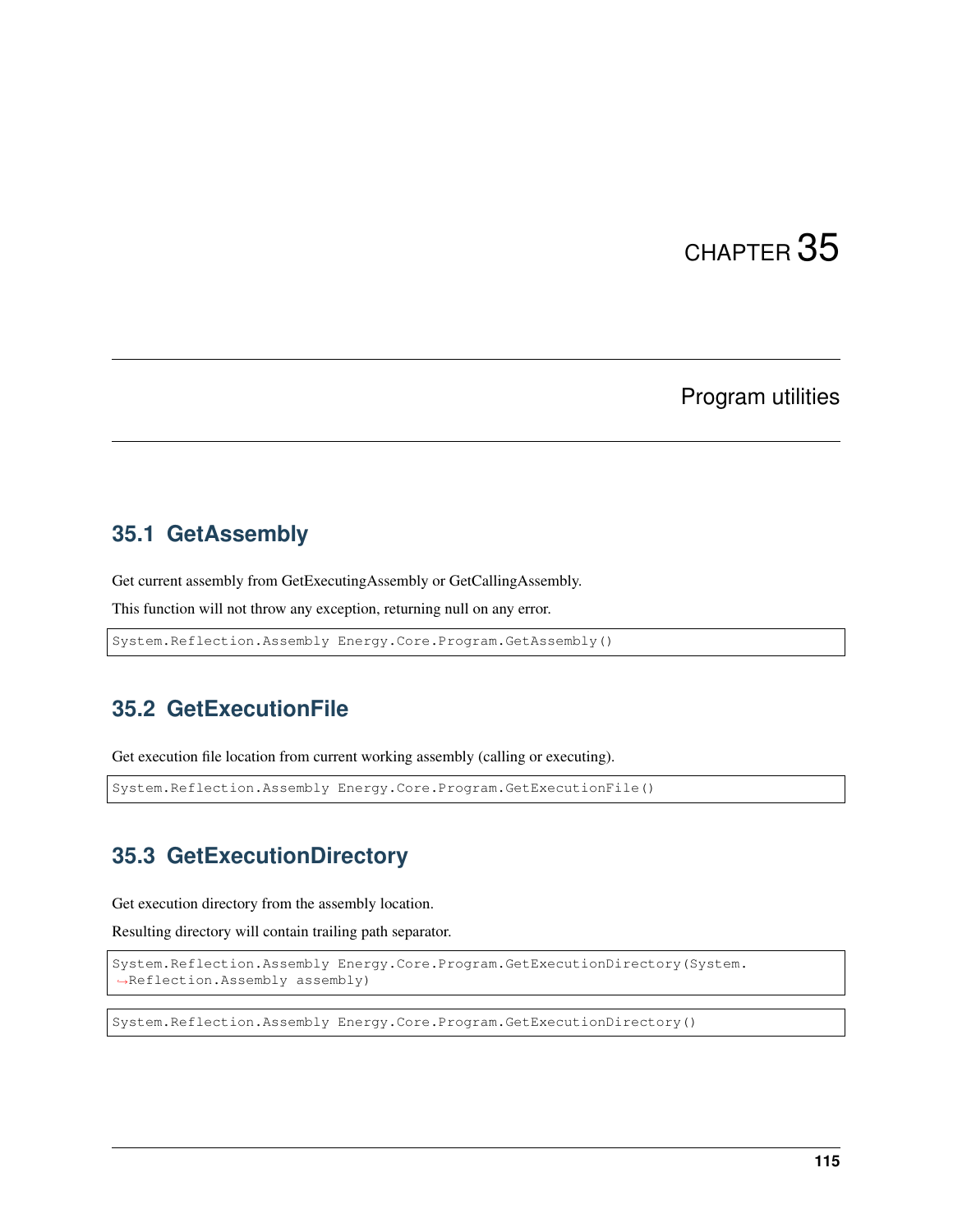# **35.4 GetCommandName**

Get short command name from assembly location.

```
System.Reflection.Assembly Energy.Core.Program.GetCommandName(System.Reflection.
˓→Assembly assembly)
```
System.Reflection.Assembly Energy.Core.Program.GetCommandName()

# **35.5 SetLanguage**

Set specified language for program.

System.Globalization.CultureInfo Energy.Core.Program.SetLanguage(**string** culture)

Set default language for program (en-US).

System.Globalization.CultureInfo Energy.Core.Program.SetLanguage()

# **35.6 SetConsoleEncoding**

Set specified encoding for console.

```
System.Text.Encoding Energy.Core.Program.SetConsoleEncoding(System.Text.Encoding
˓→encoding)
```
System.Text.Encoding Energy.Core.Program.SetConsoleEncoding(**string** encoding)

Set encoding for console to UTF-8.

System.Text.Encoding Energy.Core.Program.SetConsoleEncoding()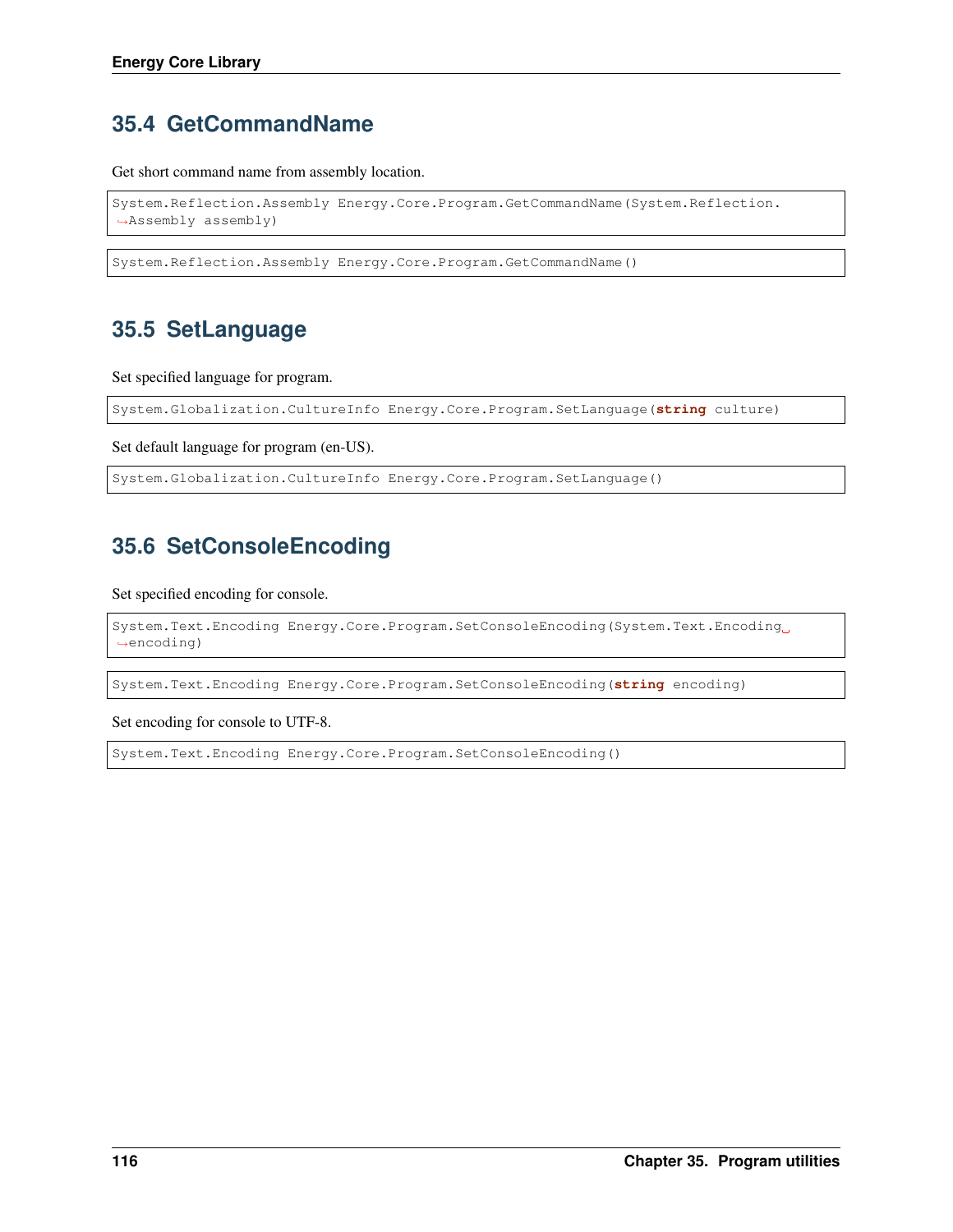Query scripting

Helper functions for working with SQL query text.

# **36.1 Format**

Value formatter class for SQL queries.

```
Energy.Query.Format format;
format = new Energy.Query.Format();
// or use global default which is obviously not recommended
format = Energy.Query.Format.Global;
```
#### **36.1.1 Text**

Format object value as TEXT.

Null values will be represented as "NULL".

**public string** Text(**string value**)

Format object value as TEXT.

When nullify parameter is set to true, null values will be represented as "NULL" instead of """.

**string** Text(**string value**, **bool** nullify)

Format object value as TEXT with limited length.

**string** Text(**string** text, **int** limit)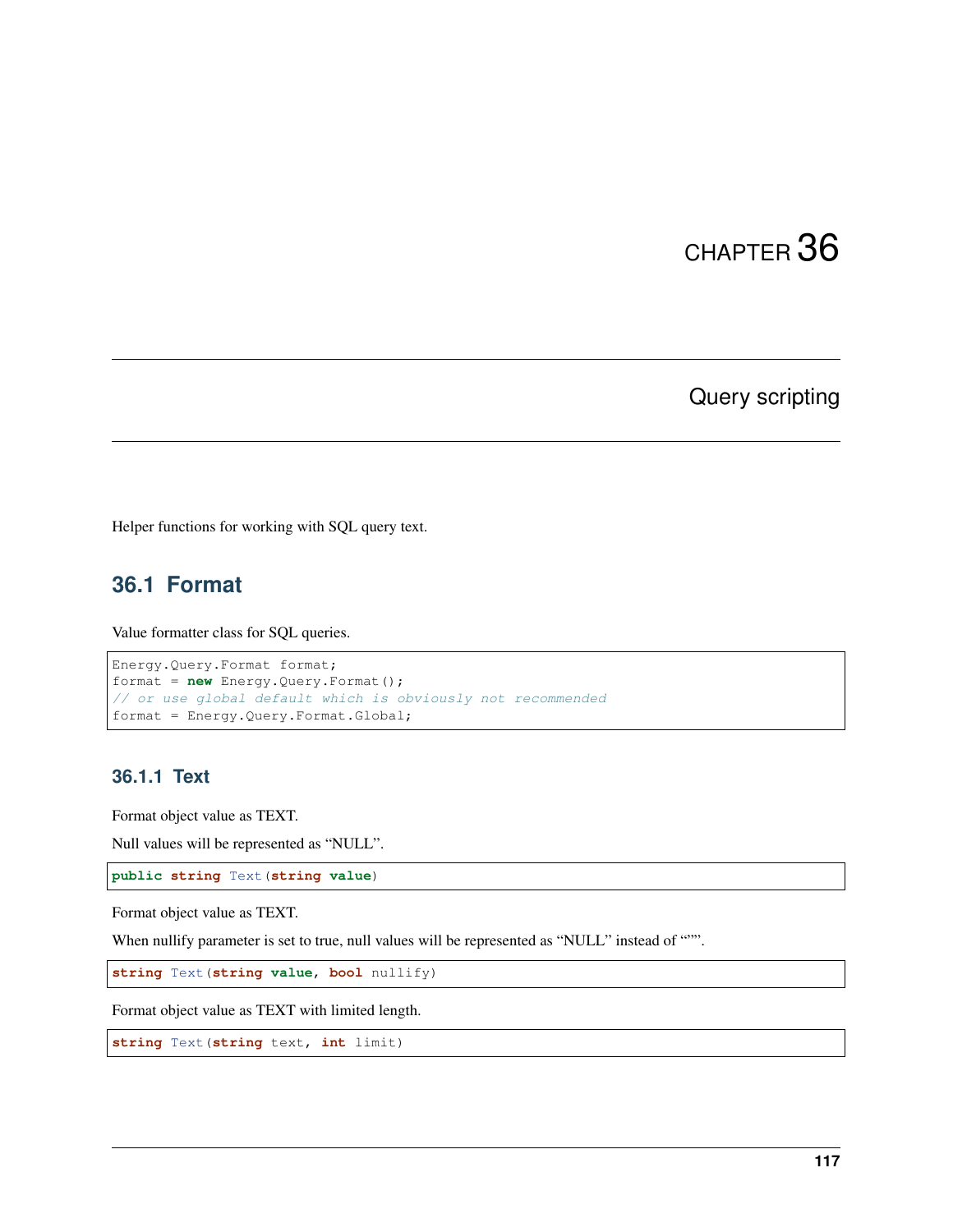### **36.1.2 Unicode**

Format as Unicode TEXT.

Null values will be represented as "NULL".

**string** Unicode(**string value**)

**string** Unicode(**object value**)

Format as Unicode TEXT.

When nullify parameter is set to true, null values will be represented as "NULL" instead of """.

```
string Unicode(string value, bool nullify)
```
**string** Unicode(**object value**, **bool** nullify)

#### **36.1.3 Number**

Format as NUMBER.

Real numbers are represented with dot "." as decimal point separator.

**string** Number(**object value**)

**string** Number(**object value**, **bool** nullify)

#### **36.1.4 Integer**

Format as INTEGER.

**string** Integer(**int** number)

Take only integer part of number.

**string** Integer(**double** number)

**string** Integer(**decimal** number)

Format as INTEGER.

Returns "1" for true and "0" for false.

**string** Integer(**bool** number)

#### **36.1.5 Date**

Format as DATE.

Represents date as quoted date string using "YYYY-MM-DD" format.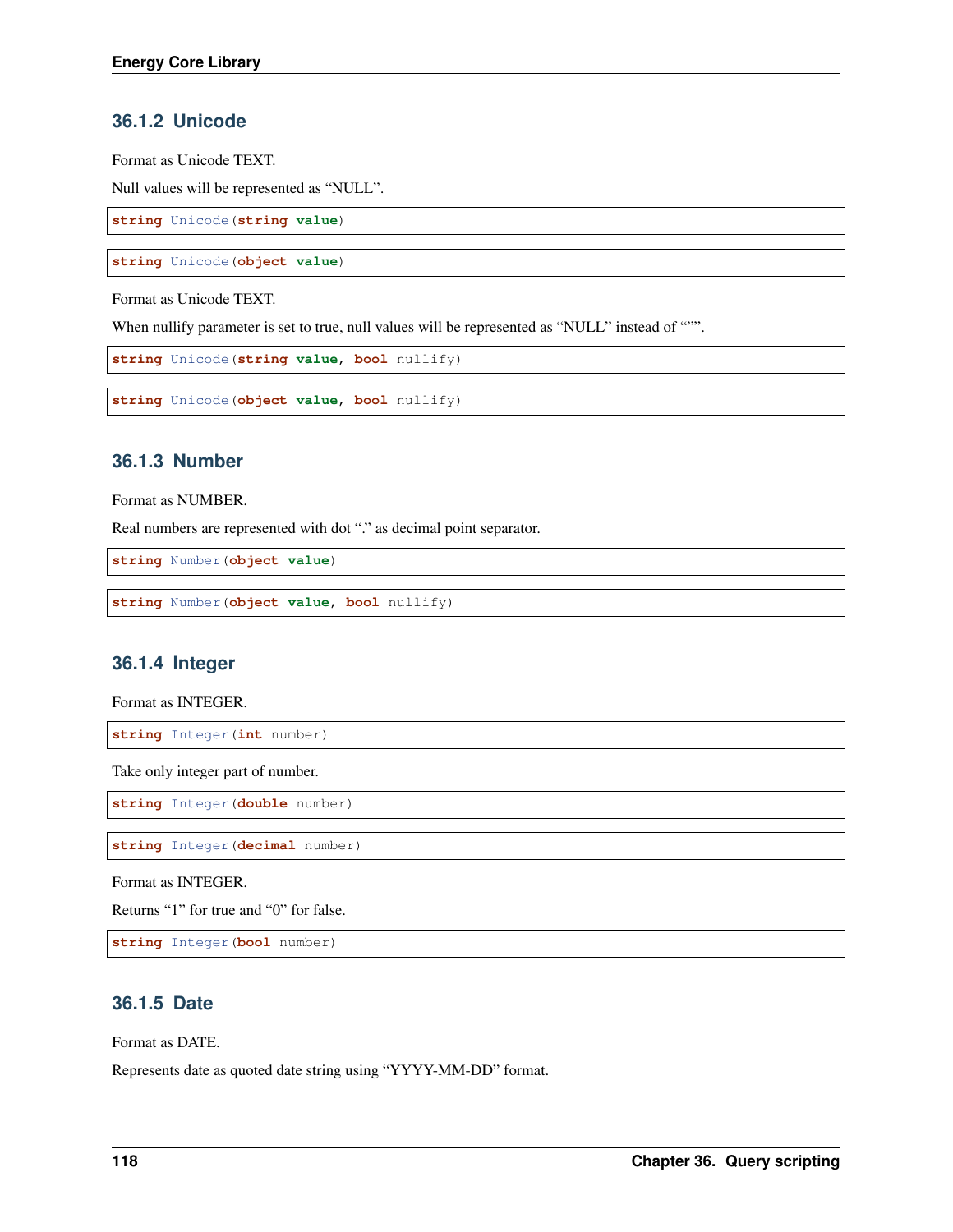**string** Date(DateTime **value**)

**string** Date(**object value**)

### **36.1.6 Time**

Format as TIME.

Uses 24h "hh:mm:ss" format.

Milliseconds will be used if present.

**string** Time(DateTime **value**)

**string** Time(**object value**)

#### **36.1.7 Stamp**

Format as DATETIME.

Uses by default "YYYY-MM-DD hh:mm:ss" format or "YYYY-MM-DDThh:mm:ss" depending on settings.

**string** Stamp(DateTime **value**)

**string** Stamp(**object value**)

## **36.2 Type**

#### **36.2.1 Definition**

Represents SQL database type definition from a string like "NVARCHAR(20) NOT NULL".

```
class Energy.Query.Type.Definition
{
   /// <summary>
   /// Represents type name.
   /// Example "VARCHAR".
   /// </summary>
   public string Type;
   /// <summary>
   /// Represents type parameter string.
   /// Example: "(9,2)".
   /// </summary>
   public string Parameter;
   /// <summary>
   /// Represents default option.
   /// Example: "DEFAULT ''"
   /// </summary>
   public string Default;
```
(continues on next page)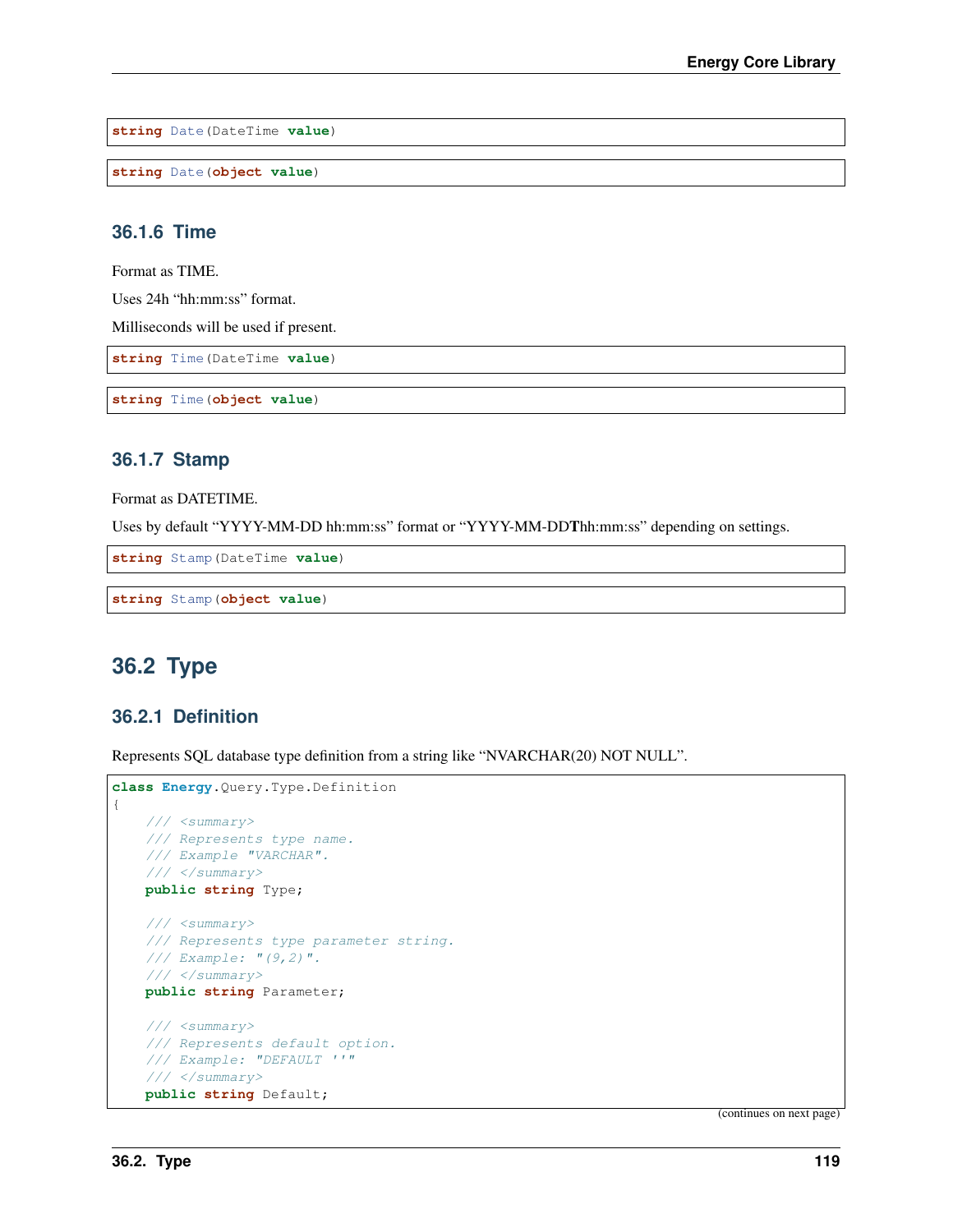(continued from previous page)

```
/// <summary>
/// Represents nullable.
/// Example "NOT NULL";
/// </summary>
public string Null;
```
### **36.2.2 Simplify**

Simplify type.

}

### **36.2.3 IsNumeric**

Check if SQL type is numeric.

```
bool Energy.Query.Type.IsNumeric(string type)
```
#### **36.2.4 IsNullable**

Check if SQL type is nullable.

```
bool Energy.Query.Type.IsNullable(string type)
```
## **36.3 Parameter**

Support class for parametrized queries.

#### **36.3.1 Bag**

Represents list of parameters and their values. Use it to define parameters for parametrized query and to parse it.

```
Energy.Query.Parameter.Bag bag = new Energy.Query.Parameter.Bag();
bag.Set("param1", "value1");
bag.Set("param2", "value2");
string query = "INSERT INTO table1 ( column1 , column2 ) VALUES ( @param1 , @param2 )
ightharpoonup";
string result = bag.Parse(query);
// expect "INSERT INTO table1 ( column1 , column2 ) VALUES ( 'value1' , 'value2' )";
```
This class also offers several options which may be set for proper parameter parsing process.

• Explicit

Parameters must be explicitly defined.

• NullAsZero

Parse null values as numeric zero.

• Unicode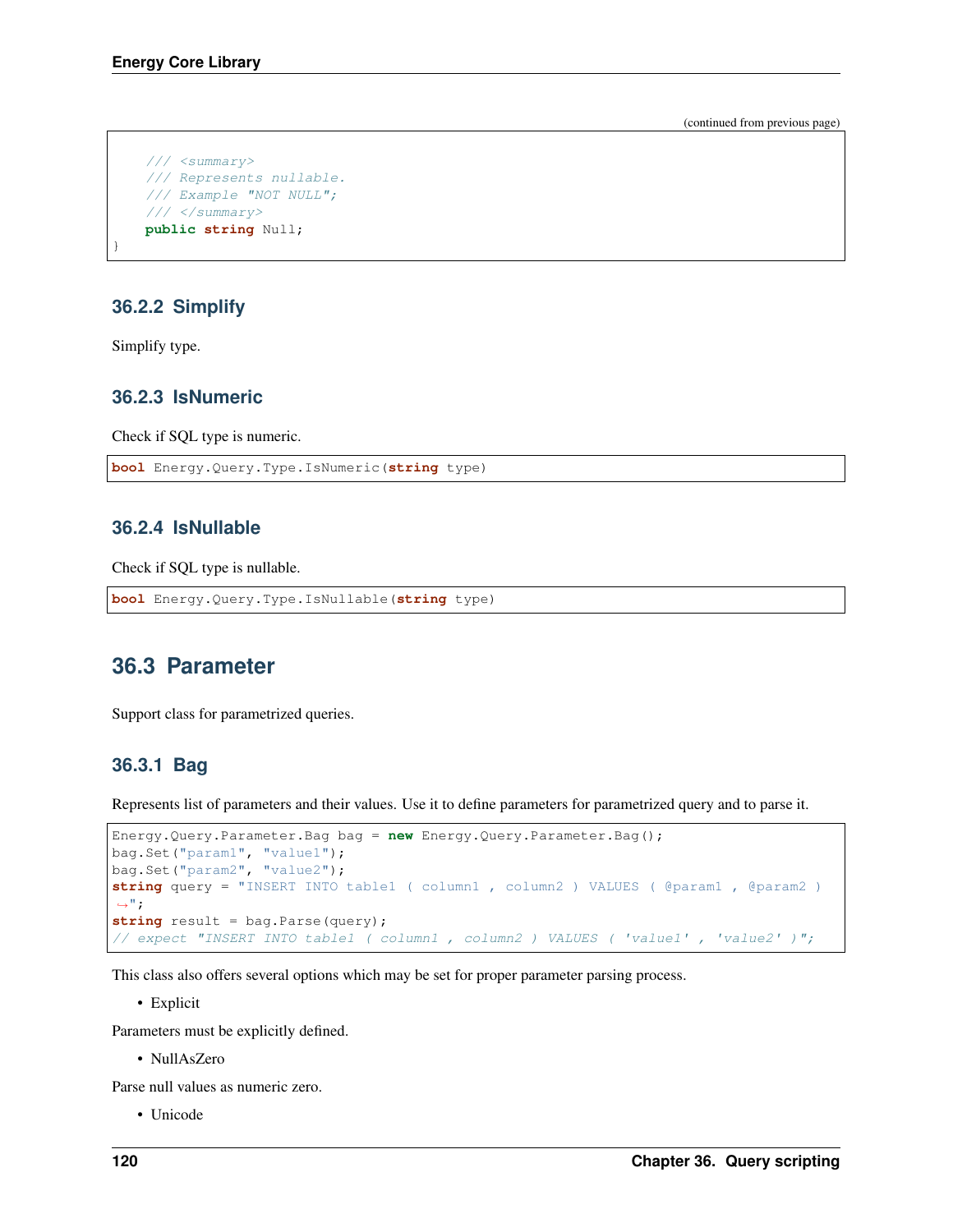Use N prefix for all non empty texts (Unicode).

• UnknownAsEmpty

Parse unknown parameters as empty texts. Does not apply to parameters with names with leading @@ (double at sign).

• UnknownAsNull

Parse unknown parameters as NULL. Does not apply to parameters with names with leading @@ (double at sign).

```
bag.Unicode = true;
bag.UnknownAsNull = true;
```
## **36.4 Template**

Support for query templates.

## **36.4.1 ConvertToParameterizedQuery**

Convert SQL query template which uses angle brackets to parameterized query which uses at sign to define parameters.

```
string template = @"
INSERT INTO [dbo].[Orders]
    ([number]
    ,[order date]
    )
VALUES
   (<number , nvarchar(35),>
    ,<order date , date,>
    )
GO
";
result = Energy.Query.Parameter.Template.ConvertToParameterizedQuery(template);
// expect "INSERT INTO [dbo].[Orders] ([number],[order date]) VALUES (@number,@order_
˓→date)"
```
## **36.5 Quote**

Quote string value using apostrophe (') as quotation mark. Function will return "NULL" if value is null.Exchange

**string** Energy.Query.Text.Quote(**string value**)

Quote string value using specified quotation mark. Use apostrophe (') for values and quotes (") for database object names. Function will return "NULL" if value is null.

```
string Energy.Query.Text.Quote(string value, char quote)
second)
```
Quote string value using specified quotation mark. Use apostrophe (') for values and quotes (") for database object names. Specify text to be returned when value is null or pass null to use default "NULL".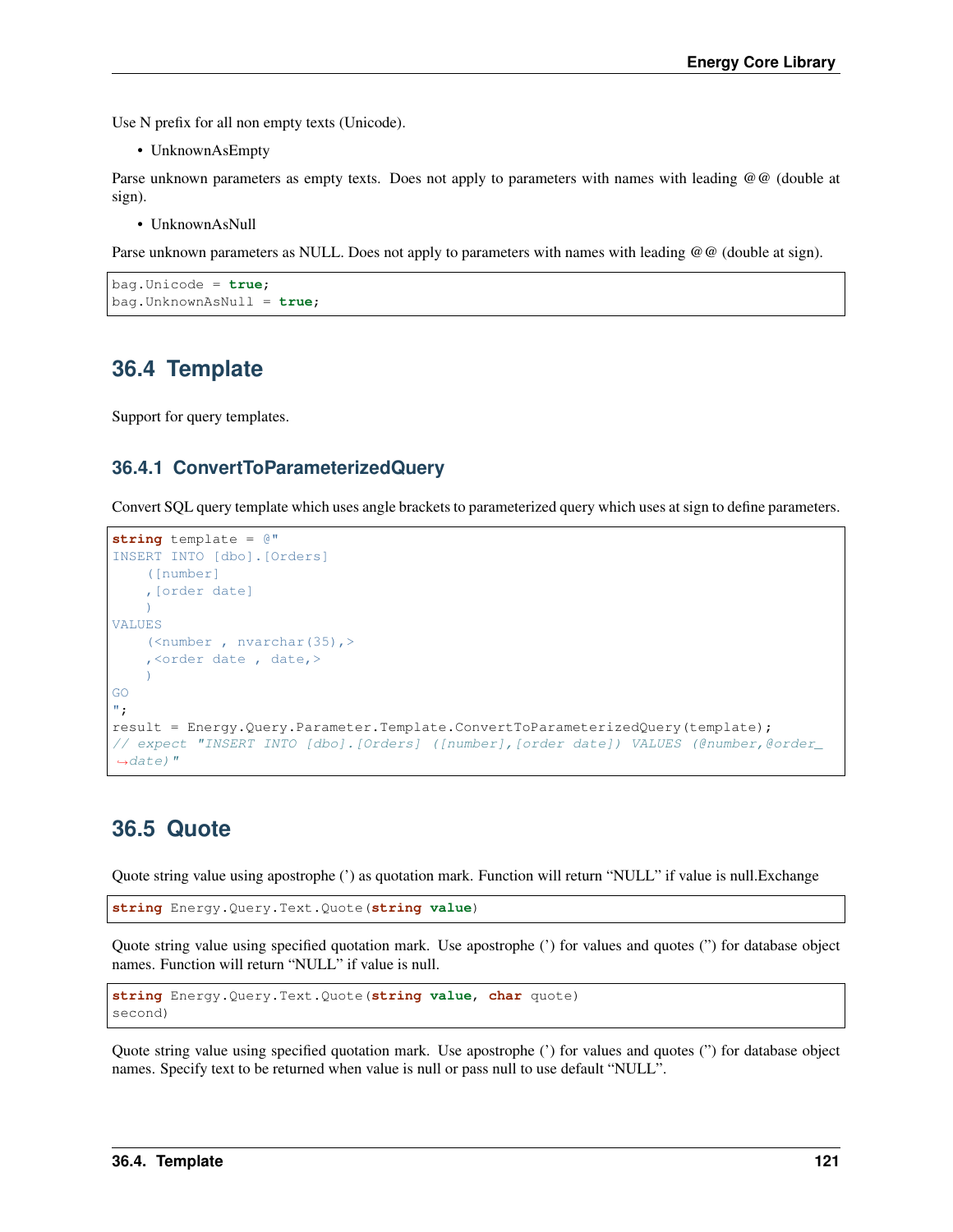**string** Energy.Query.Text.Quote(**string value**, **char** quote, **string** nullText)

Quote string value using specified quotation mark. You might use square parenthesis ([]) to use T-SQL style quotation for database object names. Function will return "NULL" if value is null.

**string** Energy.Query.Text.Quote(**string value**, **string** quote)

Quote string value using specified quotation mark. You might use square parenthesis ([]) to use T-SQL style quotation for database object names. Specify text to be returned when value is null or pass null to use default "NULL".

**string** Energy.Query.Text.Quote(**string value**, **string** quote, **string** nullText)

## **36.6 Strip**

Strip quotation from a value.

Return null if nullText parameter is specified and value equals to it.

**string** Energy.Query.Text.Strip(**string value**, **string** quote, **string** nullText)

Includes support for apostrophes, quotation marks, square brackets or unquoted values.

**string** Energy.Query.Text.Strip(**string value**, **string** quote, **string** nullText)

## **36.7 Definition**

Represents SQL database type definition from a string like "NVARCHAR(20) NOT NULL".

```
Energy.Query.Definition def = Energy.Query.Type.ExtractTypeDefinition("VARCHAR(20)
˓→NULL DEFAULT ''");
```
• Type

Represents type name. Example "VARCHAR".

• Simple

Represents simplified type name.

• Parameter

Represents type parameter string. Example: "(9,2)".

• Size

Size option.

## **36.8 ExtractTypeDefinition**

Extract SQL data type for declaration string like "VARCHAR(50)"

Energy.Query.Definition **def** = Energy.Query.Type.ExtractTypeDefinition("VARCHAR(50)");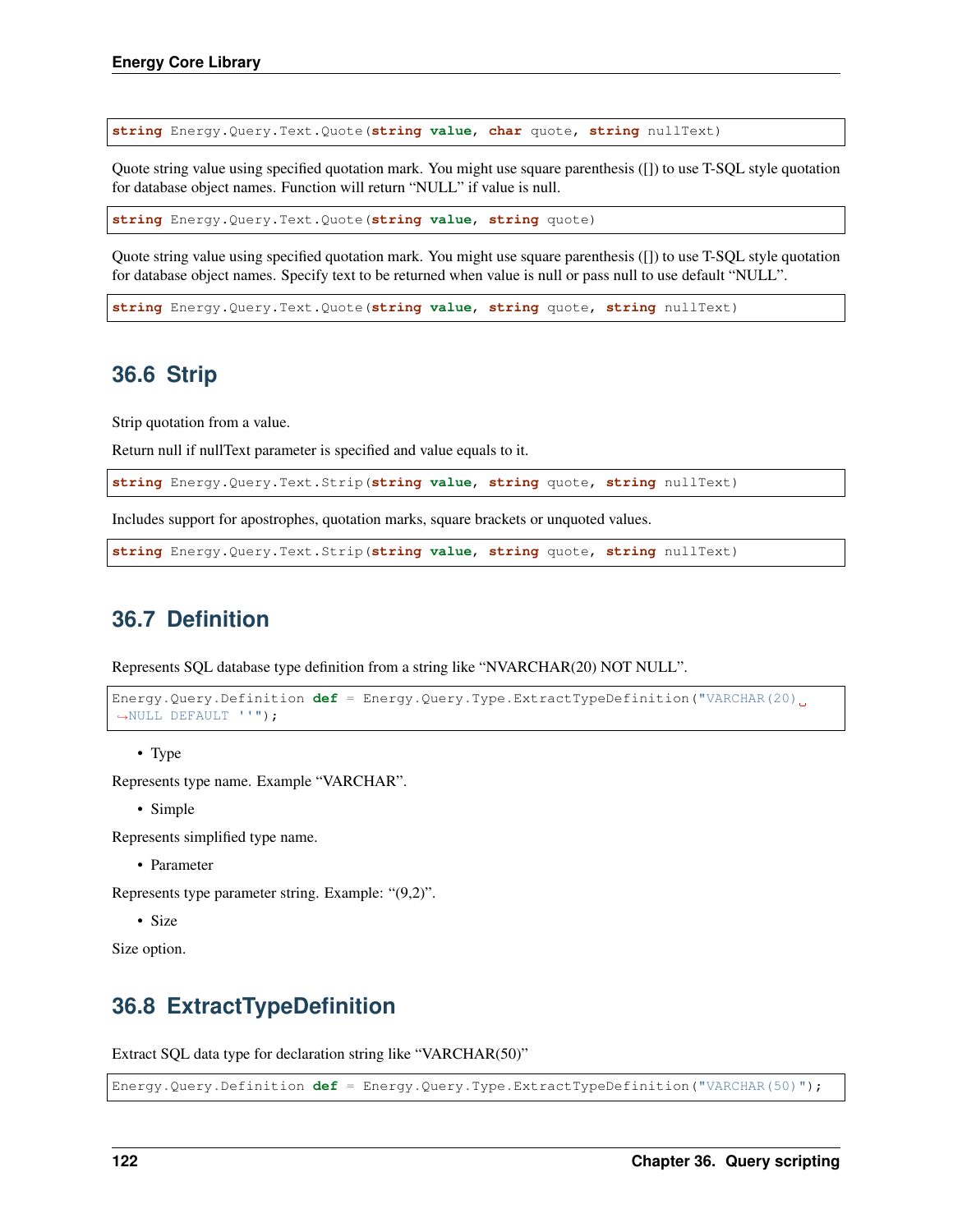Threading and workers

# **37.1 Worker**

To be written...

# **37.2 Pool**

To be written...

# **37.3 Example**

To be written. . .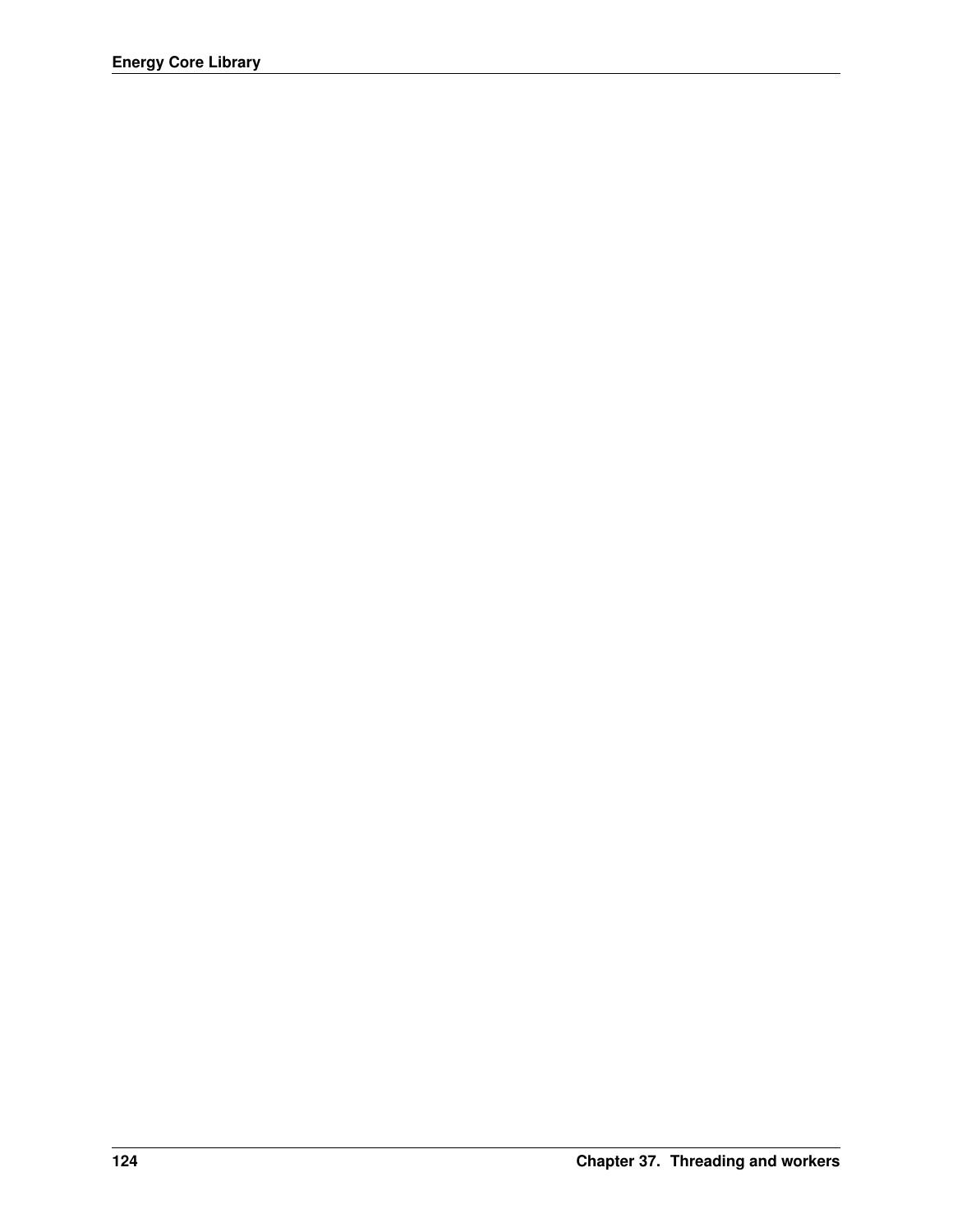Example: REST

This page contains REST client examples.

# **38.1 GET**

Perform GET and return response from HTTP request.

```
string url = "https://www.google.com/search?q=Energy";
string body = Energy.Core.Web.Get(url).Body;
```
# **38.2 POST**

Perform POST and return response from HTTP request.

```
string url = "http://localhost:12345/api/documents/";
string json = @"{ ""key1"": ""value1"" }";
string[] headers = new string[] { "X-Token", "1234567890" };
Energy.Base.Http.Response response;
response = Post(url, json, "application/json", headers);
```
## **38.3 PUT**

Perform PUT and return response from URL.

```
Energy.Core.Web.IgnoreCertificateValidation = true;
string url = "https://reqres.in/api/users";
string body =
@"{
```
(continues on next page)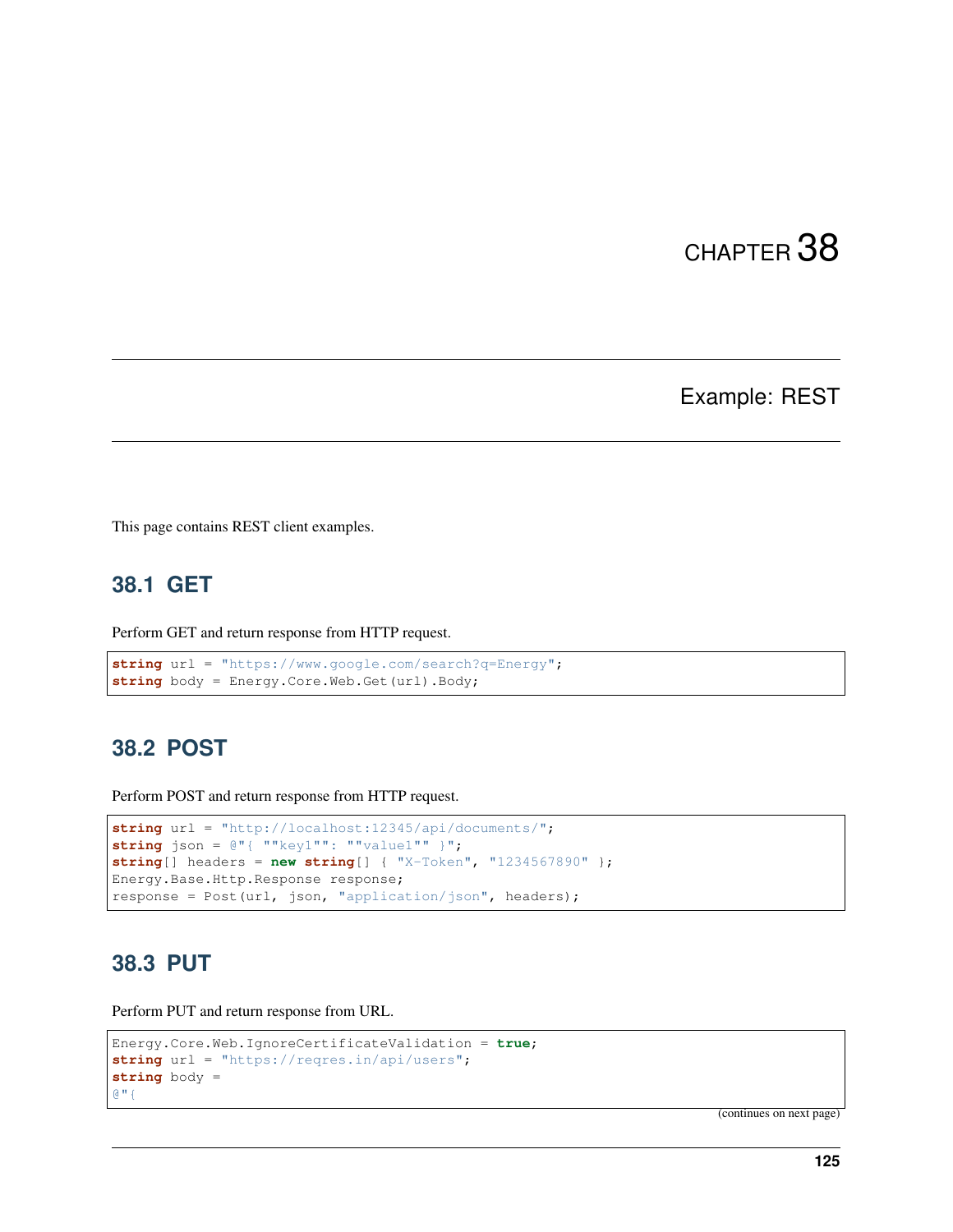(continued from previous page)

```
""name"": ""morpheus"",
    ""job"": ""leader""
}";
Energy.Base.Http.Response response;
response = Energy.Core.Web.Put(url, body, "application/json");
```
# **38.4 Execute**

More generic example.

```
var request = new Energy.Base.Http.Request("POST", methodUrl);
request.Encoding = System.Text.Encoding.UTF8;
request. Body = \sqrt{\text{text}} \cdot \sqrt{\text{G}}es\" }";
request.ContentType = "application/javascript";
request.Headers.Add("X-Path: x-path");
var response = Energy.Core.Web.Execute(request);
```
# **38.5 Common problems**

If POST or PUT doesn't work well, you might want to make sure you are specifying value for Content-Type like in the following example. While recommended way to perform web request is to use generic one (Request and Execute), you are able to set some headers using other methods.

```
string url = "https://reqres.in/api/users";
string body =
@"{
    ""name"": ""morpheus"",
    ""job"": ""leader""
}";
Energy.Base.Http.Response response;
Energy.Core.Web.IgnoreCertificateValidation = true;
response = Energy.Core.Web.Post(url, body, "application/json");
response = Energy.Core.Web.Patch(url, body, "application/json");
response = Energy.Core.Web.Put(url, body, "application/json");
```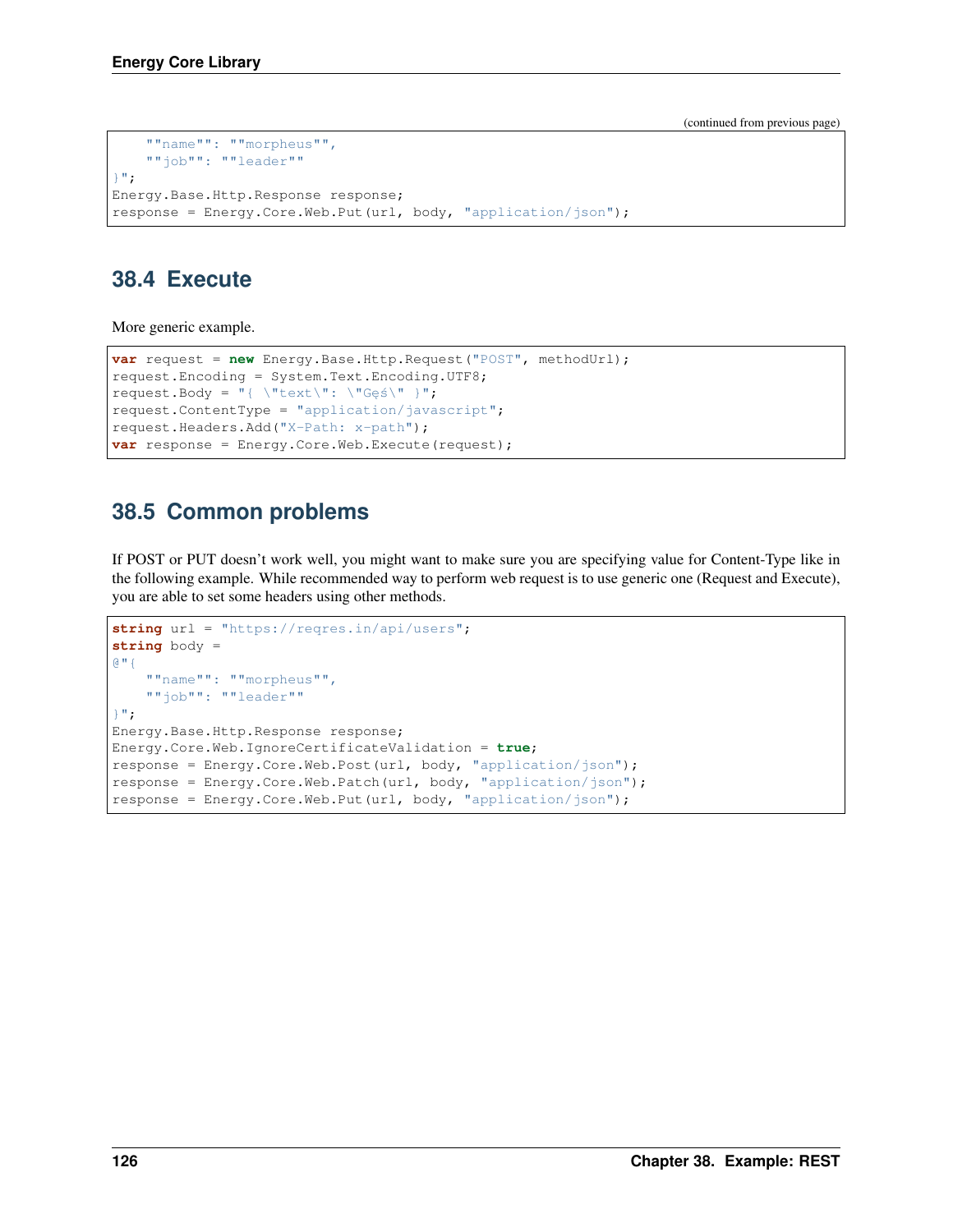Example: WebApi

# **39.1 Basic example**

Let't create new .NET project using dotnet and one of templates for web applications. Basic one.

dotnet new webapi --auth **None** -o AspNetCoreApi

If you do this for first time, take a look at SDK installed for .NET.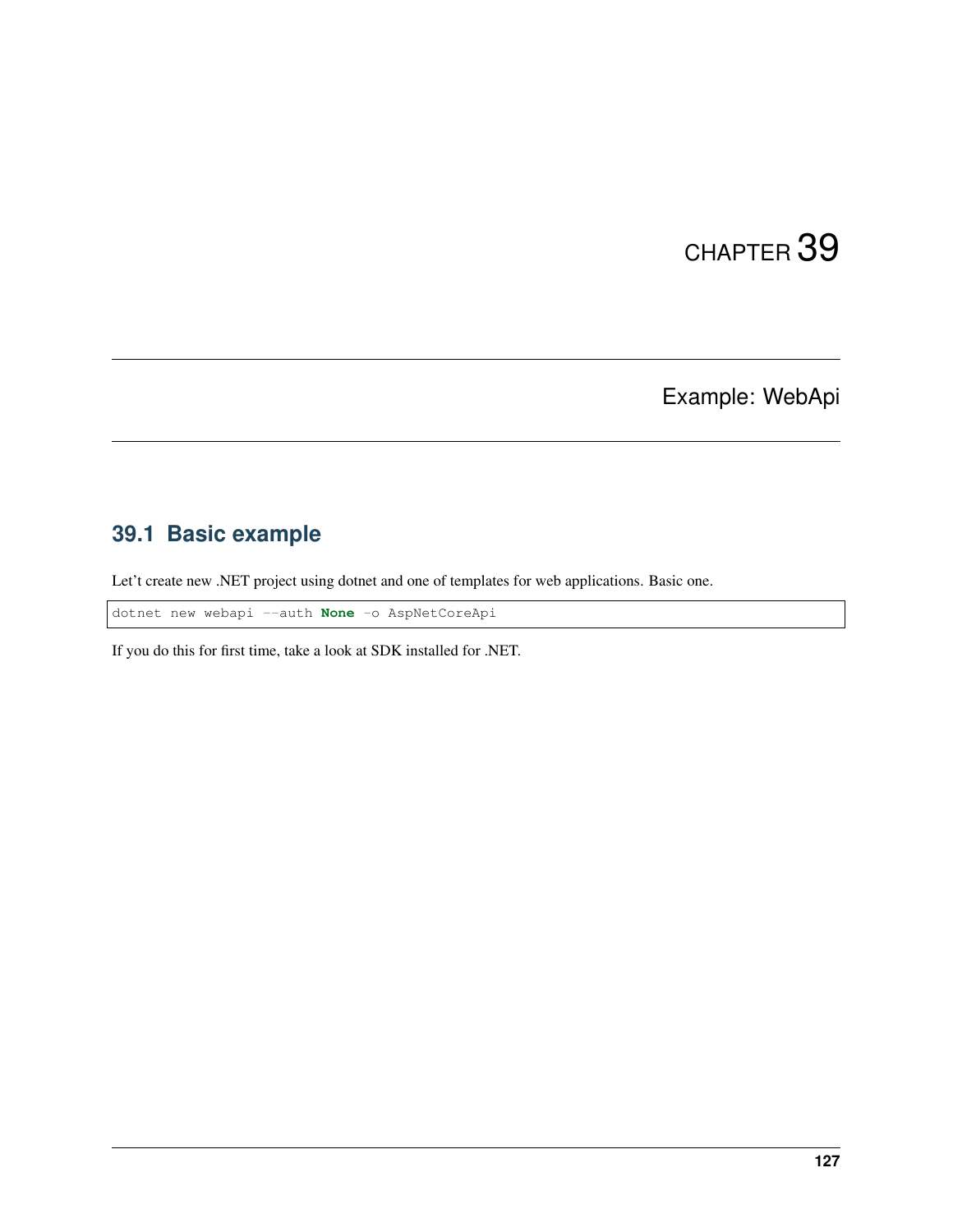**Command Prompt** ::\PROJECT\ROOT>dotnet --info NET Core SDK (reflecting any global.json): Version: 3.1.100 Commit: cd82f021f4 Runtime Environment: OS Name: Windows OS Version: 10.0.18362 OS Platform: Windows RID:  $win10-x64$ Base Path: C:\Program Files\dotnet\sdk\3.1.100\ Host (useful for support): Version: 3.1.0 Commit: 65f04fb6db NET Core SDKs installed: 2.1.802 [C:\Program Files\dotnet\sdk] 3.0.101 [C:\Program Files\dotnet\sdk] 3.1.100 [C:\Program Files\dotnet\sdk] NET Core runtimes installed: Microsoft.AspNetCore.All 2.1.13 [C:\Program Files\dotnet\shared\Microsoft.AspNetCore.All] Microsoft.AspNetCore.All 2.1.14 [C:\Program Files\dotnet\shared\Microsoft.AspNetCore.All] Microsoft.AspNetCore.App 2.1.13 [C:\Program Files\dotnet\shared\Microsoft.AspNetCore.App] Microsoft.AspNetCore.App 2.1.14 [C:\Program Files\dotnet\shared\Microsoft.AspNetCore.App] Microsoft.AspNetCore.App 3.0.1 [C:\Program Files\dotnet\shared\Microsoft.AspNetCore.App] Microsoft.AspNetCore.App 3.1.0 [C:\Program Files\dotnet\shared\Microsoft.AspNetCore.App] Microsoft.NETCore.App 2.1.13 [C:\Program Files\dotnet\shared\Microsoft.NETCore.App] Microsoft.NETCore.App 2.1.14 [C:\Program Files\dotnet\shared\Microsoft.NETCore.App] Microsoft.NETCore.App 3.0.1 [C:\Program Files\dotnet\shared\Microsoft.NETCore.App] Microsoft.NETCore.App 3.1.0 [C:\Program Files\dotnet\shared\Microsoft.NETCore.App] Microsoft.WindowsDesktop.App 3.0.1 [C:\Program Files\dotnet\shared\Microsoft.WindowsDesktop.App] Microsoft.WindowsDesktop.App 3.1.0 [C:\Program Files\dotnet\shared\Microsoft.WindowsDesktop.App] To install additional .NET Core runtimes or SDKs: https://aka.ms/dotnet-download

cd AspNetCoreApi

dotnet build

If you see "Build succeded", project is ready to work on.

If you want to use just HTTP, you may comment out this line of code in your Configure method of your Startup.cs:

//app.UseHttpsRedirection();

#### **39.1.1 Advanced example**

Add package Energy.Core to your project.

dotnet add package Energy.Core

This example uses MySQL database, so additionally we need to install connector package.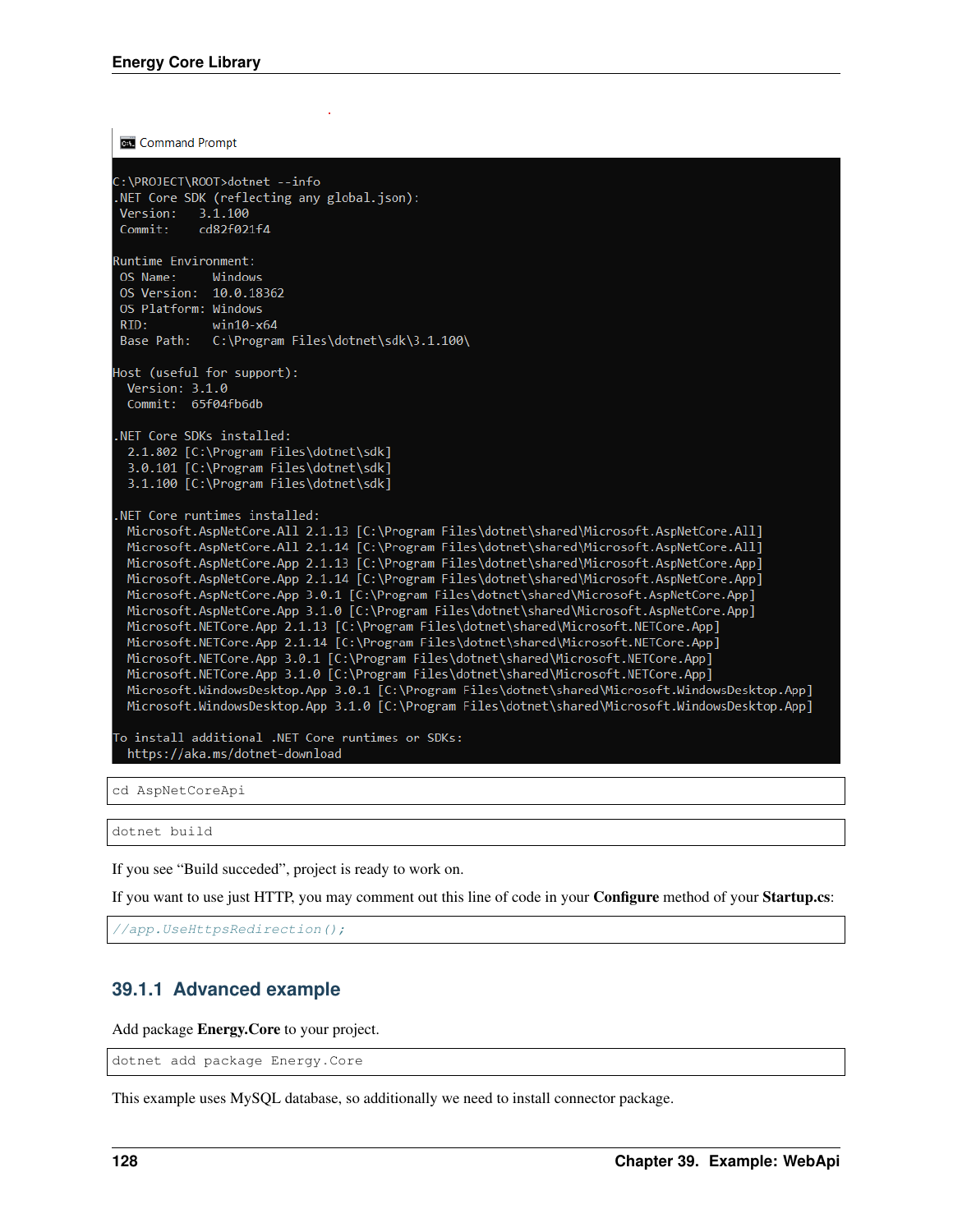dotnet add package MySql.Data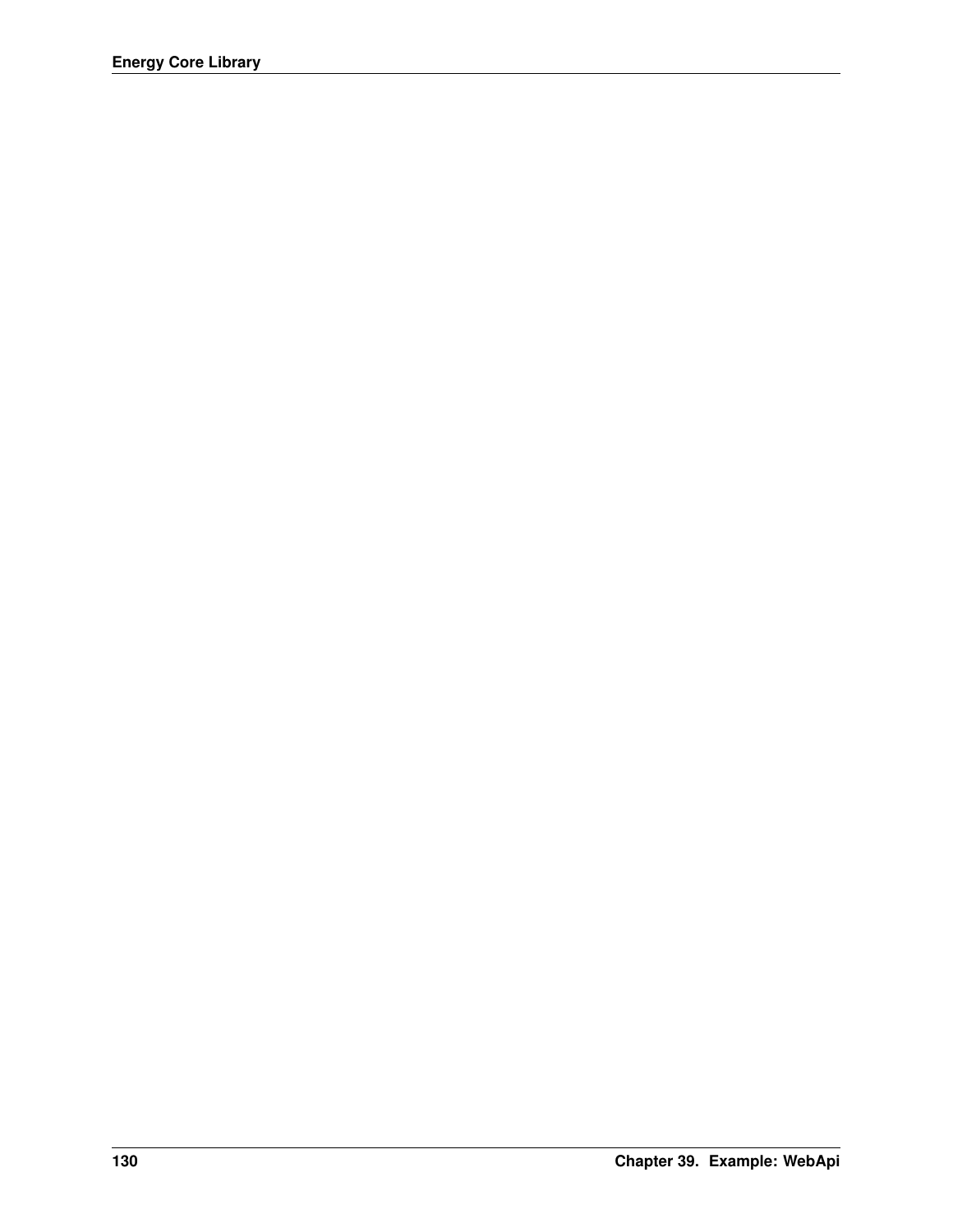## Book

# **40.1 Code at first sight**

Referencing "Energy.Core" library there

## **40.2 Case: Service**

## **40.3 Case: Application**

## **40.4 Borrow, play, throw away**

Use it as you like.

# **40.5 Coding tips**

#### **40.5.1 Importing namespace**

Warning about importing namespaces with "using" keyword. Consider always using full namespace or import using additional aliases for better future code maintenance in case of unpredictable changes like ESS.

**using Energy.Enumeration as** EE;

**var** textAlign = EE.TextAlign.Justify;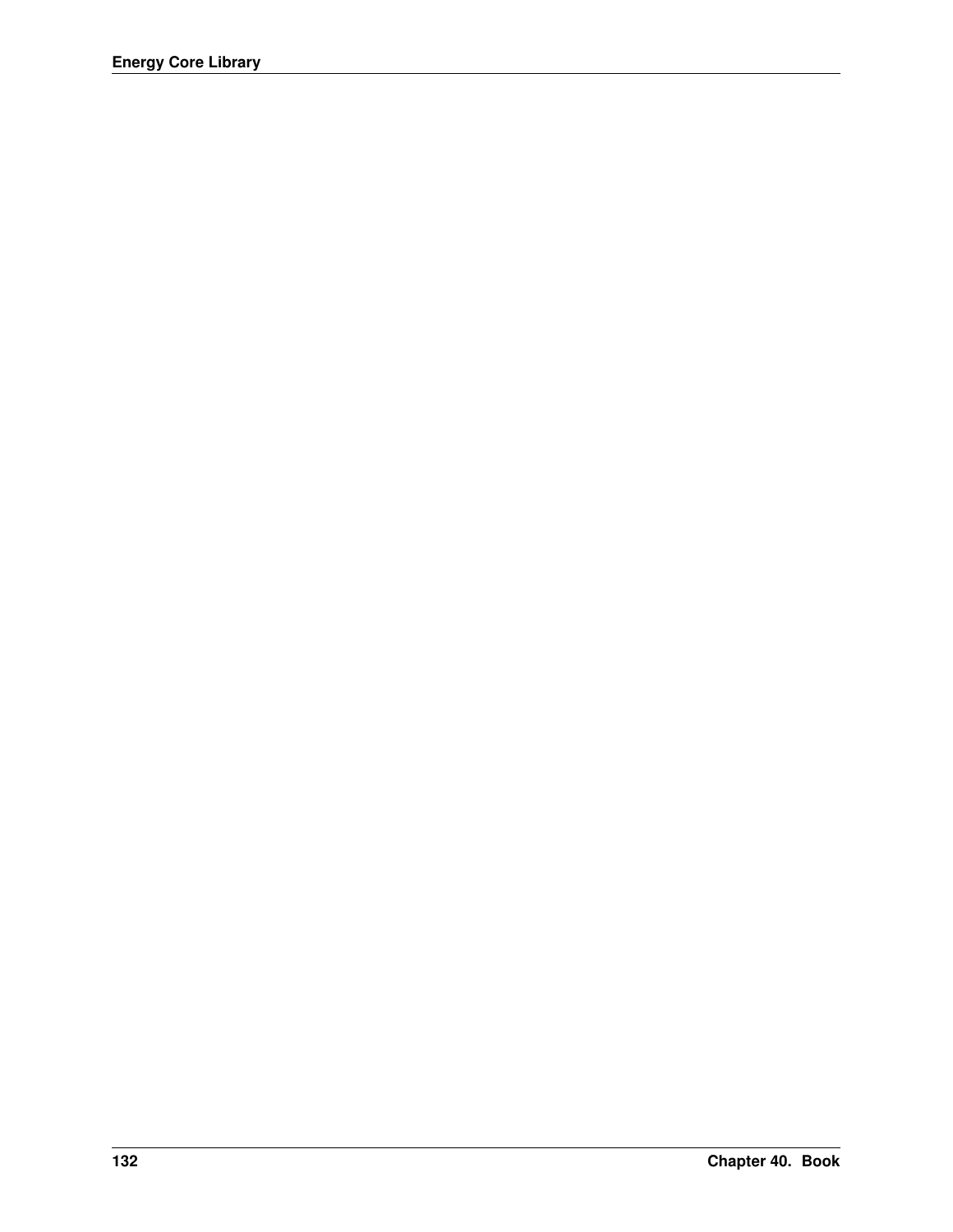Copyright

Copyright (c) 2016-2020 Filip Golewski All rights reserved.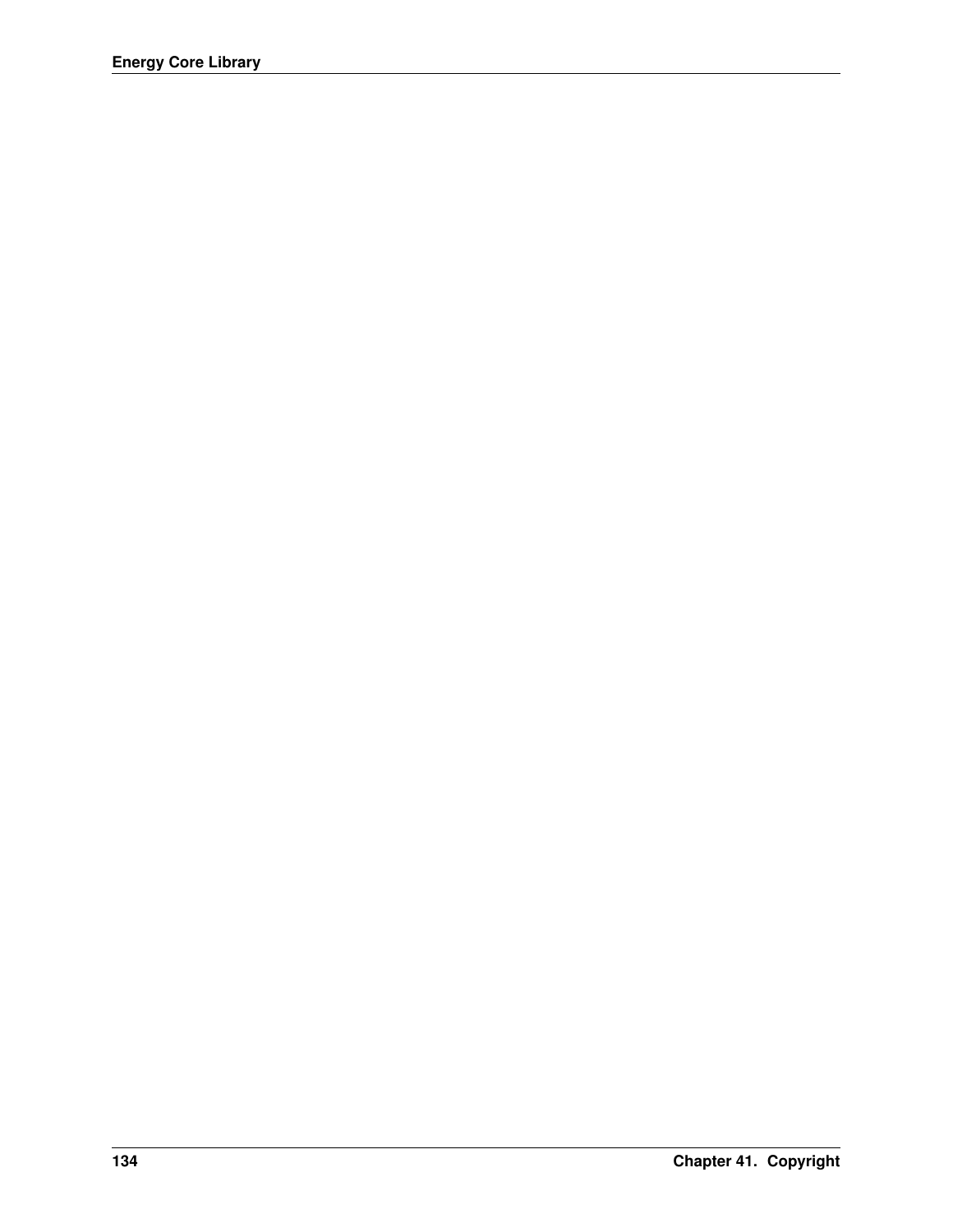## CHAPTER 42

#### License

Redistribution and use in source and binary forms, with or without modification, are permitted provided that the following conditions are met:

- Redistributions of source code must retain the above copyright notice, this list of conditions and the following disclaimer.
- Redistributions in binary form must reproduce the above copyright notice, this list of conditions and the following disclaimer in the documentation and/or other materials provided with the distribution.
- Neither the name of this project nor the names of its contributors may be used to endorse or promote products derived from this software without specific prior written permission.

THIS SOFTWARE IS PROVIDED BY THE COPYRIGHT HOLDERS AND CONTRIBUTORS "AS IS" AND ANY EXPRESS OR IMPLIED WARRANTIES, INCLUDING, BUT NOT LIMITED TO, THE IMPLIED WARRANTIES OF MERCHANTABILITY AND FITNESS FOR A PARTICULAR PURPOSE ARE DISCLAIMED. IN NO EVENT SHALL THE COPYRIGHT OWNER OR CONTRIBUTORS BE LIABLE FOR ANY DIRECT, INDIRECT, IN-CIDENTAL, SPECIAL, EXEMPLARY, OR CONSEQUENTIAL DAMAGES (INCLUDING, BUT NOT LIMITED TO, PROCUREMENT OF SUBSTITUTE GOODS OR SERVICES; LOSS OF USE, DATA, OR PROFITS; OR BUSI-NESS INTERRUPTION) HOWEVER CAUSED AND ON ANY THEORY OF LIABILITY, WHETHER IN CON-TRACT, STRICT LIABILITY, OR TORT (INCLUDING NEGLIGENCE OR OTHERWISE) ARISING IN ANY WAY OUT OF THE USE OF THIS SOFTWARE, EVEN IF ADVISED OF THE POSSIBILITY OF SUCH DAM-AGE.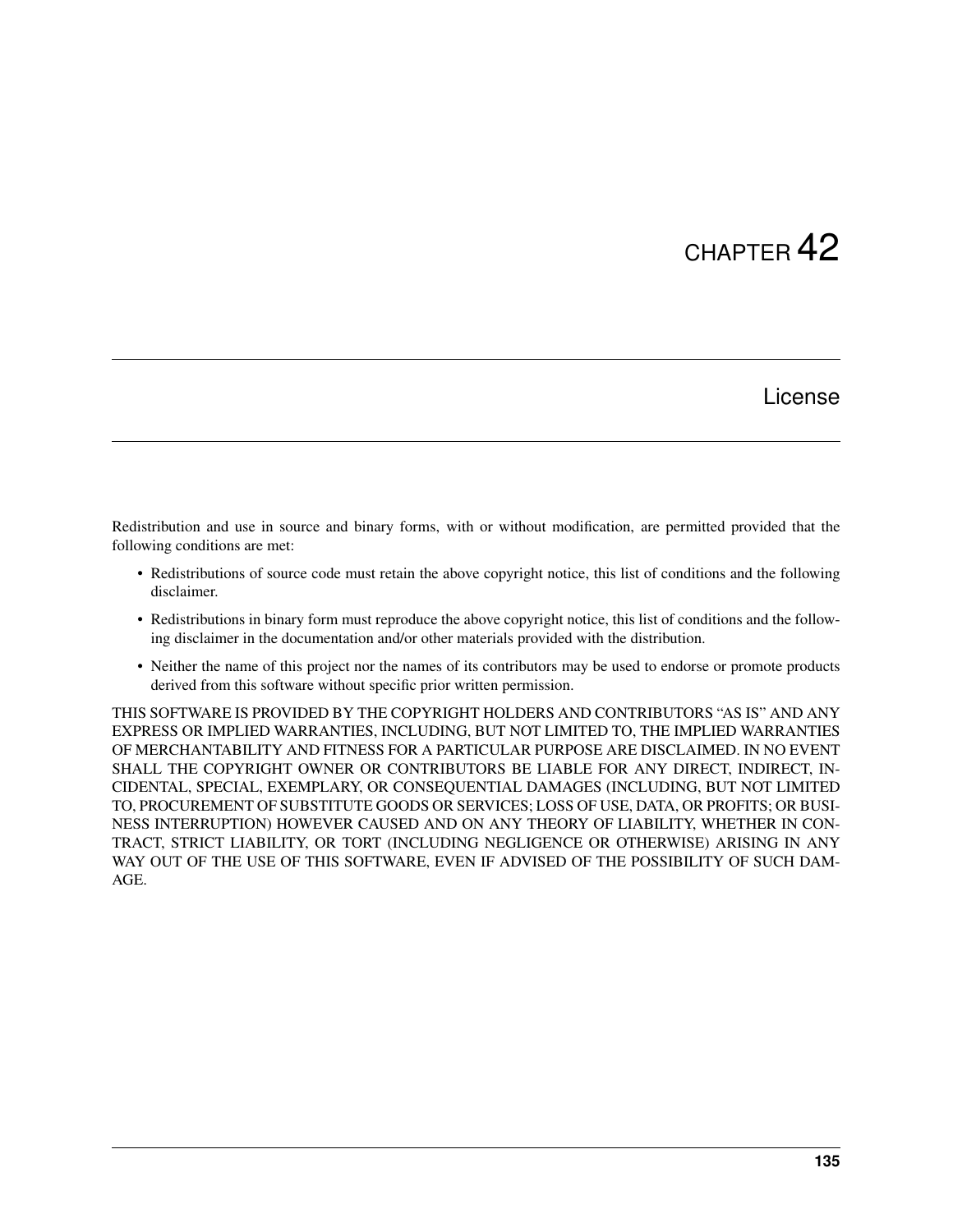

Credit for the logo goes to Damian Zaleski zal3wa at gmail.com.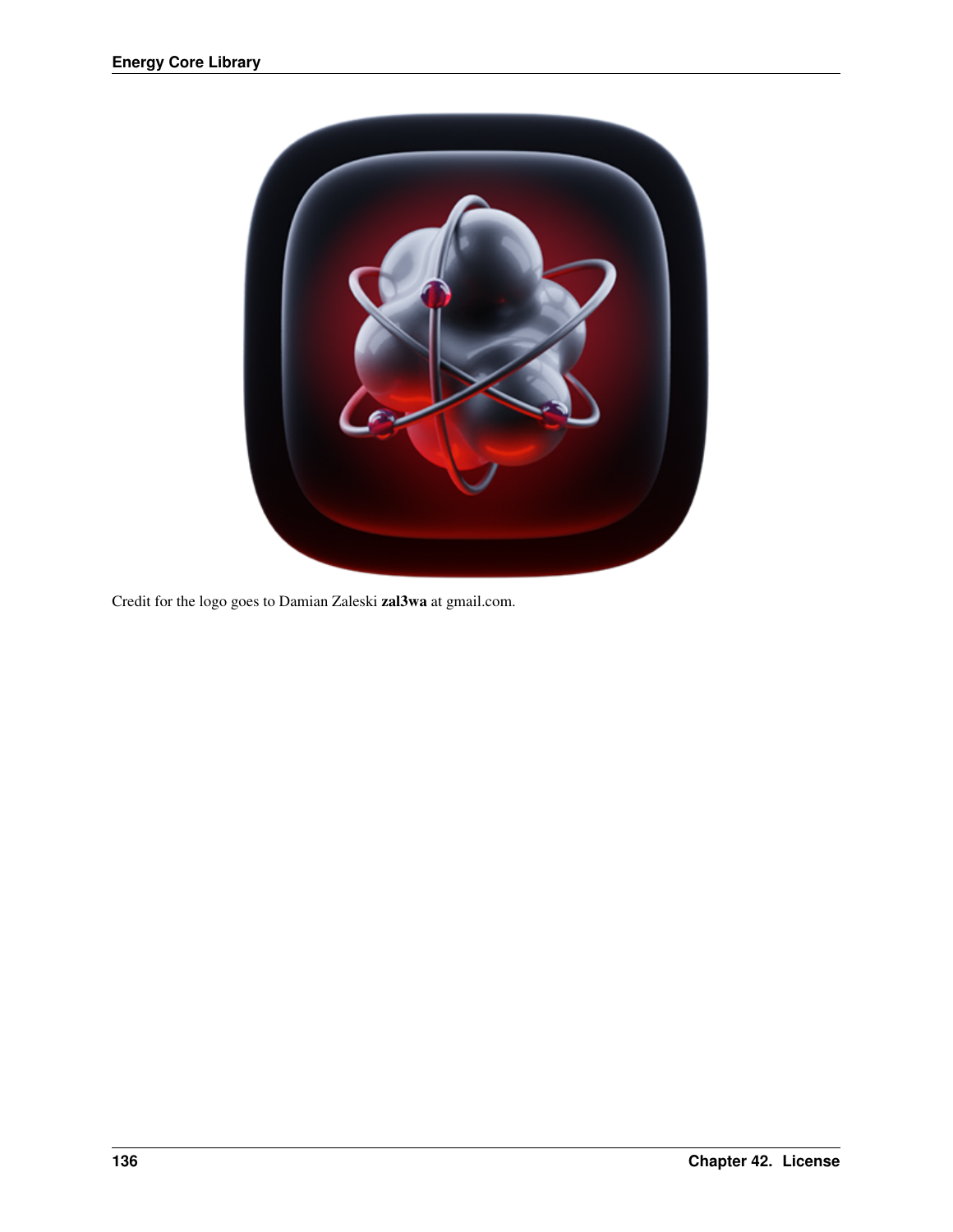# CHAPTER 43

### About

Energy.Core is a .NET class library which boosts your program with functionality covering various type conversions, utility classes, database abstraction layer, object mapping and simple application framework.

To be used by wide range of applications, services, web or console programs.

Filled with radioactive rays

Designed for all purposes as a set of different classes compiled into one library file.

It has minimal set of external dependencies and is available for several .NET platform versions.

Supports multithreading and asynchronous design patterns.

#### **43.1 Compatibility**

It's compatible with classic .NET plaftform versions .NET 2.0, .NET 3.5, .NET 4.0 and later.

Supports .NET Core platform with minimum version .NET Standard 2.0.

.NET Compact Framework is also supported, available as separate download.

Some parts of library may use additional .NET libraries like *System.Xml.Serialization*.